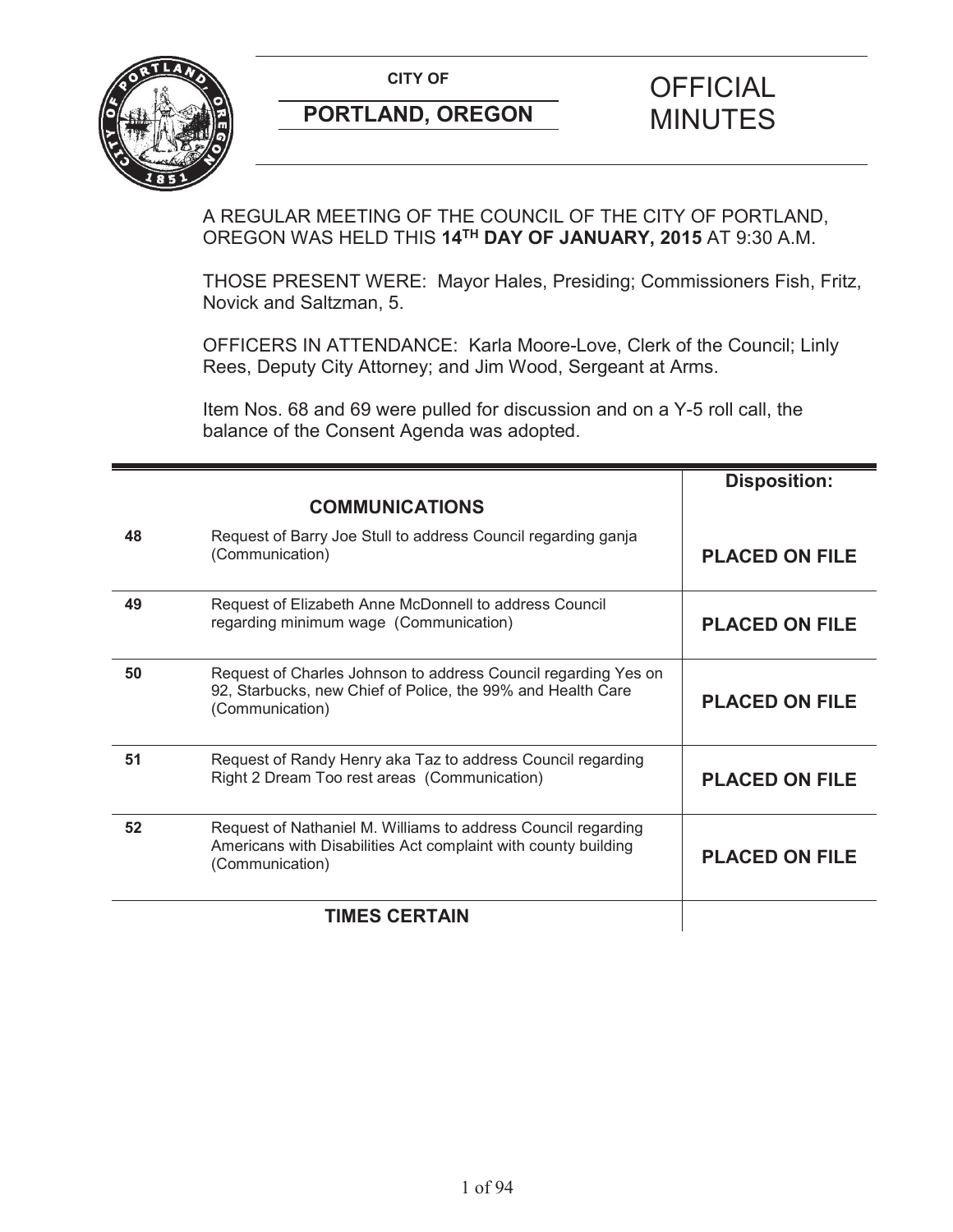|       | <b>January 14, 2015</b>                                                                                                                                                                                                                                                                                                                                                                                                                                         |                                                                                                         |
|-------|-----------------------------------------------------------------------------------------------------------------------------------------------------------------------------------------------------------------------------------------------------------------------------------------------------------------------------------------------------------------------------------------------------------------------------------------------------------------|---------------------------------------------------------------------------------------------------------|
| 53    | TIME CERTAIN: 9:30 AM - Accept report from Portland Public<br>School District on Disproportionate Discipline (Report introduced<br>by Mayor Hales) 45 minutes requested<br>Motion to accept the report: Moved by Fish and seconded by<br>Saltzman.<br>$(Y-5)$                                                                                                                                                                                                   | <b>ACCEPTED</b>                                                                                         |
| 54    | TIME CERTAIN: 10:30 AM - Amend accessory short-term rentals<br>regulations to allow multi-dwelling structures, multi-dwelling<br>development, triplexes, attached duplexes, manufactured dwellings<br>and houseboats; establish fee for accessory short-term rental<br>permits in multi-dwelling structures (Second Reading Agenda<br>1333; Ordinance introduced by Mayor Hales; amend Title 33)<br>15 minutes requested for items 54 and 55<br>(Y-4; N-1 Fish) | 186976<br><b>AS AMENDED</b>                                                                             |
| 55    | Amend Transient Lodgings Tax to add definitions and clarify duties<br>for operators for short-term rental locations (Second Reading<br>1334; Ordinance introduced by Mayor Hales; amend Code Chapter<br>6.04)<br>Motion to amend proposed Code 6.04.040(C) to delete "but not<br>limited to" regarding contact information: Moved by Fish and<br>seconded by Fritz. (Y-5)                                                                                       | <b>PASSED TO</b><br><b>SECOND READING</b><br><b>AS AMENDED</b><br><b>JANUARY 21, 2015</b><br>AT 9:30 AM |
|       | <b>CONSENT AGENDA - NO DISCUSSION</b>                                                                                                                                                                                                                                                                                                                                                                                                                           |                                                                                                         |
|       | <b>Mayor Charlie Hales</b>                                                                                                                                                                                                                                                                                                                                                                                                                                      |                                                                                                         |
| 56    | Appoint and reappoint members to the Arts Oversight Committee<br>for terms to expire December 19, 2016 (Report)<br>$(Y-5)$                                                                                                                                                                                                                                                                                                                                      | <b>CONFIRMED</b>                                                                                        |
| 57    | Reappoint Gary Holcomb to the Business License Appeals Board<br>for a term to expire December 31, 2016 (Report)<br>$(Y-5)$                                                                                                                                                                                                                                                                                                                                      | <b>CONFIRMED</b>                                                                                        |
|       | <b>Bureau of Planning &amp; Sustainability</b>                                                                                                                                                                                                                                                                                                                                                                                                                  |                                                                                                         |
| *58   | Adopt a Waste Reduction Plan and accept and authorize an<br>Intergovernmental Agreement with Metro to receive Metro Waste<br>Reduction Challenge Funds of \$275,975 and \$320,140 for the<br>Recycle at Work Program in FY 14-15 (Ordinance)<br>$(Y-5)$                                                                                                                                                                                                         | 186968                                                                                                  |
|       | <b>Office of Management and Finance</b>                                                                                                                                                                                                                                                                                                                                                                                                                         |                                                                                                         |
| *59   | Pay claim of Cricket Debt Counseling in the sum of \$6,200<br>involving the Bureau of Transportation (Ordinance)<br>$(Y-5)$                                                                                                                                                                                                                                                                                                                                     | 186969                                                                                                  |
| $*60$ | Pay claim of Design Space Modular Buildings in the sum of<br>\$14,278 involving the Bureau of Transportation (Ordinance)<br>$(Y-5)$                                                                                                                                                                                                                                                                                                                             | 186970                                                                                                  |
| $*61$ | Pay claim of Portland General Electric in the sum of \$7,435<br>involving Portland Bureau of Transportation (Ordinance)<br>$(Y-5)$                                                                                                                                                                                                                                                                                                                              | 186971                                                                                                  |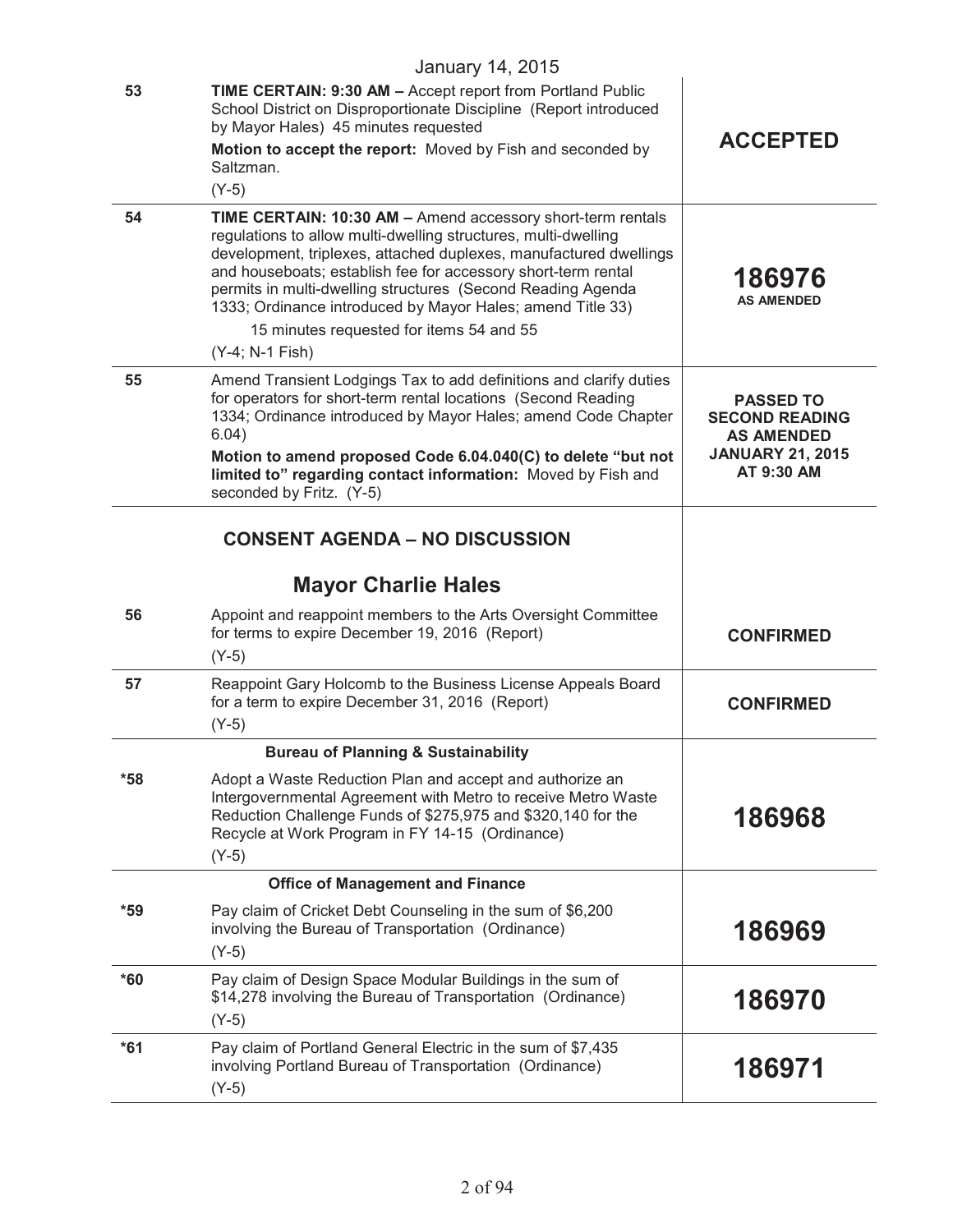|       | January 14, 2015                                                                                                                                                                                                                                                                                                                 |                                                                                    |
|-------|----------------------------------------------------------------------------------------------------------------------------------------------------------------------------------------------------------------------------------------------------------------------------------------------------------------------------------|------------------------------------------------------------------------------------|
| $*62$ | Authorize a contract with Applexus Technologies, LLC for SAP<br>module implementation assistance services in an amount not to<br>exceed \$386,100 (Ordinance)<br>$(Y-5)$                                                                                                                                                         | 186972                                                                             |
| $*63$ | Authorize a contract with ROC Americas, Inc. for implementation of<br>existing SAP Human Capital Management functionality in an<br>amount not to exceed \$361,000 (Ordinance)<br>$(Y-5)$                                                                                                                                         | 186973                                                                             |
|       |                                                                                                                                                                                                                                                                                                                                  |                                                                                    |
|       | <b>Commissioner Nick Fish</b>                                                                                                                                                                                                                                                                                                    |                                                                                    |
|       | <b>Position No. 2</b>                                                                                                                                                                                                                                                                                                            |                                                                                    |
|       | <b>Bureau of Environmental Services</b>                                                                                                                                                                                                                                                                                          |                                                                                    |
| 64    | Authorize a contract with DHI Water and Environmental, Inc. for<br>on-call stormwater system technical support for a not to exceed<br>amount of \$410,000 over three years (Ordinance)                                                                                                                                           | <b>PASSED TO</b><br><b>SECOND READING</b><br><b>JANUARY 21, 2015</b><br>AT 9:30 AM |
| 65    | Authorize the Bureau of Environmental Services to acquire certain<br>easements and other real property interests necessary for<br>construction and long term operation/maintenance of the<br>Bybee/Glenwood Culvert Replacement Project No. E10480<br>through the exercise of the City's Eminent Domain Authority<br>(Ordinance) | <b>PASSED TO</b><br><b>SECOND READING</b><br><b>JANUARY 21, 2015</b><br>AT 9:30 AM |
| 66    | Authorize an Intergovernmental Agreement with Portland Public<br>Schools for installation of stormwater improvements at Laurelhurst<br>School to protect nearby residences from basement sewer<br>backups (Second Reading Agenda 23)<br>$(Y-5)$                                                                                  | 186974                                                                             |
|       |                                                                                                                                                                                                                                                                                                                                  |                                                                                    |
|       | <b>Commissioner Dan Saltzman</b>                                                                                                                                                                                                                                                                                                 |                                                                                    |
|       | <b>Position No. 3</b>                                                                                                                                                                                                                                                                                                            |                                                                                    |
|       | <b>Portland Fire &amp; Rescue</b>                                                                                                                                                                                                                                                                                                |                                                                                    |
| 67    | Ratify a Letter of Agreement between the City on behalf of Portland<br>Fire & Rescue and the Portland Firefighters' Association Local 43<br>that expands the Alternative Destination and Transportation Pilot<br>Program (Second Reading Agenda 26)<br>$(Y-5)$                                                                   | 186975                                                                             |
|       | <b>Portland Housing Bureau</b>                                                                                                                                                                                                                                                                                                   |                                                                                    |
| 68    | Approve and terminate limited tax exemptions for properties under<br>the Homebuyer Opportunity and Multiple-Unit Limited Tax<br>Exemption Programs (Resolution)<br>$(Y-5)$                                                                                                                                                       | 37104                                                                              |
|       |                                                                                                                                                                                                                                                                                                                                  |                                                                                    |
|       | <b>Commissioner Steve Novick</b><br><b>Position No. 4</b>                                                                                                                                                                                                                                                                        |                                                                                    |
|       |                                                                                                                                                                                                                                                                                                                                  |                                                                                    |
|       | <b>Bureau of Transportation</b>                                                                                                                                                                                                                                                                                                  |                                                                                    |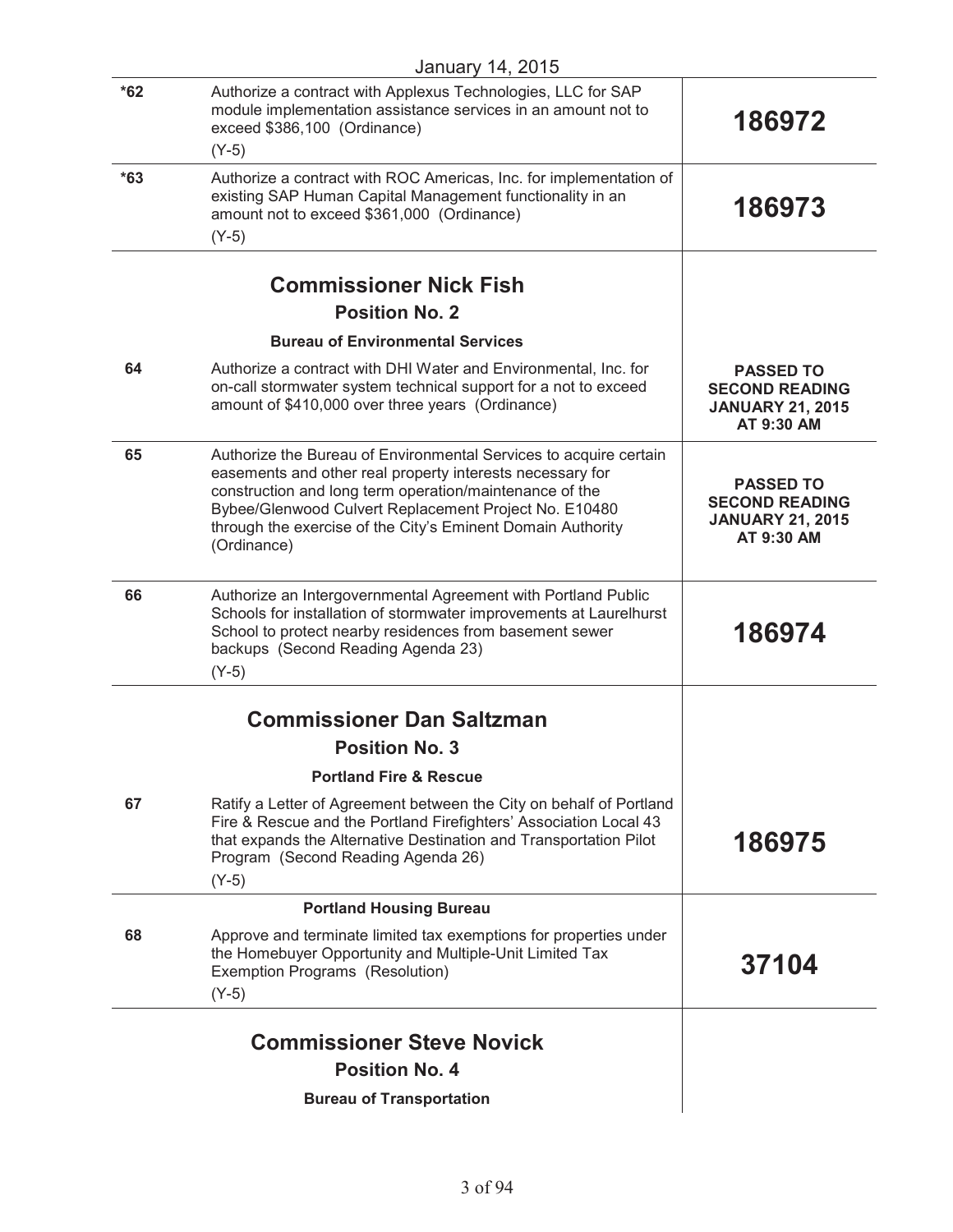**69** Amend contract with Innovative Growth Solutions, LLC in the amount of \$35,000 for additional Transportation Finance and Economic Analysis for the Portland Street Fund and authorize payment (Ordinance; amend Contract No. 30004131) **PASSED TO SECOND READING JANUARY 21, 2015 AT 9:30 AM REGULAR AGENDA Mayor Charlie Hales Office of Management and Finance 70** Accept bid of Stettler Supply Company dba Stettler Supply & Construction for the Well Sites Improvement Project for \$640,945 (Procurement Report - Bid No. 117396) **Motion to accept the report:** Moved by Fish and seconded by Fritz. (Y-5) **ACCEPTED PREPARE CONTRACT \*71** Approve Innovation Funding for twelve proposals for FY 2014-15 (Ordinance) 30 minutes requested (Y-5) **186977 \*72** Pay claim of James Waters in the sum of \$47,500 involving the Portland Police Bureau (Ordinance) 15 minutes requested (Y-4; Novick absent) **186978 Commissioner Amanda Fritz Position No. 1 Portland Parks & Recreation \*73** Authorize contracts as required with seven firms for Construction Management and Roof & Building Envelope Investigation and Design services in support of Portland Parks & Recreation projects (Ordinance) (Y-5) **186979 Commissioner Nick Fish Position No. 2**

**Water Bureau**

**74** Authorize a contract and provide payment for the construction of the Tabor Adjustments Project at an estimated cost of \$4,800,000 (Ordinance) **PASSED TO SECOND READING JANUARY 21, 2015 AT 9:30 AM**

At 12:55 p.m., Council recessed.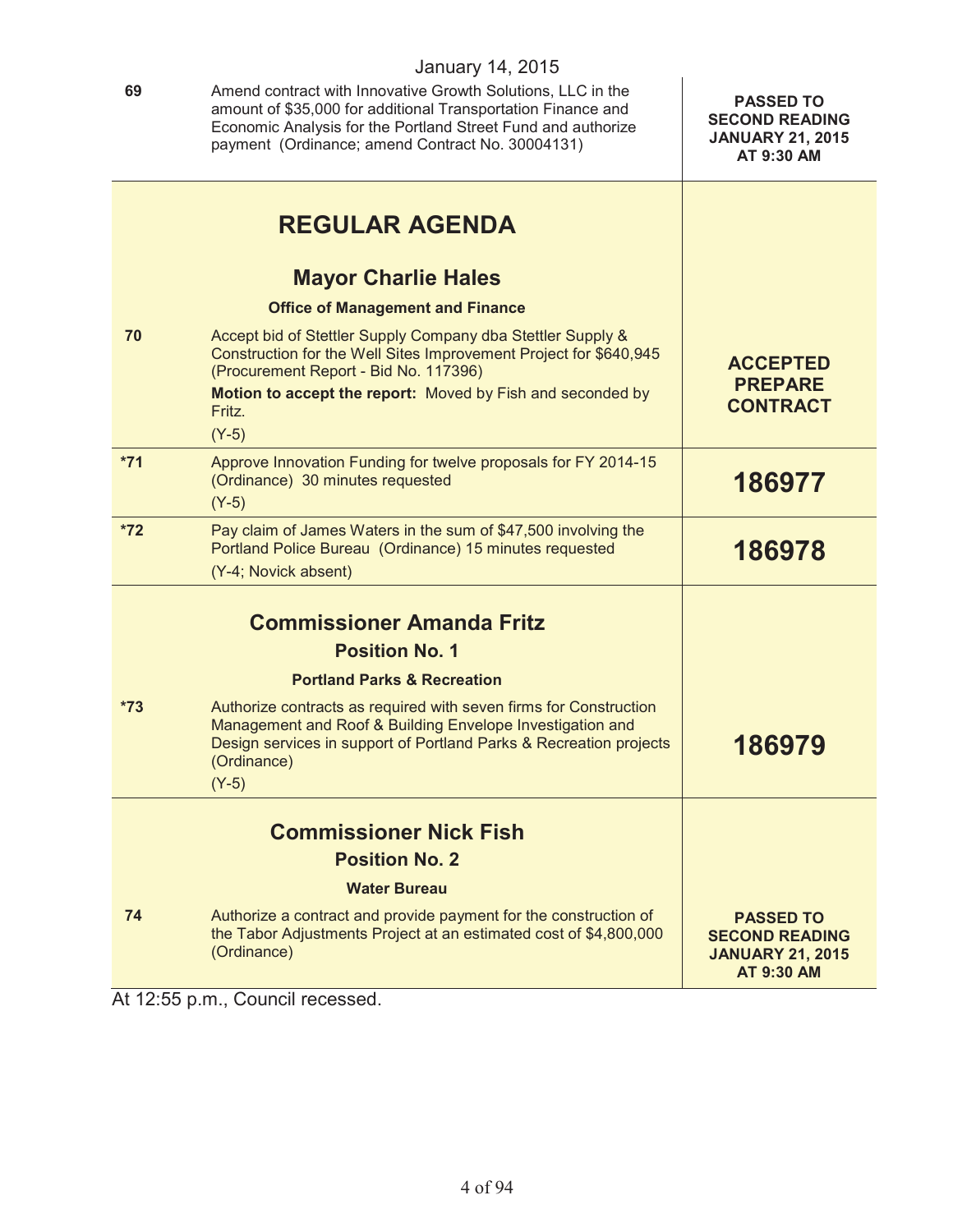A RECESSED MEETING OF THE COUNCIL OF THE CITY OF PORTLAND, OREGON WAS HELD THIS **14TH DAY OF JANUARY, 2015** AT 2:00 P.M.

THOSE PRESENT WERE: Mayor Hales, Presiding; Commissioners Fish, Fritz, Novick and Saltzman, 5. Commissioner Saltzman left at 3:42 p.m.

OFFICERS IN ATTENDANCE: Karla Moore-Love, Clerk of the Council; Ben Walters, Chief Deputy City Attorney; and Greg Seamster, Sergeant at Arms.

The meeting recessed at 3:42 p.m. and reconvened at 4:15 p.m.

|          |                                                                                                                                                                                                                                                                                                                                                                                          | <b>Disposition:</b>                                                                         |
|----------|------------------------------------------------------------------------------------------------------------------------------------------------------------------------------------------------------------------------------------------------------------------------------------------------------------------------------------------------------------------------------------------|---------------------------------------------------------------------------------------------|
| 75       | <b>TIME CERTAIN: 2:00 PM - Appeal of David Vanadia against the</b><br>noise variance granted to Andersen Construction for the Unico<br>Overton Apartment project located at the block bounded by NW<br>12 <sup>th</sup> Ave, NW Overton St, NW 13 <sup>th</sup> Ave and NW Pettygrove St<br>(Previous Agenda 1127; Hearing introduced by Auditor Hull<br>Caballero) 30 minutes requested | <b>CONTINUED TO</b><br><b>FEBRUARY 19, 2015</b><br><b>AT 2:00 PM</b><br><b>TIME CERTAIN</b> |
| 76       | <b>TIME CERTAIN: 2:30 PM - Accept report on Crowd Control and</b><br>the Portland Police: A Policy Review Conducted by the Crowd<br>Control Workgroup of the Citizen Review Committee (Report<br>introduced by Auditor Hull Caballero) 1 hour requested<br>Motion to accept report: Moved by Fritz and seconded by<br>Novick.<br>(Y-4; Saltzman absent)                                  | <b>ACCEPTED</b>                                                                             |
| $\cdots$ | $\sim$ $\sim$                                                                                                                                                                                                                                                                                                                                                                            |                                                                                             |

At 5:16 p.m., Council adjourned.

**MARY HULL CABALLERO** Auditor of the City of Portland

By Karla Moore-Love Clerk of the Council

For a discussion of agenda items, please consult the following Closed Caption File.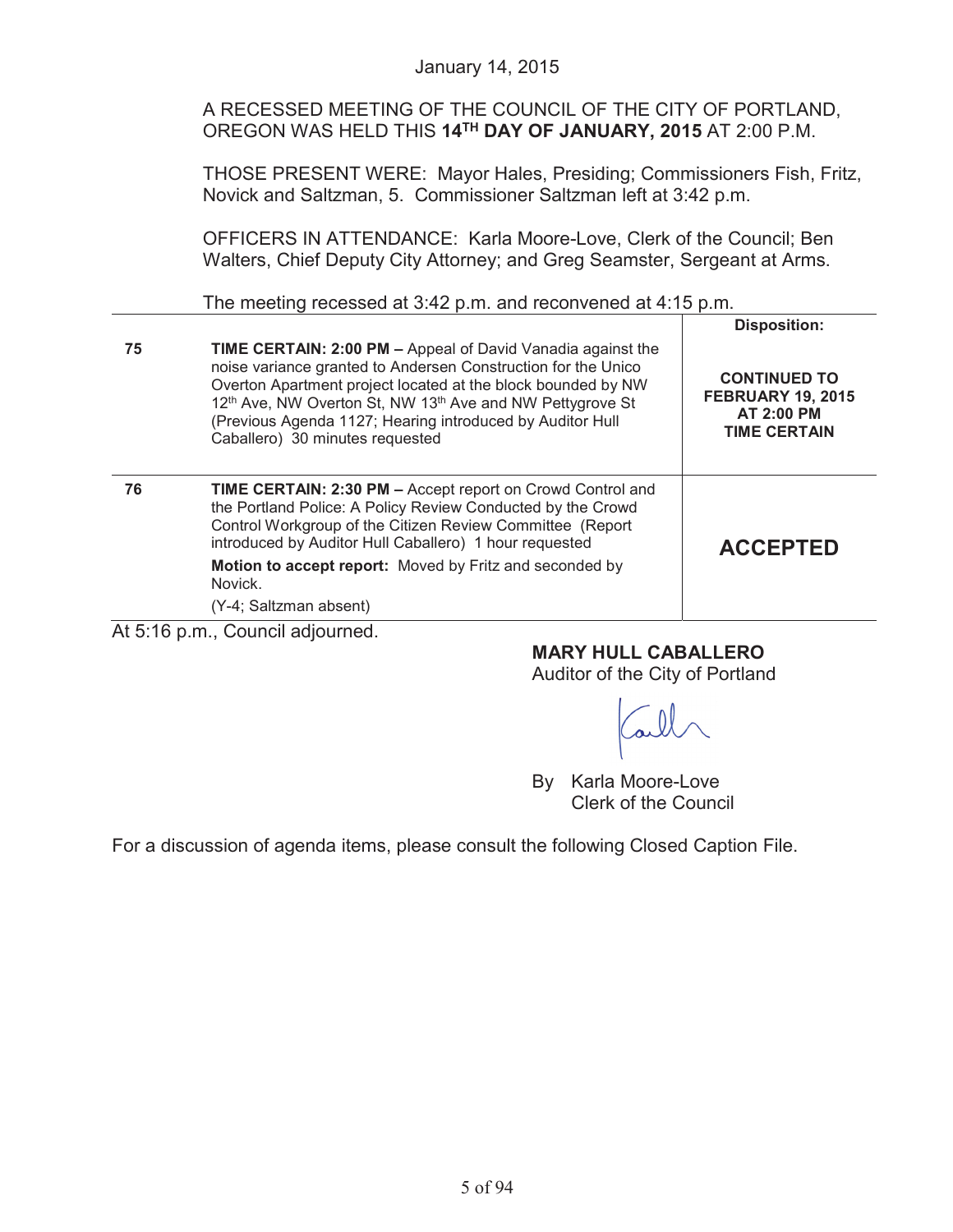## January 14, 2015 **Closed Caption File of Portland City Council Meeting**

This file was produced through the closed captioning process for the televised City Council broadcast and should not be considered a verbatim transcript. Key: **\*\*\*\*\*** means unidentified speaker.

# **JANUARY 14, 2015 9:30 AM**

**Hales:** Good morning, everyone. Welcome to the January 14th meeting of the Portland City Council. Would you please call the roll, Karla?

**Fritz:** Here. **Fish:** Here. **Saltzman:** Here. **Novick:** Here. **Hales:** Here. **Hales:** Before we begin our Council calendar, I think it's appropriate that we take a moment. There have been really tragic losses around the world in the last week in both France and Nigeria. A huge loss of life and of liberty, and I think that it needs to be noted with reverence and attention to our fellow citizens of the world.

We also have had a tragic loss here in our City family this week. We lost Annette Palmer, one of our OMF employees who died suddenly while at work at the Portland Building. She started with the City as an office support specialist in the Bureau of Purchases in 1998. She was promoted to be a compliance specialist in 2001, and worked to ensure that our contractors comply with City policy around minority and women contracting in our workforce initiatives. She has many friends within the City and is known for being a subject matter expert and providing excellent customer service. She is survived by her husband, Robin; three children, Derrick, Alyssa, and T.J. We want to honor her for her service and commitment at our City.

Christine Moody and her family from the bureau is here. I think it's appropriate that for Annette and for these other tragic losses that we take a moment of silence, please. [moment of silence] Thank you very much. Good morning. And Christine, please pass along to Robin and all of your teammates in purchases our condolences for the loss of a good friend and a good colleague. Thank you.

OK, we have some communications items up front. We'll take those first, and then we have time certains and the rest of the Council calendar. As usual, if you are here to speak on a Council calendar item, we typically allow three minutes unless it's a prearranged presentation. If you're here in support or opposition of an idea, and you hear the opposite viewpoint, please give them the respect that they deserve. So, we ask that we not have vocal demonstrations in the Council, but feel free to give a nonverbal signal if you agree with someone. If you are a lobbyist and representing an organization, please disclose that because the code requires that you do. With that, we will take the first of the communications items.

# **Item 48.**

**Hales:** Mr. Stull, come on up.

**Barry Joe Stull:** Good morning. My name is Barry Joe Stull. In about 1980, my friend Dan Haley and I were messing around down at Waterfront Park with our instruments. We wrote a song named Ganja. Dan and I both learned as musicians it doesn't hurt to be in the food service industry. We ended up working at a place up here at 10th and Salmon in 1978, and we found out that we were both musicians and did some song writing.

Once, I was visiting his house, and I saw a flyer for an event at Reed College in April of 1982. It was a conference on cannabis. They were kind of the house band for that event. I went there and got engaged in their initiative petition process to legalize cannabis. Ken Kesey, you might recall -- one of our Oregon authors -- spoke on industrial hemp in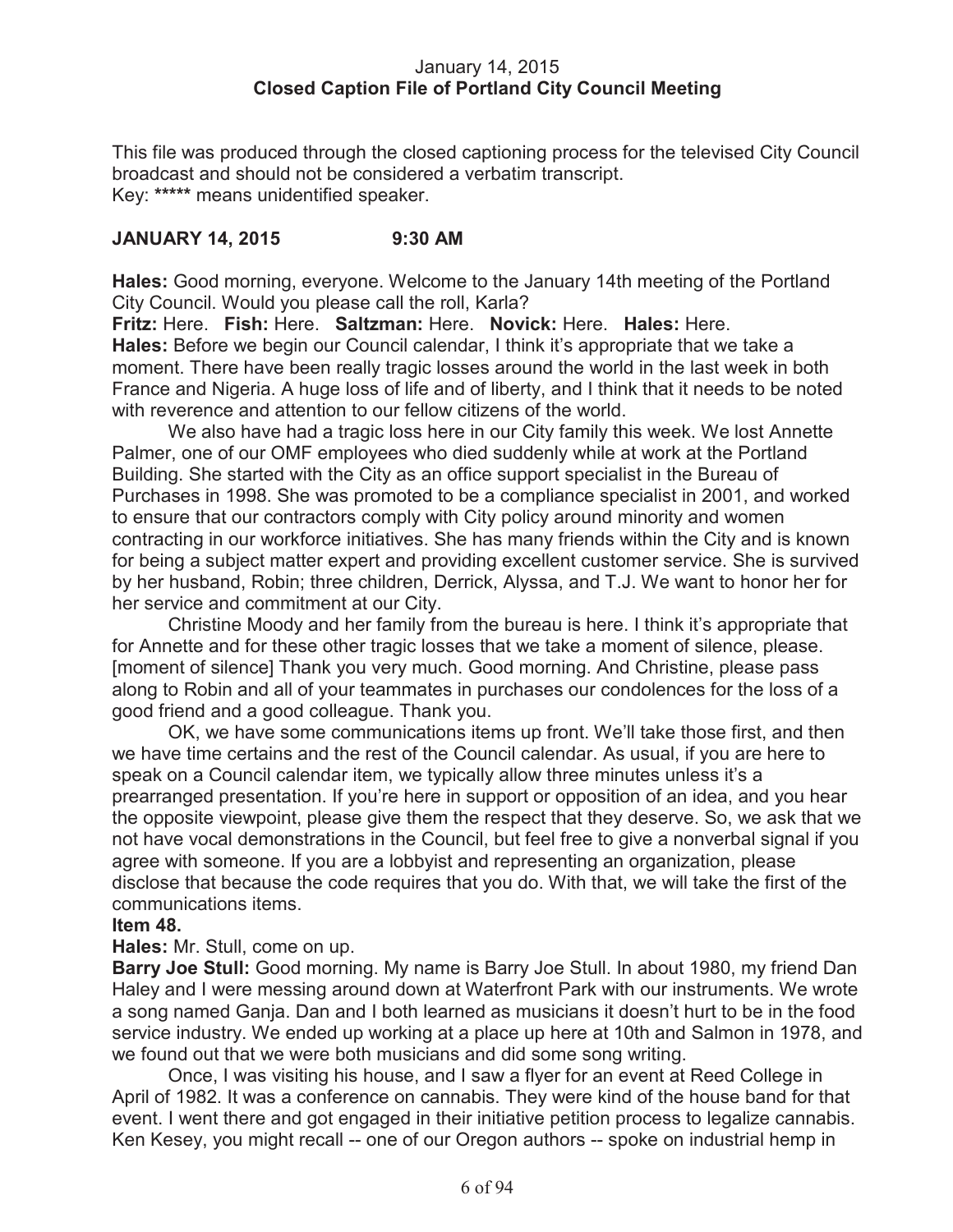April of 1982. My friend, Todd [indistinguishable] who -- I stayed at his house since -- but first saw him give a presentation as a Reedy as a doctor who knew the value of cannabis therapeutics historically. I learned that more formally there in April of 1982.

I worked in 1984. A signature I gathered -- totally legitimate -- was counted invalid by Multnomah County Elections. I kind of took that personally, I took that as a front to our democracy. So, I made my first trip to the Library of Congress in 1985. By 1990, I had provided that research material to a number of publications, and it kind of circled the globe. And so here, we're coming in to legalize cannabis in Oregon. I'm a little miffed my Library of Congress research was destroyed by my nonprofit affordable housing landlord -- your partner, Commissioner Saltzman -- hauled to the dump, along with my registered medical marijuana garden.

It wasn't some quack doctor off the back page of Willamette Week. Dr. Robert Grimm, my neurologist, said medical marijuana was my best treatment option. And I've been telling you for years, that five-plex has been vacant. The affordable housing nonprofit landlord has been keeping the apartment that they destroyed my research illegally, and you are partnering with them, Mayor. How am I supposed to feel good about this? Well, I know that we can all go on the internet and type in Barry Joe Stull and Ganja and hear that song.

**Hales:** Thank you. Next, please.

#### **Item 49.**

#### **Hales:** Good morning.

**Elizabeth Anne McDonnell:** Good morning. My name is Anne McDonnell. I have been living in Portland for almost 10 years now, and I would like to speak with you a little bit about my experience as a low wage worker, because I think my experience is kind of common among my peer group.

I work at the Oregon Zoo. I've been there for eight years, and I'm still classified as a temporary worker. It started off as my college job. The temporary status wasn't a big issue when I was going to school, and the hours cap wasn't a big issue at the time. And even four years ago, they put us on a pay freeze, and that wasn't a huge problem because I was getting financial aid and going to school. I was like, when I graduate I'll get a better job.

Then I graduated, and it really opened up my eyes. I should have known better looking at the people around me and seeing that these other low-wage workers are adults who are paying rent, who have children oftentimes, who are paying student loans. I have a lot of friends who are low-wage worker friends, and hours is a huge issue, and availability of work, working multiple jobs. I live with a house full of adults who all have jobs and are trying to afford rent, and I know a lot of people who are in the exact same situation. There's not a lot of jobs to be had.

And as much as hours is an issue, I can find another part-time temporary seasonal job. Wages are a number one issue. This city really led the way in earned sick days. So, I'm a newly organized worker with Laborers 483, and this year for Zoo Lights, we got earned sick days and holiday pay and other things that we hadn't gotten in the past because of the union. And it's made things a lot better.

But when it comes down to it -- the earned sick days are fabulous and crucial, especially in the food service industry -- but when you can't afford rent basically from month to month, when, you know, it doesn't really matter how many hours you work -- I say it's feast or famine at the Zoo. And I talk about the Coo because I think of it as a microcosm. Even when you're getting enough hours, it's still struggling to get by.

I want to appreciate all of you agreeing to the city hearing next month to talk about low wages. It's really an important issue, and I'm a big supporter of the number 15. I'm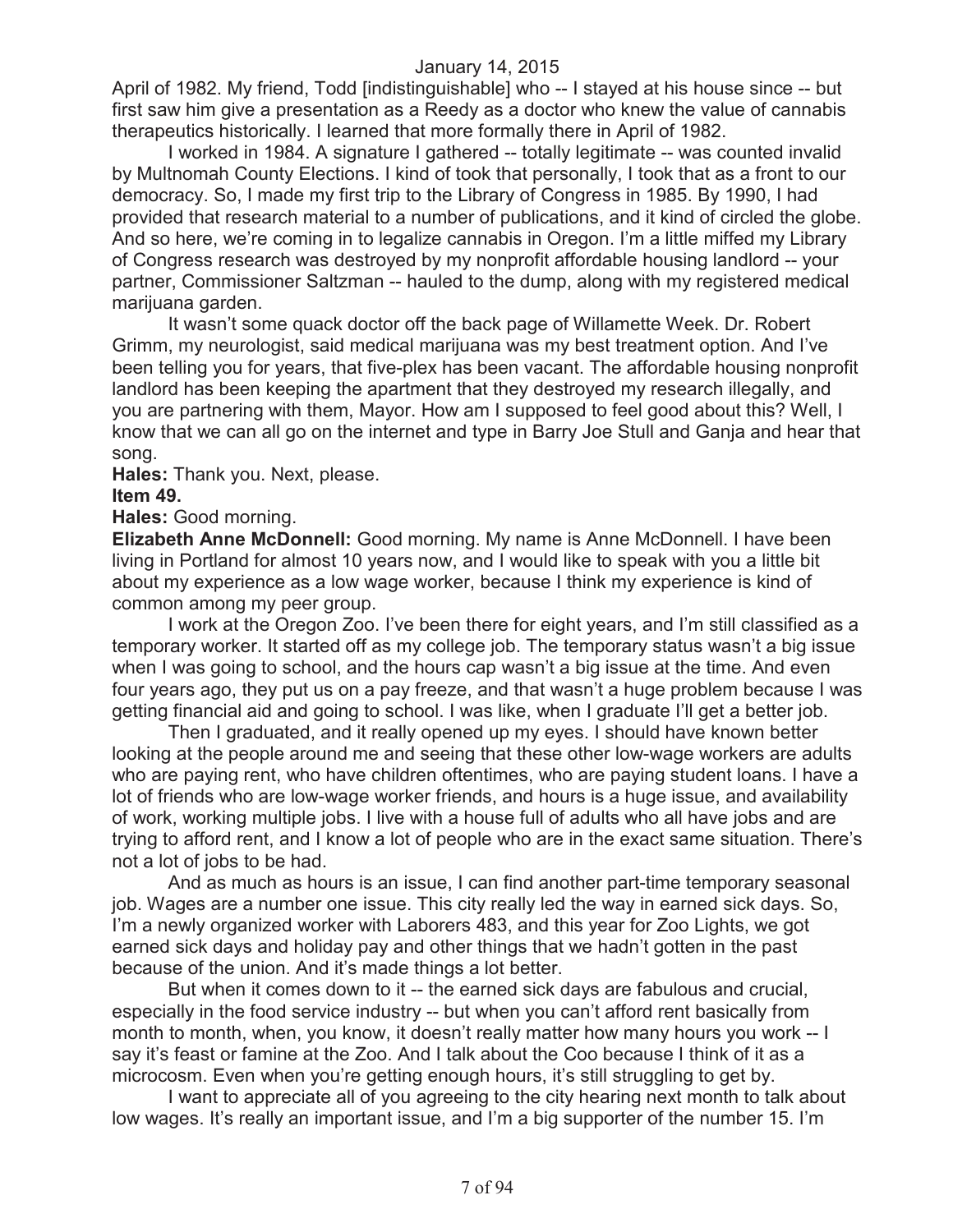making under that now, and it's impossible. [beeping] So, yes, \$15 minimum wage would really help to lift a lot of people out of poverty. That's basically all I have to say. **Hales:** Thank you.

**Fish:** Anne, quick question. So, your employer is Metro, right?

**McDonnell:** Correct.

**Fish:** And thank you for framing the issue. We are going to be taking it up, and we are going to be making some progress this year. I'm just curious -- we had some out of state friends and took them to Zoo Lights in the rain, actually. What was your role?

**McDonnell:** Most of my time at the Zoo, I've been working in food, but this last season I helped put up Zoo Lights, working on that crew. And during the Zoo Lights, I worked in the restaurants. Now that the event is over, I am back with the crew doing teardown. I'm going straight there after this.

**Fish:** Thanks for your good work, it was an amazing event.

**McDonnell:** Thank you. We are very, very proud of the Zoo and I love working there. The people there just really have a lot of pride. We want it to look good, we want our visitors to have a great experience, and it's kind of the same way -- I drive out of 26 on my way home and I look at the city, and I just love it. I never get tired of the view.

I love Portland because it's progressive, because I feel our leaders try to do a good job of serving our interests. And I know, Ms. Fritz, you came to the zoo before last summer, and we met for a bit. And your support of Parks workers is exemplary. And I know those guys are glad to have such a strong supporter in you. I can tell you that when we got the new contract with Metro, we did get a handful of permanent positions. Most of those positions did not go to Zoo workers who had been there for a long time, a lot of them went to people brought on new. And the rest of us who are union do have a lot of the benefits that come with organized labor are still struggling, struggling, even when we do get enough hours, just having a bit extra to put aside for when the hours are slow makes a huge difference. Thank you.

**Hales:** I appreciate you being here today, thanks for your advocacy. Thanks. **Item 50.**

**Hales:** Good morning.

**Charles Johnson:** Good morning, Commissioners. As was noted for the record, my name is Charles Johnson. And I guess before we get to those topics that were just read, I do want to thank you, Mayor, and all of you who talked before so that we did not just say "je suis Charlie" but also remembered that 2000 Nigerians have been killed recently, and that didn't catch much of the mainstream media, so I'm glad it was mentioned here at Council.

And additional things -- usually we talk about what's not going right, but Saturday, the mayor went to Bethel AME Church and was receptive to a lot of words from the community about how we can improve policing or perhaps even just reduce the policing in Portland. I was glad that the mayor invested that time and that Daryl Turner, chairman of the Portland Police Association, also went and listened to a number of people express their ideas of how we can have a more just police department.

On the way in, I was talking to the representatives of a huge major media like the Portland Mercury, and we talk about the fact we are going to be settling a \$47,000 police claim, and that the mayor is taking an open records policy of not putting those items on the consent agenda. Because when we make mistakes, it's best to shed maximum light on them so that we can learn from those mistakes and improve the quality of our police. So, thank you for those things.

About six weeks ago, when I filled out the paperwork so that I could speak today, I was and still am concerned that the residents in our city need to look into whether our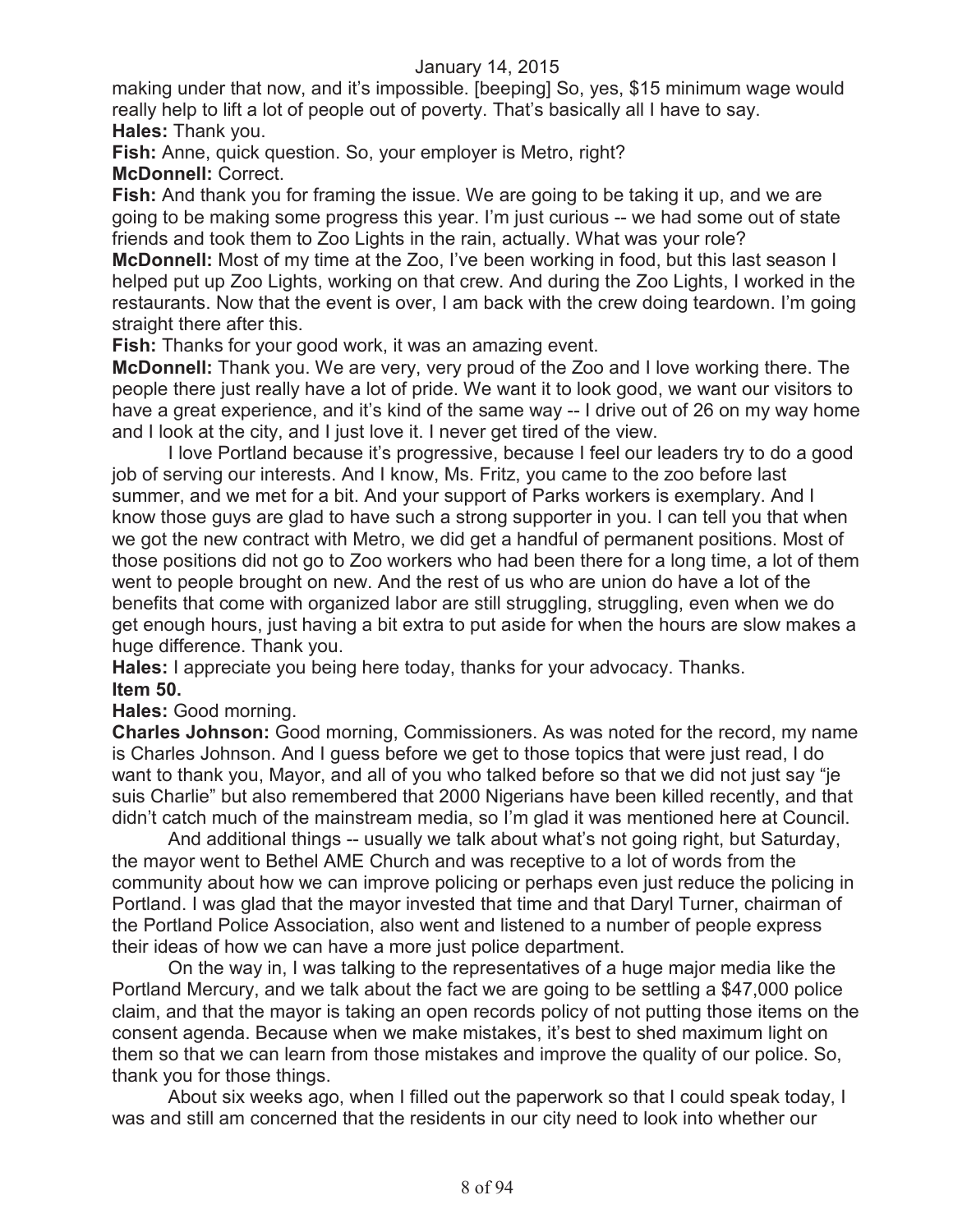beloved not quite so local economic engine Starbucks is using profits from their beverages and snacks that we pay for to encourage Monsanto to sue the people of Vermont.

In Portland, we're kind of familiar with the situation of people being sued by various entities. The United States of America is suing the City of Portland. We're appealing a small part of that decision, that consent decree. But people need to know that with just the difference of some 800 votes statewide, and particularly here in Portland, people really wanted to have labeling on GMOs, or at least that's how they voted.

If they really want labelling on GMOs, they need to find out what Starbucks is doing to assist Monsanto in suing the people of Vermont for labeling GMOs. Sometimes, people aren't happy with the actions you up there on City Council take, and I think sometimes you're justified in doing whatever you want because we the people send you mixed messages.

So, I am really saying this mostly to encourage the people sitting behind me and listening on television that when you think an issue is important, if it happens to be the labeling of GMOs, and your actions are not consistent on that issue, we can't really complain about how the public policy-holders are working.

I think recently you all had the federal legislative agenda meeting last week, and of course, not very many of us have hope for the federal activity given the new Congress. But I do want to encourage you to focus more on the state legislative agenda -- and we've already heard about the \$15 minimum wage issue -- and also, improving healthcare. I hope that all of you will have candid conversations among yourselves, even though we want to see -- we never want to see the people at Moda become unemployed. We really do want an equitable health system. So, I hope that you will keep that in mind and look for ways to make that happen. Thank you.

**Hales:** Thanks very much.

#### **Item 51.**

**Hales:** Mr. Henry, are you here? It does not look like it. Let's go on to 52, then, please. **Item 52.**

**Hales:** Mr. Williams? It looks like he's not here, either. Let's move onto consent calendar, I believe we've got requests to pull two items, numbers 68 and 69. Any other requests to take items off consent for the regular calendar? If not, let's take a vote on the balance of the consent calendar.

# **Roll on consent agenda.**

**Fritz:** Aye. **Fish:** Aye. **Saltzman:** Aye. **Novick:** Aye. **Hales:** Aye.

**Hales:** Thank you. OK, time certain item 53.

**Moore-Love:** Will we be taking the pulls at the end of the regular agenda? **Hales:** Yes.

**Fritz:** At the end of the regular or after the time certains?

**Hales:** After the time certains.

#### **Item 53.**

**Hales:** Thank you. Let me call up our honored guests to make this presentation, and with just a brief explanation, why should the Portland City Council have a public hearing on disproportionate discipline in the public schools and a strategy to deal with it? And I would have three answers to that question.

One, the City Charter actually has a wonderful provision in it that says that the mayor and Council should exercise a general supervision of all the affairs of the city. Which means that we should pay attention to what's happening in the community, even if it's not our direct governmental responsibility -- and we do, as a City, do that. And this is one of those instances.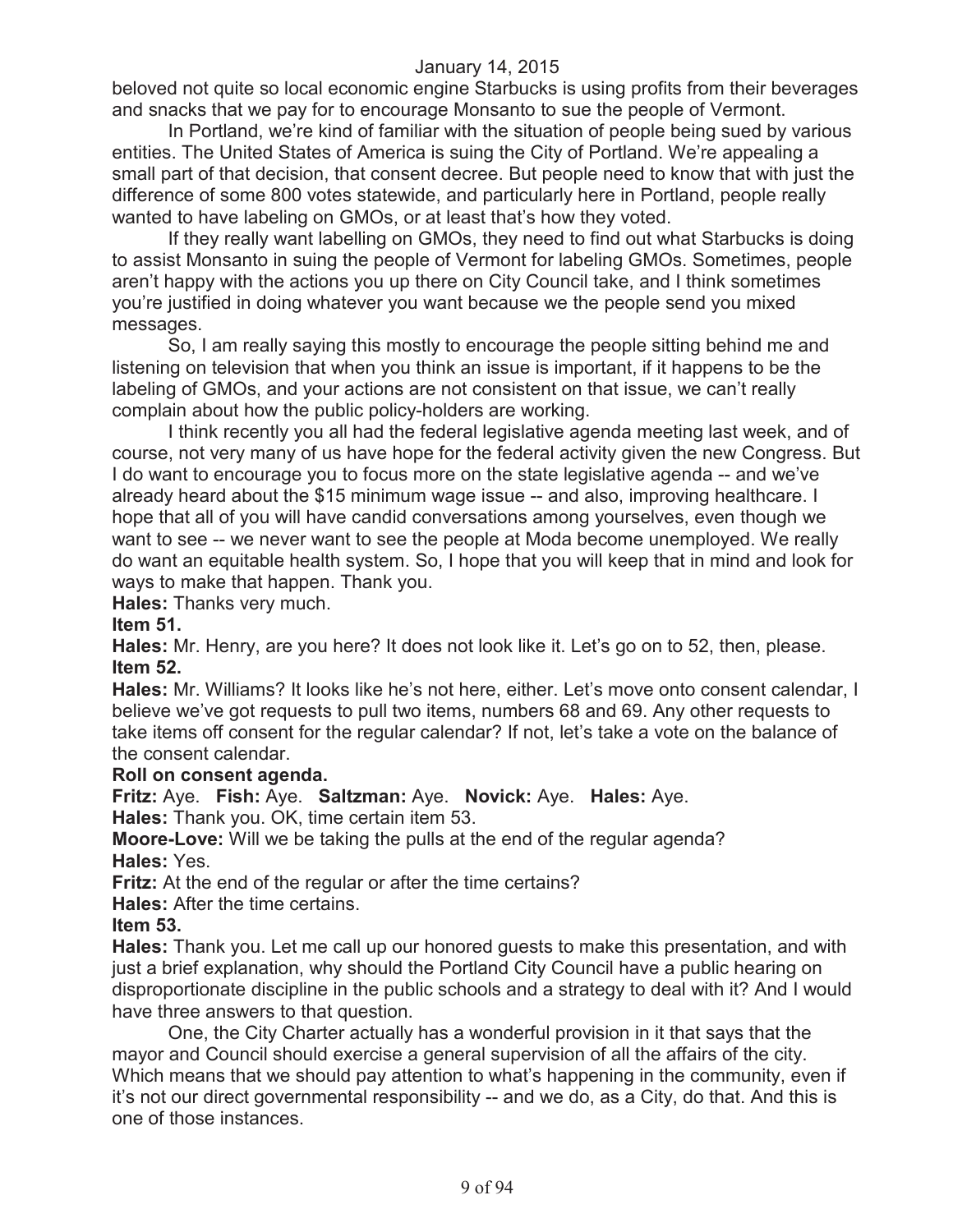Secondly, this City Council and our predecessors have really focused on equity, and that's why we have an Office of Equity and Human Rights, that's why we put a lot of attention into equity as a community. And this is an equity issue that we need to pay close attention to.

Then additionally, this particular issue is one that the school district has a very aggressive plan to address. I was so impressed by the presentation that I asked them to essentially replicate here for us this morning when Lolenzo made it to our Community Peace Collaborative -- formally known as the Gang Violence Task Force -- a couple of weeks ago. So, I appreciate your willingness, Superintendent and Lolenzo, to come here today and make this presentation.

Finally, by happenstance, some of us were in a conference on Friday called the What Works conference. It's a conference about the criminal justice system that the local public safety coordinating committee puts on. I heard an amazing presentation from a Dr. Robert Anda, the chief author of the ACES study, the Adverse Childhood Experiences Study. Commissioner Novick and I were both there, and we heard this presentation. An hour of this man's presentation was just enough to whet my appetite, because that study demonstrates to me scientifically and unassailably that there is an iron-clad connection between what happens to young people at an early age and the likelihood that they will have difficulties later on, including showing up in our criminal justice system, which men of color to particularly disproportionately.

So, we're in the public safety business. If we want to get upstream, we ought to think about these issues. And fortunately, we have some school district leadership that are thinking about them and preparing to act decisively. So, I wanted to give them the opportunity to put that situation and their strategy before us, and hopefully, for us to be an effective ally for their work. So, Superintendent Smith, Lolenzo Poe, and anyone else from your team, a big welcome and really glad that you could be here this morning. Good morning.

**Carole Smith:** Good morning. Carole Smith, Superintendent. Mayor Hales and Commission, we're really pleased to be able to come and do this report, and appreciate deeply the partnership with the City in the work that we're doing.

As you know, equity has been a primary focus and driver for Portland Public Schools. In 2010, our board passed an equity policy, which is really has been our guiding framework. And then this fall, we set three priorities, which are anchored in that framework.

The first is we want every single one of our third graders reading at grade level by the time they leave third grade, believing that that changes the experience for them for the rest of the time that they are in Portland Public Schools, and that our best shot at closing the achievement gap is doing it early.

Second was around exclusionary discipline. Our goal -- we set an aggressive target over the next two years to cut our exclusionary discipline by 50%. So, that's suspensions and expulsions/ 50% overall, and then again 50% the disproportionally of students of color being excluded from school.

And our third goal is to accelerate our graduation and completion rates, both four and five-year. Since 2007, we have increased our graduation rate by 14 percentage points, getting us to 67%. It's still not high enough, although that's an incredible increase in that time period. The comparable statistic for the state in that same period is 2%. So, we're looking at accelerating the strategies that we know work that graduate kids on time.

The only other context that I want to provide to you is that we've got a strategic plan that looks at the strategies for all of our students; an equity plan that really targets the students of color and trying to really do very personalized strategies that meet their needs; and now as of last June, we signed on to males of color pledge with the Council of the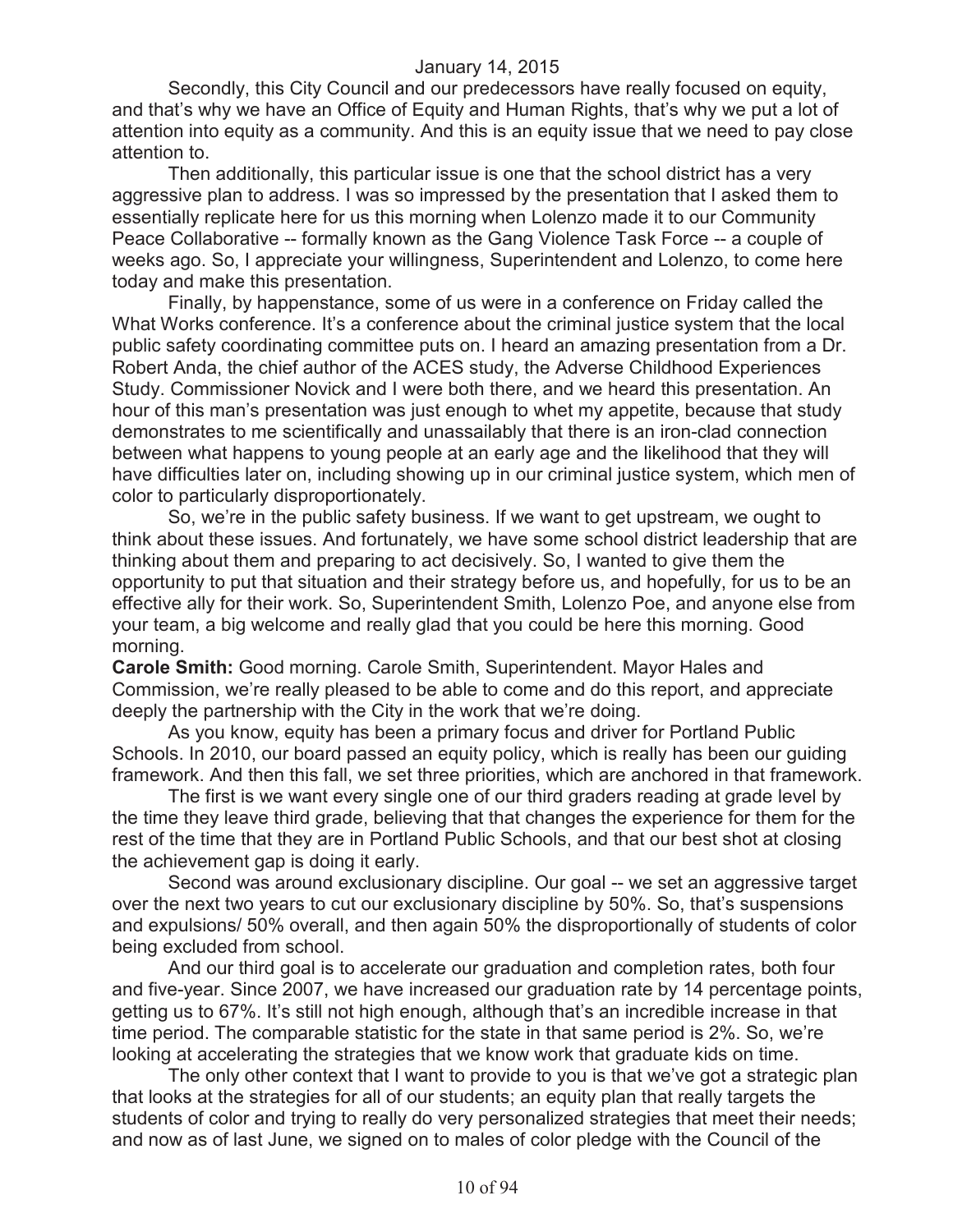Great City Schools as part of Barack Obama's My Brother's Keeper. It's very compatible with the Black male success initiative that the City is doing, and part of what our effort is here. It's with the 67 other large urban school districts in the country. We went and stood with Obama as he rolled out the My Brother's Keeper, and it's really asking all of us to look very personally at what strategies worked for our males of color, because the gap there is even more significant.

So, that's the context I want to provide you. I just want to say the other appreciation for the black male success initiative or Black Male Achievement initiative and also for your partnership on coaching boys to men. We were just at a PIL basketball showcase on Saturday, and took something that you guys are helping us support and take something that's been a successful program at Franklin with our male athletes, and taking it systemwide, and you guys are really the primary support in helping us to provide that training. Those kinds of things are very specific and personal strategies matter. So, thank you for your partnership. With that, Lolenzo Poe.

**Lolenzo Poe:** Let me turn it over to Sarah Singer, because one of the things -- we want to set the frame and let you see the data points which drives our strategies and also has driven the superintendent to identify -- particularly in exclusionary discipline -- the reason that becomes such a high strategy level for us. So, let me turn it over to Sarah to walk you through the data, and I will come back and talk about some of the key strategic efforts to address the issue.

**Sarah Singer:** Great. Thanks, Lolenzo. Again, my name is Sarah Singer, and I'm the senior director of our system, planning, and performance unit, which among other things includes all things related to data at PPS. Before I start presenting on the data, one thing that I want to make sure is that we're operating under the sane understanding of what exclusionary discipline means.

In this context, when I talk about exclusionary discipline, I'm talking about students who have either been expelled or students who've been suspended. In most of these slides, it will be students who have experienced an out of school suspension, meaning that they have been asked to leave the school building for a finite period of time.

There's many reasons to care about our discipline rates and our disproportionally. One of the most critical reasons is that it directly correlates with our graduation rate. What we know is that students who have never been excluded at PPS have a 68% graduation rate of a four-year graduation rate. But students who have been excluded at least once? Their graduation rate drops to 43%. Students who have been excluded between two to five times, their graduation rate drops to 34%. And finally, students who have been excluded between five and 10 times, their graduation rate drops to 20%.

We've been tracking our exclusionary discipline for a number of years, and if we were to look at sort of where we were as a district in 2007 and '08, approximately 7% of our students experienced at least one exclusion. Last year, 3.3% of our students experienced one exclusion. So, we are trending in the right direction over time.

However, when we look at our African American, our Black population, in 2007, it was about 18% of our students experiencing at least one exclusion. Last year, we were at 10.25%. So again, we're making -- fewer of our African Americans are getting excluded. However, if you look at the green line, when you look at our white population, in particular, you'll see that last year, 2.3% of our white population experienced an exclusionary incident. You compare that to our Black population at 10.5%. What you are looking at is our Black population experiencing exclusion in comparison to our whites at about five times the rate. Nationally, we see it around two or three times, so there is an issue here in Portland.

**Fritz:** Are you tracking other minorities?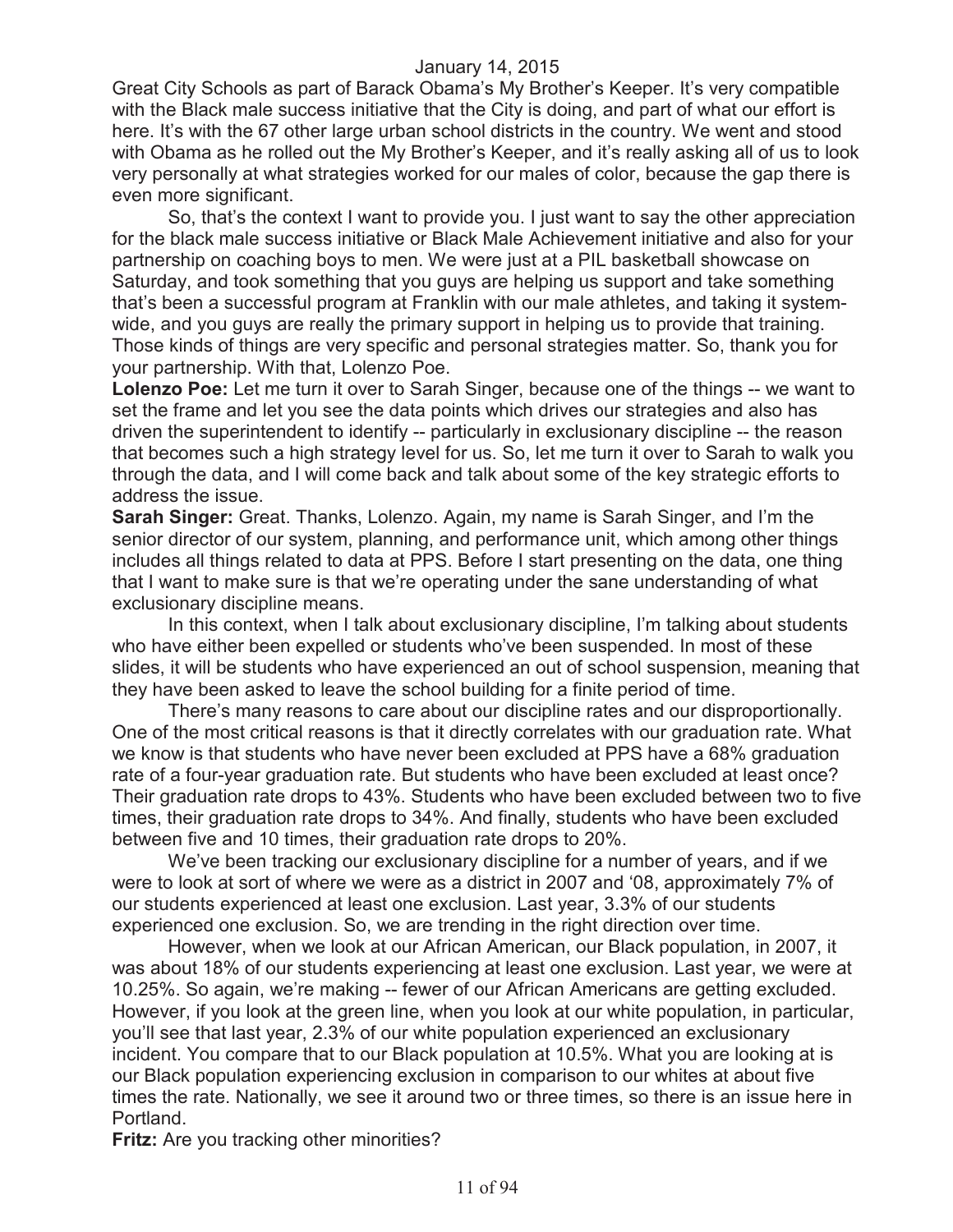**Singer:** Yes. In this slide, I just put the Black population. But this next slide -- wire looking at other groups, as well. And we see disparities in other racial ethnic groups. The Native population is our second most excluded group. Our Black population is our first. You can see in this slide how disparities break out by racial ethnic groups.

One thing I want to comment on this slide is that in this one, I've included in-school suspension. So, in-school suspensions as well as out of school suspension. In-school suspensions are where a student has an incident, a violation, they're not sent home but they're taken away from the classroom and still in the school building. It's just another way to define exclusion.

And here's what I'm going to tell you: there's a lot of different ways to measure exclusionary discipline. You can look at days missed. You can look at incidents. You can look at percent of students excluded. You can include in-school suspensions or not. Regardless of how you cut the data, you're going to see our Black population followed by our Native population who experience the greatest percentage -- who experience the greatest amount of discipline in our system, regardless of how you cut that data. **Fritz:** Do you track it based on African immigrants versus African Americans? **Singer:** We did do a study this year on that, and what we saw was our African immigrants have a disproportionate amount of exclusion -- they experience a disproportionate amount of incidents in comparison to whites, but our African Americans experience the most.

We also desegregate the data by gender and race. What we see is our Black males followed by our Native males followed by our Black females experiencing the most amount of exclusion. And there is definitely a gender component. You can see after our Black females, it's a host of males of color who then experienced the next most. And if you keep going here, you will see our white females and our Asian females experience the least.

What I will also tell you is we've done this type of analysis for three straight years, and it's interesting because for three straight years, Black males are on top, followed by Native males, followed by Black females. In that order for three straight years.

This data was something that All Hands Raised, the eliminating disparities collaborative produced. They looked at the number of incidents for what's called disruptive behavior for 100 students. How disruptive behavior is defined, is things like violation of school rules, insubordination, disorderly conduct. You might say that those are sort of more subjective offenses. They tend to be more up to the interpretation of the adult. So, that's what is meant in this case. That's what they included in disruptive behavior.

This is a slide that compares PPS to other districts in Multnomah County. There's a couple of interesting items to note in here. One is that you're going to see quite a spike in exclusionary incidents when you get to middle school. And that follows the national trends. You're also going to see that PPS is not alone in this challenge, that there are other districts in Multnomah County who are experiencing similar challenges. PPS is sort of excluding students at similar rates in middle school, a little lower in high school, a little higher in elementary for this type of offense.

**Fritz:** Parkrose has zero in elementary schools.

**Singer:** Yeah, that was the data that was provided to us, and we need to go back and look at that.

**Fritz:** It will be interesting to know if they have a policy about discipline and the elementary schools.

**Singer:** Yes.

**Fritz:** That's an encouraging step right there, to have zero.

**Singer:** The other thing that we know is that disproportionate exclusion by race is presents for our four to eight-year-old student population. So, this begins at pre-K through third grade. And we know that our -- we see that disproportionate discipline beginning very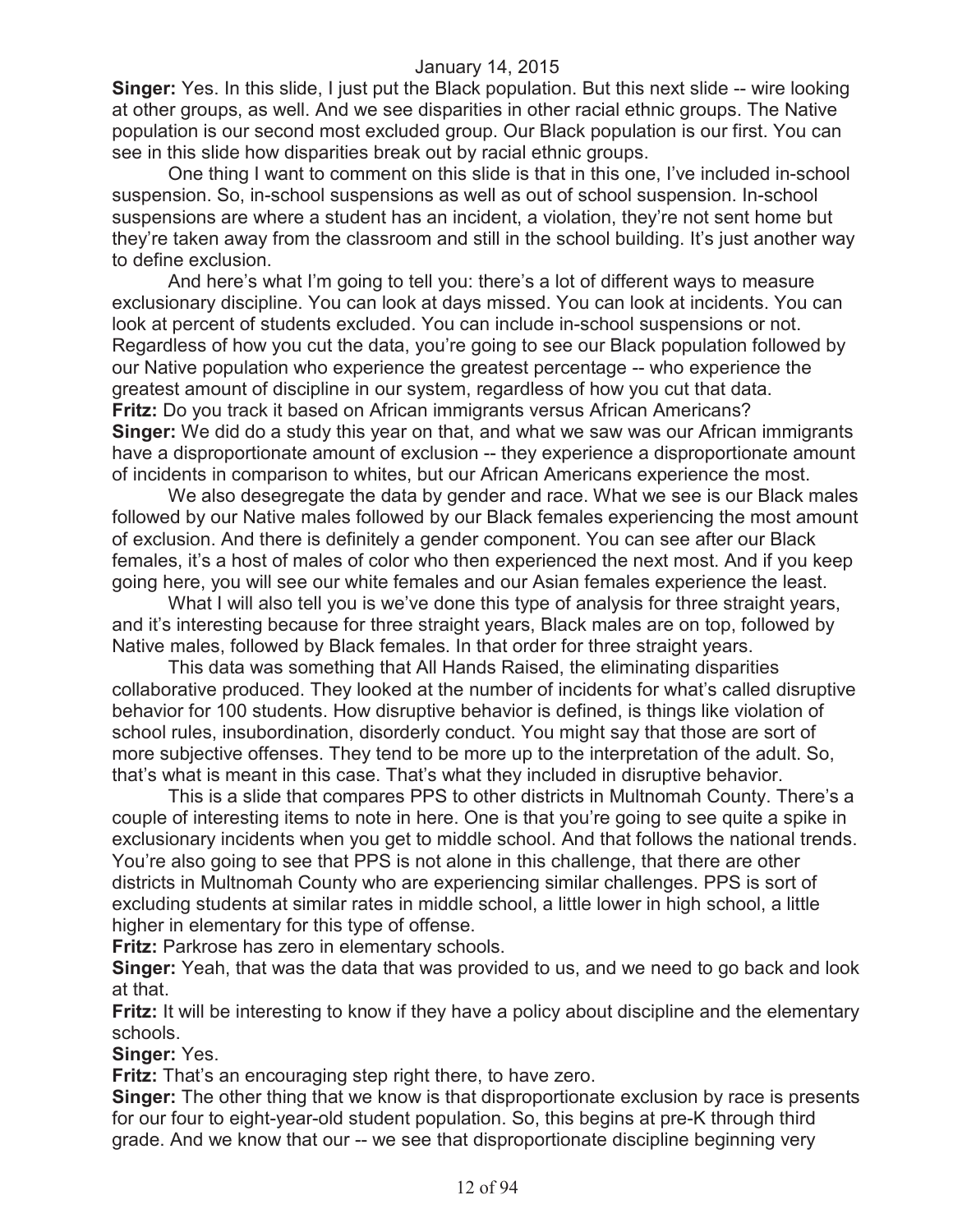young, with our Black students experiencing 5% -- 5% of them experiencing an exclusionary incident in comparison to 2% of our white students. We have a similar pattern with the Native students at this age.

Just to summarize, exclusionary incidents have been decreasing at PPS since 2007. Black students followed by Native students experienced the greatest percentage of exclusionary incidents. African American and Native males are excluded at the highest rates, in particular. Exclusionary incidence have been decreasing for Black students since 2007. However, the relative rate of exclusionary incidents between African American and white students has not improved over time, and we know this disproportionate exclusionary discipline begins at a very young age.

Lolenzo eventually is going to talk about some of our supports that we have in place and some of our strategies to address this issue, but one thing we're also focusing on quite simply is just the notion of accountability. And so, we have set system-wide reduction targets -- as Superintendent Smith alluded to -- very aggressive ones. And every school also has targets. So, we specifically are looking at measuring incidents and students excluded, and we are seeking to cut that in half.

Then the other thing to note is because the goal is both to reduce exclusion by 50% but also to reduce the disparity or that disproportionality by 50%, what that really means is we have to improve with our historically underserved populations at a more aggressive or faster rate. So, you are really looking at having our historically underserved populations reduced by 60%.

As I said, every school has a target that's aligned to the system-wide target, and the supervisors of those schools meet monthly with school principals to review their progress on that target, as well as the other priorities that the superintendent has laid out previously. With that, I will hand it over to Lolenzo, who's going to talk about the key strategies. **Fritz:** Before you do that, could you give some specific examples of the kinds of behaviors that kids get excluded for?

**Singer:** Yeah. So, it could be -- I mean, there's a large range. Disturbingly, for our four to eight-year-old population, the number one offense is battery. And it's a weird term for a four-year-old. But that's an example of something. Violation of school rules could be you're not wearing your clothing correctly. Maybe you're wearing a hat backwards. Sometimes those can be a violation.

**Fritz:** Excluded for wearing their hats backwards?

**Singer:** Well, it would be over a progression of time. It would be a number of incidents. For some of these detailed questions, I would refer you to some of the program people. **Poe:** Again, you're looking at incidents where you're having fights in schools. Some violence between students, altercations between staff and students. Those become the kinds of things that kids are getting excluded for. So, it runs the gambit. There is nothing singular, but as we start to look at what they are, when they occur, we're able to strategize for that and begin to address that. So, clearly, a lot of issues of fighting between students, what we call insubordination to staff -- those kind of things build up over time, the kid is sent out of school. So, those are the things kids are excluded for. Of course, when you have weapons or guns brought into school, that is a mandatory reason for exclusion. You do see those things.

**Fritz:** Do you have that data summarized somewhere? **Singer:** Yes.

**Fritz:** And could you sends us a link to this report? Because I didn't have anything coming into this, but I think the data is really useful. I assume it's on your website? **Singer:** Yes, we have that data. We don't have this presentation on our website, but we can get it up there.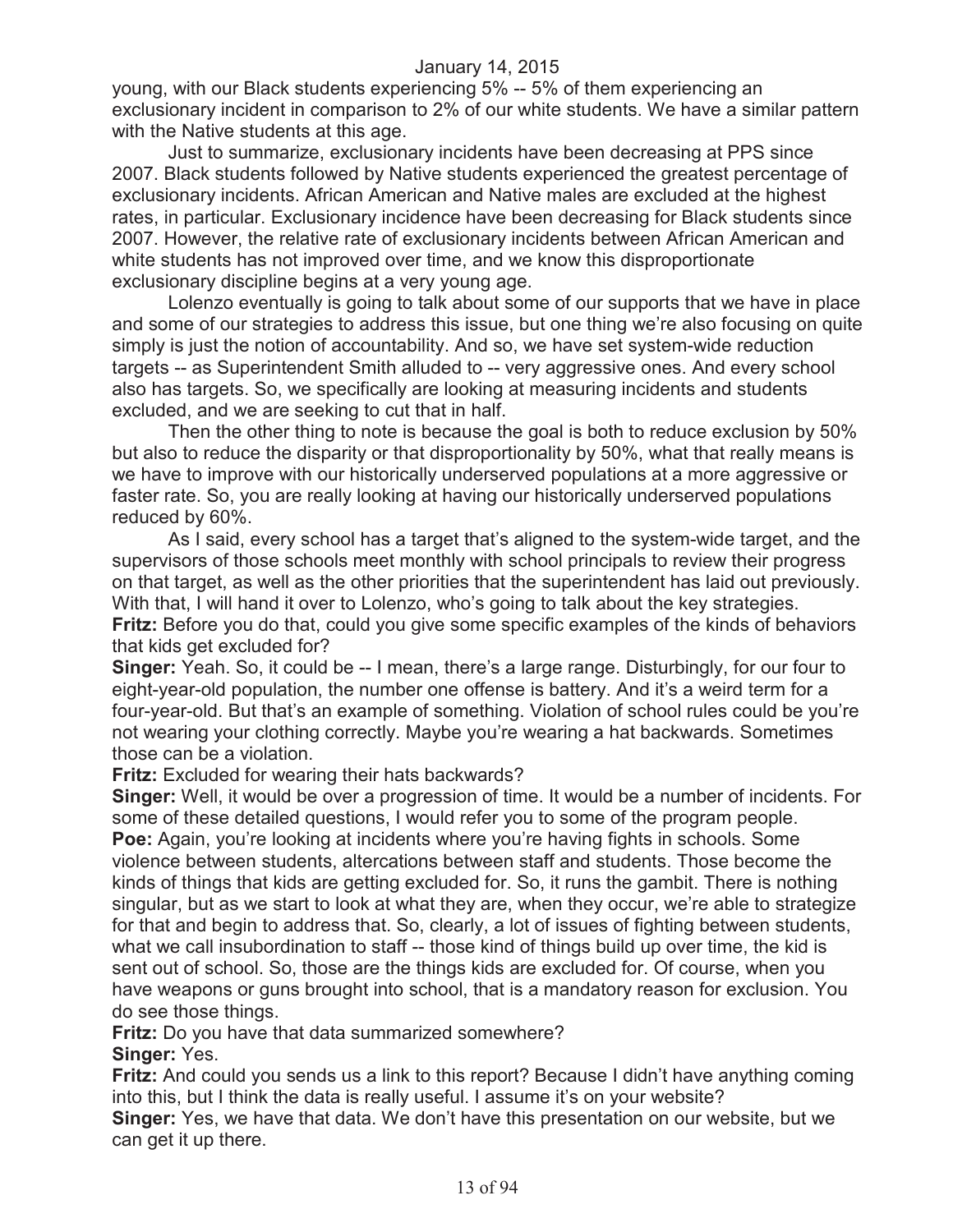**Fritz:** Thank you. Once it's up, if you could send me the link, I'll post it on my page. **Singer:** Thank you.

**Hales:** Lolenzo, please.

**Poe:** Let me start by thanking you, Mr. Mayor, for having us here. One of the things that I really appreciate this morning is the framework and context that you set for the reason that we are here. Clearly, we agree this issue of student achievement, disparities, and particularly disparities in students of color isn't one that is just a district issue. It really requires support, collaboration, and participation of our communities, jurisdictions, and others. Because again, the consequences of what happens is seen and shows a variety of systems and a variety of places. So, let me thank you and the council for having us here.

I want to reiterate that part of what we look at for the disparities, the exclusion piece is a 50% reduction overall; a 50% reduction in discipline, in exclusionary discipline. And for us, as we look at the disparities in discipline. It really is vested in what is happening to the African Americans, and what is happening to Native American youth.

What we understand from a strategic standpoint and what best practices tells us is that you really have to build an environment and a culture and a school that is inclusive, that is supportive, and it is restorative. We look at best practices across the country, positive behavioral support invention, which is a framework that really talks to students about how do you, in fact, engage every student, family, and staff in understanding the rules and regulations.

Some things that sound kind of routine that kids understand what is expected of them is not always the case. We have to make sure that students understand what is expected of them, and they need to understand -- and staff needs to understand -- what is expected of them and what is that environment like. So, PBIS gives us that framework.

We also build into in that framework a notion of restorativeness. Because what happens in the process of exclusion, particularly for kids of color, is a violation and severing of a relationship. We are here to build relationships with students, so what happens when they are impaired? We need to find a way to restore that, to build an environment and a climate of school where it really is about restoring, repairing, and bringing the students back into the classroom. Because we can't get students to graduation if we're not in school. And making sure that we understand what this is about restoring, building in that restoration opportunity for staff, students, and community to really to be a part of the process that says, this is important, you're in class, and we recognize things happen, but how do we then give back in the way that restores and it becomes a meaningful lesson for young people and staff?

We are including our community in that because it's important that our community and all our partners and parents that come in to the building understand that it is a culture, and it will be what Portland Public needs to be to build a climate where you don't see the disparities based upon some of the things that we know that we can begin to address and to restore it.

But we also understand it is important -- at least for Portland -- as we look at this issue that the issue historically has been engrained in an issue of race and culture. You have a disparity between African Americans and Native Americans. So, if you understand it, then how do you really begin to address the issue of race and ethnicity? And from a cultural dynamic, how is that impacting the system?

We've been involved in Courageous Conversations About Race for a number of years, and part of that -- we have a collaborative action research for equity process, and it is really where you get a foundation of how you look and talk about practices and what's going in the classroom. How to peer to peer teachers begin to look at practice and data about what is occurring with them and their students as a way to begin to address it,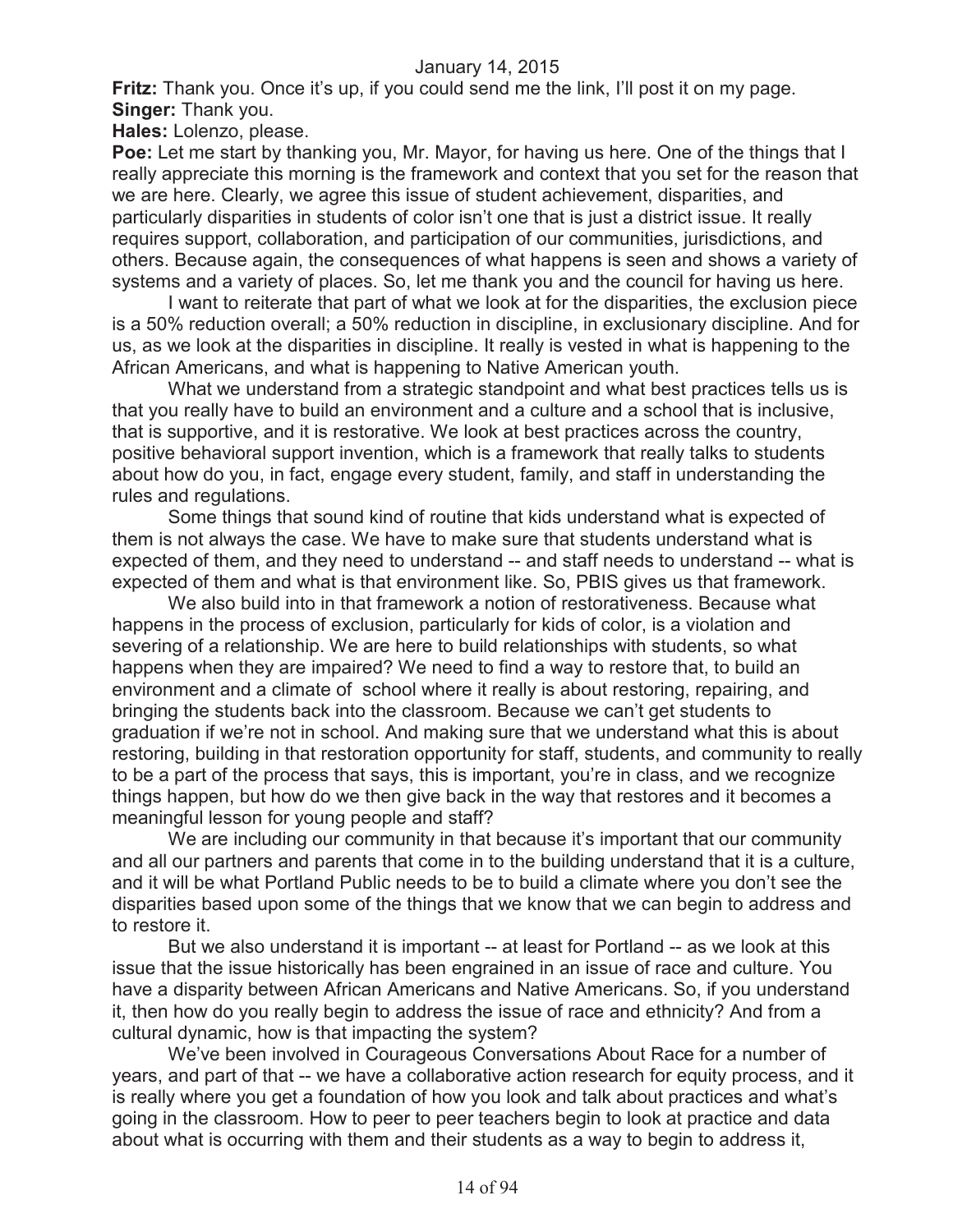understand from a cultural standpoint, what are the kind of nuanced differences that we, in fact, need to be doing in our schools in order to address the disparity.

Interesting note -- we were in Wisconsin with the Council of Great City Schools, and we were having these conversations. All districts have talked about the issue of PBIS. They talked about restorative justice. Just Sunday in the Oregonian, there was an article about restorative justice as a practice and really building those kind of practices to restore and maintain the relationships in school.

But as we look at everybody's data, this issue of race continued to crop up, and the conversation becomes, if you do not understand from a cultural standpoint, if you do not understand the cultural nuances, you can't begin to address it just with good programs. So for us, we aligned and integrated the three concepts to make sure that in the school climate, we're addressing the framework that talks to kids about what is expected in a restorative way, but a recognition that race and ethnicity and culture manifest itself in different ways. And so for us to understand that and work with us is a central piece of what we do.

We're also providing for our staffs the Courageous Conversations About Race training with everybody staff member, a beginning to look at and address your racial consciousness and understanding of how it manifests itself potentially in the work that we do. Also, the revision of our student discipline document. We need to have the framework of the documentation that in fact is the governing piece that students and staff begin to understand their expectations in a way that really addresses the concept of restoration.

We want to be a restorative district. It really talks about maintaining, building, and continuing relationships, and when there is some disruption in that relationship, how do you restore that? Because we are a district that is paramount to the student achievement in making sure the student achieves.

The other piece, which is part of Commissioner Fritz asking about the data -- we are finding it improving our data ability. We want to have the ability to understand, where are the incidents occurring -- how do we collect the data? How is it real-time data that the staff and administrators can begin to use so that you can begin to structure it strategically, align what you do to support, and intervene so that you're not in the position of excluding children for the kind of behaviors we don't want to happen?

We're also partnering with families to develop the school climate. We know in every document and every research says that you cannot begin to really truly address what is happening in schools and our communities without families' involvement. How do you bring families in? How do you do it in a culturally responsible way, and how do you bring the communities to the table so they are a part of the participation of the plan that addresses the students' discipline, the students' behavior, and the expectations of both parties? So, you have to make sure you are building that in. And in particular, communities, we have the challenge of making sure that we are getting parents to the table and participating, because we all know how critical that is. So, we are partnering with our community partners and other entities to help make that transition available to us and interactive with a broader community.

We want to support students at the earliest signs of consent. As you see from the data, one suspension from the data ends up demonstrating that you have a 43% chance of graduation. And the earlier it is occurring, the less likely that it is -- now you have a threeyear-old being suspended who is starting off their journey with an expectation statistically that only 43% will graduate. That is not acceptable. So, how do we intervene in that? What are the processes and the steps and how do we ensure the teachers have the kind of tools that says that if I am having a disruption in the classroom, what are the kinds of places where they can go and begin and get a tutorial we can be supportive and showing what we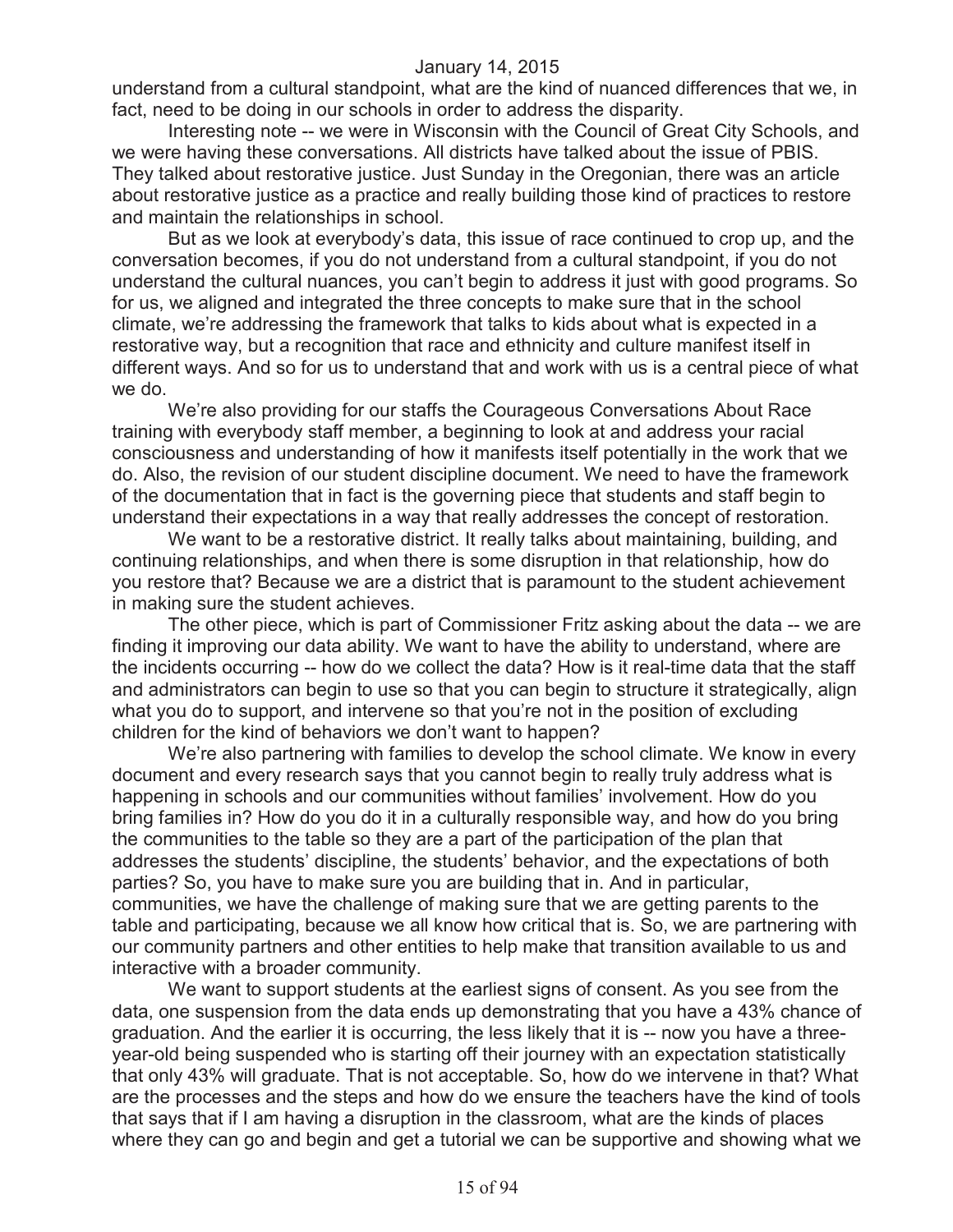do is restoring that relationship and get them back into the classroom as quickly as possible? And because we were making sure that a restorative climate in school is shared by everybody in the building.

In the district, that we have a number of our standing partners. We have the SUN system, which is a part of our schools. We want to train and maintain all the people in the building in their act in our schools around restorative practice and restorative justice so you have the entire community of a school grounded and restored to practice. And what those key strategies are.

Lastly, the other piece that we have to continue focusing on -- our racial equity and education policy focuses on looking at the chronic achievement gap of Black, brown, and red students. That is what we're seeing in the disparities data. But we have to also understand it's important to note because often this gets lost in any of our discussions.

Since 2007, exclusionary discipline has gone down in the district, including for kids of color, just not as rapidly for our Black and red students, So, we have to find a way to build upon those things that we know are working, and accelerate from a cultural place the closure of that gap. We believe that looking at that, isolating that, and being very focused and specific about strategies for African American males, Native American males is the approach that it takes to do.

For us, we are going to employ three student assistant coordinators who become the bridge between schools, families, communities, students, who are able to work with understanding the culture. We have identified the student assistant coordinator who will focus on a caseload of African Americans. We are not saying exclusively that it will only be African Americans, but their focus will be the African American population and understanding the cultural nuances that it brings. One will be to look at and address the issues of a caseload of Native American students, and the third will carry a general population. Because again, our strategies have to cover the entire district as we're going to reduce discipline by 50% for the district.

It's also important to talk about it from a cultural standpoint how in fact we bring people into the building. We talk about African American students and the recognition that in our schools, we have African American young men who go through their entire school career without ever having an African American male teacher. Who go through their experience without ever really having a meaningful relationship with an African American male in the building. How can we bring African American males into a building to support students and teachers and families who are contracting with the organization to help us begin African American males into the building, to be seen as a present, to help mediate the place where, in fact, when students, particularly males, have challenged issues, that they see no one that looks like them to talk to, we want to make that available. Because we know what happens when we do that. We have asked a number of organizations to be a part of that because recruiting and maintaining the level of volunteers to help us make that happen we believe in the opportunity for our community to come to work with us.

We also recognize students who often have challenging and traumatic issues in school that manifest themselves in exclusion. And it's tremendous leadership potential. How do we take that and how do we work with the kids around leadership and begin to turn around and stimulate them in a very cultural way? So, we're looking at organizations that can come in and begin to talk about what it takes to lead and what it takes and understand why it's important to be in school, why it's important that when you have challenging issues, you don't act out in the classroom, you deal with it in other places. So, we're looking at specific organizations who have a history of working with our populations that we have identified.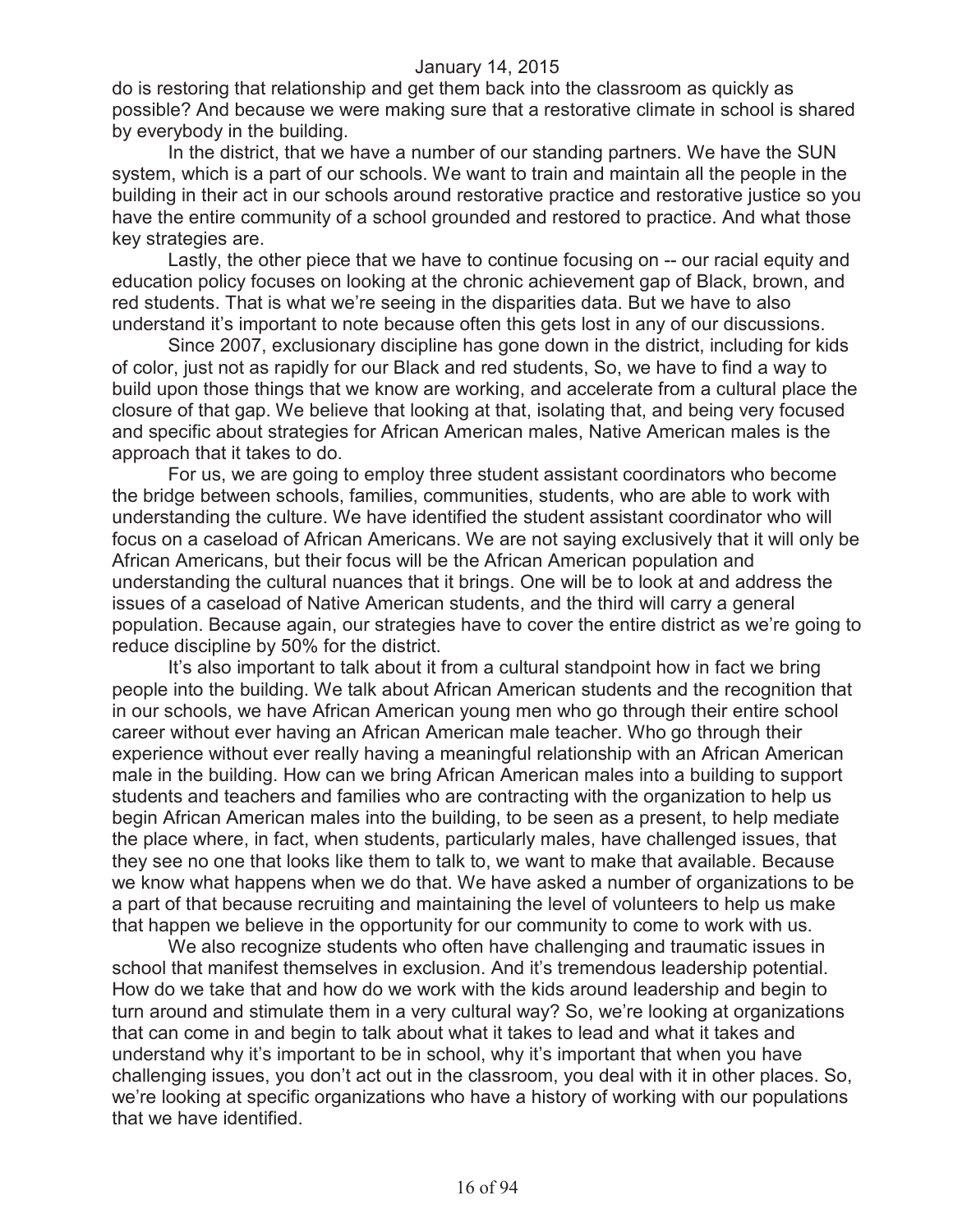We also recognize that what happens in exclusion and what happens in school oftentimes is the break in the relationship, and there's a lot of healing that needs to occur within the communities. Because when you suspend or expel a student, it has traumatic impact on not just the student but the families. We look at the healing circles -- which we've been doing in a number of places across the district -- but we want to increase the ability to have healing circles with the school community and our parent community to really address the issue of healing and make school a place that belongs to the entire community.

The last one I will mention is the issue around mental health. So much what is talked about in our schools is a need to get mental health services to the students. But I do understand from a cultural standpoint, particularly I'll say for African Americans, when you raise the issue of mental health, you have already set up is a block for them to make it think it's about, am I crazy? No. When you put that block up -- because the concept of mental health isn't universally accepted, we want to engage with those mental health professionals who does not come at it in the traditional way. And when I say that, it's not just common mental health, you can call it counseling, but what you what you are getting at is the opportunity to build a relationship and then begin to do the kind of assessments that needs to happen from a mental health standpoint to get children and families serviced if they are needed and necessary.

That's the short overview of what our strategies are. We're prepared to take questions. We have with us those experts who actually do the work here that can answer any questions in a level of specificity you may need.

**Hales:** Thank you very much. Questions from Council members?

**Fish:** Thanks for your excellent presentation. A couple of observations with the questions attached. When I was principal for almost a day recently, I was at Woodlawn. And Woodlawn is about 50% African American, 50% Latino. So, first question is, does the data around disparities, does it -- is it different in schools that are majority, minority versus a school like Ainsworth where the white population is so much larger? Do you see differences based on the demographics of the school that you are looking at? Or are you still looking at aggregate data?

**Singer:** Honestly, it depends on the school, because we have 87 schools. I think regardless of the school, you do see patterns of our Black and our historically underserved students being excluded at higher rates. In general. There are these outlier schools that are really doing a fantastic job and have closed those. We've identified some of those schools. But again, as a general rule we see exclusion.

**Fish:** That leads to it is second question, Carole, which is -- what I learned in Woodlawn is that lots of kids are not coming to school ready to learn. And so, there's a big focus on the non-cognitive side of the equation -- and that's because they are coming from households where there's enough stress or living in areas where there's enough stress that the kids are not physically -- they're not coming to school in the right disposition. And so, this focus on non-cognitive skills -- is that part of your approach to help kids be prepared to learn and addressing some of the challenges they bring into the classroom from their home and neighborhood?

**Smith:** It's both part of our focus and it's also part of our focus with partners in terms of meeting us where we need to be met. But -- like, we're focused on building an attendance support, so in some of our clusters we started to pilot having people whose sole focus is supporting attendance.

We've got more focus on trying to do -- we added counseling support last year in all of our schools, and that will be a focus in the budget this year -- is having adults in the building who are able to focus on counseling. We've had conversations with the ESD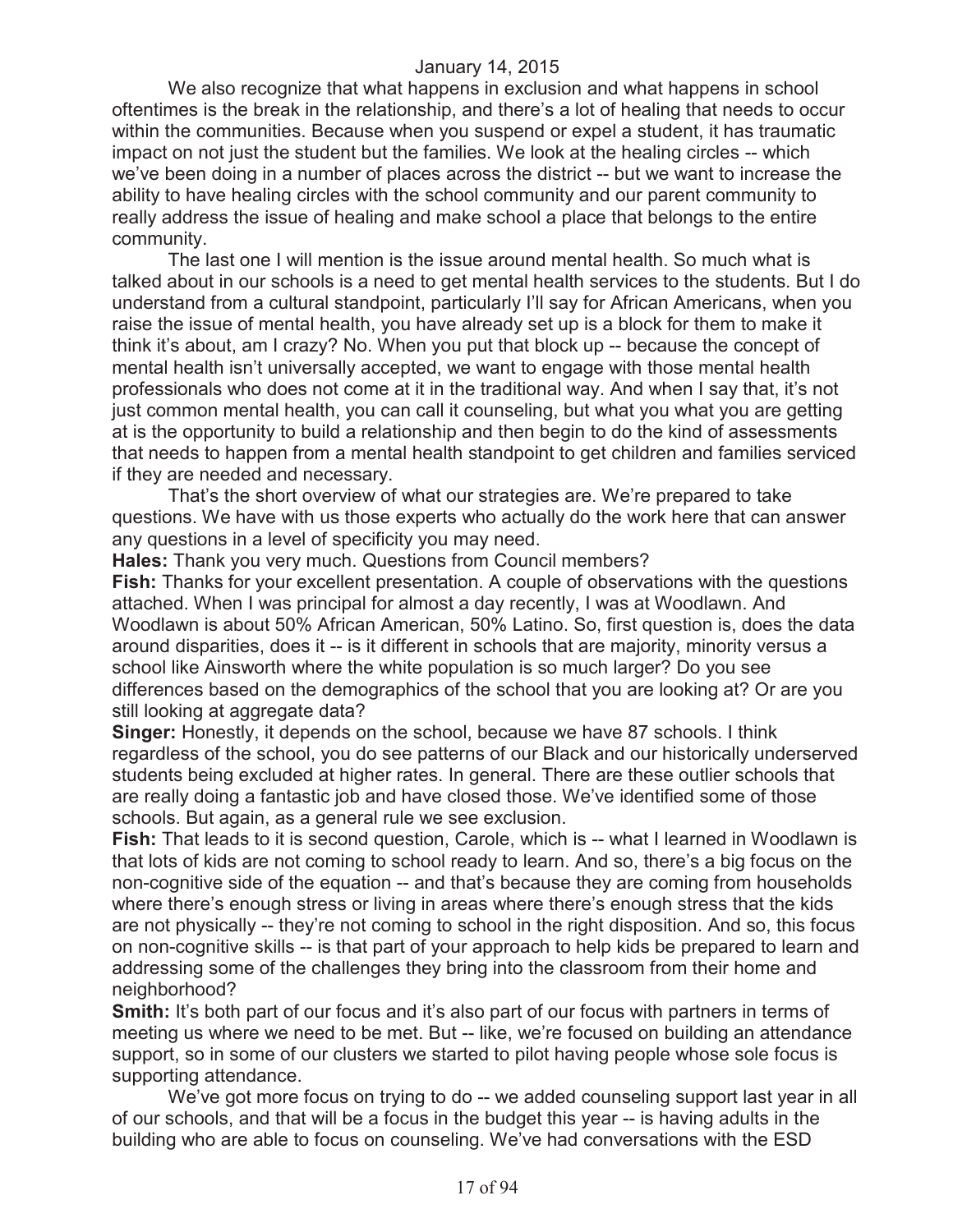about increasing nursing support and looking at just the impact that can have in terms of dealing with the other issues kids come to school with.

**Poe:** And we also rely on the community network or support from the SUN systems and others who really can engage with students in ways that we can as an institution -- being prepared to go to the home, helping kids understand and get access to those kind of things for a family that can help kids come to school and ready to learn.

**Singer:** The last thing I would say on that is from a staffing standpoint in terms of the resource allocation, we have an equity allocation, and schools can use that equity allocation as they see fit to meet the unique needs of the school. And on top of that, we have another set of resources for schools that are considered what we call focus and priority schools. So, these schools that are the schools who are kind of lower achieving, according to the state standards. And in that allocation, we specifically call out a menu of supports that schools can select from, and that includes social service workers and that sort of thing.

**Fish:** The other thing I'll share with you is I once spent a day with Tamala Newsome and I'll never forget one experience, and that was where I was in her office, and a young man -a young kid, a boy -- was referred to her office for a significant disciplinary violation. This young man had all kinds of issues, and it was very clear even for me, just observing. And she chose not to send him home and he was abusive towards her. So, I kind of closed the door with her and said, you know, maybe I'm old school but when I was that age, the boom would be lowered, you know, why are you going the extra mile? And she said well, you have to understand what it means to exclude this child who is maybe in second or third grade or something. She said that there are sometimes two people at home. One is in the sex trade and the other is an abusive male. And she said, I have to balance putting that young person back in an unsafe environment versus maybe doing an in-school exclusion and having him sit in the conference area and keeping my eye on him, but I have to consider the impact on him of sending him back to an unsafe place. That was just mind boggling. I think that was, for me, kind of eye opening about this whole issue of exclusions and how you balance the need for discipline and accountability with the particular custom needs of an individual child. But it's tough enough to be a young person in our society, to have that burden and to not go home to a safe place is just unbelievable. And it places unbelievable burdens on administrators and teachers. So, it was very eye-opening to witness that exchange.

**Smith:** Thank you for calling that out. The other thing I'd like to put attention on here is this is part of the value of our partnerships with culturally-specific organizations as well, who may have a whole set of services that also -- like that the family is taking advantage of and have relationships with the family that go over time. So, they're not just about a school year, they may be relationships that start with the student is in second grade and go, you know, and the whole family is involved. So, us being in partnership with one of those organizations that's involved with the family totally expands our ability to really address the needs that are going on in the home or with the student, and we have numbers of those and worked to deepen those relationships. And some of our schools have -- and again, it varies school to school -- but Latino Network, IRCO, SEI, NAYA all totally expand our capacity to really meet the needs of a whole child and a family.

**Poe:** You address something that really points to us why it is important for us to keep our kids in school, engaged in school, because not only would the student likely be going home to an environment that isn't good, but it's much more likely they're not going to go home and they will be in the street. That's where you begin to develop the prison pipeline. Because a child out in the street with no school to go to often gets involved in things that are less than desirable, and end up getting into activities that end up manifesting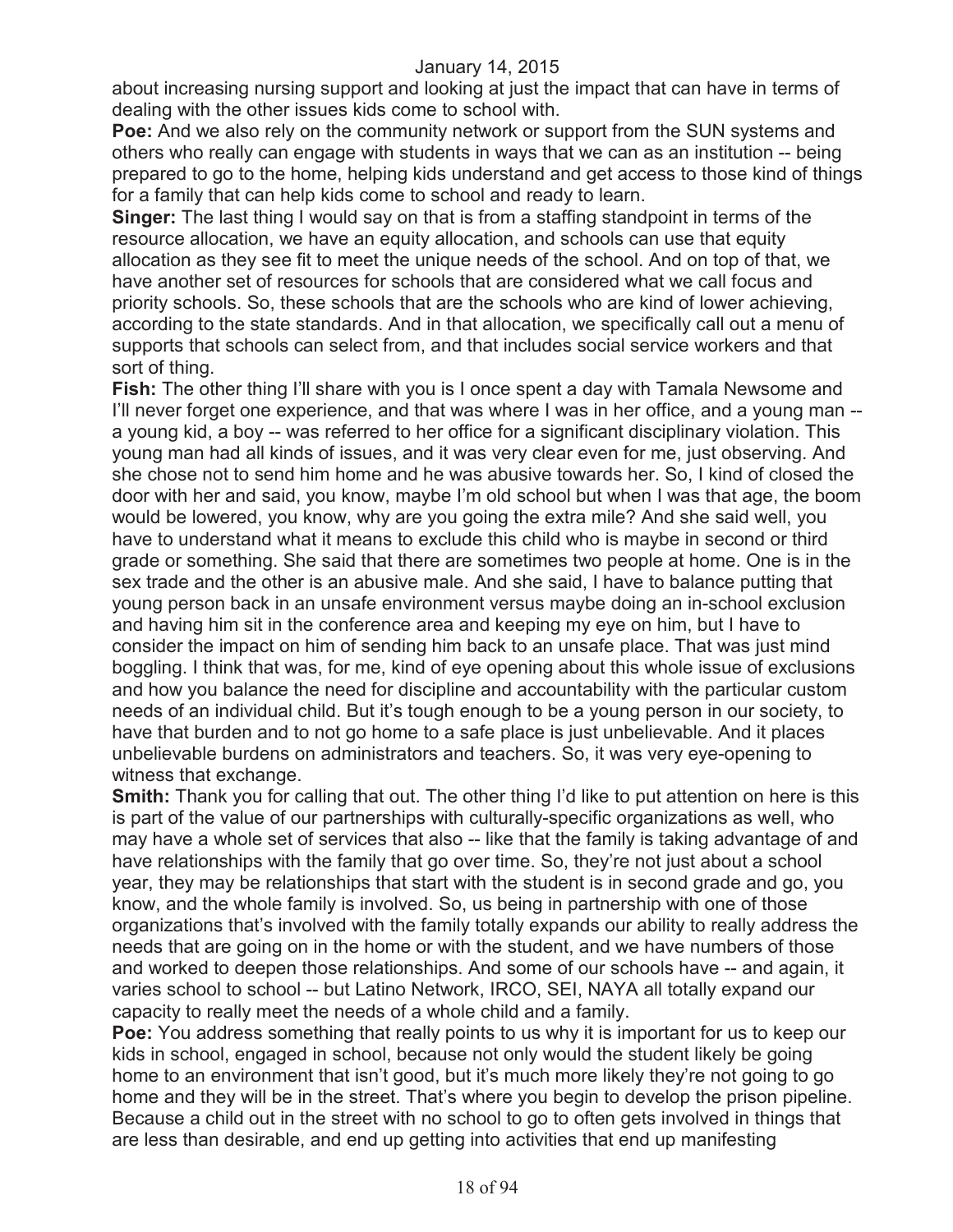themselves in other systems that other people have to be responsible for. So, for us to figure out and maintain and develop the kind of intellect and strategies to keep our kids in school and engaged is the one that we have to be focused on.

**Saltzman:** Who makes the decision to expel or suspended a student?

**Poe:** The principal makes the decision to make the suspension. Again, as Sarah talked about, there are the goals by which we are asking principals to pay attention to, also to begin to involve the senior director in some of those critical decisions. The senior director is ultimately the principal's supervisor. If you're talking about expulsion, that is to be reviewed by senior director, and up the latitude looking between the assistant superintendent for -- schools?

**Singer:** School performance.

**Poe:** School performance. And the chief equity officer's office, and we will review those kinds of issues. But it's generally the principal, the guidance and support and oversight from the senior director and the assistant superintendent.

Singer: That's actually been a change, so that's a change in the policy. In previous years, it was just the principal, and now we have more stringent guidelines around that. **Hales:** Other questions or comments?

**Novick:** What are the policies and or strategies used to reduce the exclusion rates as much as you have in the past several years?

**Poe:** A lot of reliance on PBIS, Positive Behavioral Support Intervention, has been a process that we have undergone for the last years building that climate and culture. Restorative justice. We have a number of restorative justice coordinators in our schools that are helping in suspension and expulsion. A number of students assistance coordinators to begin to intervene and cares when you are working with the teachers in their practice looking and examining what it is you are doing. Often, teachers don't recognize what they're doing. They don't recognize there are other strategies and options, so, beginning to develop those things which is why when we looked at the menu of what we've been doing, we incorporated and expanded a number of those and included the things that were culturally focused and specific.

**Fritz:** First, thank you, Mayor, for bringing this report, and I request that we have a similar one from Parkrose and David Douglas because I think this is very important work. And thank you all for coming to present and for doing the work. I'm wondering about the restorative justice program. Do you contract with the Resolutions Northwest for that, and is it in all schools?

**Poe:** No. We've done a couple things. We do contract with Resolutions Northwest, even as we are expanding. We're also going to bring onboard a restorative justice coordinator whose job will be to train our folks, and we're also looking at expanding it as we go forward. But again, the theory is looking at where we need to make the immediate impacts, make sure we get restorative justice coordinators and the practices in place, and expanding it out.

**Fritz:** Right. And I support the training of everybody on what the concepts are. I think also there are many advantages to having an outside agency helping with that rather than somebody in the school. Over the 17 years that I was a Portland Public School parent, we cut every year, and as a parent I was clamoring for more classroom teachers. When I first attended kindergarten roundup back in 1985, I was given the card of the elementary school counselor, and I think by the time that we got out in 2008, there was one counselor per 400 in high school. What's the current staffing of just your regular routine counselors who might be able to intervene before things get to the expulsion?

**Smith:** As of this budget -- I'm going to tell you, this is the first year since I've been the superintendent -- I'm heading into my eighth year -- that we haven't cut. And we actually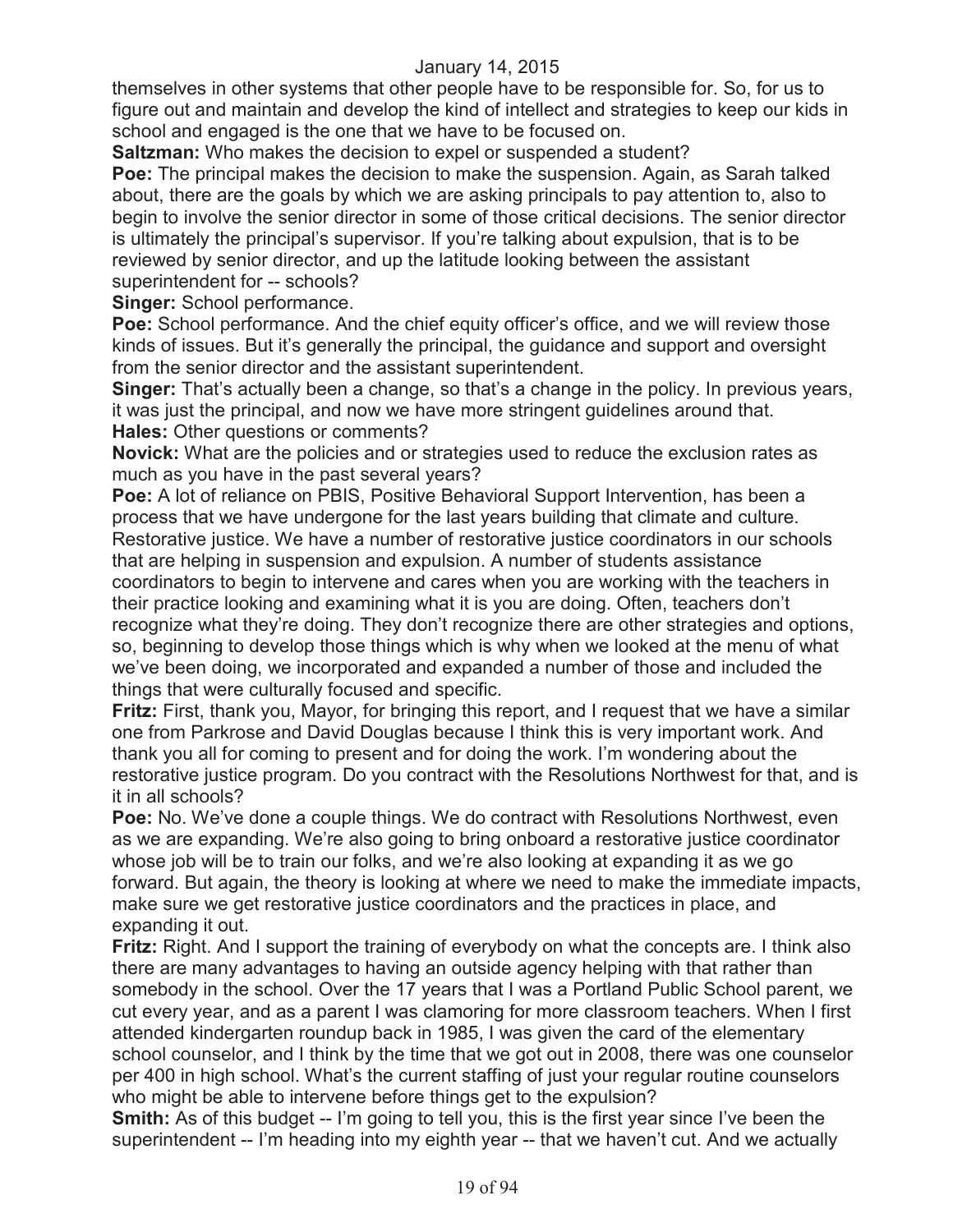added capacity. So, our counselor ratio at the high school level is one to 300 now, which is significant. And then, we also added counseling capacity to every school. So, some schools may only have a half counselor, but they have a half, and they previously had none. As of this year, every schools has counseling presence, and it will be again something that we look at as we're going into this budget cycle of whether we can add more capacity there.

**Fritz:** It makes a huge difference.

**Smith:** It does.

**Fritz:** It makes a huge difference, and it's the kind of thing that as a parent, until you will need it, you don't realize it's important --

**Smith: Exactly.** 

**Fritz:** But it is important and I think it can help with that whole development of the school culture to have the counseling staff. So, if you need me to come talk to PTAs about what I learned the course of my time as a parent, I would be happy to do that. Have you made any specific policy changes or stated expectations for teachers and principals that explicitly set out your expectations on discipline?

**Smith:** We've just actually done one round of revision to our discipline handbook, which is a conversation between the district and the union. So, the part of -- it's a collaborative conversation about what those changes are, and I anticipate that -- some of that was bringing us into compliance, but it's also decriminalizing language in terms of how we talk about the discipline. I anticipate more revisions in the years to come, so that will be part of the project that we're still engaged in.

**Fritz:** I was thinking of something like, "we're not going to exclude kids in elementary school."

**Smith:** One of the things we're looking at in the Portland parent union is the concept of a moratorium. That is something that they are involved in -- a national movement to do moratoriums. They have been working with us on figuring out what is a moratorium that could make sense, such as, do you say, you know, pre-K 2, that you will not exclude? Do you pick subjective offensives like insubordination, as Lolenzo was referencing, where you say we won't exclude based on subjective? We haven't actually identified which one it will be, but as part of our ability to meet the targets that we've set, we said we'll engage in figuring out where is a place that we realistically believe a moratorium would be an effective stake in the ground.

**Fritz:** Yeah, I think setting parameters like -- making it very clear.

**Smith:** We've been looking at our data down to the classroom level. Each individual school, individual offenses, individual classrooms, and really trying to make sense of where would a strategy like a moratorium make sense that would be a lever that helps. **Fritz:** You mentioned the compliance with the state law that requires that non-expulsion - all non-expulsion opportunities should be explored before expulsion is done. How are we complying with that?

**Poe:** That again is part of the menu of options and strategies we have for schools to in fact exercise prior to moving to the level of exclusion or expulsion. And that is part of the conversation and expectation that our senior director handing down to principals and having the discussions and in schools so that they know what is available to them and required before you move to that level of discipline.

**Fritz:** And I would assume after a student is expelled, that student is still the community's responsibility to educate, right? Are you then required to find them placements at an alternative school?

**Smith:** We do. We work with some to find an alternative placement. MESD or alternative school, yes.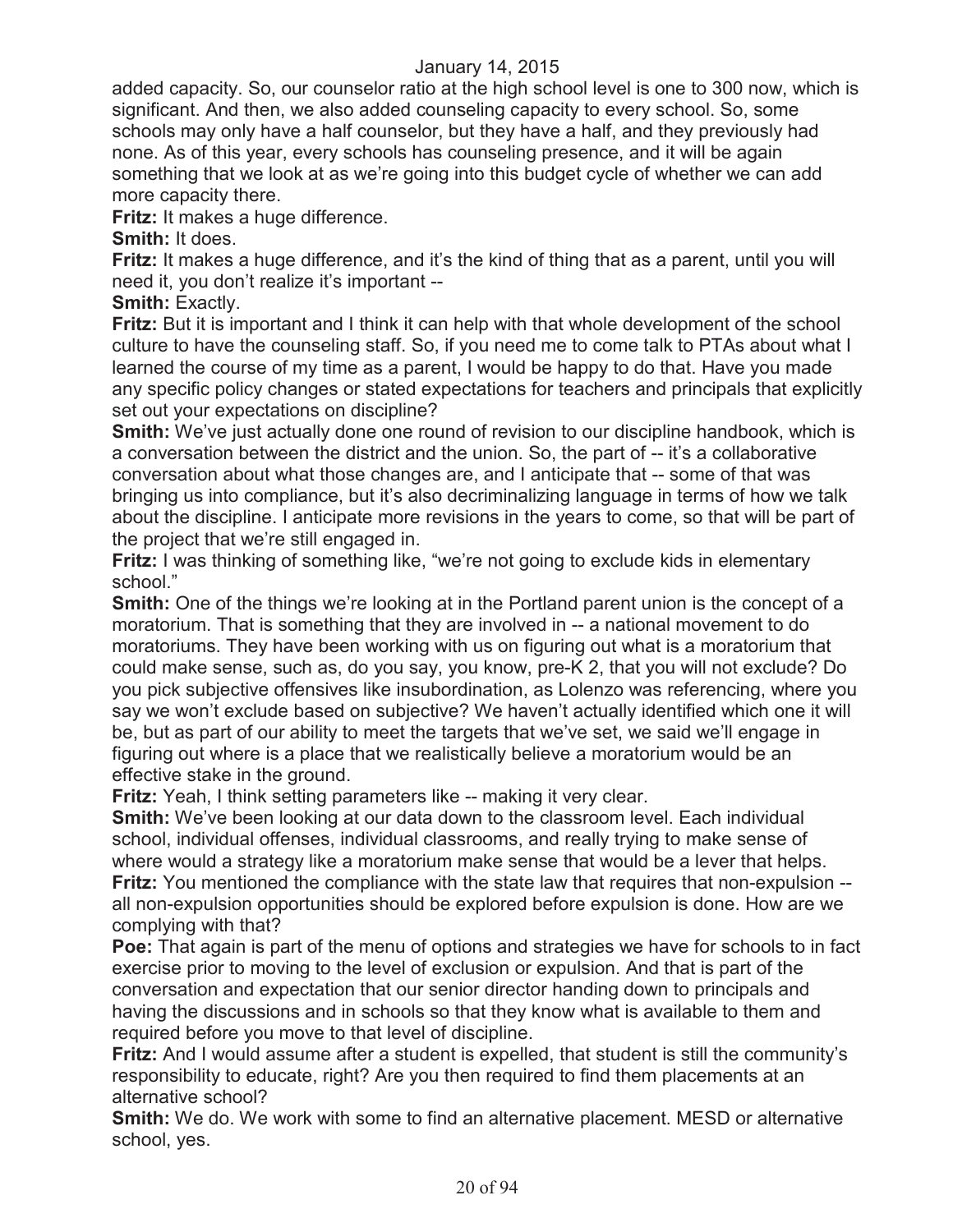**Fritz:** And is there a time frame that you are required by state law to find them another placement? To offer them another placement? Or a policy that you have? **Smith:** Hang on, I'm going to let Rick Kirschmann come up. He's --

**Rick Kirschmann:** Good morning, Council, I'm Rick Kirschmann, program director for school climate and discipline. And generally, our policy is to reconnect students to what we would call a CBO or a charter based organization within a timely fashion, so we have is a group -- a department that focuses on that. So, it's part of the expulsion process. Those kids are connected to another school as soon as possible.

**Fritz:** Something maybe you are looking at already but I would encourage you to is instead of having a category of expulsion -- which then is like being on a criminal record and is going to follow the kid and is a label for the kid -- is to have a transfer policy. If there has been an incident such as a kid -- a student, sorry -- a student bringing a weapon into school, then that's probably not going to be a good placement for that student regardless of the discipline. But if would have a transfer policy or some kind of a mandatory transfer, where you find them a placement and do the counseling immediately get them into another alternative situation, it seems to me that would be a better way to avoid them dropping out and be more careful about how the incident that the child made a mistake is handled so that mistake does not then follow them and direct them into the criminal justice system. **Hales:** It's a good point. Thank you. Any other questions for the team? Thank you very much for being here today. We'll see if there is any citizens that want to comment on this report before we accept it. The primary goal was just for the council to hear this and have this discussion, so thank you very much for being here. Anyone want to speak on this item?

**Moore-Love:** We have two people, Joe Walsh and Tanya March.

**Hales:** Come up. Mr. Walsh, you are on first.

**Joe Walsh:** My name is Joe Walsh, and I'm just speaking for myself today. It would be really easy to embrace this entire concept and presentation that you just received, because if you look at it, it sounds really good. Mentoring and equity for the employees and we have to figure out a way of using softer language like exclusion instead of expulsion. Expulsion is a very powerful word. Exclusion is kind of like, yeah, I'll come back later.

I listened very carefully to this, and I was struck by something happened 40 years ago. I was sitting in a political science class in college special heard the same things. All of you are college graduates, and you heard the same thing. You've heard about mentoring. You've heard about equity. It might not be the key word, we did not use the word, "partnering" -- that's a new word, everybody wants to partner with somebody.

All I'm saying to you is this is processed. When it gets down to the student, you need to ask the question, like Commissioner Fritz asked, how many students to a counselor? You know how important that is? If you had 300 students to a counselor how long does it take to get to see a counselor? If you have 40 students in a classroom -- and none of you asked that question -- how many kids are in the classrooms? I think it's in the thirties -- high thirties, if I'm right. That's important. And the superintendent just got a 23% raise. And I'm saying -- and I'm saying this individually, not as representing any organization -- that the three people that gave you this presentation are failures.

If you looked at those stats, 12% in the Black community that are getting expulsion - - what percentage of the Black community is in our schools? I know it's 6% in Portland. I don't know the percentage in the schools, but I would guess that it's small. So, that's an astronomical figure. 12% doesn't sound so bad unless you take into consideration the small population of the African American community. And nobody asked that question. Why not? Thank you.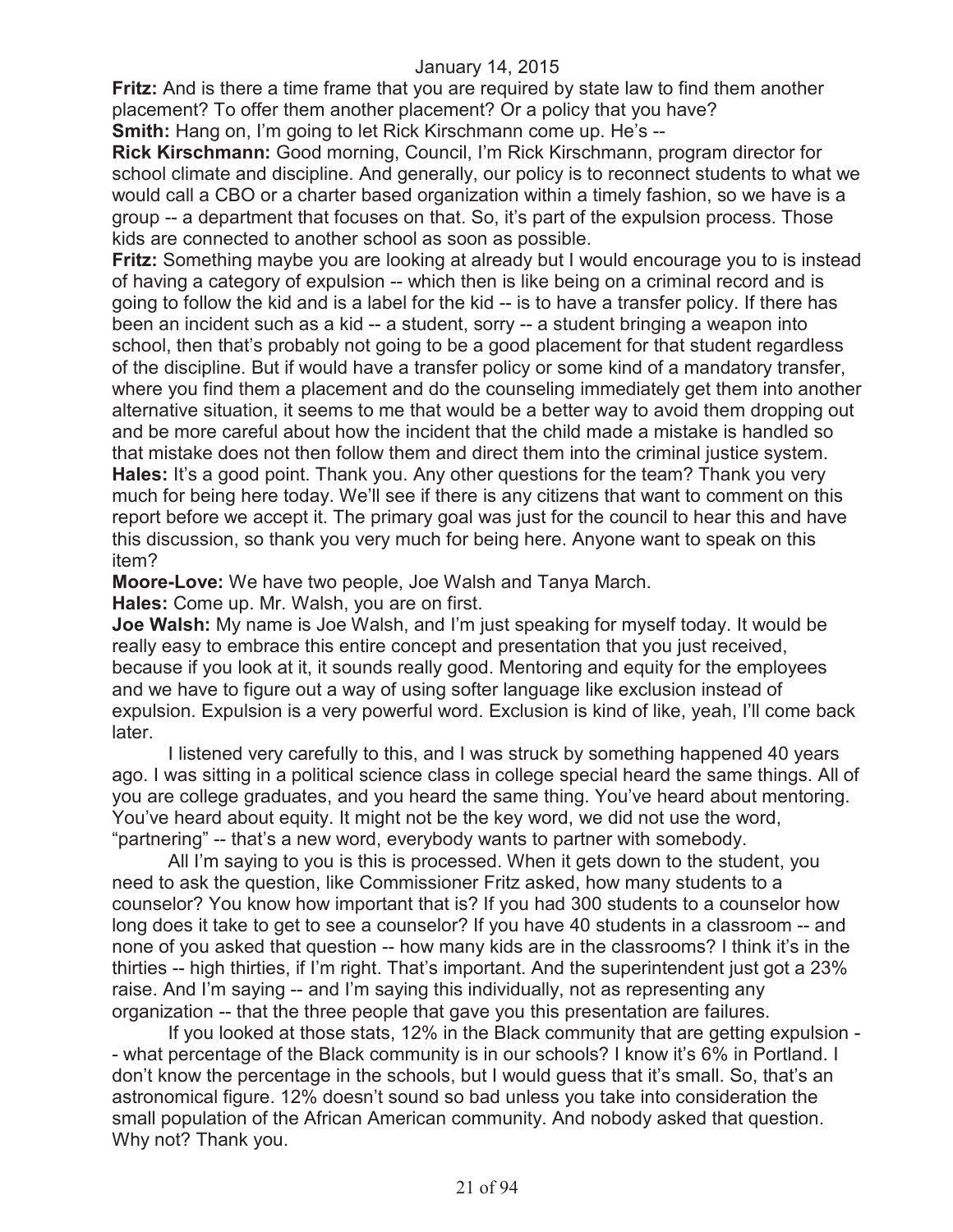**Hales:** Good morning.

**Tanya March:** Good morning. My name is Tanya March. I was here in City Hall today because my business partner, Mike Reyerson, passed away, and the obit in the Oregonian was only six words long. So, people here in the community saw me and asked if I could come up and speak on this issue because they know that I have personal experience.

I'm afraid that Nick Fish's comments reinforced stereotypes about parents with children that have faced disciplinary practices within the school district. I think many of you have known me and know my expertise. You may not know the story of myself. I am a mother with two children with special ed. They're IEP. I am on SPEAC which is a Portland public school board where parents with kids with IEPs have representation.

Last week, SPEAC members were told to come to the board meeting to testify. When I got there to testify, we were told that there was no place to testify. Part of this is going to be me talking from that place that I had wanted to testify last week.

I am worried about tokenism, reinforcing stereotypes, and type-casting of parents. My oldest son was sent home from kindergarten -- he's now in seventh grade -- 30 times. There was no record of this, and I did not realize that there was no record of this until the behavior of him being sent home again repeated in third grade.

In kindergarten, I lost my full-time job because I cannot maintain a job when I have no certainty that I'm going to have a place for my child to be. There was not reports of this behavior. And we're talking about children, we're talking autism behaviors -- large sized classrooms, the neighborhood schools would not allow my child to enroll, which is why he ended up at an alternative school. You've met him. He is a bright young man. I am supporting my children. My second child -- when I found out that he was diagnosed with autism, is now a second grader. I really decided to focus on my children and my experience.

And my experience is when we advocate for our children, our children are punished, and we as parents are punished for our advocacy, and it harms and makes a culture that you can't get to resolution, you can't problems. I talked to other parents with children, and I sometimes wonder if the Portland Public Schools doesn't realize that parents talk and we share our stories and it's heart-breaking when I talk to people that tried to testified at the school board meeting and tried to testify before, and I find out the cameras were turned off during the school board meeting and the public comment was not accepted into the record. That's like saying -- you don't want to hear from us. And that hurts. That's all that I have to say.

# **Hales:** Thank you.

**Fritz:** And I'm sorry for the loss of your partner. And thank you for coming to tell your personal experience.

**March:** This wasn't --

**Fritz:** Well, thank you for coming to the microphone to tell people. Thank you.

**Hales:** Thank you very much. Mr. Johnson, welcome.

**Charles Johnson:** Good morning. For the record, my name is Charles Johnson. And I'm very glad this report got delivered and is being taken seriously. However, I think we need to amp up the seriousness of this. I think what the citizens really want to see is next week, we want to see the letters that the mayor or the city council has sent to the Paul Allen Family Foundation and to Mr. Phil Knight. The school district is going to need more resources than they think to fix this problem.

In the state of Oregon we have a small Black population, a very small fraction of that population is extremely rich from being Trail Blazers, and they want to engage with the community and give back, but I think that the success of this program is going to require that all five of you, and tomorrow the five County Commissioners engage with the people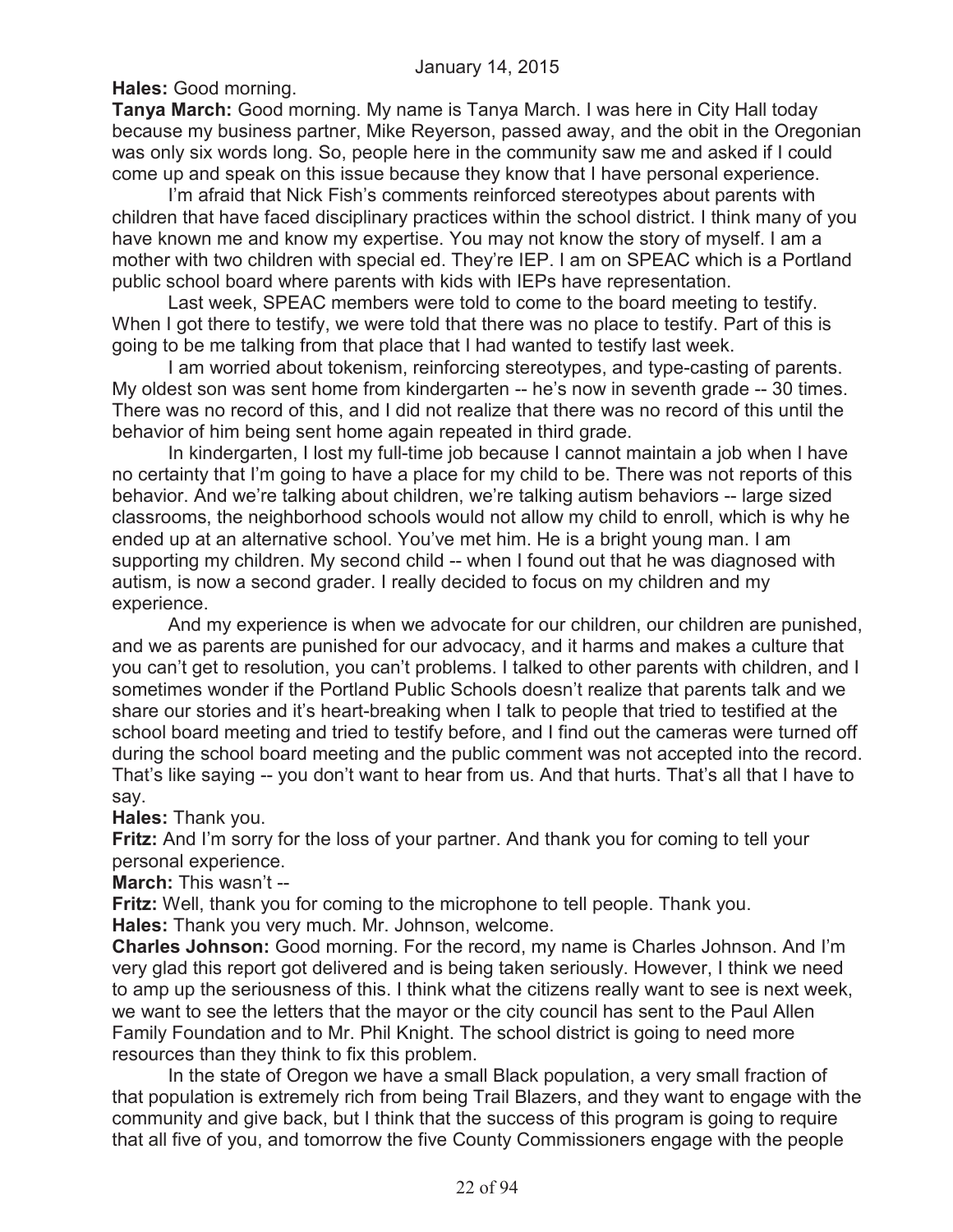who have resources and connections. If you engage with professional athletes who are people of color, they've successfully completed school. They've gone onto college, however we don't want to set forth the situation where athletics is the track of success. We need to finds you -- and the woman who got the \$20,000 or \$30,000 raise for leaving the school district -- need to find African American men who are working with the science, technology, education, math, STEM workers -- it needs to be greater engagement and specific funding targets and time targets, which weren't part of the report. So, I look forward to hearing from you, how you are going to work with Lew Frederick and Loretta Smith and how we'll get men from the Trail Blazers and players of color from the Portland Timbers, and five mentoring relationships for these men, and actually do something other than have a report that kind of perpetuates what some would say like Joe Walsh indicated is bureaucrat-ese.

So, when we have this report, and you may have some of those intentions to cover some of those things that I have mentioned, but they did not get put in the record. They need to be verbalized. I'm a little bit disappointed that other groups that work with helping prevent crises --particularly communities of color in the neighborhood -- were not included by the school district.

When we have these situations that raise huge red flags about how our regular white patriarchy is traumatizing particularly people who are African American or immigrant African or Native American, we need to have people here from the Grand Ronde tribe, from the Urban League, the newly elected president of the local NAACP JoAnn Hardesty is mostly focused on police protection, but one of the ways to reduce the police encounters is to build school success.

So, I hope that this report is the beginning of some additional hard work for you as you work, particularly with leaders who aren't white and we diversify the face of Portland that's working on these problems. Thank you, Commissioners.

**Hales:** Thank you. Good morning.

**Lightning:** Good morning. My name is Lightning, I represent Lightning PDX Rethink Lab. One of the things I want to emphasize -- I do like the report and the speakers -- but one of the things that I want to emphasize is I want to make sure that Multnomah County Health department will be involved in this whole situation. When we're talking about counselors, when we're talking possibly mental health, behavioral issues, we need to have Multnomah County brought to the table on these issues. They are the trained professionals. We need to have their input on this.

Another issue that I have on this is that when we are talking -- do we have committees set up within these schools that, before that individual is say excluded for a long term, do we have committees say from the neighborhoods, parents, that can actually have a say on that happening? It sounds to me like we are allowing one or two people to make the final decision. There are two sides to every story, and we want to have the side from also the individual being excluded, and we also want that to be put up in front of a committee to have an understanding of what the best direction to go on this.

I'm very impressed we're using the term "restorative." We tend to have, in this city with a lot of people -- we are more worried about historic properties and restoring historic properties. We need to start looking at the people in this city and understand that that is where we need to direct our most attention. We need to create plans and go in that direction and understand that we need to focus more money in that direction instead of these historic properties that we think are so valuable throughout this city. My last note on this is that again, that mindset of restorative mindset I absolutely agree with, and the people need to come first. Thank you.

**Hales:** Thank you. Ms. Schwab, good morning.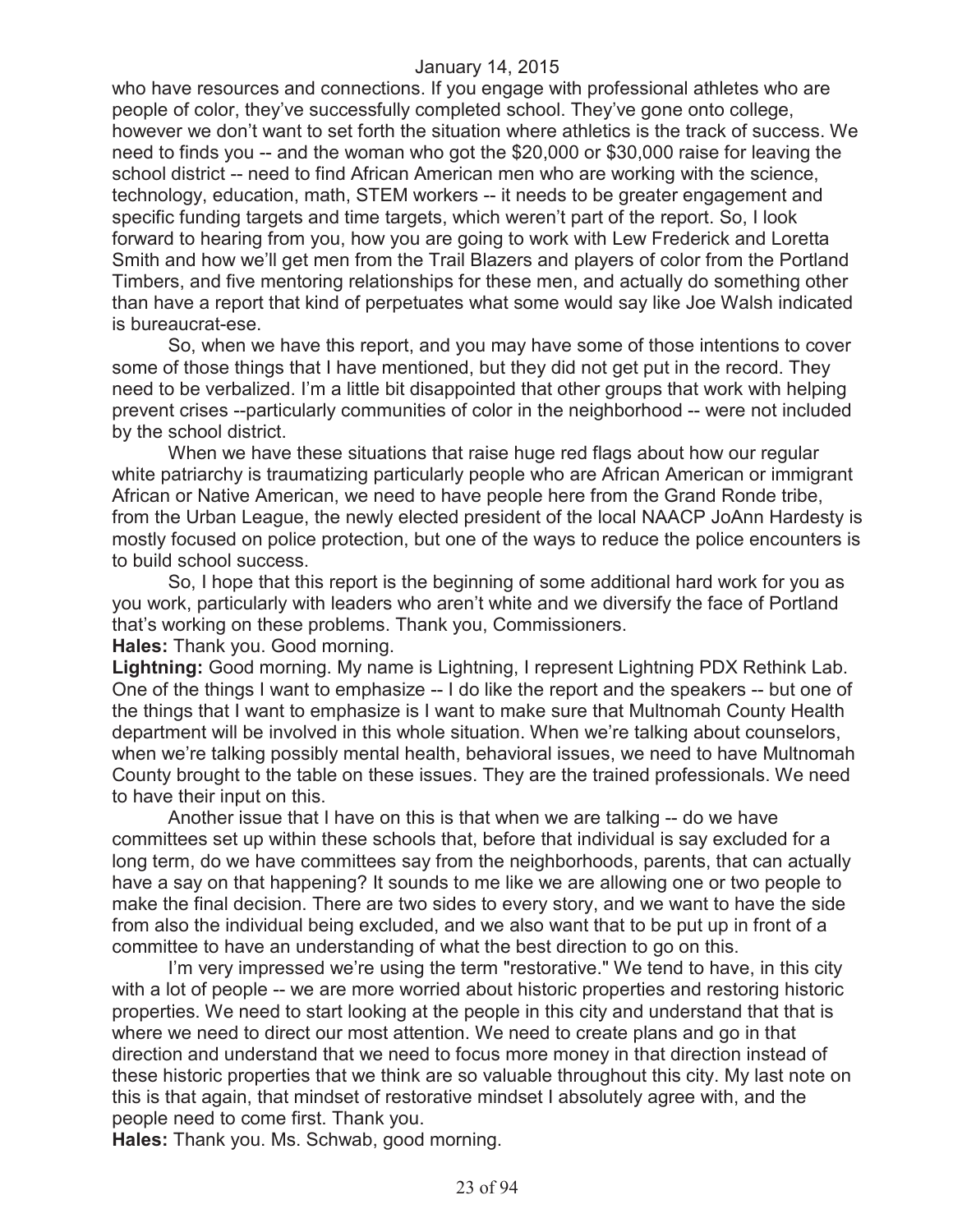**Mary Ann Schwab:** Good morning. Good topic this morning regarding discipline. I'm wearing --

**Hales:** Put your name in for the record.

**Schwab:** Mary Ann Schwab -- former job placement with the school district, a job I dearly loved. I also worked very close -- the first secretary because of the public law 94142 with the motor development team. And I really know the system inside and out and backwards.

The troubling part all came with Measure 5. The 11 job placement secretaries were the first cuts. And they did keep our crime prevention -- or our work in coordinators, and some of them were double if not triple our salaries. But on paper it looked good, it looks like the district was cutting dollars.

My concern, and I think that Commissioner Fritz just mentioned it -- I heard it in passing when I was in her office dropping something off, is that what happens when the discipline follows the students into adulthood? I was rebuffed when I challenged the staff sending confidential reports on the fax machine, and inner office -- the school students helping pull things off the fax machine and filing these documents into the teacher mailboxes. I was concerned because some of it had to do drugs, alcohol, counseling offcampus, those types of things.

My concern was, what happens when this goes into adulthood and it affects their car insurance, their life insurance, and medical insurance? Even whether they could get into the military depending on what they were experimenting with. And on these reports is when I challenged it a second time because their social securities for three years were going down. Well, as you bump from school to school, every school did it a different way.

I called Salem, and because I trusted the person on the other end, he assured me that though public record, they would not let loose the social security numbers. So, there is a lot of measures that could be checked. And I am very, very concerned that some of these expulsions -- when you expulse a kid because he missed a red light taking a cigarette at Plaid Pantry, not knowing what the situation is -- that's trouble. When you have a 16-year-old in the front office crying, really upset, then that's when I jump in and I go where angels fear to tread. The kid did stay in school and did release that -- and kids are not paper file folders.

And your counseling, one -- and you did it with arts in the school. There's one art teacher to 500 kids in two elementary schools. There's something wrong with this math. And now they're rescheduling the boundaries? I guarantee Grant High School is a sacred one, Lincoln is a sacred -- [beeping] -- and well, I give up. I'm really, really upset with the boundary changes because when they took kids out of the Sunnyside middle school, with hearing impaired kids -- they had been there 26 years, and without any notification of the parents over the summer said, next year your kids go to Creston. That's after the building people came in and put flashing lights for fire drills. Somebody is not doing their job. And I think I agree with what Joe said, they all get an F minus. Thank you.

**Hales:** Thanks very much.

**Moore-Love:** We have two more who requested to speak.

**Hales:** OK, let's take two more and then a motion to accept the report.

**Moore-Love:** Director James and Teressa Raiford.

**Hales:** OK. Good morning. Welcome.

**Teressa Raiford:** Good morning, Council. Good morning, Mayor Hales. I didn't want to make --

**Hales:** Put your name in the record.

**Raiford:** Teressa Raiford. I'm here as a community member, as a parent advocate. And I didn't want to do testimony today, I came here to meet with someone in the Mayor's office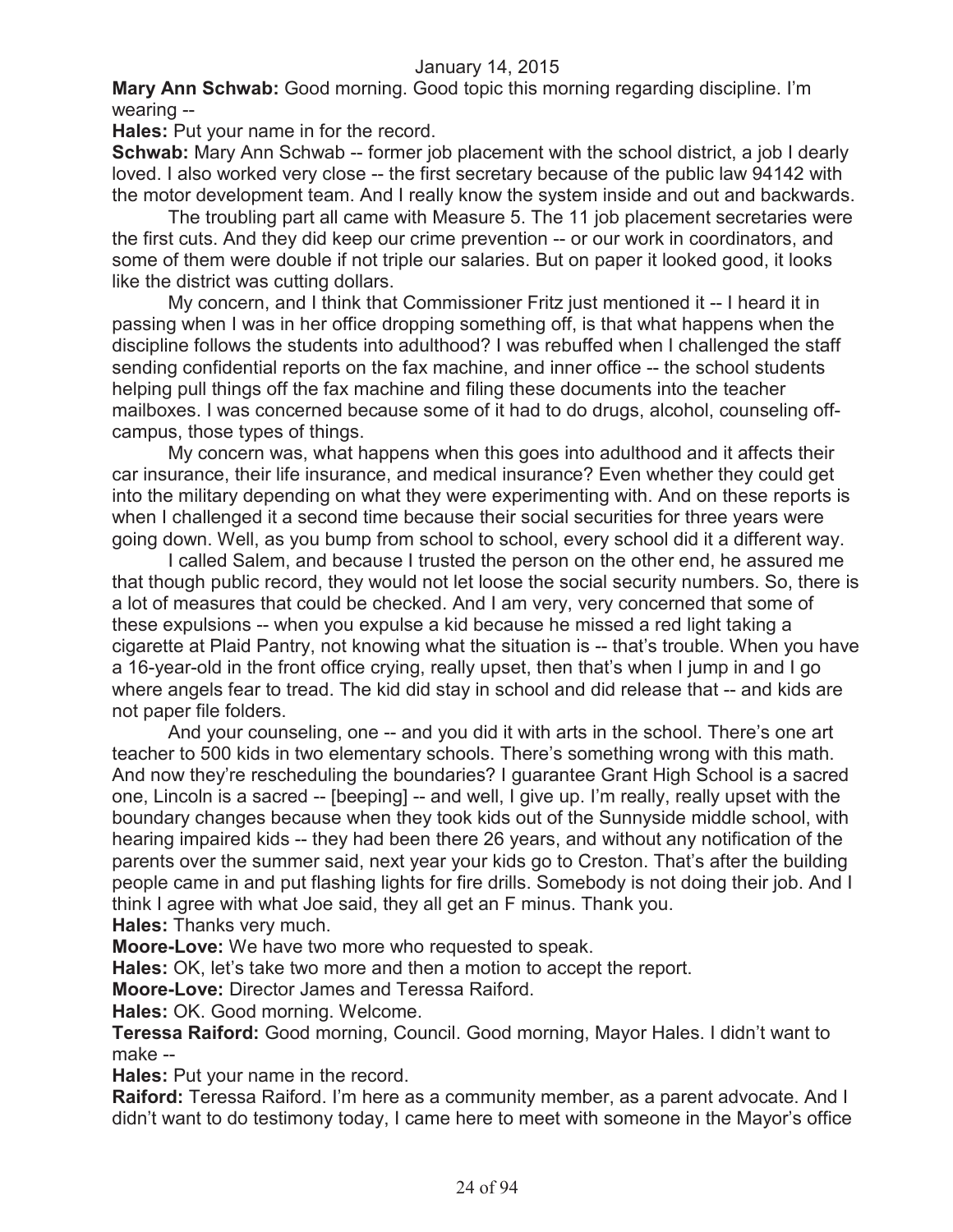for another issue but it's relative to this issue. And I knew that this meeting was going to happen, but I didn't know that it was today. So, god is good.

I did want to say, though, that one of the reasons that you don't see a lot of Black people in the community coming out to things like this or standing up for themselves is because they've already been retaliated against for several years. Those parents' voices have been shut down by what we would call tokens or gatekeepers or people that are in appointed positions of power that absolutely look like myself. And whenever you have the people that are in power in elected power or in corporate power with the money basically cosigning for people that are suggestive tokens or filters between the people's voice and the voice of the policy-makers, then you're going to have a lot of discernment, and you won't have a lot of feedback from those people that count.

The people that need to be here today -- it should have been publicized that parents could come here and speak on the record regarding this, even if this is something that, you know, is kind of not what you guys deal with in City Hall. But, I think in that you would have gotten a lot of F minuses. I think that if they had not have turned off the stream last night, then you would have heard parents' voices, and all those voices said they are not being heard and that they feel like their inclusion in their children's ability to be successful coming out of school is necessary, but the engagement is not there. It's not there.

We have these different organizations and these different agencies and these different proprietary partners that are there for the children, but you guys exclude the parents because you give them so much value over the parents. The parents, the teachers, and the children are the voices that you need to be talking to. Those are the people you need to listen to. Those are the people that you need to make a concerted effort to get into a room with and have these discussions.

Those other people that get big raises that have a job, that's their 9 to 5. Those parents -- this is their future. Those children -- this is their future. Those teachers -- this is why they work. They don't go in there with a malicious intent to fail our children. But when there are systems in place that basically benefit from the failure of our children financially or by having some type of national [indistinguishable] to popularity because of the success for granting an opportunity, it devalues their needs, which is a successful life and not jail. That's it.

**Hales:** Thank you very much. Good morning, Director James.

**Dante James, Director, Office of Equity and Human Rights:** Good morning. Dante James, I'm the Director of the Office of Equity and Human Rights. I just wanted to just come and make a quick comment, and I guess say thank you to PPS for the work that they are doing -- the courageous work that they are doing. That doesn't mean it's done. In the same way my office is I think doing some good work, but we're certainly not done. Portland Public Schools are the big ship, and it's hard to turn a big ship quickly. And so, at this point, I don't know that they mentioned the statistic, but almost every other child now in Portland Public Schools is a child of color. And that's who we're talking about. **Fish:** Say that again, will you?

**James:** Almost every other child in the Portland Public Schools is a child of color, and that's who we're talking about. And that's not only our future, it's our present. And we don't have the luxury of failing those kids. And so, this is a courageous effort, and it's a difficultto-implement effort, and you can read the paper and go back all you want to and read the challenges and difficulties that PPS is taking, and the attacks that it's had based on its Courageous Conversations and it's equity work, and the individuals sitting in this room who have had to implement that.

But clearly, you can see that there is movement and things are happening. I think that that is at least the essence of the message. We're not done, no, they're not done.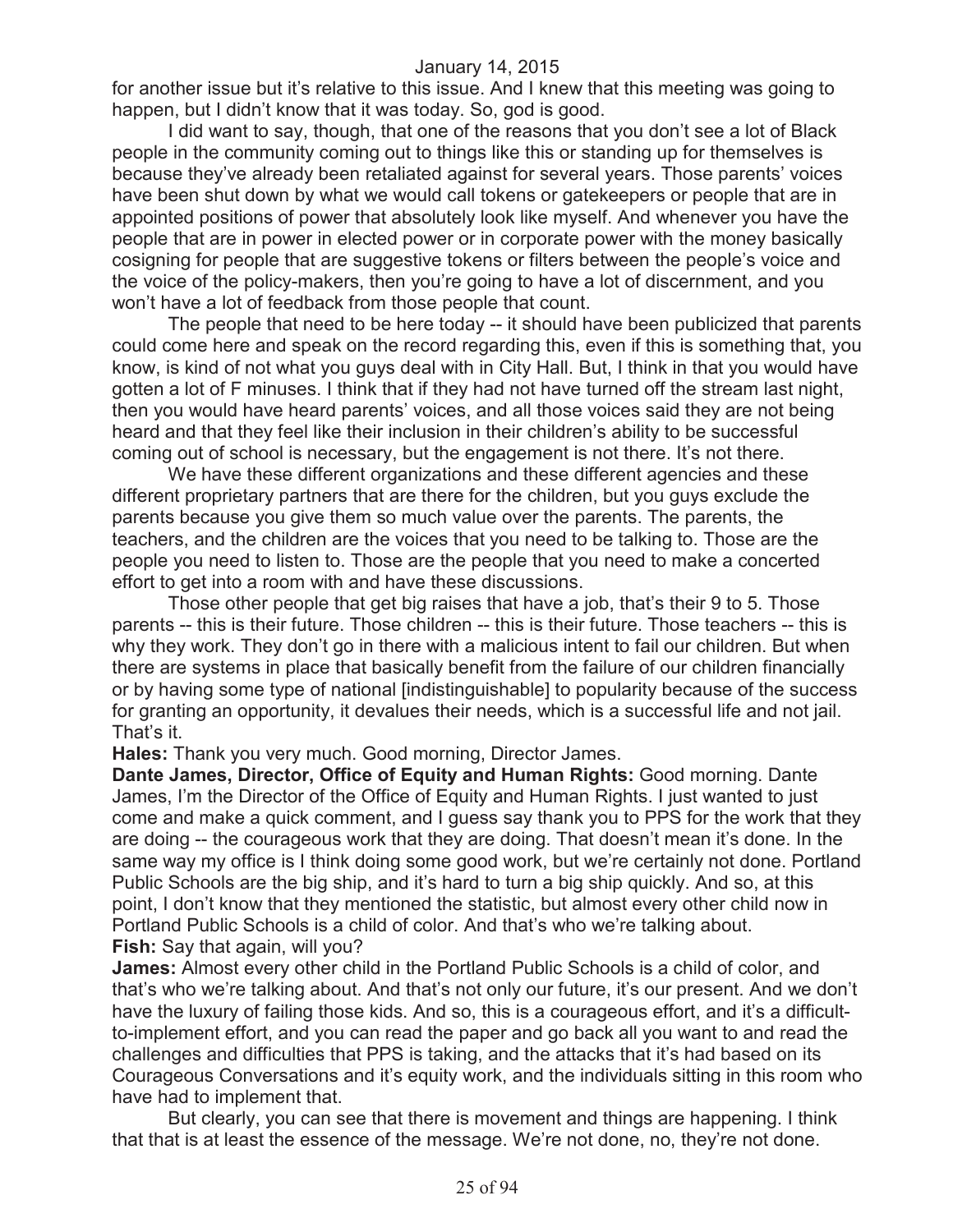They're working very hard. And Lolenzo is also a member of the Black Male Achievement steering committee and has the support of that in interacting with the Black Male Achievement initiative, and it will also be working towards trying to gain more data and push for policy changes and other things. But clearly, at least as I see, there is movement and the movement is in a positive direction, not a negative direction. So, I just wanted to offer a quick congratulations for their work and -- as I always do -- challenge them to keep on working and make it even better. Thank you.

**Hales:** Thank you. Thank you both.

**Fish:** Mayor, I move --

**Raiford:** Parents. Talk to parents.

**Hales:** We are.

**Fish:** I move the report.

**Saltzman:** Second.

**Hales:** Further discussion? Then a roll call on accepting the report, please.

## **Item 53 Roll.**

**Fritz:** Thank you again, Mayor, for bringing this report. Thank you to the presenters from Portland Public Schools for your obvious caring about this issue and your direct attention to that. I know that you know that you can count on us to be good partners for you, and I do look forward to hearing from David Douglas and Parkrose as well, since those are the two other school districts that are entirely within the city of Portland.

We need to fund education adequately at the statewide level. We should not be relying on philanthropists to donate. We had one respite year last year, where the legislature dedicated as much as they could, and we need to continue to encourage them to do that. We are nowhere near where we were in 1990 when Measure 5 passed, and that's why Vera Katz dedicated one time money to Portland Public Schools at a time that it wasn't easy to do that. That's why the council spent money with one time funding to buy park land from Portland Public Schools both to provide parks in parks-deficient areas and to provide money for the schools. And this is why this Council and the previous one dedicated money to the Resolutions Northwest restorative justice program. That we have been recognizing that this is a problem.

Superintendent Smith mentioned the 14% increase in graduation rates in just six years. Show me another school district who's been able to do that. And yet, as Director James said, we are certainly not done. My son, who graduated from Wilson High School, then toured at Marshall High School and Madison High School in the Step Up program run by Open Meadow, and that's another program -- Superintendent Smith is smiling because she was in charge of that program -- it's way to provide extra support to kids who are struggling or could be expected to struggle. And it's produced some phenomenal graduates from those schools.

We need to be supporting those programs. I will continue to do so proudly. And it is absolutely -- as the mayor pointed out -- it is part of the purview of the Charter for the City Council to be involved in all of the affairs of the city, including the schools. It's also one of the reasons why I ran for City Council and not for the school board, because I think they have a tremendously difficult job with parents like the parent that I was for the 17 years that I was there, learning as I go along. Because your child does not come with an owner's manual, nor does your school district. And Portland Public Schools was the structure that helped me learn what it was like to be an American citizen, what it was like to be a Portland Public Schools parent. And that too is the unseen challenge that your entire staff has.

You're not just educating the students, you're educating families. You're bringing in everyone. And as Ms. Raiford suggested, we need to make sure that we're including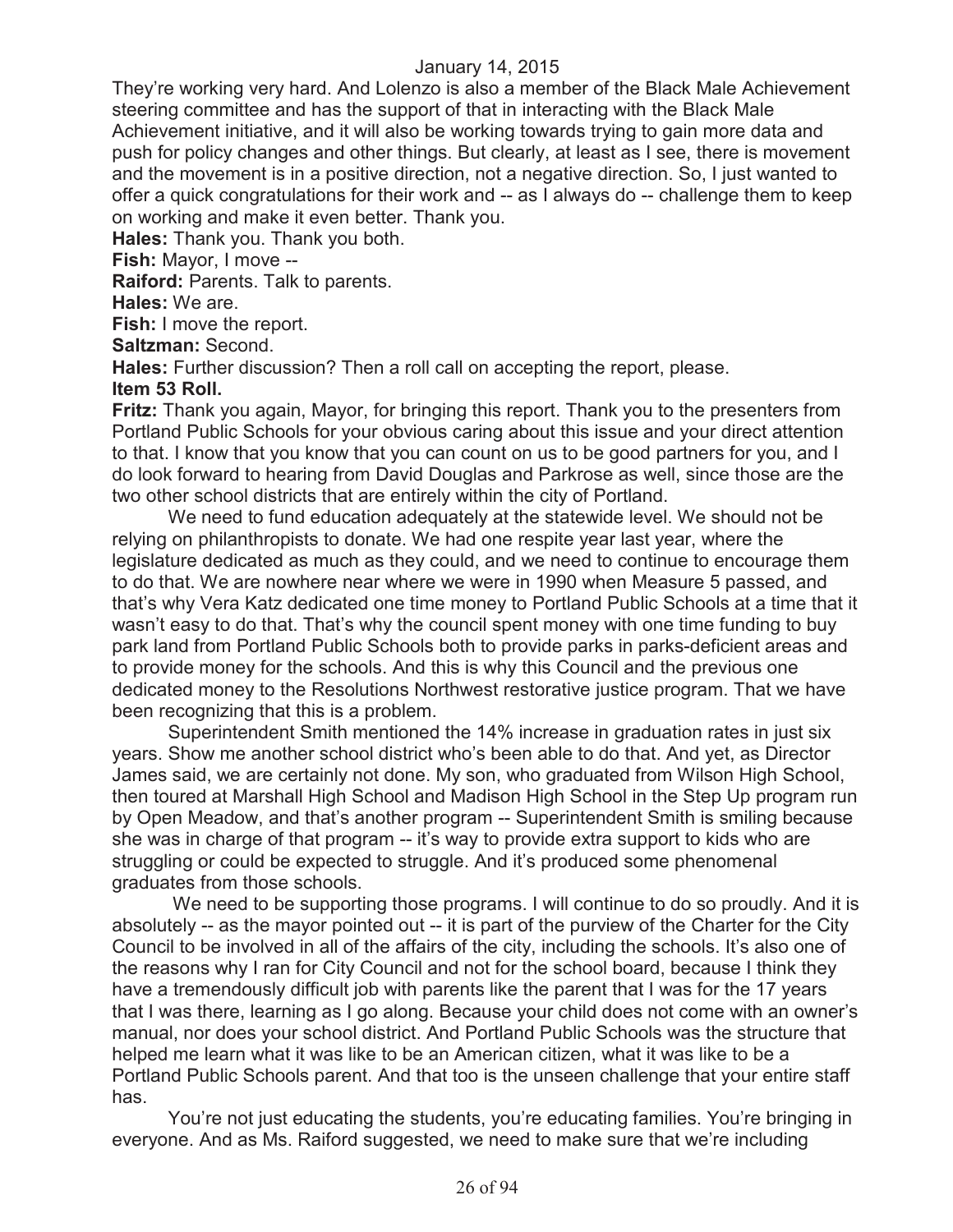everyone in our discussions, and not only inviting, but making sure we're going where people are listening and going where we can listen to folks and hearing some hard truths about not being done yet and sharing commitment that we're going to keep trying as hard as we can and we're going to be dedicating funding to this process. Thank you for coming, and I look forward to continuing to work with you. Aye.

**Fish:** Thank you, Charlie, for putting this on the agenda. Frankly, when I saw the agenda, I wasn't entirely clear why we were giving this presentation. The other novelty or important point about our Charter is it actually doesn't say that we have any direct responsibility over education. But I think the mayor understands and the Council understands that if the young people that you're charged with educating are not successful, we're not going to be a successful city. So, thank you, Charlie, for bringing this forward.

Thank you, Lolenzo, for a very compelling presentation. You've been in the trenches for a long time fighting the good fight, and PPS is lucky to have you.

Mayor, my wife is a teacher and I have two kids who are in or have gone through public school. The best teacher for me -- and I think you shared this -- the best teacher for you is actually being in the classroom, in the school and observing. That's where I have learned some powerful truths about the challenges that we place on administrators and teachers. And it's a tough job. Everybody needs to be part of the solution.

I actually think that serving on a school board is a tougher job than our job, because they don't have staff, it's a part-time job. At least we have resources backing us up. I would argue it's almost a tougher job.

Finally, I just want to acknowledge that we talked about why does it matter. My mother-in-law because of her gender was denied an education. So she never completed the sixth grade. And it was just not expected in her community in the south of Spain that an investment in her education mattered. And so, she faced diminished possibilities in her life because of it. She insisted that her eldest child get an education. Because a first rate public education and college and graduate school, she is a professor now at Portland State University -- my wife.

One generation; a commitment to giving people opportunity. The kids that you are educating are some days going to be sitting up here or running bureaus or making leadership decisions in our community. So, we all have a stake in their success. Mayor Hales, thank you for focusing our attention on this very important issue. Aye. **Saltzman:** Thank you, Superintendent Smith, Mr. Poe, Ms. Singer for this excellent presentation. It is indeed laudable that you and the school board and our community are openly talking about these very vexing issues that can easily become uncomfortable conversations very quickly. So, I laud you for doing this and doing this on a very public manner in a way that you're committed to reducing the number of suspensions or exclusions. And I think the data indicates why we need to reduce those so that young people can be successful in life. So, thank you. Aye.

**Novick:** I was really impressed by the progress you've made in reducing the number of exclusions across the board. That is something that I was not aware of. And I was equally impressed that you did not dwell on that, that what you're dwelling on the disparities that still exist and the exclusions that are still going on, and you're committed to doing something about that. I think that Director James put it very well. I really appreciated his comments and I appreciate what you're trying to do and what you've told us here today. Thank you. Aye.

**Hales:** I thank the council for your energized interest in this report and in this discussion. I think it would be possible at first glance to look at the question of student success and then look at the City of Portland as the municipal corporation responsible for police, fire, parks, transportation, water, sewer, housing and so on and say, well, it's not our department. But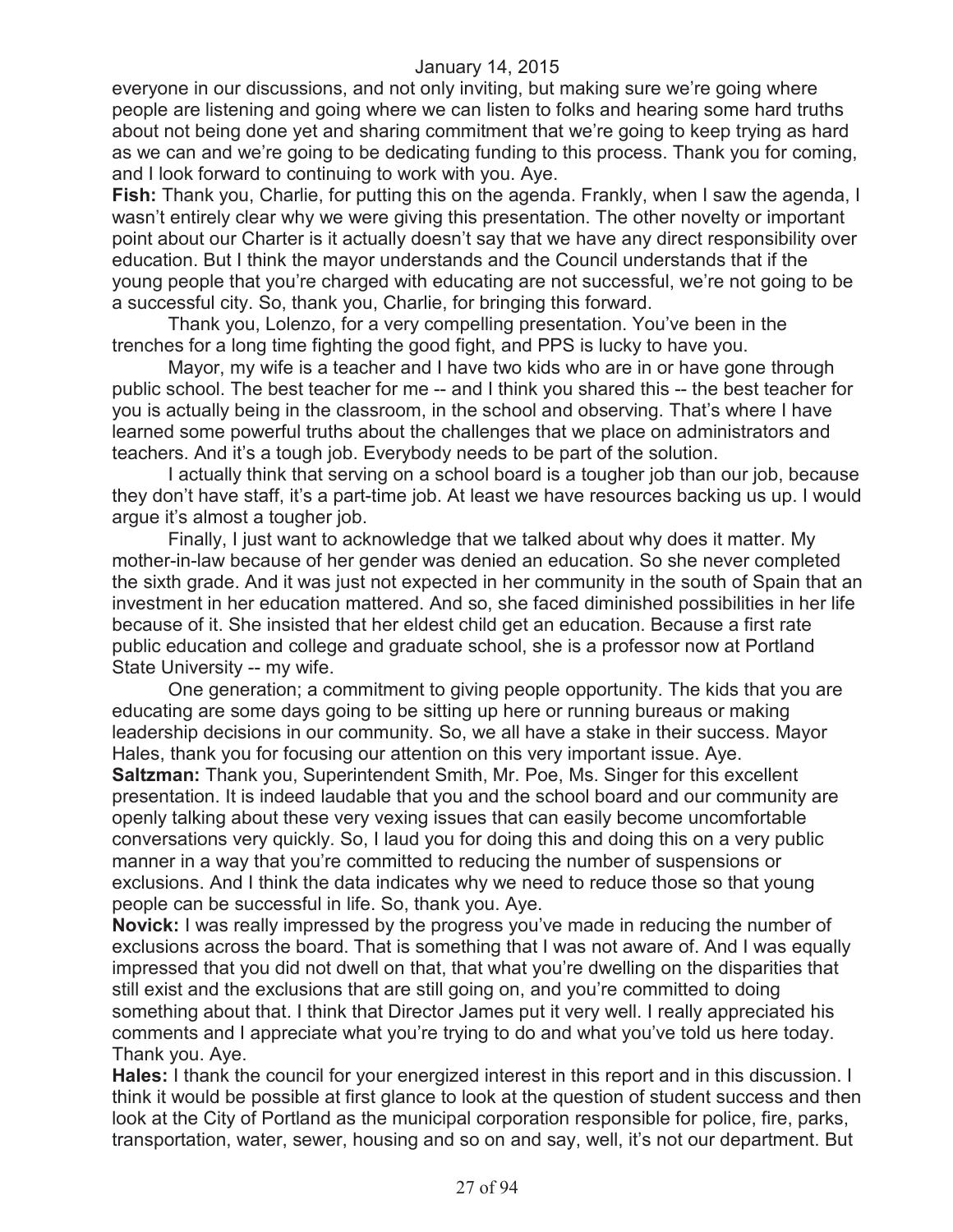of course it is our department. Because not only that Charter mandate that we pay attention in general, but because we're doing very specific things that will work better if this initiative by the school district is successful.

We have an office of youth violence prevention and our director who was here -- her work will succeed if our kids succeed. We have a youth services division in the Portland Police Bureau that puts school resource officers in each school and they're an important ingredient in this work. Their understanding of how this needs to be done differently is important, so I'll make sure that they are active partners in the change that you're trying to make.

We have an economic development agenda that says talent is our future. In fact, we had an economic development consultant in this chamber a couple weeks ago who said the most important thing you can do as a city is education. There are some other things you ought to do, but do that first and well if you care about the future of your economy. So of course, this is our department. Doing the right thing should always be our department, but it's specific in this case to the work we actually do.

Speaking of traditional City services, a thought occurred to me listening to you this morning that our school district leadership -- the folks that were here to speak, our superintendent, Lolenzo, Sarah -- you have a firefighter's instinct. Seen a little smoke you're running towards the problem. And that's courageous and that's exactly the right instinct in this case. And instead of obfuscating it or keeping it out of public view, you're running straight for the problem.

Not only are you running towards the problem, but you're setting a very clear goal and putting numbers to that goal that you're going to change this problem by this much this year. That sets the standard I think for a lot of us in public service for, how clear can we be about what we're going to hold ourselves to as a goal and what we're going to measure as success? So, I really appreciate you being here this morning. I appreciate this work, this good discussion in our chambers, and the work we'll do together to make sure that you and therefore our kids succeed. Thank you very much. Aye. Thanks a lot. Let's move to our next time certain, number 54.

# **Item 54.**

**Hales:** OK. This is the second reading. We take roll call then the other item. Roll call, please.

# **Item 54 Roll.**

**Fritz:** I very much appreciate the efforts that have gone into this ordinance by members of the public, staff, and community partners. I believe that the amendments that we made make it a better ordinance regarding safety and administration, including smoke alarms, percentage of units allowed in apartment buildings, and the ability of property owners and managers to do their jobs and exercise their authority and responsibility. Of course, it remains to be seen how this will work out in practice and we'll get some mixed ingredients and continue working on it. Aye.

**Fish:** This has been a great discussion. Mayor and colleagues, I appreciate the way this particular ordinance was crafted and the amendment. And I was fully prepared to support it today until I got a number of communications from industry representatives explaining the number of reasons why they don't intend to comply with it.

And I want to be very clear that the enforcement mechanism that we're about to take up as the second part of this has at its core a requirement that we have some reasonable life safety measures in place, including a functioning smoke detector alarm. In response to this, this is what industry representatives have told us. They have likened it to big brother. They have said that it is a violation of user privacy. That it's an overreach of government regulatory authority. That it is preempted by federal law. That it breaches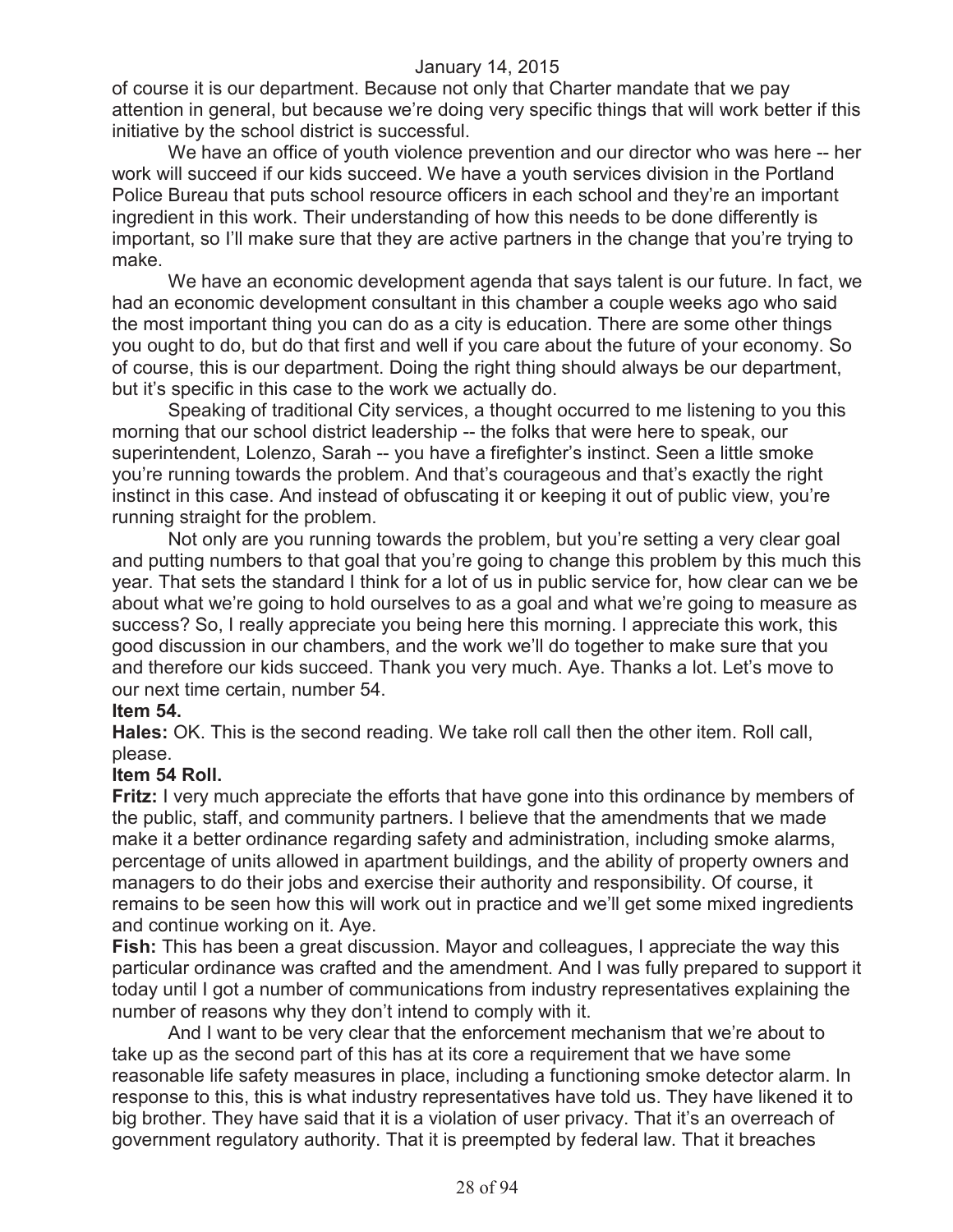constitutional rights. That the regulatory enforcement piece is overbearing. And that's the politest portion of the materials that I received.

That does not give me, Mayor, the confidence that people understand that in allowing this activity, we expect that the guest experience is safe. And if the industry is telling us that they want the right to do something but they do not accept the responsibility to partner with us to make sure it's done safely, then I cannot in good conscience vote to expand the authority at this time until the industry says that they understand that safe dwelling units is our collective responsibility to.

To hear, for example, that even the requirement that a platform verify that a host has a permit -- which is a requirement of the law -- represents somehow government overreach to me is ridiculous. That argument applied to other parts of our economy means that we will be left without the tools to ensure reasonable life safety protections for our citizens. You can just imagine any internet-based platform could make the same arguments and undermine the ability of this Council to apply community standards.

But let's be very clear. We are being told that it is a violation of privacy rights, federal law, and constitutional protections to mandate that a platform -- and that's the company that makes money by advertising these units -- is required to verify that someone has a permit, is operating legally. The converse is we are allowing something to occur where we know -- because 93% of the hosts out there are not in compliance with the law - we're essentially sanctioning behavior which we know puts guests in harm's way. It's the first time in my experience on Council that we have been put into such a dilemma.

Until such time as the industry comes in good faith and says we want to be a partner in protecting guests who have a reasonable expectation of safety when they rent a room, then I'm not prepared to expand the scope of what we've already done in single family residences. And I'm disappointed to have to cast this vote, because I thought the second ordinance we were going to take up was reasonable and was proportional and reflected the spirit of doing this together. This is not New York State, where the Attorney General has taken this industry to court. This is not other parts of the country, where the welcome mat has not been rolled out. This Mayor said we will welcome you subject to some reasonable regulations. And I think it is a sad moment that we do not have partners willing to embrace a reciprocal relationship. And so, I'm compelled to vote no.

**Saltzman:** Thank you, Mayor, for this fine piece of work, and I'm happy to support the thoughtful amendments to Title 33. As I've stated numerous times, short term rentals are happening in our community and we need a way for residents to operate within safe and reasonable guidelines. I believe the second piece of the puzzle around multi-family buildings is a good step in this direction. Specifically, I would like to thank Jackie Dingfelder and Matthew Robinson of your office for all the hard work on this piece, and I look forward to this being implemented in a timely fashion. Aye.

**Novick:** I also appreciate all the work that has gone into this. I want to reiterate something I've said several times before, which is that I am concerned about the allegations that the existence of this short-term rental market will have an adverse effect on housing affordability. I don't think that that has been proven yet, but it is a concern.

What I hope is that over the next year or so, we can look at data we can gather within the city and from other cities where there's an active short-term rental market, and determine if in fact there is a meaningful adverse effect on housing affordability. And if so, my recommendation would be that we re-outlaw this practice, and that would mean that we would have to come up with the enforcement resources that so far have been lacking to prevent the practice. So, I see this as an experiment which I hope will work, but because of the concerns about housing affordability, I do see it as a revocable experiment. Aye.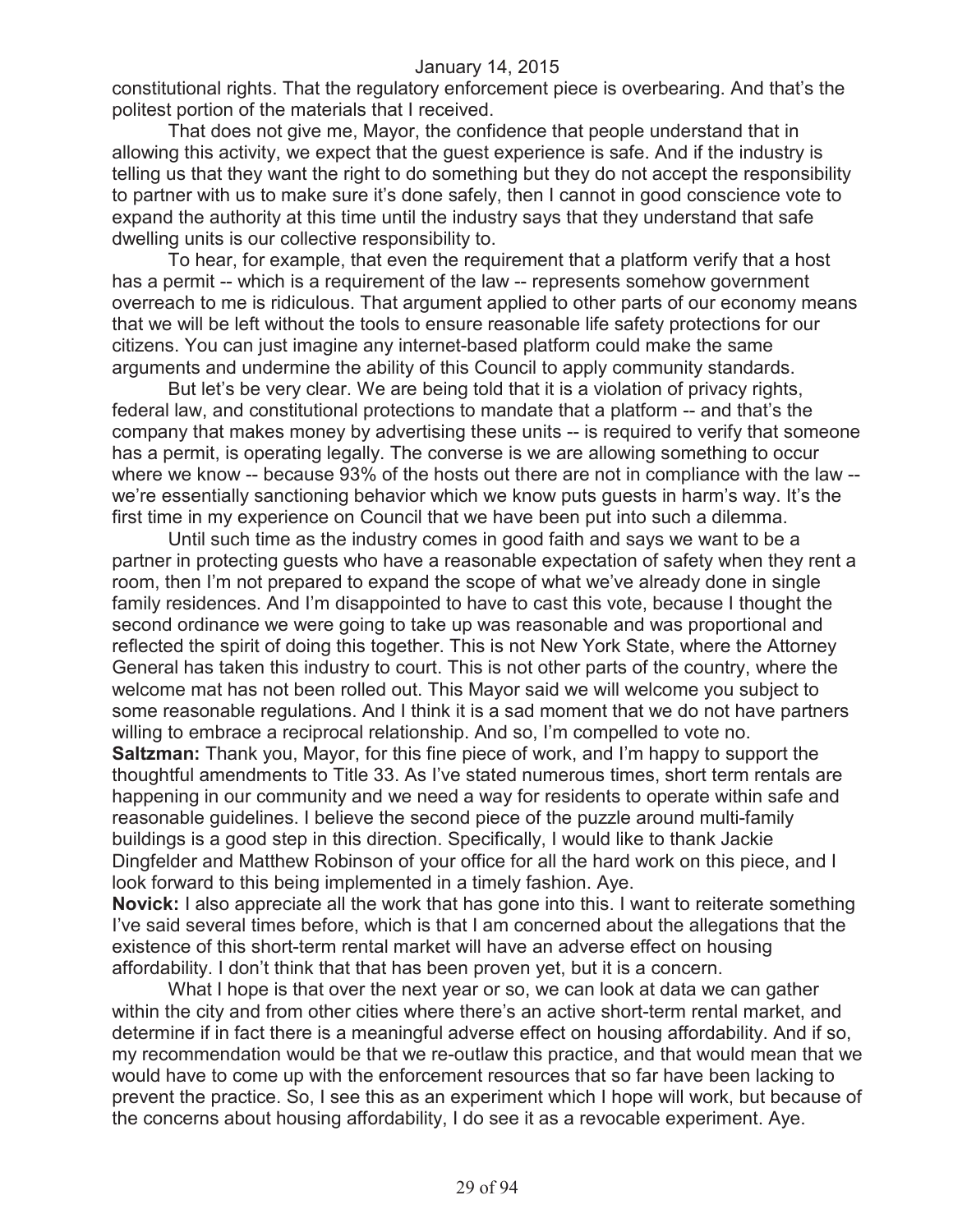**Hales:** I want to thank Jackie Dingfelder and Matthew Robinson as well as folks from the Bureau of Development Services and the Bureau of Planning and Sustainability who worked hard on this, as well as folks in the advisory group who served us well.

This is a proposal that's had a lot of robust community discussion, and I think we've done a good job of trying to address a lot of concerns that have been raised about health and safety, about affordability, about being a responsible participant in the opportunity economy for our citizens.

I think some of the testimony we heard from people in our community who want to participate in this service was some of the more compelling testimony I've heard from my fellow citizens. And it was moving I think in a sense of telling us what that opportunity economy means.

We still have a responsibility to regulate. We have a responsibility to protect neighborhood integrity and private property values, and I think we've made a good attempt here at balancing those. We can always make adjustments in the future, as Commissioner Novick, said if this for some reason proves to be a poor experiment or if there are changes we have to make.

I also want to reemphasize that on this multi-family piece, owners and landlords still have control of their buildings. Homeowners associations still have their role to play. We're not having the City supplant the role of private property owners here, and that's important. I think we've created a workable system that's not overly onerous. It will require that people in the industry step up and follow the code and follow the rules and pay their taxes. We expect that of every business in Portland, no matter whether it's an old economy business or a new economy business. And I have every expectation that Portlanders and people doing business in Portland will follow the law. I think we've made good law here and I look forward to seeing it used effectively by everybody in our community. Thank you all for good work. Aye.

#### **Item 55.**

**Hales:** This is second reading, but I understand we have a friendly amendment. **Fish:** Mayor, let me offer a friendly amendment, if I could. In reviewing 6.04.040 C, it reads as follows in relevant part. Operators which include booking agents must provide all physical addresses of transient occupancy locations within Portland city limits and the related contact information including but not limited to the name and mailing address of the general manager, agent, owner, or host for the location. I have a memo I'll just share with you.

**Fritz:** Could you just give me the code citation again, please?

**Fish:** Yes, it's 6.04.04 C. I have a memo that has the language. I believe this is not a substantive change but more in the nature of a drafting issue. The including but not limited to language implies that the scope of the inquiry could go well beyond the information that is currently sought in the ordinance. I think to address concerns that have been raised about a too open-ended process, it would be wise to delete the but not limited to, which I think is standard language we use, but I think has been interpreted as opening the door to a broader set of requests for information. This has been discussed, Mayor, with your staff and with Thomas Lannom, and it's a friendly amendment that they accept.

**Hales:** I have no objection to that as long as we understand that related contact information would be assumed to include telephone numbers, since that is related contact information.

**Fish:** The intent is to have but not limited to be construed as authorizing the request for information that goes well beyond what is identified in the ordinance. That was not the intent, and this is a case where using standard legal language may give someone heartburn in thinking it's an invitation to go into a broader set of requests for information. If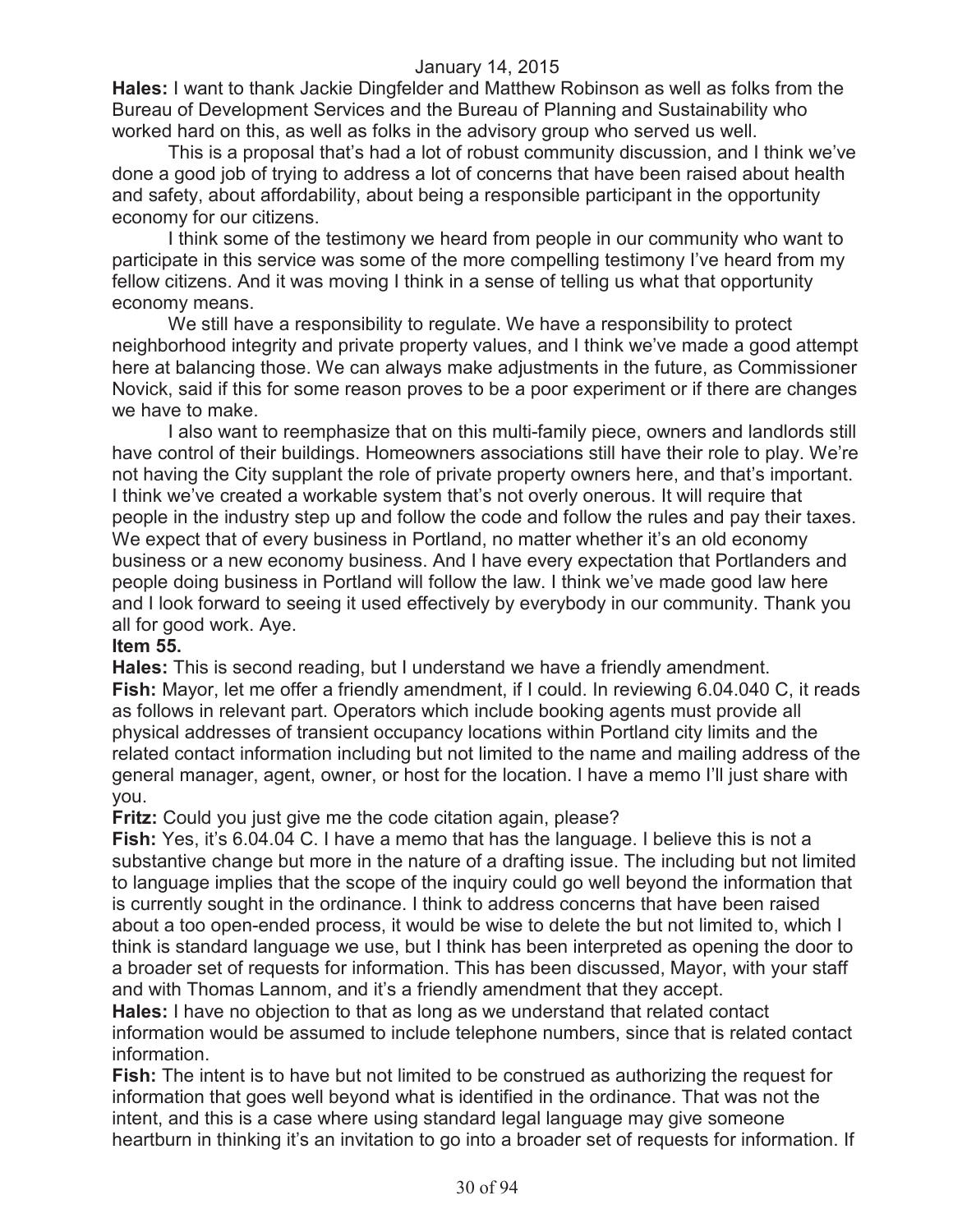at some point the Revenue bureau thinks they need additional authority, they can come and get it. But they're comfortable with this friendly amendment.

**Hales:** OK. Unless there's any objection by other members of the council, I'll consider that a friendly amendment and a technical change.

**Saltzman:** Before we vote, I have a question about this very same section. It talks about any location and related contact information provided under this subsection is considered confidential and is not subject to public disclosure due to personal privacy concerns. I guess, what is the legal basis for that? What's our ground to stand on when somebody wants that information?

**Linly Rees, Deputy City Attorney:** Under state public records laws, we have to oblige ourselves in good faith to accept information as confidential in order to assert a personal privacy exemption. And so, that would be our way of asserting that when we take that information we're obliging ourselves in good faith not to disclose it.

**Saltzman:** Does that mean if somebody makes a public records request for licensees who provide dwelling services or whatever category they may fall into -- is that exempt from public records disclosure?

**Rees:** It would probably depend on --

**Hales:** Thomas is here.

**Rees:** Thomas is probably more familiar with that particular type of record request.

**Thomas Lannom, Director, Revenue Division, Office of Management and Finance:**  Thomas Lannom with the Revenue Division. The bare fact of a business license is not subject to public -- it is subject to a public records request. In fact, we post that information on our website. It's the financial information that's not subject.

**Hales:** So, the fact that somebody has a business license -- that's disclosed.

**Lannom:** That's correct.

**Hales:** What they pay in taxes is not.

**Lannom:** Right.

**Saltzman:** So, it sounds like we have the ability to exclude disclosure of the names and addresses of people providing short-term lodging services understand this ordinance. **Lannom:** That was our intent. To the extent that they are fully compliant with every aspect of our law including Title 33, it will be a public record. For example, if I'm able to locate a host property, go to the BDS website, the Portland Maps website, you can actually click, get the BDS permit number, and that will reveal all of the contact information of the owner or the responsible person, the agent of that property.

So, to the extent that an operator is fully compliant with our law -- they are already out there as having pulled that permit from BDS. The intent of this language was simply to state that up until the point that we have to disclose the information, we don't necessarily have any particular need to disclose that information.

**Fish:** And Thomas, that would be no different they any claim of confidentiality that would apply. Ultimately, if a court issues a duly authorized subpoena, if a court or district attorney rules that the public interest outweighs the privacy concern, we are always subject to some other authority directing us to produce information. I mean, we should be clear about that, regardless of what we build into our ordinances.

**Lannom:** That's true.

**Saltzman:** So, I mean, are we creating a false expectation among people who will get permits under this program that there is some level of confidentiality when in fact it sounds like there's various ways to get that information?

Lannom: Not as to those that pull permits. I think it's fairly widely known that when you receive a permit that you are -- at that point that's a public record.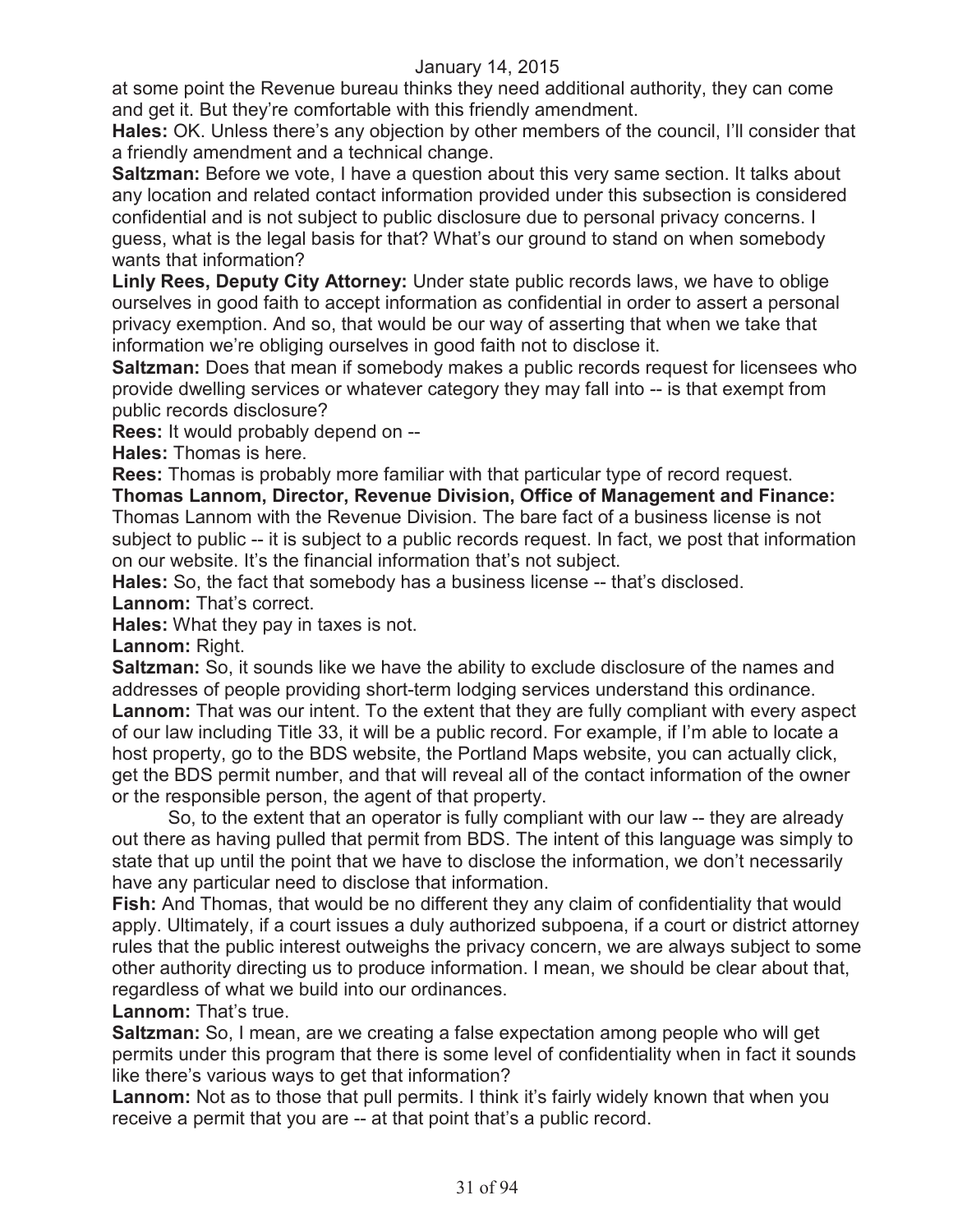What we were trying to do in the discovery phase of bringing people in compliance was not to create a long laundry list of 1000 or 1500 operator locations who may or may not truly be in or out of compliance with the law such that the newspaper or other requester could get that list and publish this as what might be referred to, say, as a wall of shame. Why aren't you in compliance? We have no reason to do that or allow that to happen. So, this is an effort to bar that from happening.

Ultimately, as Commissioner Fish, said if it were challenged under sunshine law, we would see where that would go. But it's the one first step that the local government is making an assurance that we would try to hold that information as confidential. **Saltzman:** Thank you.

**Hales:** Other questions for staff before we vote? Roll call, please.

**Moore-Love:** Did you want to take public testimony?

**Rees:** To clarify, the amendment that we're voting on is the entirety of this memo including --

**Hales:** Right, those three words.

**Fish:** Right, but it's the friendly amendment that just strikes the "but not limited to." **Hales:** I don't think we have to take public testimony --

Fish: And we don't need an emergency clause because it's a friendly amendment. **Rees:** You may want to ask if there are people who want to testify on that amendment. **Hales:** Does anyone want to speak on that amendment? Seeing none, we'll proceed. Thank you.

**\*\*\*\*\*:** [inaudible]

**Hales:** On that amendment, on only that amendment.

**\*\*\*\*\*:** That amendment relates to broad policies.

**Hales:** No, we've had an extensive public hearing on broad policies. This is a technical amendment and we're not going to have Groundhog Day. If you want to speak on that amendment only, you're welcome to come up. Come on up. We had hours of testimony on the policy questions here.

**Mary Ann Schwab:** Mary Ann Schwab. Concerned with the policy question. It's not clear to me when you're voting on this amendment -- when I buy my car, my license is registered with the state. All of my information is registered with the state. In fact, I understand as of when we had the three-year income tax to rescue the Portland Public School district -- all six of our districts -- you have that information available to you, all the income.

So, I'm really concerned that if I'm in business -- and this is a technical piece -- Sunnyside has 68 Airbnbs. We're talking one to two-bedroom short-term rentals. We're not even talking about the apartment that hasn't been approved. Of the 68, they've had six months to apply for a permit. Only two have that permit. I think you are making a grave mistake by creating this loophole. If they are renting their rooms, there is no platform - you're talking platform, platform, platform, yet none of these online businesses have to report to the IRS that these homemakers are making income -- these homeowners. **Hales:** I think that's the point of the amendment --

**Schwab:** That's the point that I want to make sure that somehow the IRS is aware of this business income or nonbusiness income, because I pay my taxes and I know you all do too. Thank you.

**Hales:** Thank you. Further questions or testimony on the amendment? Roll call on the amendment. I'm sorry, on the ordinance as amended.

**Moore-Love:** We didn't add an emergency clause.

**Rees:** We didn't add an emergency clause, so we can't vote on it yet. You have to take it to a further reading if you amend the ordinance today.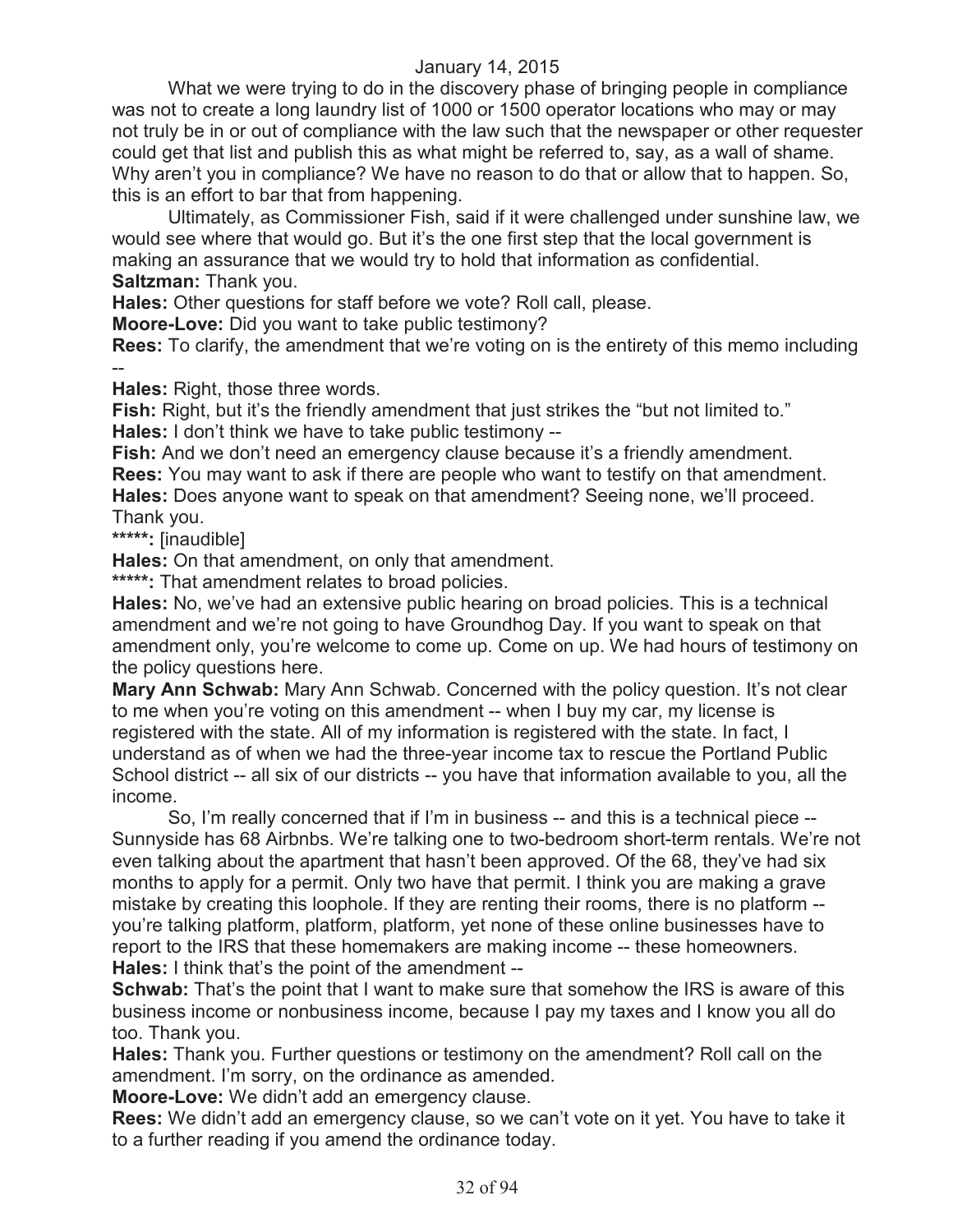**Fish:** So, a friendly amendment triggers a second reading?

**Rees:** Any amendment to an ordinance requires that five days pass between --

**Fish:** I move the addition of an emergency clause.

**Hales:** OK, is there a second?

**Fritz:** Emergency for the amendment or an emergency for the ordinance?

**Hales:** For the ordinance.

**Fritz:** I'm not going to support the ordinance.

**Hales:** Thomas, a suggestion?

**Lannom:** Yes. If because of the amendment it needs to return for second reading anyway, I would suggest the removal of the emergency ordinance.

**Hales:** It's not yet an emergency ordinance. It's a second reading.

**Fish:** Does it matter that we set it over for next week?

**Hales:** We can set it over for a week for second reading.

**Lannom:** I would suggest that.

**Hales:** What's that?

**Lannom:** Move it for second reading would be my suggestion.

**Hales:** OK. If there's no objection, we'll set it over second reading next week.

**Fritz:** Since Thomas is here, though -- and others that may be able to answer my question -- I'll just put it into the record. I was listening to KGN this morning, as I do on my way to work, and they were talking about Uber and noting that Uber drivers are not covered by their regular auto insurance so that a passenger who is injured in an Uber crash might not have any kinds of coverage for their injuries. I'm wondering, would a regular homeowner's insurance cover liability from an accident that might happen to a guest?

Lannom: Excellent question. I won't pretend to know the answer. I would defer to the City Attorney.

**Fritz:** They might not know either. [laughter] I would be very interested -- for those in the audience from the industry, I know that some platforms do cover their hosts for things like damage to the home by the guests. Just wondering -- do you have an answer for me? **Rees:** I don't know the answer. We could --

**Saltzman:** I thought that had been answered in previous testimony on this. Yes, homeowners does cover that, but --

**Hales:** I think the answer is it can. So, tet's get clarification.

**Fritz:** And the other clarification I would like before next week, Mr. Lannom, is that you've included now short-term rentals in the definition of hotel. I'm wondering what consideration of any unintended consequences to the definition of hotel might result. For instance, are downtown hotels that pay into various business improvement districts would -- by defining short-term rentals as hotels would this open up other obligations to those hosts which are not really hotel-ish? That would be something I would like maybe not now but before next week.

**Lannom:** We could do that.

**Hales:** We may need to return to the question of taking action. We're going to set it over until next week, then.

**Rees:** I may have missed because I have had people talking at me -- have we voted the amendment in yet?

**Hales:** No, let's take a roll call on the amendments, and then the modified ordinance will move over to next week.

**Fish:** Council, the mayor accepted it as a friendly amendment. Why do we have to vote on it? It was a scriveners change. We just deleted including but not limited to.

**Fritz:** Would it be cleaner?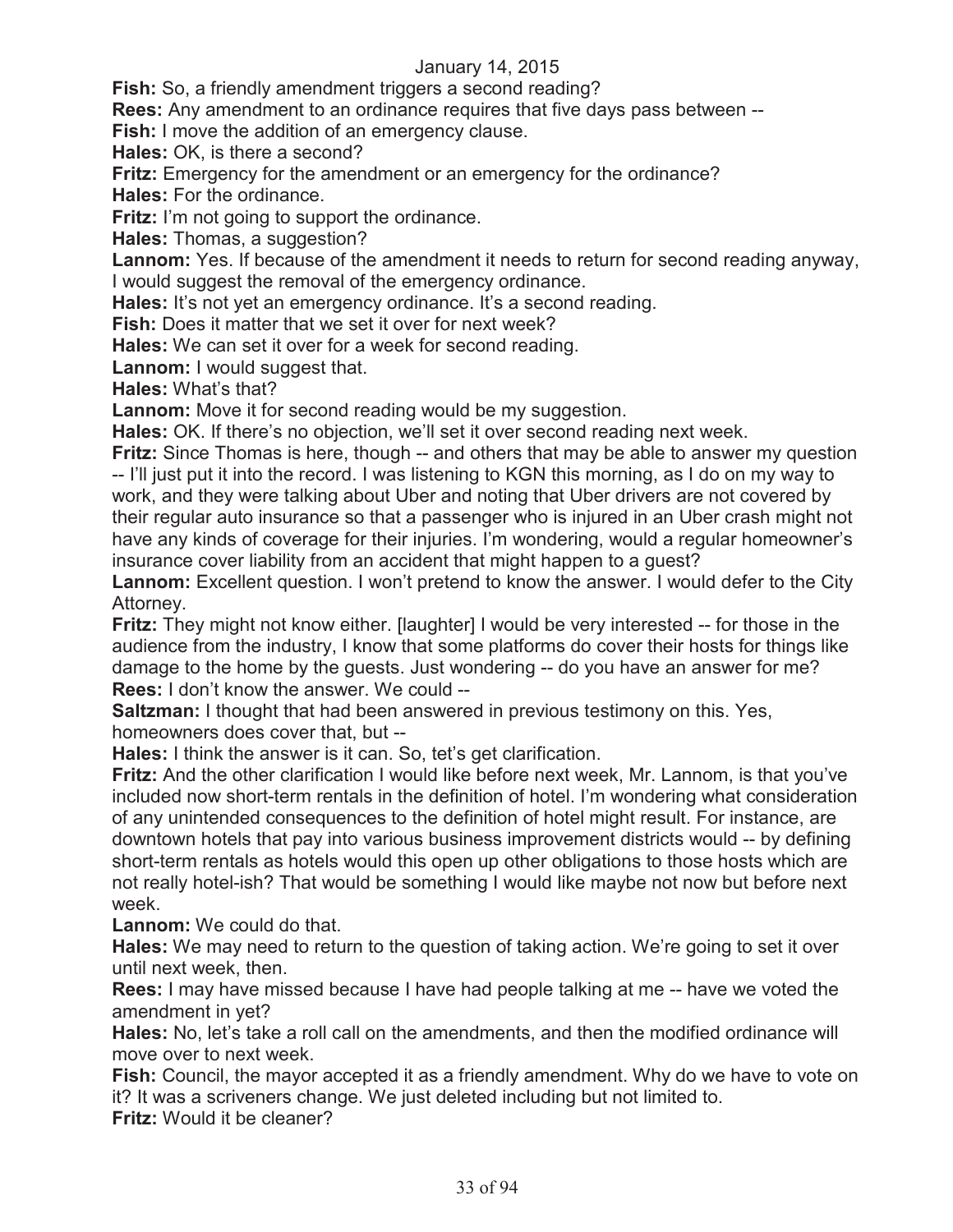**Rees:** To me, it seems cleaner. It seems like it may have actually been a substantive, change given the ACLU's memo. I would vote it --

**Hales:** OK, I will take it as a substantive amendment. Is there a second? **Fritz:** Second.

**Hales:** Roll call on that.

# **Roll on amendment.**

**Fritz:** I'm prepared to support the amendment because it makes the information requested more restrictive. I still believe the information that's in the rest of the ordinance is problematic, but I do support the amendment. Aye.

**Fish:** I do want to thank the ACLU for bringing to our attention the concern that including but not limited to language might have been broader than we intended. This seems like a reasonable fix. Aye.

# **Saltzman:** Aye.

**Novick:** Aye.

**Hales:** I want to thank the Revenue bureau while I have you here, Thomas, for your work on this. I think it's important to remember this is the ordinance that modifies our revenue code, not the substantive ordinance that we've already addressed which says that under our zoning code, this use is legal.

So, this is the question of how Revenue bureau will proceed to collect revenue. And of course, unlike code enforcement, revenue compliance is required, not complaint-driven. So, Thomas and his staff have brought authority to make sure that people are paying their taxes, and that's as it should be.

I also have a lot of confidence in you and your staff to use that authority appropriately in a measured way, because the goal again is to have people be able to operate legally and pay their taxes. And that's what this ordinance is about. So, thank you. Aye this will return for second reading next week. Let's move on to the two items we pulled from the consent calendar and take those first, then the rest of the regular agenda after that.

**Item 68.**

**Hales:** Someone pulled this for testimony or questions?

**Moore-Love:** Mr. Lightning pulled this.

**Hales:** Is there someone here to provide information on this?

**Saltzman:** Yes.

**Hales:** OK, Commissioner Saltzman.

**Saltzman:** Andrea, come on up and give us a brief overview of this.

**Andrea Matthiessen, Housing Bureau:** Good morning. Andrea Matthiessen with the Portland Housing Bureau. The item before you is an administrative exercise on our single family tax exemption programs. You've seen this resolution previously before. We bring it approximately three to four times a year. Encompassed within it are our audit and compliance efforts to ensure that the people who continue to receive these tax exemptions are actually living in the homes as well as not renting the homes.

Additionally, this resolution activates formally applications that the Housing Bureau has approved for new units. And within that is information on the amount of foregone revenue that the City is approving, as well as revenue that's going back on the tax rolls for units whose exemptions are being terminated.

**Saltzman:** Thank you.

**Hales:** Thank you. Other questions for staff and anyone want to speak on this item? Then we'll take a roll call on the resolution.

#### **Item 68 Roll.**

**Fritz:** Aye.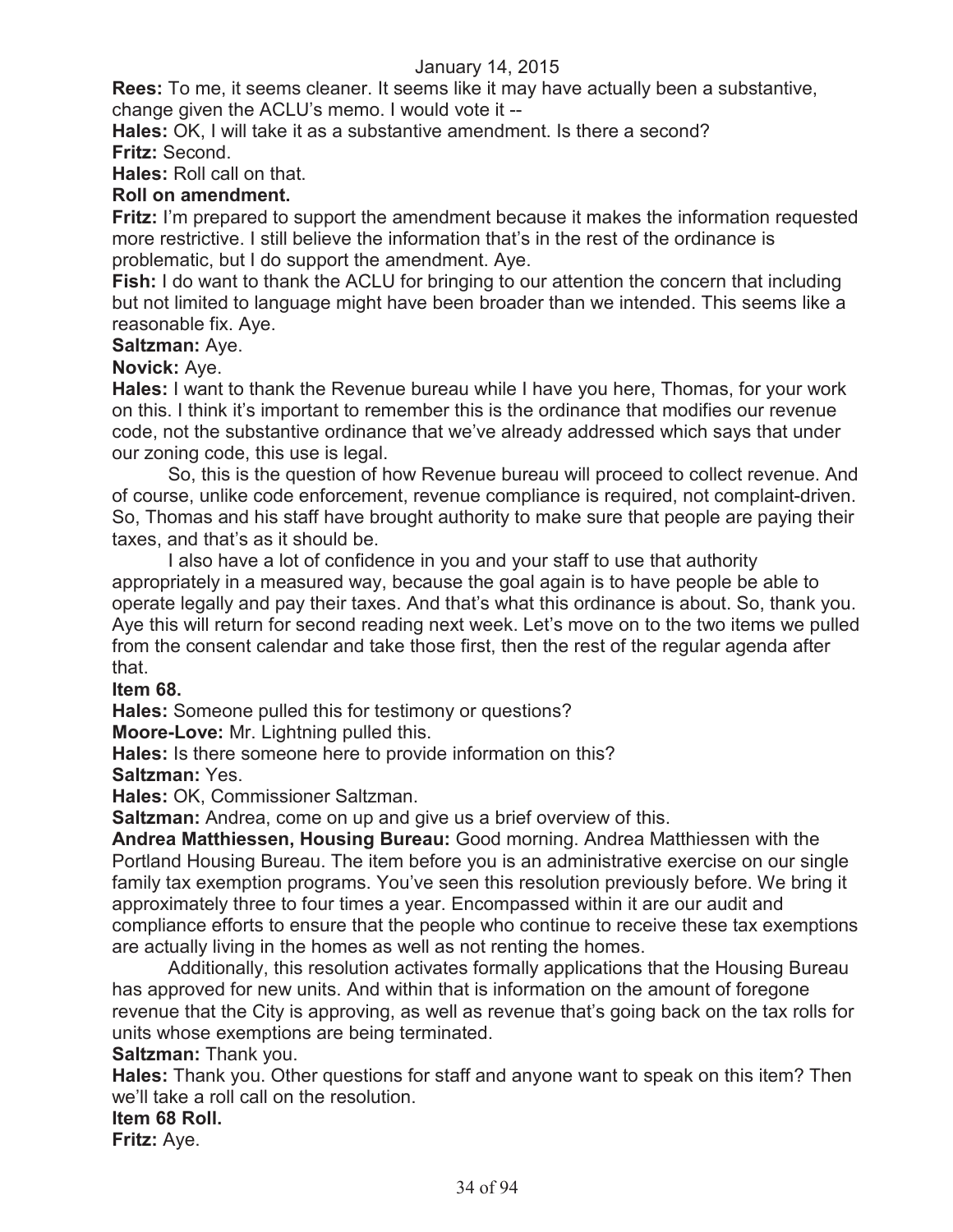**Fish:** Thank you, Dan, and Portland Housing Bureau. With the creation of the new bureau, all of this oversight responsibility on tax exemption programs shifted to the bureau. They have done an admirable job being transparent annually, particularly around the area people no longer compliant and therefore lose the benefit of the deal. Aye.

# **Saltzman:** Aye.

**Novick:** Aye. **Hales:** Thank you. Aye.

**Item 69.**

**Hales:** Commissioner Novick, comments before we start?

**Novick:** No, I'll just ask Jamie to take it away.

**Jamie Waltz, Portland Bureau of Transportation:** I'll actually let Andrew start. **Novick:** Oh, sorry.

**Andrew Carlstrom, Portland Bureau of Transportation:** Good morning, Mayor, City Commissioners. Andrew Carlstrom, PBOT employee services division manager. This ordinance request an amendment to the City's contract with Innovative Growth Solutions which PBOT has used for expert services related to revenue options.

The original amount of this contract -- which was executed in 2014 -- was \$50,000. This contract amendment if approved will bring the total amended contract authority to \$85,000. The purpose for this amendment is for additional scope for the following four items. One, additional economic analysis related to nonresidential and residential revenue calculations and analysis and associated criteria and implementation strategies. Two, additional transportation finance analysis of other potential funding mechanisms for transportation funding. Three, additional community outreach events and working group meetings. And four, additional analysis and consultation on the implementation of the nonresidential and residential funding mechanisms.

This firm is a state-certified woman-owned and emerging small business. And with me today is Jamie Waltz to give you additional background on the amendment. **Waltz:** Jamie Waltz, Portland Bureau of Transportation. This is for the analysis for the Portland Street Fund. We had extended the program and process beyond May when we first came to Council with the proposal, and so we needed additional expertise and analysis done. And so the contract with Gary Corbin that we are asking to amend -- we have spent the \$50,000 of the contract limits so we're asking for additional revenue for the contract so that we can continue to finish off the process, and then also go into the implementation phase.

**Hales:** Thank you. Questions?

**Saltzman:** Is Mr. Corbin the principal of Innovative Growth Solutions?

**Waltz:** No, he is not. Shirlene Warnock is the principal.

**Hales:** Other questions? Thank you very much. Anyone want to speak on this item? OK. Come on up, Lightning.

**Lightning:** My name is Lightning, I represent Lightning PDX Think Lab. One of the concerns I have on this -- it's my understanding this is pertaining to the street fee. They're doing an analysis on the residential, business. I'm beginning to watch these costs very closely.

One of the things I want to have this company watch if I might state this is that on the special appropriations, I have a big concern with RACC receiving a tremendous amount of money for art when we have streets that need a tremendous amount of repair and paving services needed out there desperately. I need to have an understanding and data provided on this on how they have received like \$55 million plus.

If we're allowing special appropriations to be directed in certain areas, who are the people deciding that the street maintenance in this city -- repairing the potholes, repairing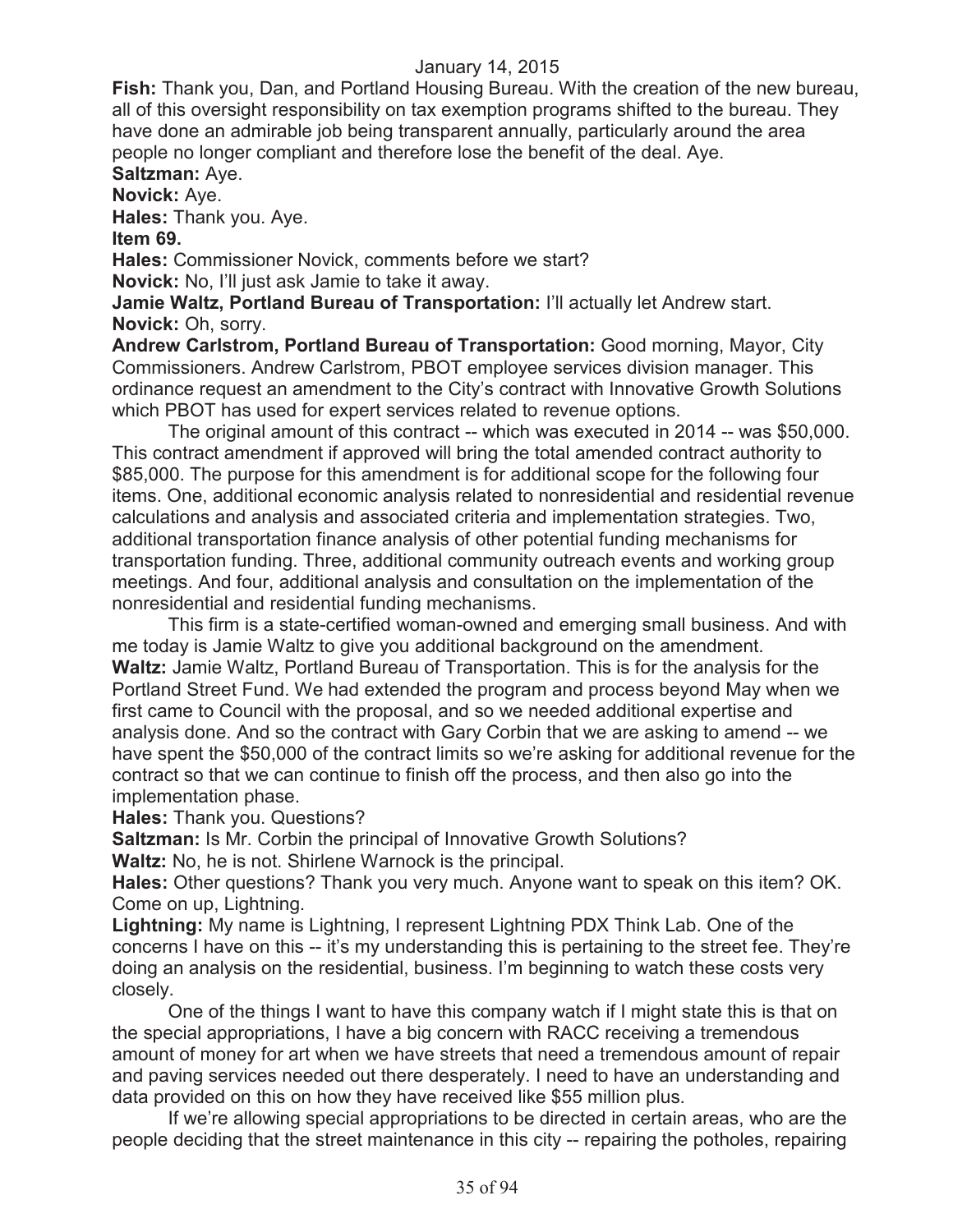the streets -- is not more important than funding some of these art projects or these art nonprofits? I want this to be looked at very closely from the public's position. They're expecting to us come up with a tremendous amount of money and I want to have an understanding. And I hate to say this to you, Mayor, is that the history on what's going on is very important to me to have an understanding on what needs to be funded at this time.

I have also would like additional studies possibly from this company. I would like a little more data pertaining to Multnomah County. Now, do they have a responsibility on this street fee? Do they have a responsibility to look at the vehicle registration fees that were imposed of \$18 per vehicle that was applied to the bridge? When does that run out? Can we extend that out? Can we work with Multnomah County to transfer anything toward the street fee down the line? These are things that I want to have looked at to have a clear understanding what is Multnomah County's responsibility pertaining to the street fee or the streets throughout.

Originally, they did have agreements that they were supposed do certain streets within certain areas, and that has been transferred back to the City of Portland. So, I want to have a clear understanding on exactly what they are expected to do on this. This is why this data is very important. I'm not questioning the amount that you're asking. I just want to have certain areas focused on so me as the public has a clear understanding on what needs to happen pertaining out on this street fee if it's going to be approved. Thank you. **Hales:** Thank you. Good point. Anything else? Then a roll call on -- no, it's second reading, it moves to second reading next week. OK, now we have a few items on the regular agenda. I understand Director Shaff is here and we have a couple of Water Bureau items we may be able to deal with fairly. swiftly.

#### **Item 70.**

#### **Hales:** Good morning, Ms. Moody.

**Christine Moody, Chief Procurement Officer, Office of Management and Finance:**  Good morning, Mayor and Commissioners. Christine Moody, procurement services. You have before you a procurement report recommending a contract award to Stettler Supply Company. The original engineer's estimate was \$750,000. On December 4, 2014, one bid was received and Stettler Supply Company is the low bidder at \$640,945. Portland Water Bureau has reviewed the bid items and believes the price offered is good.

The City identified one division of work for potential minority, women, and emerging small business subcontracting opportunities. Subcontracting participation on this project is at 2.1% with a minority-owned business performing painting and wallpapering. I will turn this back over to Council if you have any questions, and Dave Peters from the Water Bureau is here with any technical questions about this project.

**Fish:** Mayor, the only other thing I'll note before questions is that unlike a couple of other bids that Christine has brought forth, recently in this case, the optimal estimate was \$750,000 and we only received one bid.

**Moody:** That's correct.

**Fish:** Which is interesting. And it came in at 640,000.

**Hales:** Great. Nice exception.

**Fish:** Nice work.

**Hales:** Other questions?

**Fritz:** Obviously, the minority and women participation is abysmal. Is that because there's just one applicant that was the only responsive bid?

**Moody:** Actually, in looking through the subcontracting opportunities, there were only two subcontracting opportunities. The other one is drilling, and there's no minority, women, emerging small businesses that do that type of work. So, they're subcontracting out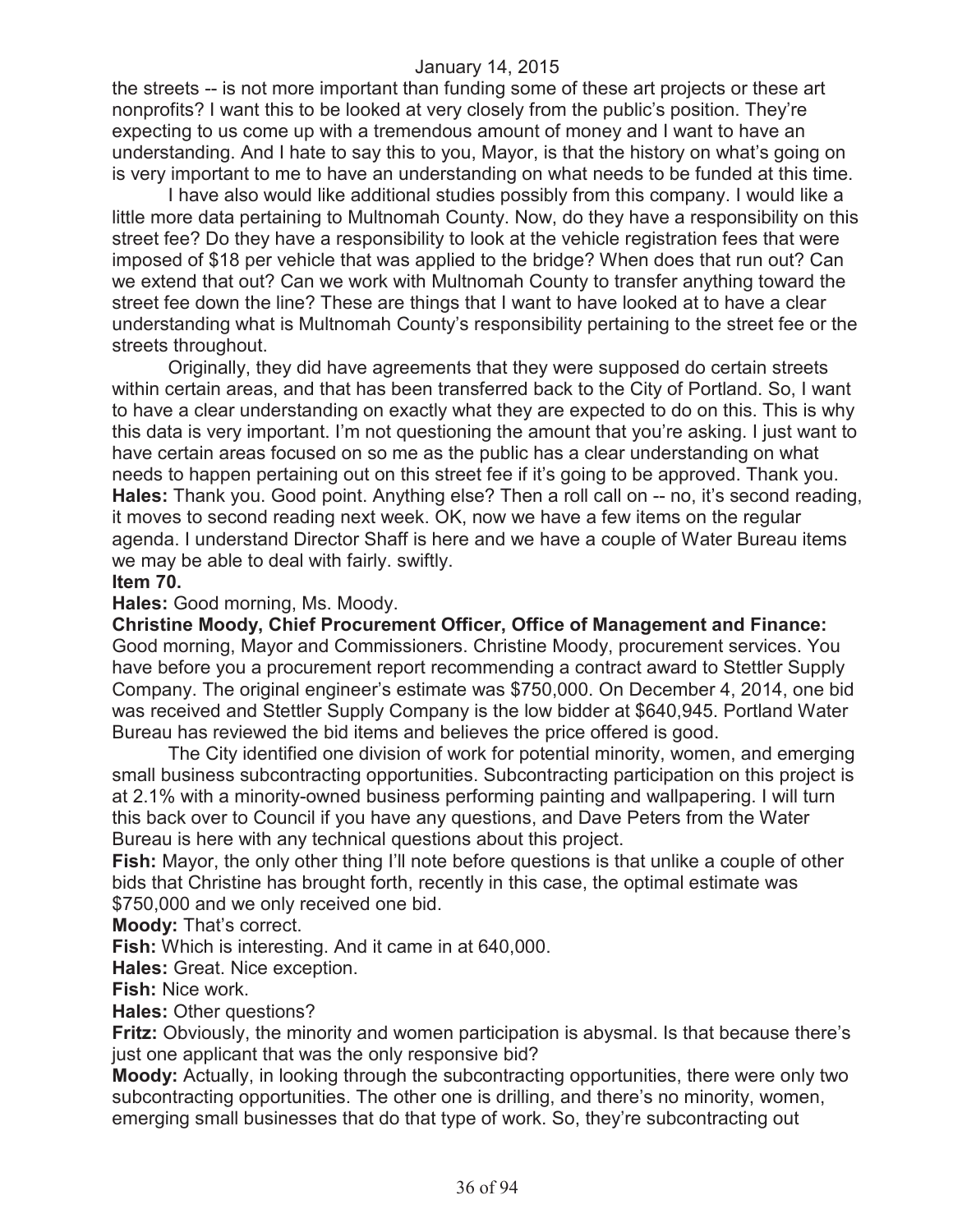painting and wallpapering and then the drilling. The other work is all being self-performed. It's a pretty specialty type of work, thus the one bidder.

**Hales:** Thank you. Anyone want to speak on this item. Then, a motion to adopt the report. **Fritz:** Second.

**Hales:** Discussion? Roll call.

# **Item 70 Roll.**

**Fritz:** Thank you for your work. Aye.

**Fish:** Thank you, Christine, and thanks to the Water Bureau. Aye.

**Saltzman:** Aye. **Novick:** Aye. **Hales:** Aye.

**Hales:** OK, then the other Water Bureau item was 74.

# **Item 47.**

**Hales:** Commissioner Fish.

Fish: Thank you, Mayor. The item before the council would allow the Water Bureau to work with the procurement team to bid the construction portion of the Mt. Tabor Reservoir disconnect project.

As you know, this project is part of the City's plan to comply with the open reservoir portion of the LT2 rule, which is part of the federal Safe Drinking Water Act. That plan also includes the construction of new underground storage facilities at Kelly Butte and at Powell Butte. This project is currently in the land use review process. The Historic Landmarks Commission is hearing the bureau's Type 3 application package. It is possible that the Landmarks Commission decision will be appealed, in which case it would come to Council for a ruling.

For that reason, I want to call Council's attention to the finding at number seven, which reads as follows. Quote, elements of the Tabor adjustment project are the subject of a pending Type 3 land use review before Historic Landmarks Commission which may result in an appeal of the decision to this City Council.

Approval of this ordinance only authorizes the Water Bureau to solicit bids for the implementing work for the Tabor adjustment project. It does not constitute Council approval of this project, or pre-judgment of any land use appeals concerning the project that may be filed with the council.

Additionally, it's important to note that the contract that results in this procurement will thought come back to Council for approval until such time as the land use process is resolved at the City level.

We have Director David Shaff and principal engineer Teresa Elliott, who is managing the suite -- I love that word -- of LT2 compliance projects here to tell us more, and we also have Kathryn Beaumont on hand if any legal questions arise. David? **David Shaff, Director, Water Bureau:** Good morning. I'm David Shaff, I'm the Director of the Water Bureau. As the Commissioner, said this is Teresa Elliott. She's the principal engineer in charge of all of our LT2 reservoir compliance. And she's here to rescue mow if I misstep.

As you know, the project is intended to disconnect the three open drinking water reservoirs at Mt. Tabor from the City's water distribution system as part of our plan to comply with LT2. It includes about 1500 feet of new pipe. It includes connections between existing pipes and other improvements to our facilities at the park.

Construction is scheduled to begin in the summer this year 2015, and to be completed in 2017. As the Commissioner mentioned, the project is in land use hearing. The second hearing actually occurred Monday. We expect to be ready to advertise for bids in February or March of 2015. We will not open those bids until the land use decision process from the City side is completed.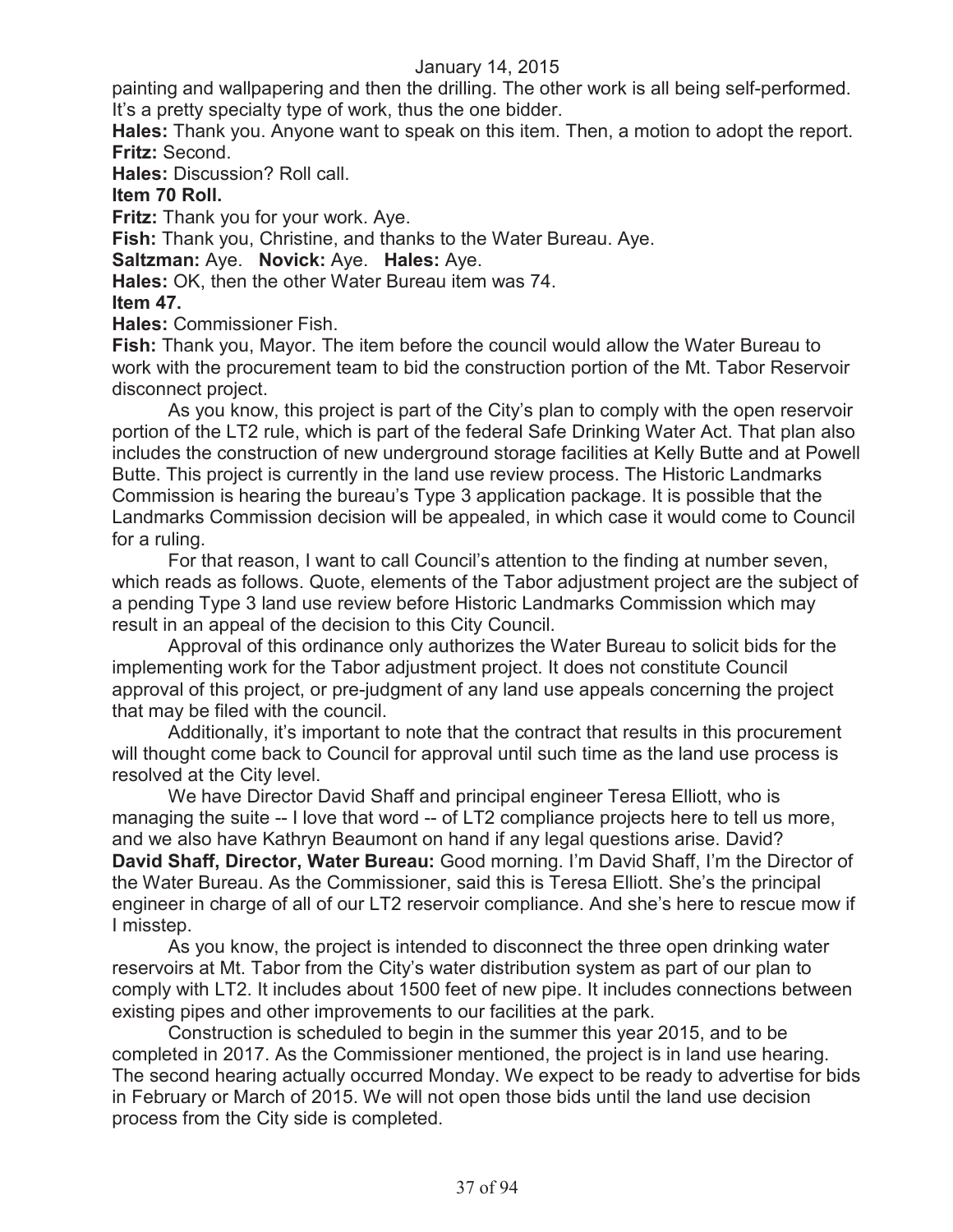The work will be sequenced in order for to us meet the deadline that we committed to the EPA to disconnect the three reservoirs by December 31st of 2015. There will be contract work occurring after that that's not tied to the compliance deadline but is essential to keeping the system operational. For example, the pipe installation along SE Lincoln.

Why are we doing this now instead of waiting for the land use process to go through its course? The time involved -- as you well know -- in the procurement process can influence the scheduling of critical activities for the project. This includes all elements of the City's bid process up to the selected contractor providing insurance, bonding, obtaining a signed contract, and the other work elements associated with the project. Due to the amount of the lead time required to complete these important elements, our best practice is for City procurement to work with us to begin soliciting bids in February. This could allow for construction to begin this summer in June, assuming that there are no further delays.

We won't start the disconnection -- we won't actually complete the disconnection until December 31st, and the time between this summer and December provides us our ability to approve the required materials for the project, set up the site, and physically do the work involved in the disconnect.

You're all very familiar I think with the public involvement approach that we worked on this. Our staff, staff from Commissioners Fish and Fritz's office, and a consultant have done significant amount of public outreach and involvement. This has included public meetings, public walking tours, meetings with the community advisory committee, the land use review process.

Based on that input, the staff made design choices. We limited the number of trees affected by the project, we changed the routing of some of the project, we've committed to keeping the reservoirs full of non-potable water after the disconnection until the council makes a final decision on the future use of those reservoirs are going to be, and we've committed to park improvements in the vicinity of the work.

The overall project is estimated at about \$7.4 million, and that includes the planning, design, public outreach, construction management, inspection, two different contracts, work by our staff, historic restoration, specialty consulting permits, and contingencies. The two contracts will be the actual disconnection work that we're talking about now and the smaller contract to repair the Reservoir 1 facade and sidewalks.

The estimated cost for this primary contract that we're talking about putting out to bid is approximately \$4.1 million, with a moderate level of confidence. Total construction should be about 4.8, and that includes both contingencies and our internal costs. We consider it to be a moderate confidence level because the design isn't complete yet. We have to get through that land use process to see if there are any changes that we would need to take into account. The project has about 15% contingency to cover the unknowns.

The conditions of the approval when we get them could affect the costs, the bid prices will also affect the cost. We are doing some in-house construction, so some of the disconnection projects along 60th will probably be done by our crews. So, we're doing a mix of both contract and in-house construction.

The bid type will be through the design bid build method for the construction contract. A formal bidding process will be done in accordance with the City procurement rules and the public contracting law. The solicitation will include unit price and lump sum bid items, and of course we will -- the MWESB subcontractor involvement will be included to the bid and required by bidders in accordance with our goals and objectives.

There are some related projects and contracts that will be done under this one design bid build contract. This includes the pipe cut and plugs in or near the right-of-way. Those will be done by the Water Bureau crews, as I mentioned. The Reservoir 1 historical structure repairs will be done under a separate contract. We will do long term maintenance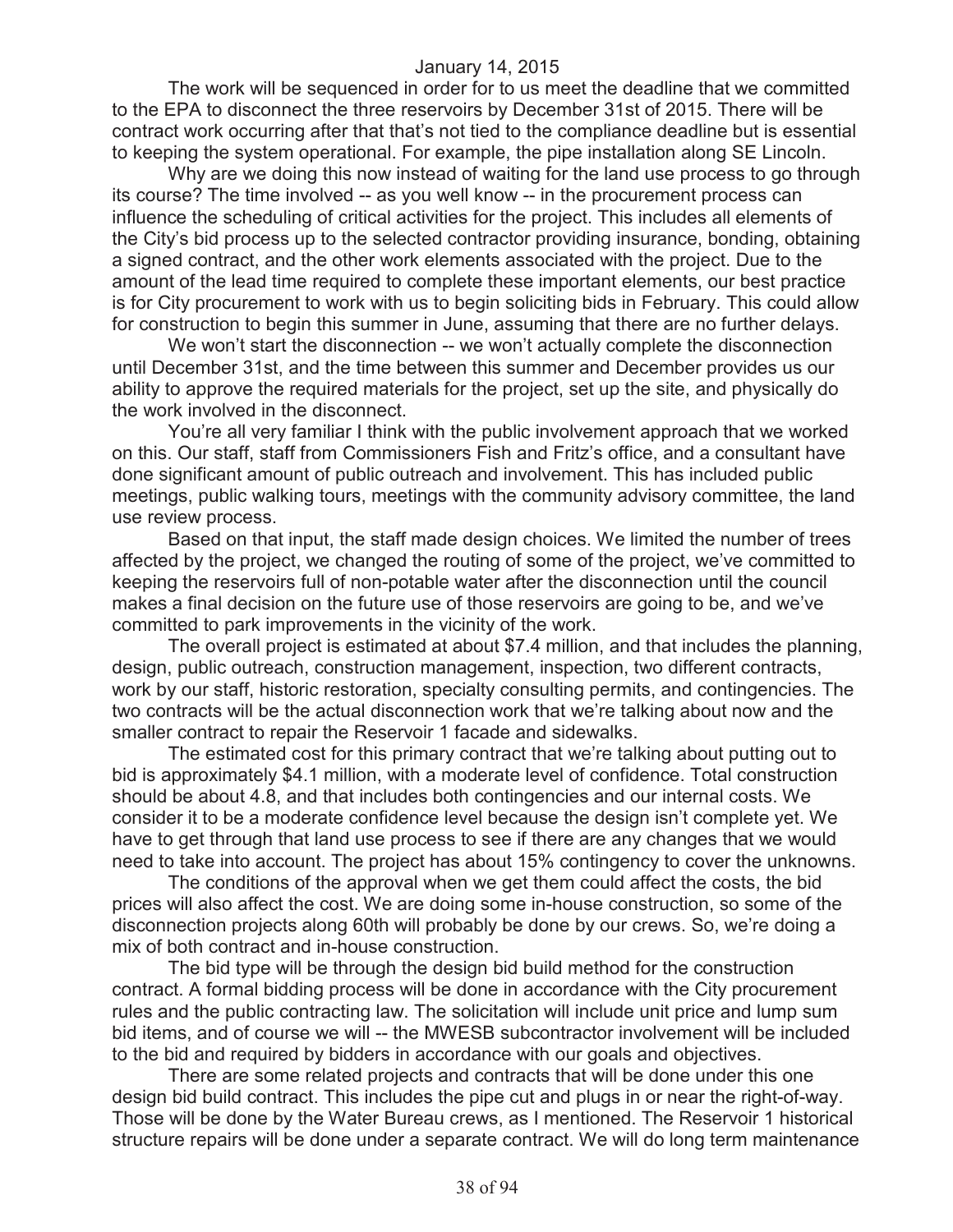of the mitigation trees along the project. That will be done through a separate contract or in consultation or agreement with the Parks Bureau. The Tabor generator project which is covered under the same land use review will be done by separate contract -- that's removing the generator from the Tabor gatehouse.

There are a number of agencies that are involved in this. We have been and will continue to work with the Oregon Health Authority regarding the water quality-driven reservoir disconnections. We have submitted signed drawings to OHA for their approval. We will be working with DEQ on their permit for stormwater management in construction areas. The Bureau of Development Services will issue one or more building permits following the approved land use review. We've worked with the Oregon State Historic Preservation Office to review potential impact to the historic districts and make sure the project doesn't adversely affect any historic resources. SHPO issued a letter last week indicating the project has no adverse impact on historic districts and that no mitigation would be required from them.

It is currently in a Type 3 land use hearing process with the Portland Historic Landmarks Commission. If there is an appeal, it will be heard by hearing with City Council later this spring. And of course, we're working with Parks and Recreation on landscaping and planting operations to minimize the impacts during the construction on the park, the park users. and the park operations. If you have any further questions, either Teresa or I will attempt our best to answer them.

**Fish:** Mayor, just one comment. I want to thank Commissioner Fritz, Director Abbaté of the Parks Bureau for being terrific partners in this exercise, this enterprise. This is very, very challenging work. We particularly appreciate Commissioner Fritz's advice to how to make the community consultation process more robust. That doesn't mean we're going to convince some of the people that frankly don't agree with the federal government's rule, but I think it is demonstrably true that more people have been heard and the process is better because of her input.

And I also just want to acknowledge that Mary Ann Schwab -- who I think left - came up to me and I think she forgot this is not a budget hearing, but she did ask I put a budget request in for the Water Bureau, and that was a raise for Teresa Elliott. [laughter] I want to just acknowledge that she has a very challenging job. What Mary Ann said to me was she trusts her, and that's the highest compliment that you can give to someone who works for a bureau. So, thank you for your work.

**Hales:** That's great to hear.

**Fritz:** Particularly for Mary Ann Schwab, who is very diligent about looking into all the details. I echo my thanks to you, Teresa. I love it every time you're introduced as the principal engineer. It's just a great role model for students in public schools and elsewhere we heard this morning at what women can do.

**Hales:** Thank you. Any questions?

**Saltzman:** Yeah, I was just curious -- has it been decided who pays for the non-potable water that fills the reservoirs?

**Teresa Elliot, Water Bureau:** No, we're going to bring that back to you, to Council. **Fish:** We haven't decided --

**Fritz:** We haven't decided what we're doing.

**Fish:** And to the extent -- we haven't got a proposal with the community. And we don't want to prejudge whatever the Landmarks Commission recommendations are because that's a Type 3 hearing. No, we've made no decision or commitment on that issue. **Hales:** Partially covered by ticket sales for the arm wrestling contest between Mr. Shaff and Mr. Abbaté. [laughter]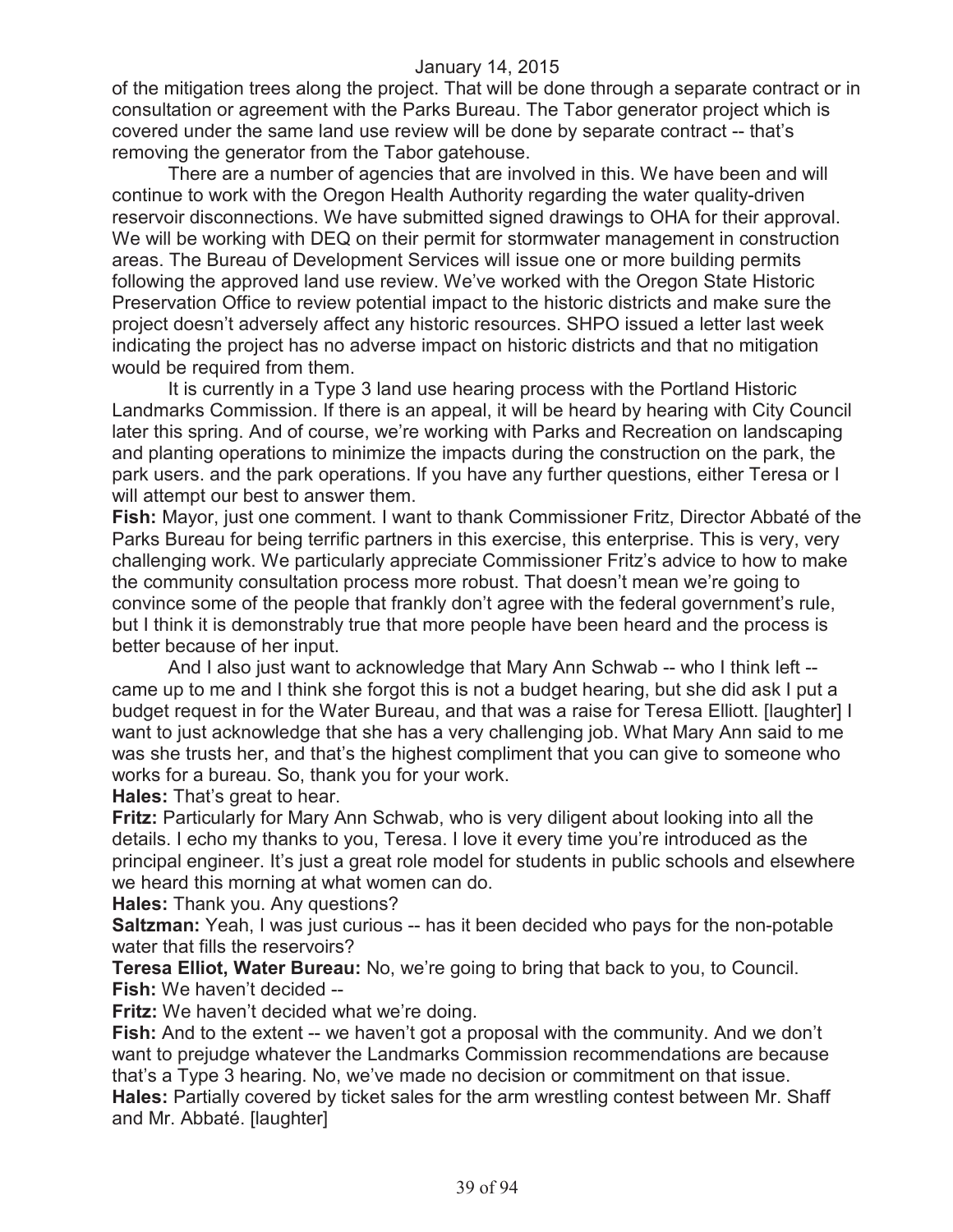**Saltzman:** There aren't bond covenants that prohibit Bureau of Environmental Services or Water Bureau from providing free service?

**Fritz:** Commissioner, we'll probably have that discussion when the appeal from the land use decision comes to us. So, we shouldn't be discussing it before that quasi-judicial process gets to us.

**Fish:** We've been specifically instructed not to talk about that because there's a Type 3 hearing proceeding, and we've made also no commitment one way or the other on that issue. There will be full opportunity for Council to give guidance on that issue.

**Hales:** Good to know. Thank you both. Anyone want to speak on this ordinance? **Moore-Love:** We have three people signed up. Michelle Mundt, Charles Johnson, and Joe Walsh.

**Hales:** Come on up, please. Ms. Mundt, I think you're first.

**Michelle Mundt:** I'm passing, but thank you for having the forum allowing me to speak out in sometimes inappropriate ways. And appropriate would be for me to sign up and pass. **Hales:** Thank you. Mr. Walsh?

**Joe Walsh:** My name Joe Walsh and I will speak for individuals for justice on this item. Just a side note, I said to my wife when I left this morning I was not going to speak on anything. [laughter]

**Hales:** It's important to keep promises to your wife. [laughter]

**Walsh:** I'm sure she's watching, she's probably just cracking up.

**Saltzman: You're on TV, Joe.** 

**Fish:** Joe, what happens here will stay here.

**Hales:** I don't think you can't count on that.

**Walsh:** On Monday, we went to the land use review. It lasted about four hours. There were 100 people who testified one way or the other, either in person or in writing. There was not one that supported this project. Not one. There was one woman who was kind of on the fence, but even she did not support this project. You've heard hundreds of citizens who represent themselves and represent organizations say to you, don't do this. But you chose to do it anyway.

Here's how you're going to do it -- for the record. You're going to wait for the land use management to make their decision, and there's some indication they may say no. At least one Commissioner was pretty much saying no. So, it may happen. Miracles do happen. They may say no. And where is the appeal? Back to you guys. You talk about a loaded deck. Would you give me a break? You already decided you're going to do this. You're already spending millions of dollars. There's not a politician in the world that would make a 180 on this issue, and it's coming back to you. Why don't you skip the middleman and just make the damn decision and cover the reservoirs so we can go into court someplace, somehow to try to stop you?

**Hales:** OK. Mr. Johnson?

**Charles Johnson:** Good afternoon, Commissioners. I also had the pleasure or the duty to remain on the second floor of the 1900 southwest building from 1:15 until 5:15 to hear pretty much unanimous feedback from our community that you should -- we talked about the diversity of opinion. But I think sometimes you all are evasive of the dual concern. Obviously, as Mr. Fish noted, some people just don't like LT2. And that's understandable.

But I think the other thing is that they have a quote on the literature we looked at the other day about it's the duty of the citizens to essentially control the government. What we expect from you all is since part of the politicians, local politician's job is to whine about unfunded federal mandates, we expect you to fight them instead of throw money at them. And I believe you've essentially been -- I was tempted to say dishonest, but I mean, there's been a comprehensive discussion and you felt that you were going to have to throw \$4.5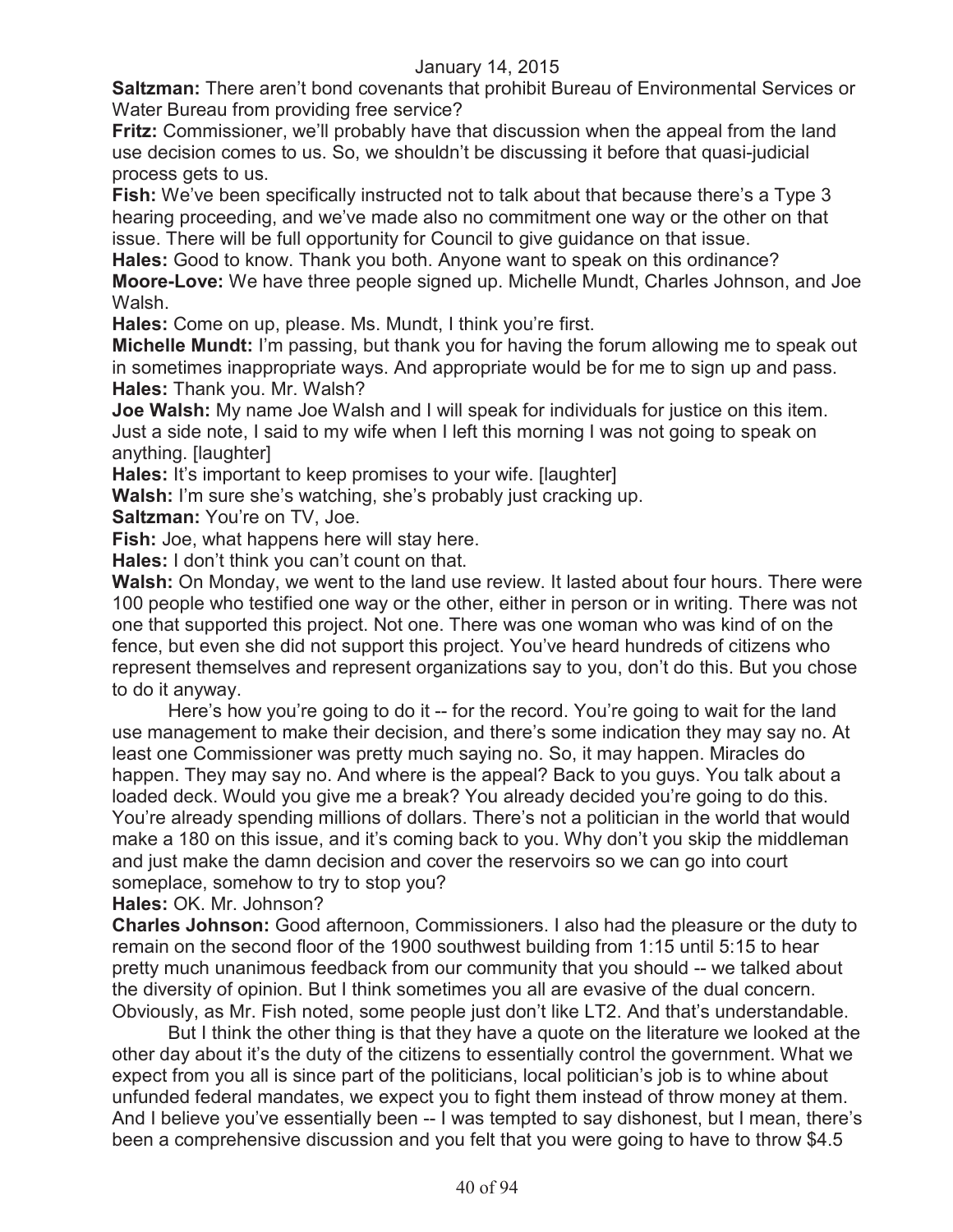plus million plus construction for the cracked underground -- you thought you would have to do that anyway. And as it turns out, you may not have had to. The LT2 might have been a waivable thing, it might be reversed, we may be able to reconnect the reservoirs. That's very much up in the air.

But really, you should all vote no on this to regain the confidence of the voters who want you to resist unfunded federal mandates that are based on poor public policy. That is why there's so much energy and contention around it. It's not just that we don't like LT2 and we don't think the reservoirs need to be covered, it's also that we're the citizens, we're the voters. We haven't mobilized a massive majority. There was a little TV recall campaign which you know we won't get into the details here -- but the main thing is that often we hear from our elected officials, oh the federal government wants us to do things and they are taking gobs of money and they don't help us accomplish those things.

And yet, many of us firmly cling to the opinion that instead of asking for \$4.8 million to do this unnecessary poor policy work, you should have just used the 40 attorneys that you pay annual salaries to to postpone this further, and the cost would have been about the same. So, boo on you. Don't minimize or ridicule us for our fervent objection to your over-eagerness to expend money on unnecessary projects. You are free to dispute the necessity but since we're the electors, when we tell you, you didn't have to do it, just believe us and say I'm sorry, it was different. Don't ridicule us. Thank you.

**Hales:** Thanks. Anyone else want to speak?

**Fish:** Mayor, you won't be here next week, is that right?

**Hales:** I will not be here next week.

**Fish:** I could, Mayor --

**Hales:** Please.

**Fish:** Thank you, Charles. The last time Commissioner Fritz and I were in Mt. Tabor, we were presented with a set of questions from the community. We prepared detailed answers, furnished them to the community. They're also posted at the Water Bureau website and there's a link on my website and I think Commissioner Fritz may have a link. So, for people that want more information, there's a detail Q and A.

I just want to clarify something about what's before us. There is no proposal to cover the reservoirs. That's not part of this proposal. It's not been part of our plan. Secondly, we deeply appreciate that there are people in the community that disagree with the federal government on LT2. This Council fought tooth and nail and opposed the other side of LT2, which is the treatment side. We're the only city in the country that got relief from that rule. The only one.

Conversely, no city in America has received a variance or waiver of this side of the rule. So, we can argue about whether it's good policy or not. No jurisdiction in America has obtained the relief that some of the critics think we should have obtained. We did fight this good fight for seven years in the courts, in the legislature, and before administrative bodies. Whether you agree or disagree with the underlying science, the train has left the station. Powell Butte 2 is now online, you're drinking the water, and what's left is a disconnect process which Commissioner Fritz and I are trying to lead in a way that's sensitive to the historic fabric and the traditions and the community will while complying with the federal rule that every other city in America has been ordered to comply with.

To the comment about minimizing voices -- we can agree or disagree on many things. I don't think you can accuse Commissioner Fritz or me of minimizing any voices. In fact, at some hearings we've had a hard time actually even responding to the voices because they've been so loud and robust. That's democracy in action, but neither of us has minimized anyone's voice in this. But we are fulfilling our sworn duty to comply with a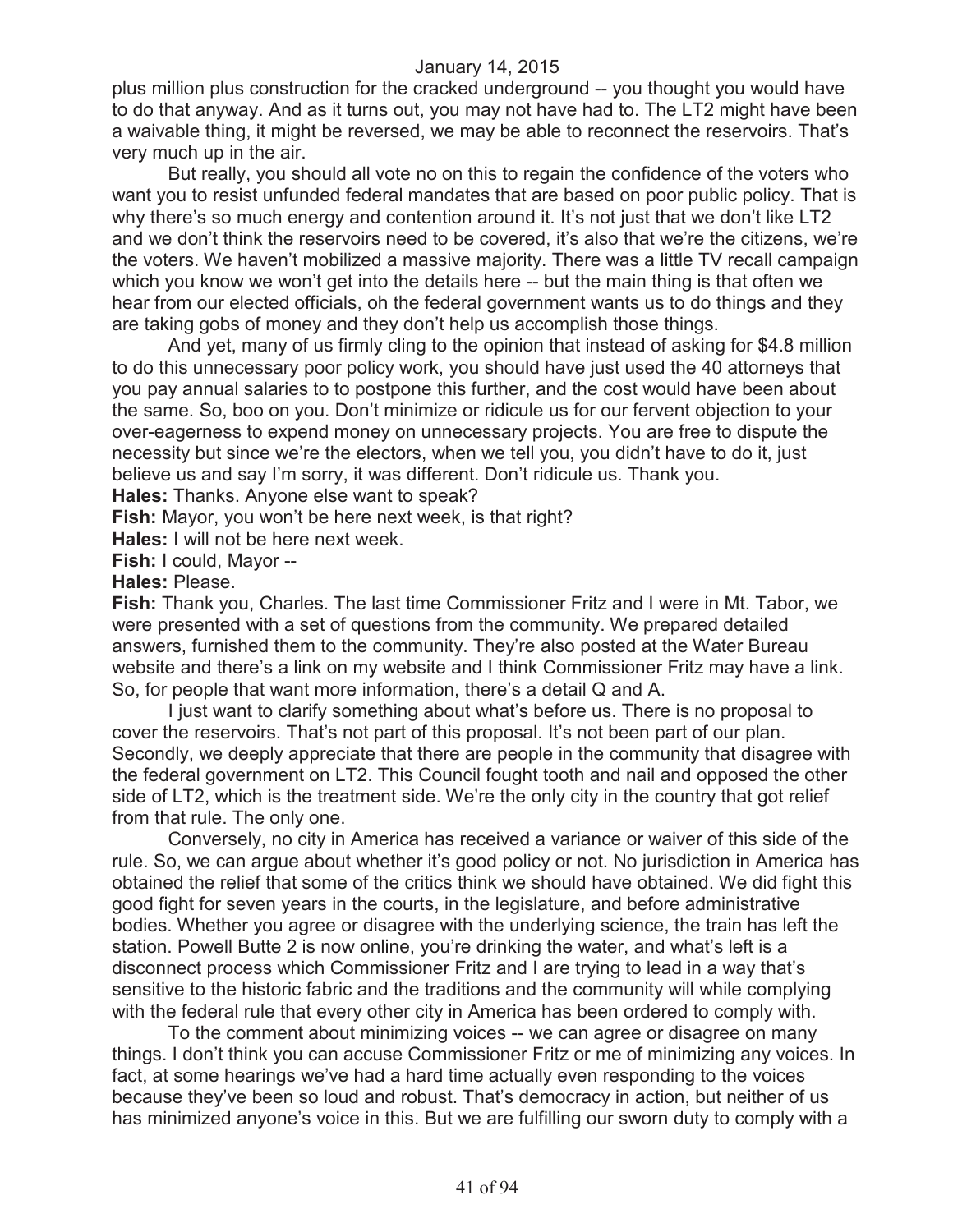directive of the federal government, and we're in the same predicament as every other city in America. So, I just want that context, and we'll take up the vote next week. Thank you. **Hales:** Appreciate that clarification. Passes to second reading. Thanks. Alright, then we have a couple things left.

#### **Item 71.**

**Hales:** Mr. Miller and team. Good afternoon.

**Fred Miller, Director, Office of Management and Finance:** Good afternoon. Fred Miller, Director of OMF. I'm here to give information with several helpers about an ordinance before you to approve 12 proposals from the innovation fund, which of course, you put in the last two budgets. I think my best purpose here is to explain how we got to these 12, and then you're going to see presentations from five of the 12, all of which will be two to three minutes just to give you a sense of what they are. Then by the time we're through, you should understand where we are and what we have left to do.

So, sometime in September, we inherited this program from the budget office and it all of a sudden appeared like there was lots of work to do to get things done, to learn from what was done last time and then get recommendations to you today. And there's a reason to get here early before the budget process. So, we looked around and made the good judgment of transferring Liz Mitchell to us for a while from BTS, who understands the City and knows lots of employees and can help facilitate innovation. She became our employee to work with three or four others within OMF to sort of spearhead this effort.

As we looked at the process from last year, we heard several comments. I'm not sure this is exhaustive, but some suggested that the process was very expensive to prepare proposals from which they might get no money but they may spend thousands to get a proposal in and then it didn't turn out for them that perhaps they didn't receive enough feedback, and then the decisions got made after the budget process. There's some confusion about budget proposals and innovation.

With Liz's help, we launched the program to basically establish a panel to review the proposals when we had them. And there were two bureau directors, Sam being one -- I think he's the only one from that panel here -- Amalia being the other, and then a couple people from the review panel last year, and then some employees and citizens to look at all the proposals we got.

We then asked bureaus for a call for ideas. We said, don't spend thousands of dollars on a proposal, give us one page with the best ideas you've got. We want the panel to review them and give you a thumbs up or thumbs down if they like it and they want more information they'll invite a larger proposal of about three pages to hear in the next month. So, we had lots of people working on it. We made one more change -- something that I think is important in the program -- to help establish a culture of innovation within the City. We thought big ideas that are the 100,000, 200,000 are hard sometimes when in fact we think the employees have lots of ideas that with 10,000 might be funded very successfully.

So, we asked for both what we called micro grants of less than 15 to 20,000, and then larger grants that you saw last time. In asking for the proposals, we got 45 proposals from 16 bureaus, and we reviewed those internally, gave them to the review panel, and they made the recommendations, they brought back those they got more information from. All the proposers were able to sit and watch the deliberation of the panel and respond to questions. So, I think it felt good in terms of that process.

We ended up with a panel selecting eight larger projects and four micro grants. So, I think we have a pretty good collection. You're going to hear that from a couple of those that were selected. But one of the things we don't want to do is to say the process is now over. We're hopeful that you'll approve this ordinance and we can go ahead with these 12.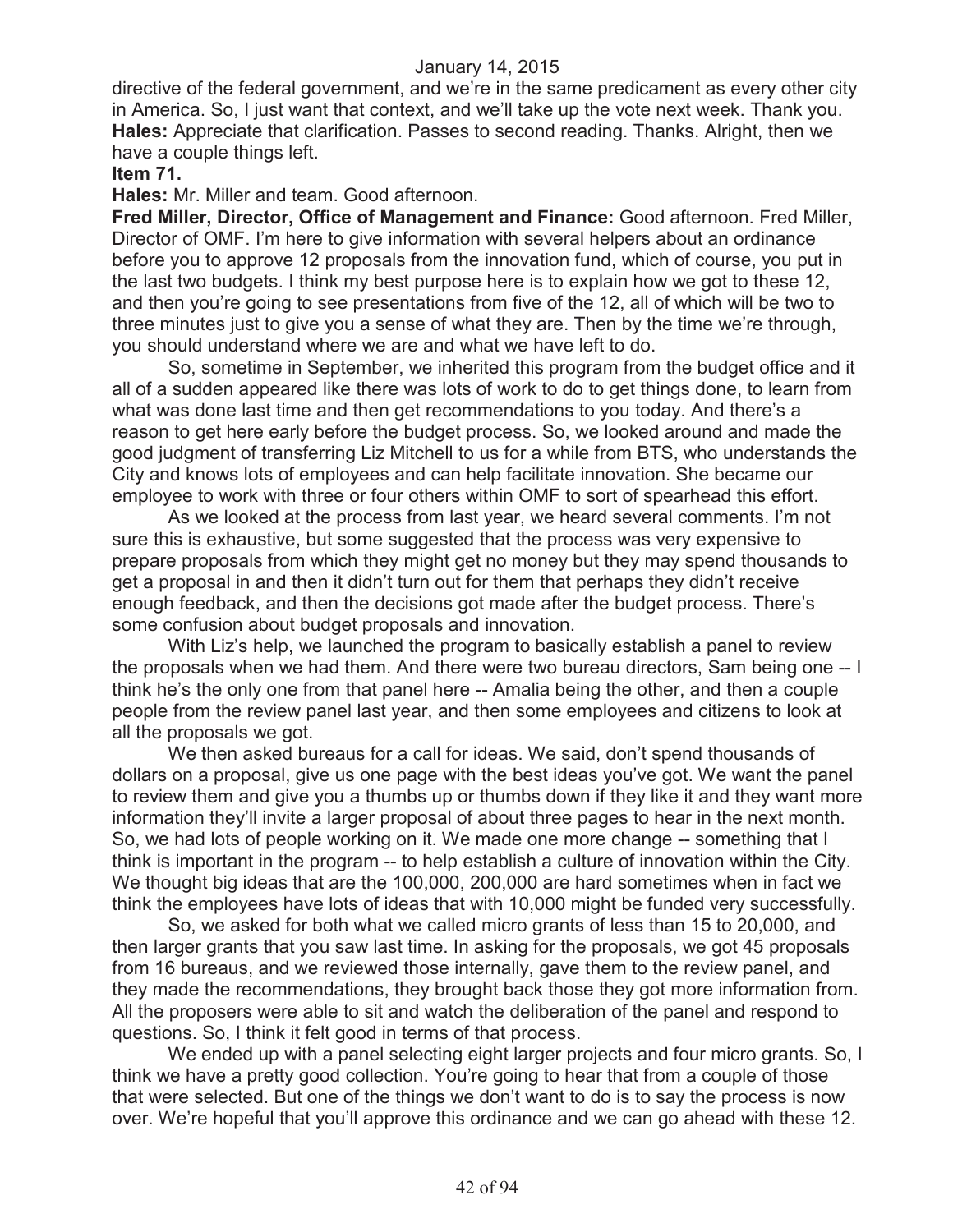We have in mind two more opportunities for our review panel to look at micro grants this year -- this fiscal year.

Because the basic theory is good ideas shouldn't happen before November 4 when the committee meets and then wait for a year. If someone has a good idea to be funded, they should be able to raise it in January or February and have a chance for us to fund it via the innovation funds. That will be work on our part and employees' part, but I think we'll have a pretty good bunch of proposals and then let other recommendations that we would bring to you. Essentially, that's where we are.

Liz, did I leave anything out in the overall? I think what I will do is move out of the way and be ready to respond to questions afterwards, but let Leslie begin. We'll have -- Liz has orchestrated this well, so we're going to have four more people make presentations of two or three minutes, then if you have any questions, I'll be happy to respond. **Hales:** Great. Thank you. Go ahead.

**Leslie Goodlow, Housing Bureau:** Good afternoon, Commissioners, Mayor. I'm Leslie Goodlow, I'm the business operations manager for the Housing Bureau, and I'm going to talk about our innovation project. Ours is about assisting homeless data.

Our city has hundreds of homeless assistance programs operating on an average winter day. Faith-based organizations are about a third of the programs, including the majority of food and substantial portion of all shelter and shelter and drop-in services. For example, at our faith-based summit that we had in December, we had 15 churches participate. Eight of those do hunger and food services on a weekly basis, and nine of them provide some type of homeless service -- either clothing, shelter, letting families park in their parking lots, a variety of things which if we had not has that summit we would not have known about the services.

Despite the long history of them helping people in need, we know very little about what they're doing. They serve primarily a diverse population. Faith-based organizations have historically steered clear of government because we require a lot of restraint and a lot of rules and things they don't generally feel they should have to do in order to provide help to people.

This innovation project aims to couple the specialized care and commitment provided by faith-based organizations serving the homeless with City services and housing resources. As part of the proposal, we'll appoint a staff member as a faith-based liaison to work in churches to develop a data and information sharing program. The data sharing program will employ a tool that's XML data transfer to make data sharing as easy as possible.

This proposal will build on work we started last year with our innovation fund project, where we were working with some of our sub-recipients on how to transfer data and to save time so they don't have to do double data entry. That was successful. This second portion was recommended by Portland State, who was working with the City on the innovation fund project last year.

This project aims to create a new relationship contributing new information to the City's efforts to reduce and end homelessness. It will contribute new knowledge about the needs of Portland residents and the strategies to best meet those needs. Faith-based agencies have very close ties with their communities and are often the first place people reach out to when they are in need. Many of the potential data sharing partners identified served diverse communities that have not been reached through our traditional outreach efforts. And we have identified three churches that we're going to start with for the pilot. Thank you.

**Hales:** Thank you. Great.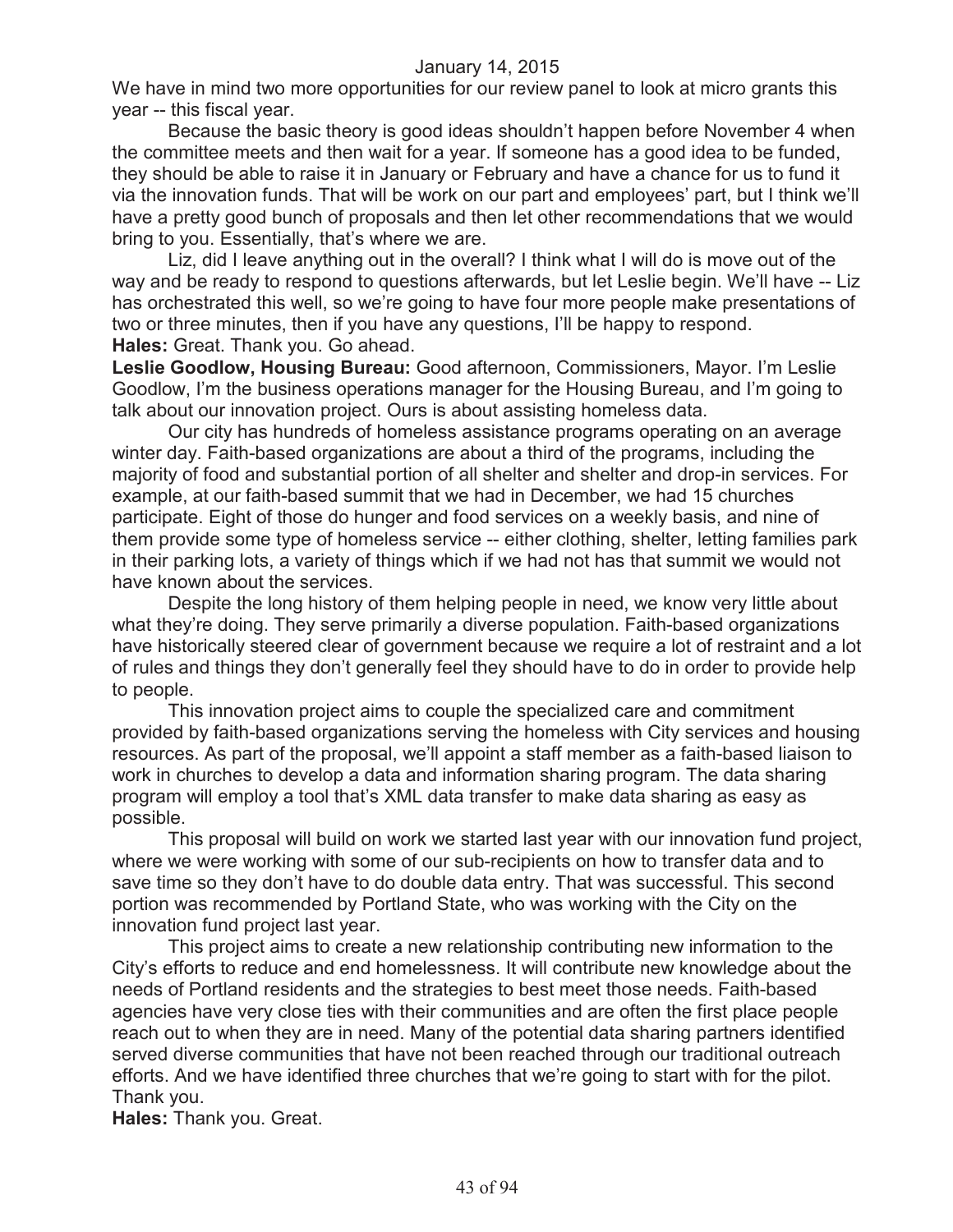**Liz Mitchell, Office of Management and Finance:** For the record I'm Liz Mitchell with the Office of Management and Finance. I would like to ask Sue Glenn from Parks to join us. **Sue Glenn, Portland Parks and Recreation:** Good morning. My name is Sue Glenn, I'm the zone services manager for North Portland Bureau of Parks and Recreation, and I'm the project manager for Rx Play, the Prescription for Play program, which addresses widespread inactivity among our youth and the resulting health consequences.

Today, Jean Rystrom is with me. Jean is original founding champion for Rx Play. She's retired from Kaiser Permanente, however, she continues to be a tireless advocate for the program. Jean worked closely with the Oregon State Parks, Portland Parks and Recreation and a variety of health organizations to create the opportunities for prevention, which are core of the Prescription for Play project.

**Jean Rystrom:** We know that pediatricians and other health-care providers routinely provide advice to become more physically active to their patients. But we also know that for some patients, that advice alone isn't sufficient. Being able to follow that advice through the Parks and Recreation with an organized systematic handoff to Parks and Recreation which then provides concrete and accessible options to the patient and their family through personal and tailored interaction with a guide has been a win for the child, the family, health care, and recreation.

**Glenn:** This program has evolved from a research-based pilot in 2008 to citywide rollout in 2011 and 2012. During that time, both initial phases identified barriers within the program, barriers which included access, registration fees, staffing capacity.

In 2013, Portland Parks and Recreation was awarded a grant from the National Recreation and Park Association to specifically address those barriers. We are seeing great success. We have increased our capture rates. We have impacted families. We have reached out to families and individuals who either were unable to or unaware of our services.

By removing these barriers and encouraging physical activity, we are creating socialization opportunities and creating community. The innovation fund will ensure that this effort continues. It will fund staff, scholarships, and an outside evaluator to assist us in proving the efficacy of this program. It will create a panel to assist us in reviewing the model, and to assist in obtaining ongoing funding and a replication of Rx Play to benefit children and families beyond Portland city limits. Thank you.

**Mitchell:** Thank you. Next up, we would like to have Peter Wojcicki and Kirstin Byer from PBOT join us.

**Peter Wojcicki, Portland Bureau of Transportation:** Good afternoon. I'm Peter Wojcicki, I'm the division manager of street systems at PBOT. With me is Kirstin Byer, a traffic supervisor. She's the one who did most of the leg work for our innovation funds project idea here.

With over 163,000 traffic signs throughout Portland, they provide all sorts of information to the traveling public in the form of street names, parking, warning, regulatory, and stop signs. Our crews are out there almost daily cleaning them, removing graffiti, adjusting them, making them visible and functioning for the public to use.

Graffiti has been identified as one item that really sticks out a lot and takes a lot of effort for our crews to clean up. It's identified between 20% and 40% of our signs have graffiti on them. Oftentimes, it's in the form of ink, paint, stickers, and because it's multiple layers of these type of mediums, it takes a while for our crews to clean them. Typically, when you're cleaning something -- if you do that at home or something -- you typically you wear the paint off or something behind it. So, we've been really looking out trying to find something that can help protect our signs in a manner that also provides the retro-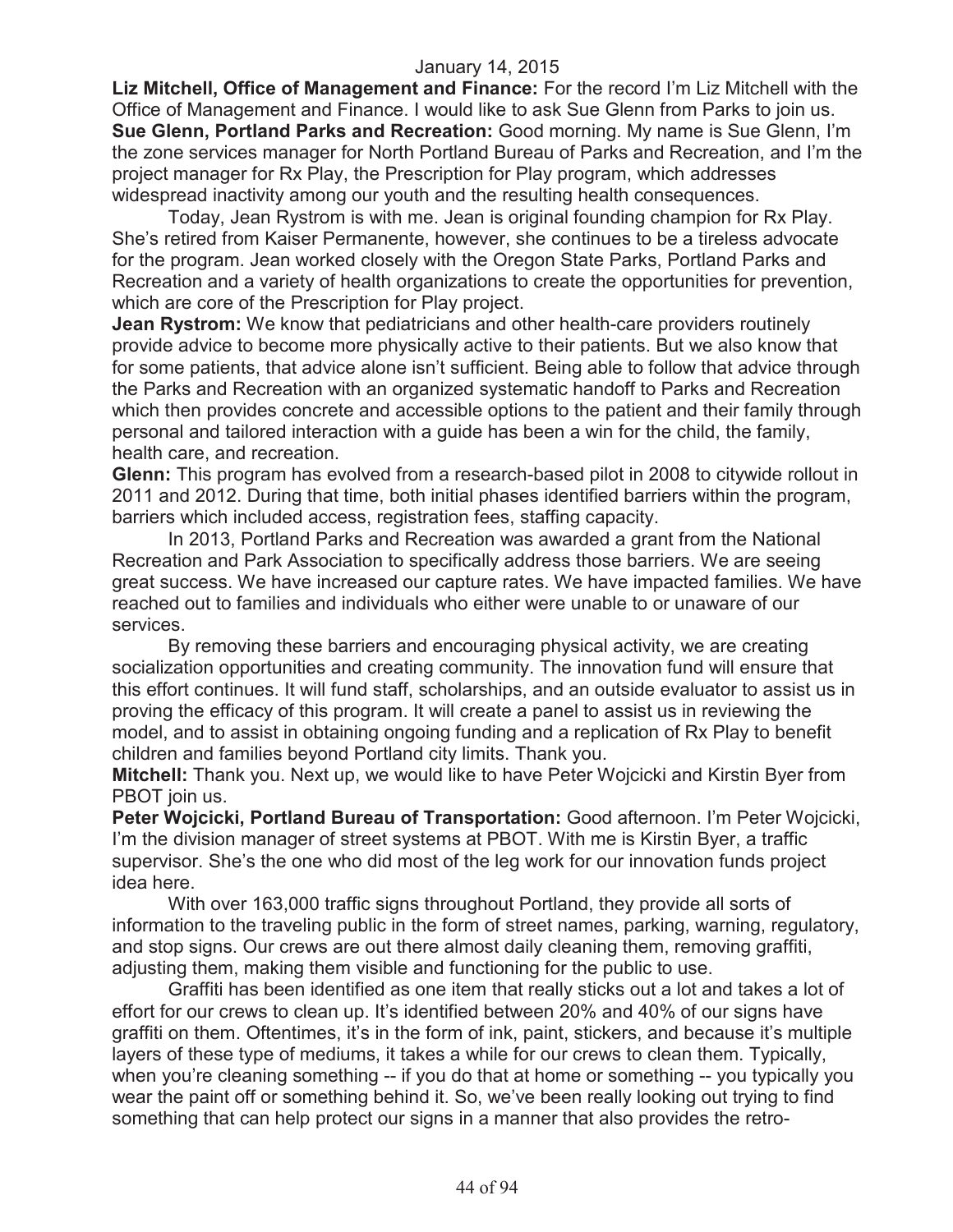reflectivity that we need for signs to be seen at night when they reflect off your lights and things like that.

About 15,000 signs have retro-reflectivity on them now. Most are stop signs. About 100,000 of them need to meet retro-reflectivity guidelines based on federal law. Over the years, we have tried different products to clean or coatings on the signs. None have provided ease of cleaning, protection, or have been cost effective. Operations traffic supervisors met with a service disabled veteran-owned business that introduced us to a new coating that's applied in a three part compound that will provide both retro-reflectivity protection and anti-graffiti protection. These would allow the signs to be cleaned faster and with an environmentally-friendly cleaner.

Eventually, we hope we will be able to allow our neighborhood associations or cleanup crews to be able clean our signs. Currently, we essentially forbid them from doing that because of the chemicals we use and the damage done to the signs that I detailed earlier.

We have also found this new product will cost on an average \$6 to apply to a stop sign, whereas right now, we're currently spending \$28 to put a sheet coating on the stop sign to protect its retro-reflectivity.

So the other final point about this project is what we call non-sacrificial. You'll be able to clean it over and over again, whereas with some of these sheet coatings, once you clean it you start to wear it off, it diminishes, and you have to recoat or replace the sign entirely. We're really hoping to see a great deal of savings in the long term for extended life of our signs, lessening the amount of time cleaning them, and being able to redirect our resources elsewhere. Thank you.

**Novick:** Thank you so much.

**Hales:** Clever solution. Thank you.

**Mitchell:** Thank you, Peter and Kirstin. And now, I would like to ask Scott Bradway from Water and Lauren Nixon from Human Resources to join us.

**Hales:** Good afternoon.

**Scott Bradway, Water Bureau:** Good afternoon. Scott Bradway, I'm the water quality information program manager with the Portland Water Bureau.

The proposal that we submitted was for a water quality mapping widget. One of the programs I work with is what we call the water line. It's a phone line that takes phone calls from our customers concerning water quality questions and concerns. One of those questions that comes up occasionally is when there's a disturbance in our drinking water system. What can happen is sediments in our drinking water can get disturbed, resulting in discolored, dirty water by our customers.

While this is harmless for folks to consume, it's obviously disturbing to see, again, resulting in quite a few phone calls to our water line. It can overwhelm our staff working the line. Quite often people will comment they have searched online looking for information about what's going on with the system and aren't finding anything.

So, what we're hoping to implement with this proposal a mapping widget or plug-in to our website that will also be mobile-friendly that will allow customers to go to the website -- either the homepage or Water Bureau website -- using their phone to be able to look up where they're at when they are experiencing this type of situation and see what's going on with the drinking water system to see there is a main break or some other situation that has resulted in this condition that they're experiencing. It'll also provide them with a link to find more information as to what they can do to remedy a situation, or when a situation might improve.

This widget will hopefully relieve some of the phone calls that we get. It will also help put information out there for people who don't know about our water line, and who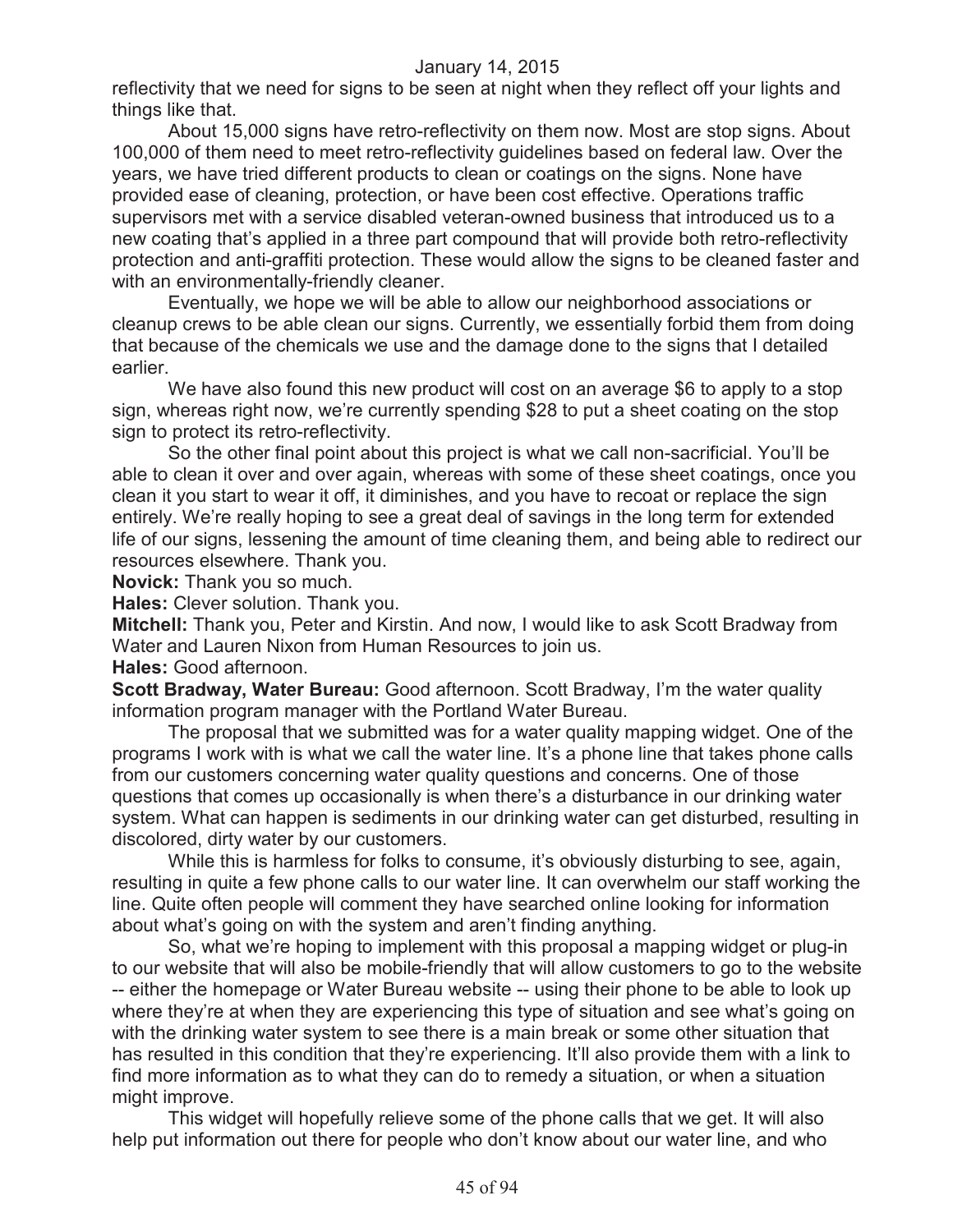don't know where to get information -- going to our website looking for what's going on. Ultimately, we hope to partner with other bureaus to be able to increase the scope of this program to be able to put other information out there that the City is doing, such as road construction or closures, other work that may be happening at a park or sewer work that's happening. So, I think it holds a lot of potential.

**Hales:** It's a clever idea, and it may be the first time in history of government that the word widget has actually appeared in an ordinance. [laughter]

**Lauren Nixon, Bureau of Human Resources:** Good afternoon, Mayor and Commissioners. My name is Lauren Nixon, I'm with the Bureau of Human Resources.

The innovation project is an opportunity to support our work force and prepare them for tomorrow. In 2013, the Bureau of Human Resources launched its first e-learning training program, and to-date, over 3300 employees have successfully completed the program. The training and work force development department will continue to create new e-learning training programs in the next fiscal year.

E-learning training offers a multitude of benefits. It improves efficiency, because participants don't have to wait for a scheduled course and travel to a central location. Instead, the training comes to them on their time and it's responsive to a rapidly changing comment. We can easily edit the content, delivering up-to-date and timely information. It's really an all-inclusive package that saves the City valuable time and resources while delivering high-quality training.

However, employees must have access to a network computer in order to take the e-learning training and currently, we estimate between one-third to one half our City's workforce does not have regular access to a network computer. To bridge that technology gap, we're asking the innovation project to fund a \$10,000 pilot project to acquire and deploy training tablets.

These training tablets will be specifically designed for e-learning programs to bring e-learning to employees out in the field. The Bureau of Human Resources will manage and administer the distribution and maintenance of these training tablets, and bureaus can opt in to use them. By investing in the City's workforce, e-learning training provided on the training tablets will save resources and improve efficiency and develop our workforce through emerging mobile technology.

**Hales:** Thank you.

**Mitchell:** I would like to thank our presenters. We have been very pleased with the 12 proposals that panel has recommended. Thank you for your time and support of the innovation program. We would be happy to answer any questions.

**Hales:** Questions for Liz, Fred, or anyone involved in this?

**Fish:** They all seem great. The one from the Water Bureau seemed just exceptionally great. [laughter]

**Hales:** You're not biased or anything.

**Fish:** I wanted to ask them whether they felt that Chairman Miller was parsimonious in the allocation, or whether Council can override the parsimonious Miller. [laughter] **Hales:** Penny-pinching Fred is coming to defend himself.

**Miller:** As it happened, I don't think the committee even looked at where the proposals came from in terms of Commissioners or bureaus. But just by chance, we did have one from each of your areas in this presentation. That was an odd coincidence, but the selection was not.

**Fish:** Were there enough resources to fund the basic asks of the ones you selected? **Miller:** Yes. We have some remaining looking for micro grants coming in. We'll keep you posted on how that goes.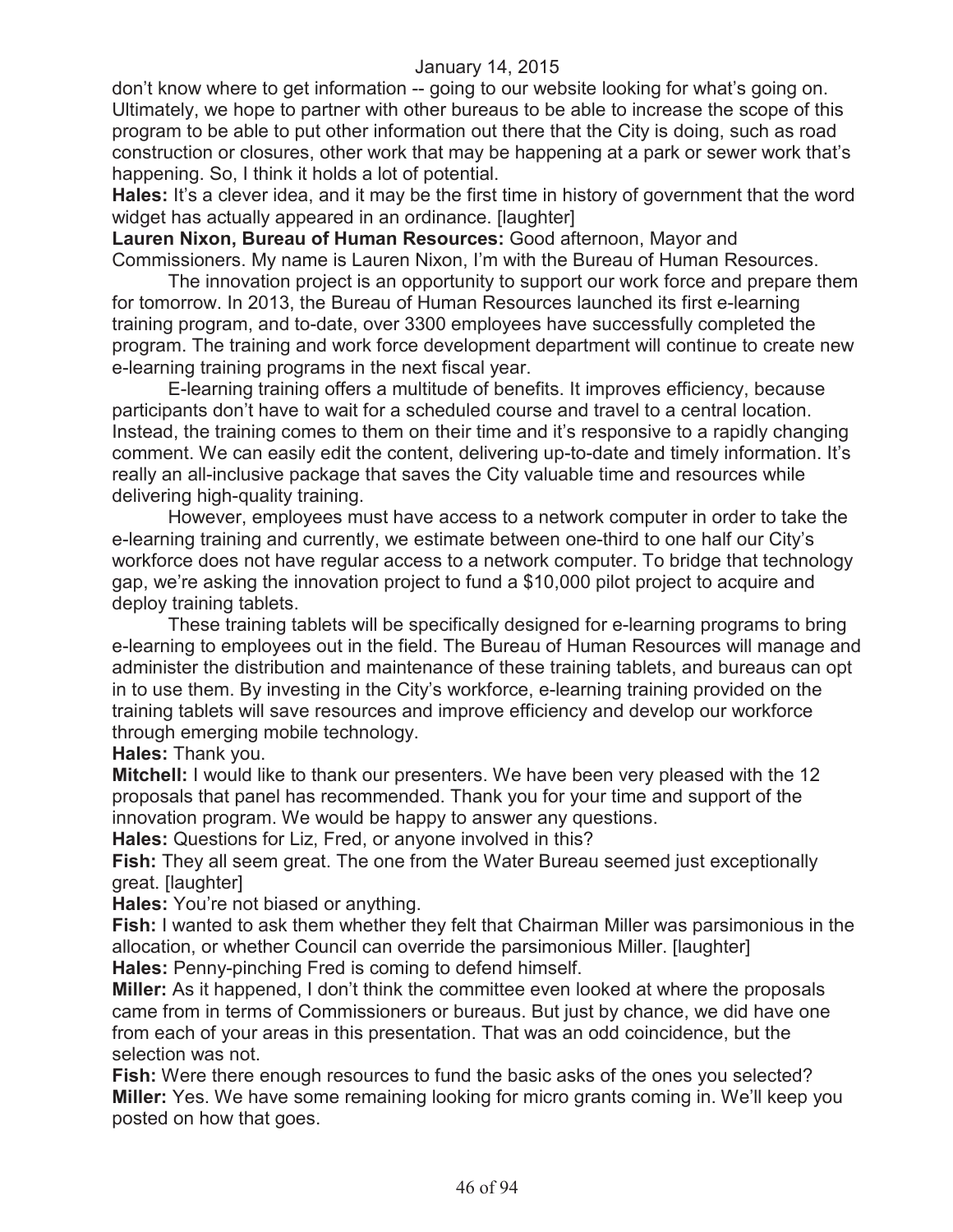**Hales:** I think the cost of some of these projects is pretty modest. I was impressed at that as well -- not only the innovation itself but the fact that people figured out how to do some of these things for a relatively small amount of money. So, that was pretty impressive as well.

**Miller:** In the whole process, I think Sam made the most meaningful comment on what should we be looking for. Things that don't cost a lot of money that you normally wouldn't budget where there's a risk but there could be a huge payoff. Those things we tend not to fund. But if you're looking at research on the private side, you like to find try new things and fail early. If we do that, some of these aren't going to work -- if we try something on the edge -- but at this stage we're not being too risky. But I think we need the culture, when good ideas are there, we're saying we're here to try new things.

**Fritz:** In adding up the numbers, it looks like \$330,000 is being allocated to OMF for training. Is that correct?

**Miller:** No, it's not. I'm not questioning your adding. We did want to do something with some supervisory training to facilitate the implementation of ideas. We haven't done that but we have whatever, 66,000 here, some money for Liz. We've got two hundred and some thousand not spent. Right now, again, there are micro grants in the offing. It could be we don't spend the full million but it's not OMF using.

**Fritz:** How much is going to administration within OMF?

**Mitchell:** At this point, the only funds that have been designated for administration are for the position that I am in, which is \$125,000. When we're not going to --

**Miller:** We're not going to spend all that because it's not a full year. That's what you approved in the fall BMP.

**Fritz:** Is the plan to continue that? The administration position of 125?

**Miller:** I think we need to make a proposal in the next budget process to say how we would expend the funds. We're learning this year, I think we're better this year than last. We'll be better next year.

**Fritz:** Did you say it was a member of the selection committee here? **Miller:** I think just Sam.

**Fritz:** Would you mind coming to answer some questions?

**Novick:** Actually, Commissioner, may I ask Fred one more question?

**Fritz:** Well, I'm not done yet. Because I wanted Sam to join -- I'm sure you'll all have answers to this question. Thank you very much for serving. I agree, these are a lot of great projects and the range of projects is better. Obviously, the bureaus are learning how to write successful applications. My question relates to the evaluation about equity, and I notice at least one of the funded grants doesn't really address the equity question as far as who benefits and who is burdened, and I wondered if you could talk to me about the decision at the committee about equity issues.

**Sam Hutchinson, Director, Fire and Police Disability and Retirement:** Sam Hutchinson, Bureau Director at FPD&R and on the innovation selection committee. It was bought up from virtually everyone what type of innovation, who did it serve, who did it serve directly, would it indirectly serve equity, and there are a few that don't because they are internal but it was definite -- we had at least two members very committed to discussing diversity and equity in the proposals as well as it came up and most members discussed it. It was actively discussed and actively a criteria.

**Fritz:** How are the applications screened to make sure that the written application should be responsive to that question?

**Miller:** I'm not sure of the screening because they are presented to us, but we did ask questions because that was one of our criteria to look at in the selection. If we did not see it, we asked questions of the finalist groups that we were --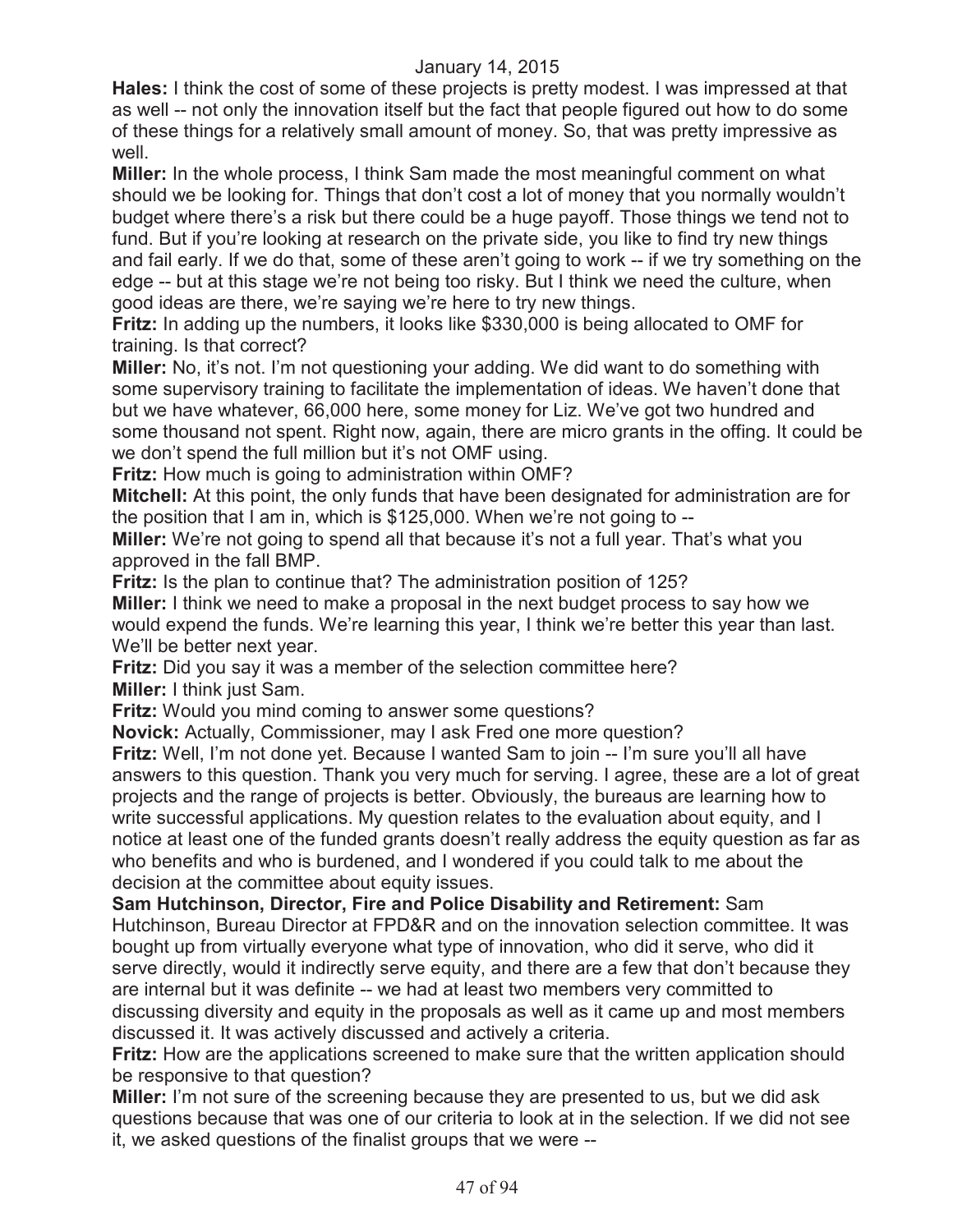**Mitchell:** And I'd be happy to add to that. For the projects that were asked to come back for round two, we did ask for an in-depth project proposal focused on who would benefit and what equity -- how this would promote equity and also promote opportunity and to whom. And so, the proposers had that criteria out there.

The panel had five filters that we asked them to use to evaluate the proposals when they came back. And they were -- do you think the proposal were innovative, does it show strategic creativity? Are other funding sources taken into consideration? Is innovation fund the best funding source? Can this be carried out with the information put forward including estimated budget? Are the key partners on board? And are there benefits to the proposed project? Does it advance equity, does it provide opportunity, is there potential for greater benefits with broader applications? So, those were the filters that we asked the panel to put each of the projects through. And if they had passed all of them then there was more. **Fritz:** OK, thank you. That actually answered my next question which is a concern about cost savings. When this proposal was first put forward in the budget, the expectation was there was going to be a payback either short-term or long-term in cost savings. That doesn't sound like that was one of the criteria.

**Mitchell:** The focus this year. The focus was -- it is certainly is out there, but the stronger focus was on the equity and opportunity that we heard from last year's panel and from Council last year, as well as making sure that we are building an innovative culture within the City.

**Hales:** Other questions for the team?

**Novick:** Fred, I note two of the proposals were based on ideas submitted by people named Bradway. [laughter] I'm wondering if you could talk to Anna Kanwit about expanding our Bradway recruitment effort. [laughter]

**Miller:** I'll certainly take that under advisement.

**Hales:** Something genetic going on there. Thank you all very much. Anyone signed up to speak?

**Moore-Love:** Yes, we have three people.

**Hales:** Come on up. Lightning, you're on first.

**Lightning:** Thank you. My name is Lightning, I represent Lightning PDX Rethink Lab. I definitely like this innovation fund, and a lot of the ideas being presented I think are good ideas. I come from more of the side of creativity and creating your own ideas, and I think this is really a great thing to have.

I'm looking at the funding, I was a little more interested on the amounts that you funded toward different projects. I didn't know if that would be like a -- across the board, say at \$50,000 each one, but I notice you have different amounts. I wasn't quite sure on how you came up with providing more funding for one and quite a bit less for the other. That's just something that I'll try to understand later.

**Hales:** It's just really based on what they requested, I think.

**Lightning:** OK, you've answered my question for that. I guess if some people might have a higher number, the might have possibly gotten higher. So, that's a fair answer.

One of the things I like about this -- and I'm referring to mainly on the homelessness on the data-sharing. What I'd like to see possibly is more data on more of a daily count of people that are homeless, say, on a quarterly basis out through the city. Why I mention that is I want to see more of a sophisticated system set up to where we really monitor that number. And I'm talking about where people get their food, if they are chronically homeless outside -- I want to have that did a the to really understand that number, how it's changing, how it's changing with the population, with people moving out of the state, people moving into the state. I really want that number to even be broken down to central downtown, eastside, certain areas, by the block. I want that number accessed. I want it accessed on a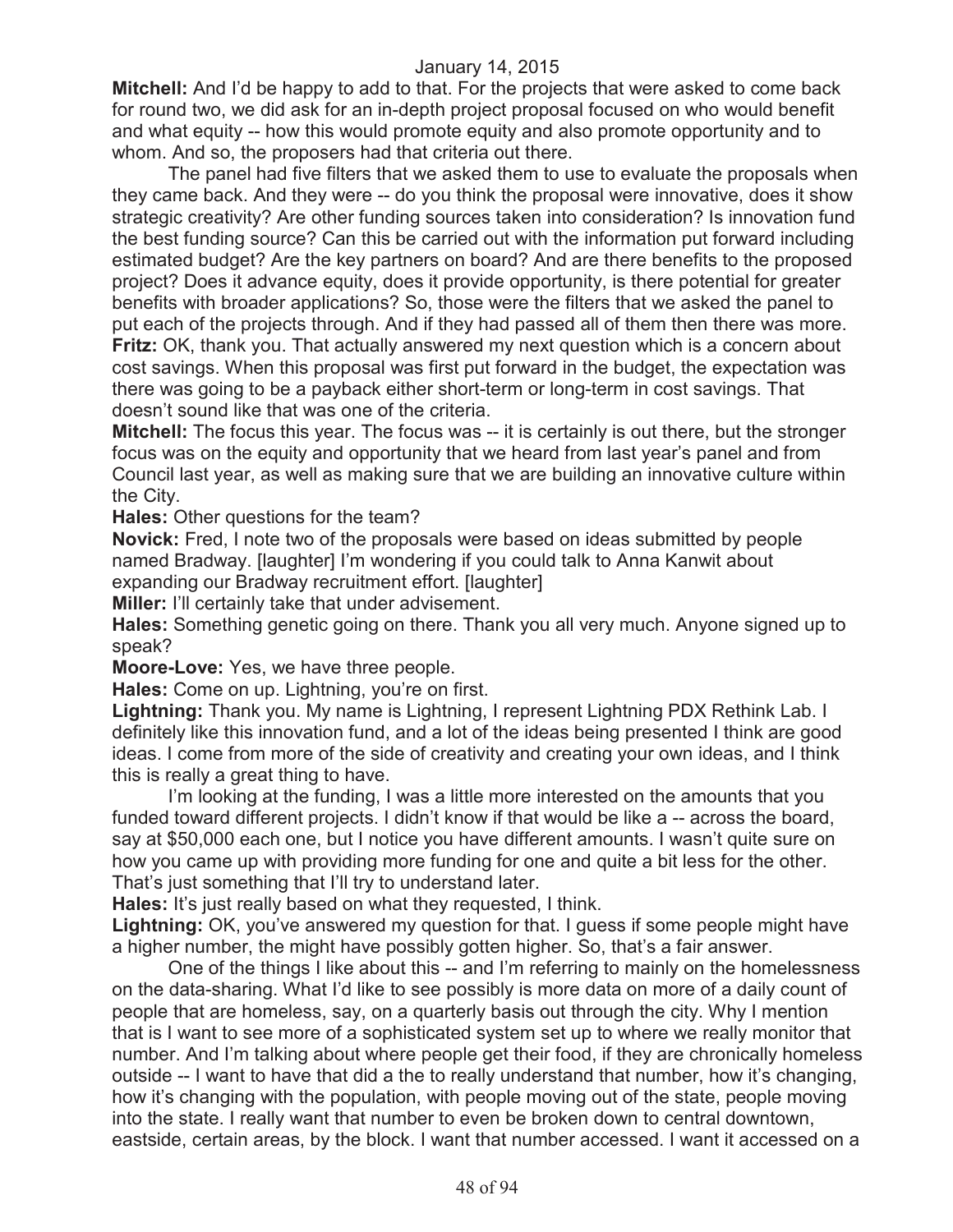quarterly basis, and I want to understand when we look at those numbers, how much more housing do we need? How much more services do we need? How much more money do we need? But we need to have that number, and I know that number changes all the time. It's a very important number to have on a quarterly basis to project out on what we really need to do each year.

Again, on the property management -- real property management, I want to have a closer eye on the real estate assets of the city. I want to understand a lot of other areas. So, let's really focus on that.

One other issue on this funding -- I don't have an issue on how it's being funded. Can we present this as one future potential foundation to cover this cost, to match this and to cover the cost for the city? I think this is very beneficial. I would think a lot of foundations would be open to discussing this and understanding the benefits throughout the city. Thank you.

#### **Hales:** Thank you. OK, Charles?

**Charles Johnson:** Good afternoon, Commissioners. I'm glad that Lightning retouched on the issue of homelessness. I know it's a difficult issue to find funding in places. You know, there are federal restrictions. We really -- we kind of know we just need more units. And Commissioner Saltzman and all you have worked to take steps in that direction.

Last night, I was particularly aware of which doorways already had people asleep prior towards 10 o'clock, and I hope that next year we might have some capacity to directly approach people and engage, have a facility where we can actually rescue people and actually just -- and actually be glad some homeless people, all they would want to do is rest. They would turnover do it in a warm structure but we don't have any warm structures available for them. And I hope that next year we can have a program that actually does what good people can do but people are really afraid to do in their home, and that's actually go find sleeping people and say, there's a cot, there's a mat in a certain place, and not only when the temperature is ridiculously low.

I originally came up because of course, as the mayor noted, we get to say widget in the record.

**Hales:** Really, when does that ever happen?

**Johnson:** I did get a chance to research the widget project. But I have seen on Facebook multiple people complaining about water quality and sediment. And I hope that Commissioner Fish will have a chance to work with the widget guy and maybe move to the front of the Water Bureau page a quality reporting, which may even perhaps proactively relieve some of the higher workload that comes up so that when data comes in and says there's a sediment problem in a certain area, it'll be easily found on the front page of the portlandoregon.gov/water and people may see a map which is highlighted. They could know that maybe a crew has been dispatched to do a sediment flush by opening a hydrant or whatever. And if there is a problem with call volume coming in, perhaps you can even cost-effectively robo-call people and say, we're aware of the sediment problem, there's no need to call, a crew is dispatched at such-and-such a time. A service-tracking type of ticket.

**Fish:** Thank you for that suggestion, Charles. We have 930,000-something customers. I want to do a shout-out for the customer service people, because they really do a great job. We can always do better in government, but that's one area that I can assure you there's a very high level of service and responsiveness. We appreciate your suggestion.

**Hales:** Anyone else? If there are no further Council questions, we'll take a roll call on the owners.

**Item 741 Roll.**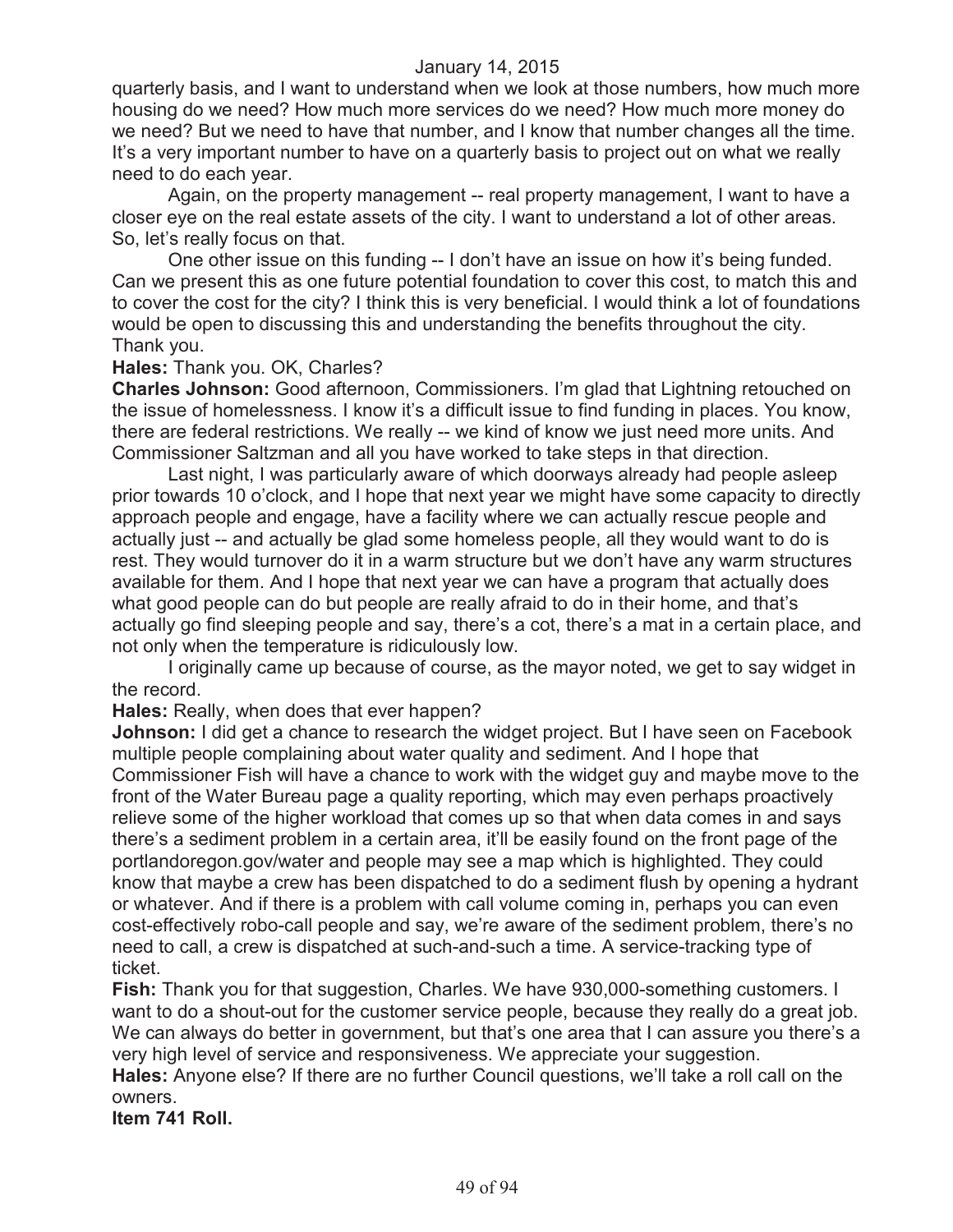**Fritz:** I vote for the budget which includes this \$1 million and therefore I'm going to support this ordinance. I'm very concerned -- obviously the list has many, many good projects and very pleased that three of the 12 are Portland Parks and Recreation and pleased that the bureaus are addressing the equity criteria.

There may be other ways to fund these, and some of them may indeed be reprioritizing within the bureaus. If the main criteria this year was equity rather than on saving money, then I would suggest that bureaus should be reprioritizing their existing funding to be more equitable.

I hope, Mayor, that we have a specific discussion about this in this budget process about the innovation fund, because I'm not seeing the kind of cost-saving projects that I was hoping for when we allocated them. I believe we should be looking at things like implementing 311, which is the most innovative thing on the agenda right now. We know we're going to need millions of dollars for it, and that would be one way to dedicate this money.

We know we need more money to save in Transportation to pay for paving so that we don't have expensive road repairs to be done. So, I'm concerned that even though these projects are all great and they do good things, almost everything we're asked to do before the council is proposing to do great things, and there's a finite amount of money. But I do respectfully vote aye.

**Fish:** Thank you for the presentation and for the various proposals, and thank you, Fred Miller, for your stewardship of this and the committee staff. Aye.

**Saltzman:** Thank you. I think the process, as Fred said, gets better each time. I know from serving on the Children's Levy, our process for making tough decisions about how to spend money when you have many more requests than you have money available. We have also improved our processes over time. I think you're doing the same thing and these sound like great proposals. Aye.

**Novick:** I think this is just great. And I congratulate and thank the mayor for giving the bureaus an opportunity to show that we can be innovative and we can do significant things with small amounts of money. I think that these are valuable things to do, but it's also an incredibly valuable message to send. So, I am pleased as punch with the whole idea and with the specific proposals for this year. Thanks for Fred and his team for shepherding it through the process. Thanks for the bureaus for their proposals and their work. I think this is just awesome. Aye.

**Hales:** Well done. I think the process is working well. Just reminiscing a little bit -- the council knows I'm going to be out of town this week. I'm going to be out of town next week for the same reason I was out of town two years ago the same week, and that is because I got invited to go to a U.S. Conference of Mayors meeting followed by a Saturday morning conference about innovation in cities, which Andrew Scott attended with me two years ago.

Of course, we heard the idea of an innovation fund and how it worked in other cities on that Saturday morning. But prior to that, I was getting to know a few other mayors at this meeting. It was a pretty impressive meeting. I got to meet the president, members of his cabinet.

But I was agonizing a little out loud to Greg Fisher -- who's the mayor of Louisville who's a little more experienced at this than I was -- and said, I'm still wondering how much time I should spend on any of this extracurricular stuff. I mean, it looks like the U.S. Conference of Mayors is a good thing, it looks like the innovation conference is worthwhile, but I need to be home minding the store. How do you, Greg, strike that balance? He said, Mayor, how many people do you have working for your City? I said, well, about 5600, why? He said, well, how many of them in their job description have big picture thinking or research and development? Hmm, well, you could kind of say our bureau directors and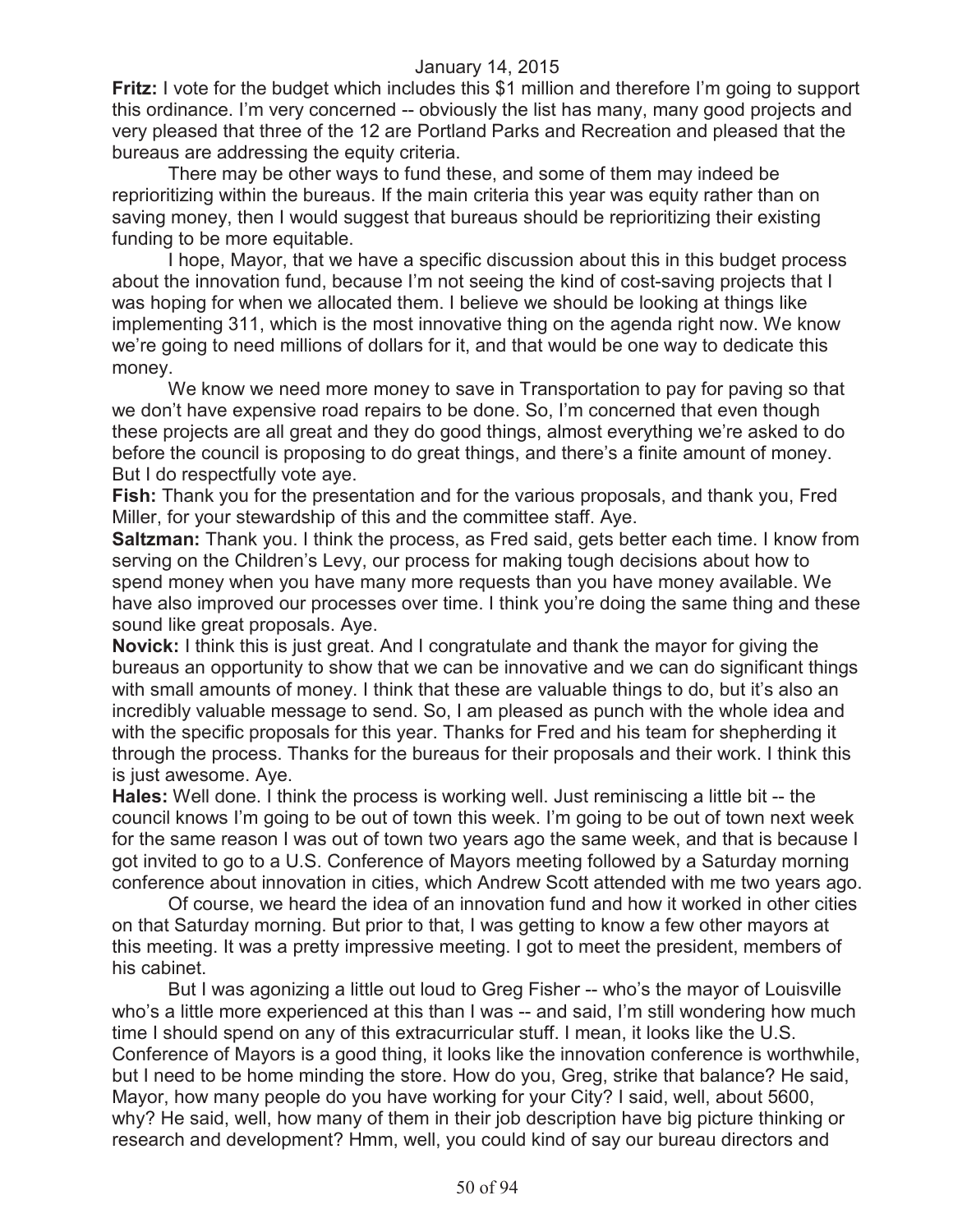Council members are supposed to exercise big picture thinking, but I'm not sure it's in our job description. I'm pretty sure almost no one has research and development in our job description.

And of course, this guy -- if you've checked him out -- is a very successful businessperson who then decided to spend a tour of duty in public service, and I got the point, which his we ought to exercise some big picture thinking and we ought to exercise an effort at research and development. We ought to encourage people to try things and fail and try something else after that. That's very much the idea here.

So, I got the point with him. I think we've all got the point this is an idea worth doing at a modest scale with some that are going to succeed and some that won't, but every time we learn something. Appreciate the great work being done in the bureaus and by Fred and his team to evaluate these. Thank you, Sam, and others who served on the committee. So far, so good, and I look forward to seeing what kind of widgets we hear about next year as well as the results of these widgets this time. Gotta keep using that word. Aye. OK, we have a couple more items on the calendar and then we will take a recess. **Item 72.**

## **Hales:** Good afternoon.

**Becky Chiao, Risk Management, Office of Management and Finance:** Good afternoon, Mayor and Commissioners. My name is Becky Chiao with City Risk. The ordinance before you authorizes a settlement of a police use of force lawsuit brought against the City of Portland by James Waters.

Mr. Waters was arrested during the service of a search warrant in April of 2012. In the course of his arrest, Mr. Waters suffered physical injuries to his knee and calf when he was bitten by a police dog. Mr. Waters required medical treatment at hospital. He brought a lawsuit seeking \$5700 in medical damages and \$200,000 in noneconomic pain and suffering damages. The trial is set for later this month, but in November, the parties participated in a day-long mediation session at which time a tentative settlement of the case in the amount of \$47,500 was reached. Risk Management and the City Attorney's Office recommend the settlement to you as it minimizes the risks and future costs of proceeding with the litigation.

**Hales:** Thank you. Questions?

**Fritz:** Mayor, I'm wondering what kind of follow-up there has been with the Portland Police Bureau to look at this incident and what our policies are.

**Hales:** Well, we have of course changed our policies for the use of force since 2012 when this incident occurred. What I don't know -- and I will find out -- is if we have specifically changed any of our policies relative to the use of canines.

**Fritz:** Right.

**Hales:** So, good question. I'll go check on the answer to that question and report back to the rest of the council, because I'm not sure if we specifically addressed when and how you release a canine and under what circumstances and that's what was at issue here. **Fritz:** Yes, thank you, that was part of my question. The other part was about employing the destruction device. I would like to know the policies for when that's --

**Hales:** OK, good. And of course, all of our current and proposed new policies are now being posted as we work on them, so it's a public process, not just here. But I will get back to you about both of those.

**Fritz:** Thank you.

**Hales:** Other questions, Council members? Anyone want to speak on this item? **Moore-Love:** We have four people signed up.

**Hales:** Michelle is deferring. Mr. Johnson and Mr. Walsh, come on up.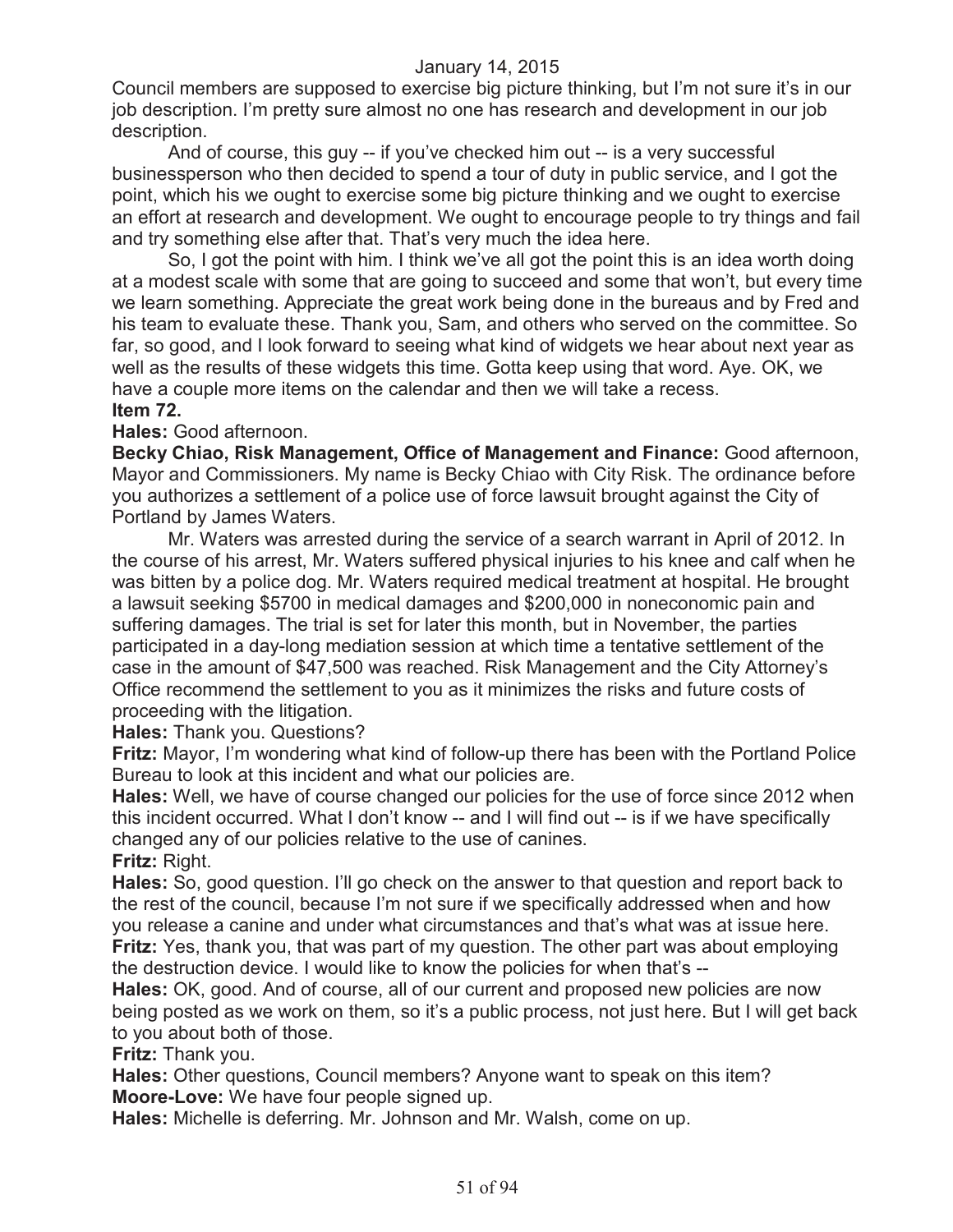**Fish:** Joe, your wife is on the phone, I think you should talk to her before you say anything further. [laughter]

**Hales:** Yeah, stand and deliver.

**Joe Walsh:** I'm never going to live this down.

**Charles Johnson:** For the record, I am the wifeless Charles Johnson. I want to thank the mayor for having the policy and putting this in review. Is it possible to disclose what counsel represented Mr. Waters?

**Hales:** It's in the ordinance --

**Johnson:** I didn't see that in the page --

**Hales:** Kafoury.

**Saltzman:** Greg Kafoury.

**Johnson:** Shocking. I didn't have a chance to verify that on my way in. Thanks. **Hales:** OK. Mr. Walsh.

**Joe Walsh:** My name is Joe Walsh, I represent individuals for justice. A few things jumped out at me about this item. The first is I know the lawyers involved in this and they're friends of mine. That's the first thing that jumped out.

The second thing that jumped out -- the supporting documentation is very limited. It's the most limited that I've ever seen in a claim. And I don't understand that. It jumped out at me. It's very little information. You asked the question, have you changed the policy? There's an indication in the supporting documentation but it's not very firm, it just implies that you have changed your policy about releasing the dogs on misdemeanors. So, it would have to be a serious felony before you would release the dog.

The third one is that it wasn't on the consent agenda. And I want to tell you, Mayor, how much I appreciate that. Because I think the people that are watching this and the people in the audience have a right to know what's going on. And this is something that's happened especially with our police department. They need to know what's going on. They need to know what happened, they need to know if there was any action taken by the police department to reevaluate it, to look at the officer, how that happened, what happened with the warrant. Was the charges dismissed? All of that information may not belong to me, but I'm asking you to make it belong to you because you should understand what happened. And I do appreciate that you took it out of consent agenda for the TV audience. You opened it up to discussion and do I appreciate that. **Hales:** Thanks very much.

**Johnson:** And I do want to encourage you, Mayor, that when -- this afternoon, we'll be talking about the crowd control policing report. I hope that for the people who are interested, there will be some sort of summary tracking to know over the course of policing in Portland, has litigation against the police gone down? How many specific incidents? I think that's something that would be something in line with good government and with your standards for good government.

**Hales:** Thank you, good suggestion. Anyone else to speak on this item? Then, roll call on this item, please.

# **Item 72 Roll.**

**Fritz:** Is it an emergency?

**Hales:** Yes.

**Fritz:** Thank you for the explanation and for getting back to me on the policy. Thank you for the testimony and appreciation. I hope your wife is forgiving of you doing that. Aye. **Fish:** Aye.

**Saltzman:** Aye. **Novick:** [inaudible]

**Hales:** Aye.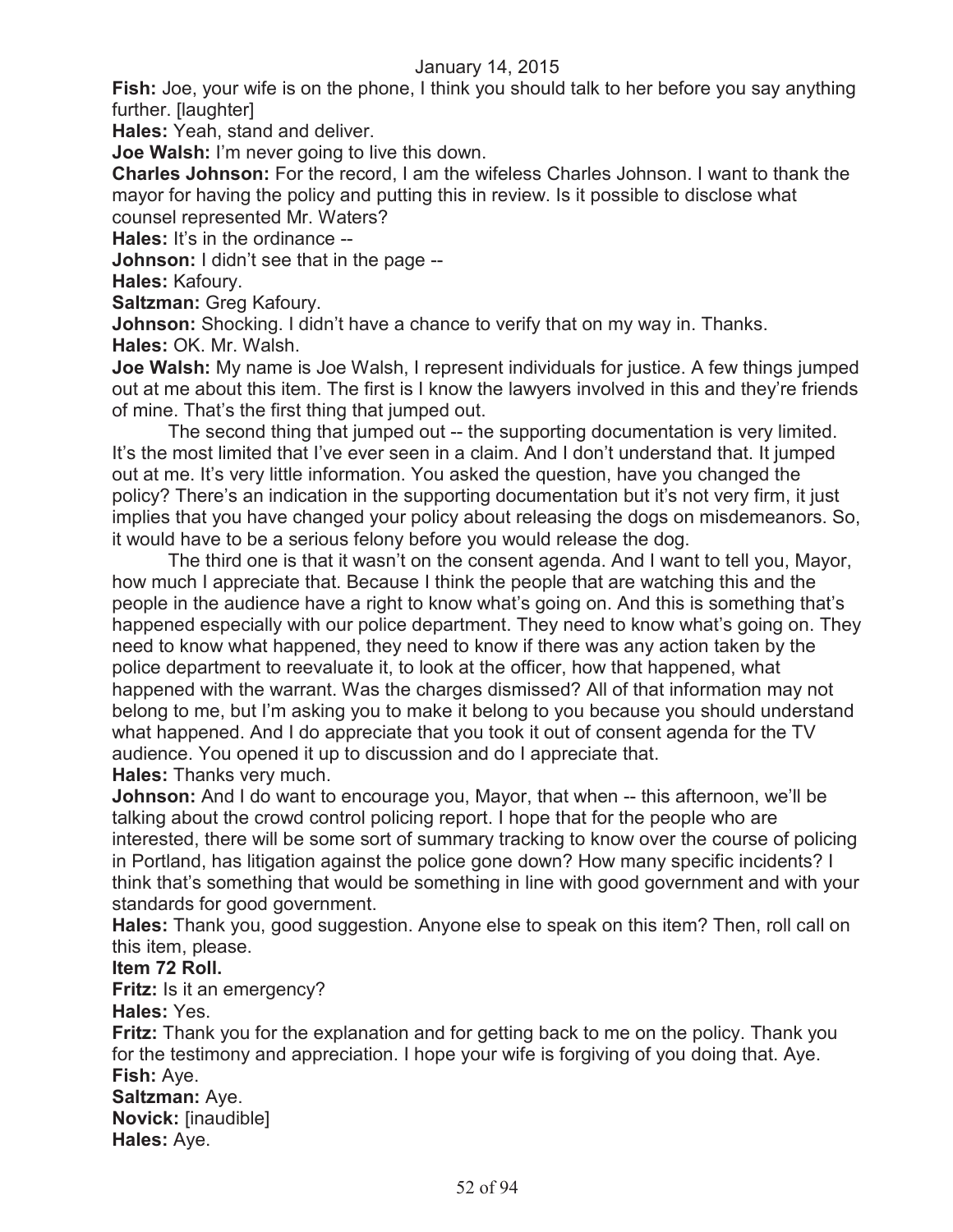**Item 73.**

**Hales:** Commissioner Fritz.

**Fritz:** Thank you, Mayor Hales. It's my job and delight to bring this ordinance to Council and pass it over to Kia Selley for the presentation.

**Kia Selley, Portland Parks and Recreation:** Thank you, Commissioner Fritz. Good afternoon, Mr. Mayor and Commissioners. My name is Kia Selley, I'm the Portland Parks and Recreation planning development and asset manager.

I'm here today to request Council approval via ordinance of seven on-call contracts of \$150,000 each for construction management and roof and building envelope investigation and design services.

The request for proposal announcement was placed on the City's procurement website and a City minority evaluator was a member of each review panel. Four of the seven firms that we've selected are certified MWESBs. In other words, they're certified minority, women, or emerging small businesses. Two firms are minority-owned and two firms are women-owned. The remaining three firms are required to allocate at least 20% of their task order work to certified MWESB firms if that additional expertise is needed.

We use on-call contracts for small to medium-sized routine projects, and for small to large urgent projects or emergency projects. These contracts help us quickly access skills and experience, often for skills and experience that are not within our team's bailiwick.

For large projects such as Beech and Gateway Park, we issued a project-specific request for proposal because of the size of the contracts. Issuing a project-specific RFP we think is the right thing to do for large projects, but it take a lot of time and resources - often up to six months from the beginning of the request for proposal process to the inking of the contracts.

Most of our existing on-call contracts are for amounts less than \$100,000. We currently have 17 categories of these on-call contracts such as landscape architecture, architecture, engineering. We decided to increase these particular contracts to \$150,000 based on our recent experience. We recently used an on-call contract for the Charles Jordan Community Center roof project and found that the scale of the facility roof project required a large contract amount -- over \$100,000.

We've also found the same to be true for construction services, construction management of services, such as for the South Waterfront Greenway Project. When we need these specialized construction management services, they are often for very large and very complex projects. So, that commands a requirement for a larger contract size - over \$100,000. This concludes my comments but I'm happy to take any questions you might have.

**Hales:** Questions? Anything to add? Thank you both, thanks very much. Anyone want to speak on this item? If not, then we'll take a roll-call vote.

**Item 73.**

**Fritz:** Thank you very much for the presentation and Dale Cook and Sarah Drake also provided a lot of early briefings to my staff. I also want to thank Mike Abbaté for his support of this program, this project, this series of projects. It's an emergency to avoid service disruptions and to contract for the two projects in process when the contracts expired in December of 2014.

And I'm particularly proud of the minority and women component of these contracts. Four of the seven firm resource minority and all women. A couple of them are also ESBs. That's wonderful. And 57% minority and women in the contracts. So, we are putting our money where our hearts and our minds and our mouths are, and I'm very proud of that. Aye.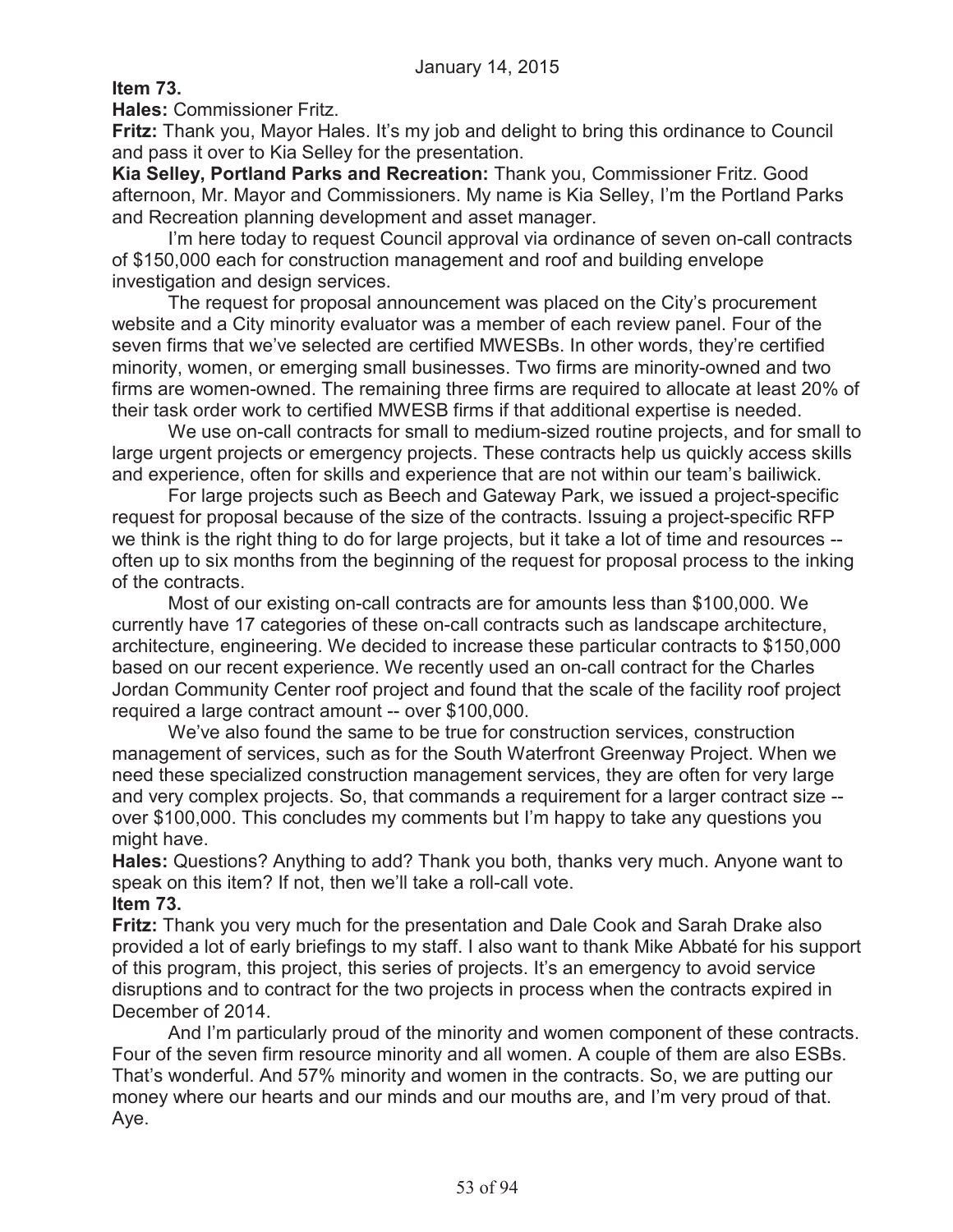**Fish:** Nice work. And I don't want to create additional work, but I'm going to ask my two bureaus to talk to you about how you got such robust participation, particularly where you have the commitment -- that a commitment was made to get between 20% and 30% from some of these firms. Thank you for your good work. Thank you, Commission Fritz. Aye. **Saltzman:** Good work. Very impressive results with minority and women-owned businesses. Aye.

### **Novick:** Thank you. Aye.

**Hales:** This is not is only impressive in itself, but it has such leverage. As it happens, I was up late at the kitchen counter helping my step-daughter who's a civil engineer work on her resume for what she hopes will be her next job. And getting these on-call contracts, whether it's for a firm or an individual -- because actually, this will affect individual engineers' lives who work for this firms, because then they will have that kind of project experience for. So for her as a young engineer trying to show that she really has the credentials, each time you get a project like this and have you this on-call contract, you get to do a variety of tasks for a major client, the City of Portland. It really has a catalytic effect on the emerging and minority and women-owned businesses listed here, but also for the individual people that work for those firms. And I just saw that illustrated last night as it happened. So, I can really appreciate the special value of what you've accomplished here. This is great, well done. Aye. I have one more task, which is to set a City Council meeting for January 20th at 4:00 p.m.

## **Fritz:** Four?

**Hales:** Four, because of other scheduling issues. I think your staff says you're available, so I think --

#### **Fish:** What issue, Mayor?

**Hales:** The referral of candidate measures under the street fund for the advisory vote. **Fritz:** And are we anticipating it'll go long enough that people can come after work at five? **Hales:** I suspect it'll go more than an hour and a half, yes. So, if there's no objection, I'll set that date and time for a special Council meeting and we recessed until 2:00 p.m.

At 12:55 p.m., Council recessed.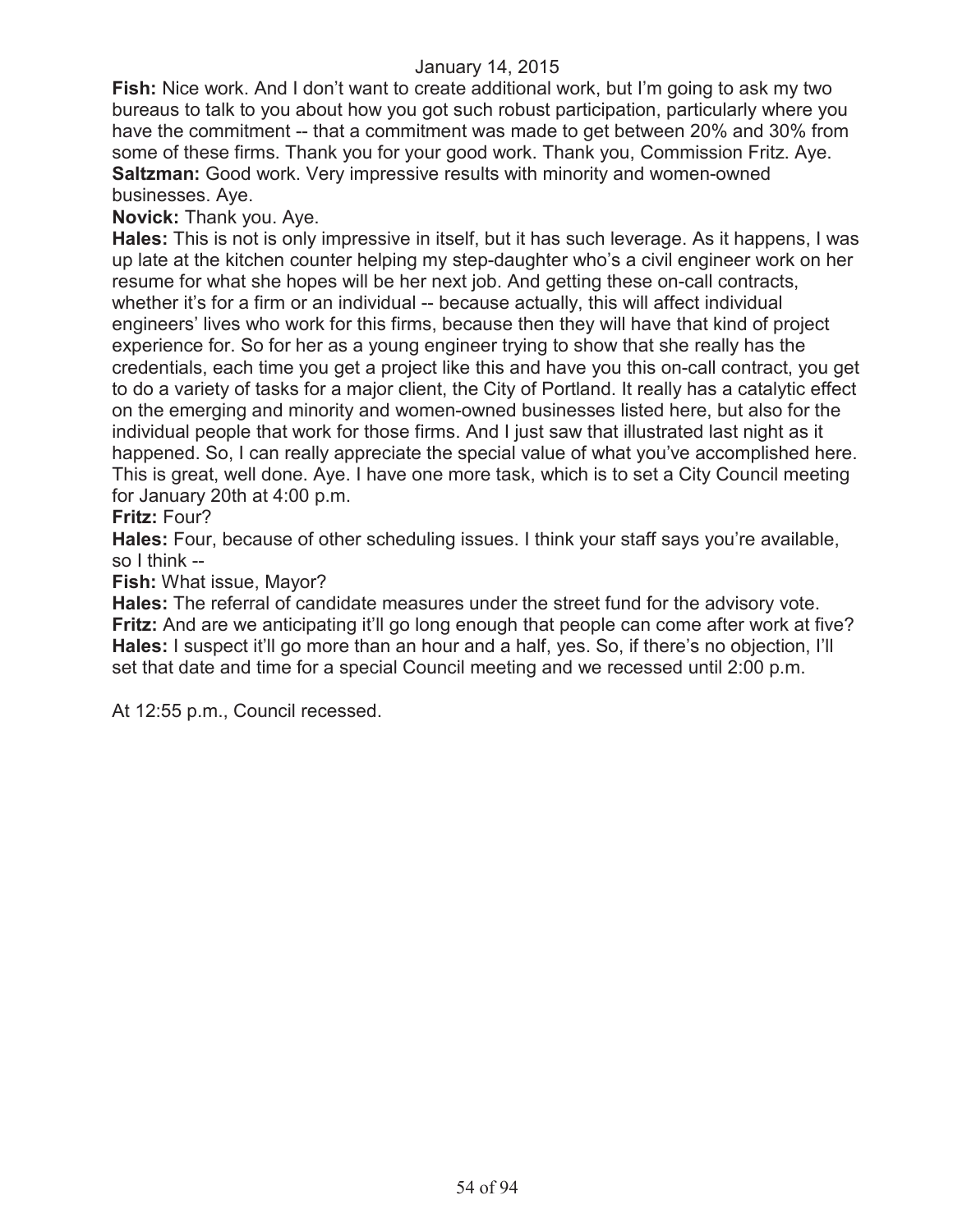# January 14, 2015 **Closed Caption File of Portland City Council Meeting**

This file was produced through the closed captioning process for the televised City Council broadcast and should not be considered a verbatim transcript. Key: **\*\*\*\*\*** means unidentified speaker.

# **JANUARY 14, 2015 2:00 PM**

**Hales:** We'll come back to order. Would you please call the roll? **Fritz:** Here. **Fish:** Here. **Saltzman:** Here. **Novick:** Here. **Hales:** Here. **Hales:** OK, we have a couple items. Number 75, please. **Item 75.**

**Hales:** I think we have a member of the Noise Review Board and staff here to speak. I just want to say I appreciate the work that both our volunteers and our staff have done in this case and many others. I think this case kind of demonstrates to me that system works, and your role in making it work in this case is much appreciated. Welcome, David Sweet and Paul van Orden. Not sure who's on first, but we're glad you're here.

**Paul van Orden, Noise Control Officer, Office of Neighborhood Involvement:** I'll jump in. Paul van Orden, Noise Control Officer for the City.

Just a little background. Today, we're revisiting an appeal of a staff-approved noise variance for crane operations and early morning concrete pours. In particular, the appellant David Vanadia asks that City Council overturn one particular item in our noise variance, which was a year-long element that would have allowed up to 10 Sundays of work for crane erections and demobilizations and the delivery of large-size materials. So, it was for those two particular elements, the cranes and bringing in large elements.

In our last Council hearing on this particular item, Council had asked the contractor and appellant to mediate regarding the Sunday work. The item was easily resolved in so far as Andersen Construction made a decision that the 10 contingency days of work on Sundays were something they could remove from the table and give the neighbors a respite on Sundays and that there would not be a need for mediation. So, that item was rather easily resolved in terms of their request to do that Sunday work.

There were several other items that Council asked staff to research regarding this item, and to also to check in with the City Attorney's Office and find out some possible options. One concern regarded the almost ubiquitous EX zoning in the Pearl and exploring the concern that EX zoning is a mixed use type of zoning more or less that allows a higher decibel level. In our exploration of the EX zoning, the interesting thing that came out was that quite clearly, Planning was looking at -- both through the comp plan and more specifically for central city elements of planning concerns -- what's the best situation in the Pearl for zoning. So, there really wasn't a particular avenue for the Noise Office to push to change the zoning in the Pearl or to make changes to zoning.

That compounded with the fact that EX zoning appears in lots of neighborhoods in the city, and making a specific change to the noise code to EX would need quite a bit of research, because you're talking about a myriad of neighborhoods that may have one lot, several parcels with EX zoning. So, it wouldn't really be a simple fix that would help reduce the decibel level in the Pearl, for instance, not to mention the concept that Pearl is someplace that we see as having the beneficial element of mixed use zone -- things happening that EX permits or other zoning and limitation on the decibel level creates some challenges.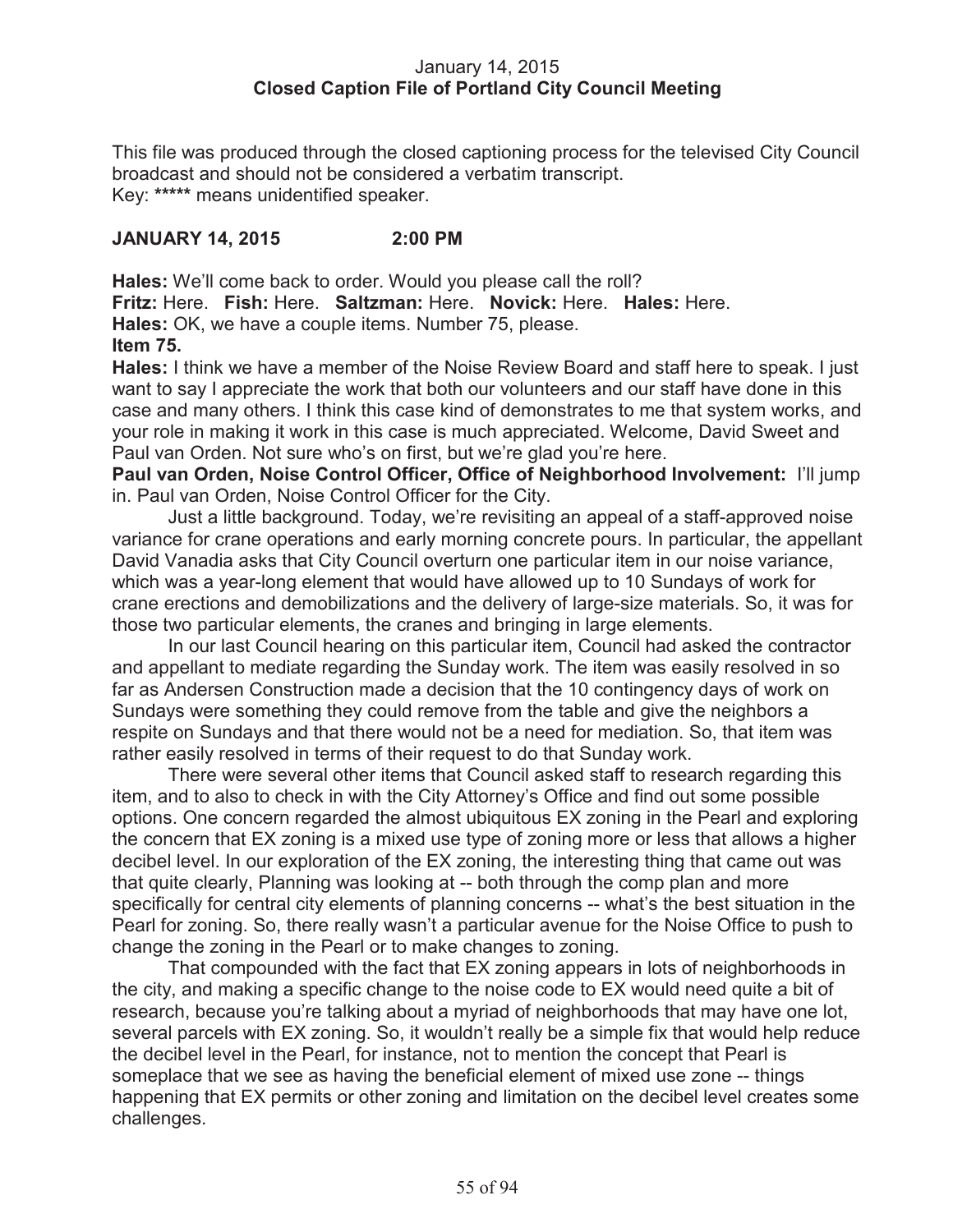**David Sweet:** If I may -- David Sweet. The mixed use zoning task force that's working on issues around mixed use right now intends to roll the EX zone into a commercial zone that will be one of the mixed use zones at that point. Clearly, designated as commercial will be changing the noise code to consider EX zone a commercial zone which will reduce the allowed noise levels in the Pearl and in other EX zones.

**Fritz:** It will reduce it or it will increase it?

**Sweet:** It will reduce what's allowed.

**Fritz:** Why?

**Sweet:** Because commercial zones are allowed to make less noise than industrial zones, and EX is currently considered industrial.

**Hales:** Right. Yeah, that will help. Questions?

**Fish:** Paul, I have a question. When did you grow that beard? [laughter] Dan and I both had the same reaction, we were wondering when Paul was going to show up.

**Van Orden:** Takes about a month and a half, it grows that quick.

**Fish:** Now you can do your work in a stealthy manner.

**Van Orden:** Yes, until I change the look again.

**Saltzman:** Undercover.

**Hales:** Undercover Noise Officer.

**Fritz:** So, do we have anything in writing that Andersen will not be working on Sundays? **Van Orden:** Their variance -- I might have an extra copy -- their variance was changed, and it was pulled right out of their variance. So, they had a revised variance -- which I think I have extra copies -- and the revised variance clearly states that -- it doesn't state Sundays, Sundays are just removed. Let's see if I have an extra copy.

**Sweet:** Commissioner, the nature of the variance is that it identifies what is allowed. So, if Sundays are not included, then Sundays would be off the table.

**Fritz:** Thank you. So, do we need to enter -- presumably -- I mean, this appeal is against the noise variance. This is not a new noise variance. What's the procedural path forward here?

**Van Orden:** This revised variance was issued to Andersen officially, so this is their official document that says, this is now what your variance has been revised to state because the Noise Control Officer in the original conditions they received -- there was always a condition based on complaints and other concerns we can revise their noise variance. So, they've actually formally received this -- that these are the conditions they are operating under. So unless they said we need to use something more official, I think we legally told them they no long have Sundays and this is the variance they operate under.

**Fritz:** And our current noise and construction ordinances don't allow Sundays, which is why they wanted a variance in the first place, correct?

**Van Orden:** This is always the tough part. The code doesn't say you absolutely can't work on Sundays. It says you can't exceed the permitted decibel levels, which basically means you can do things like paint and bring sheet rock and plumbing materials and work inside a building. So, they're actually just asking for a variance -- not philosophically to work on Sundays, but to make more noise than they can legally make on Sunday.

**Fritz:** And the construction -- is construction allowed in general that's not noisy allowed on Sundays?

**Van Orden:** Yes. What we have to do when we issue citations for people working on Sundays is we actually have to document that the body of work that they're doing is exceeding the baseline permitted decibel levels.

**Fritz:** But construction itself is allowed.

**Van Orden:** Yes.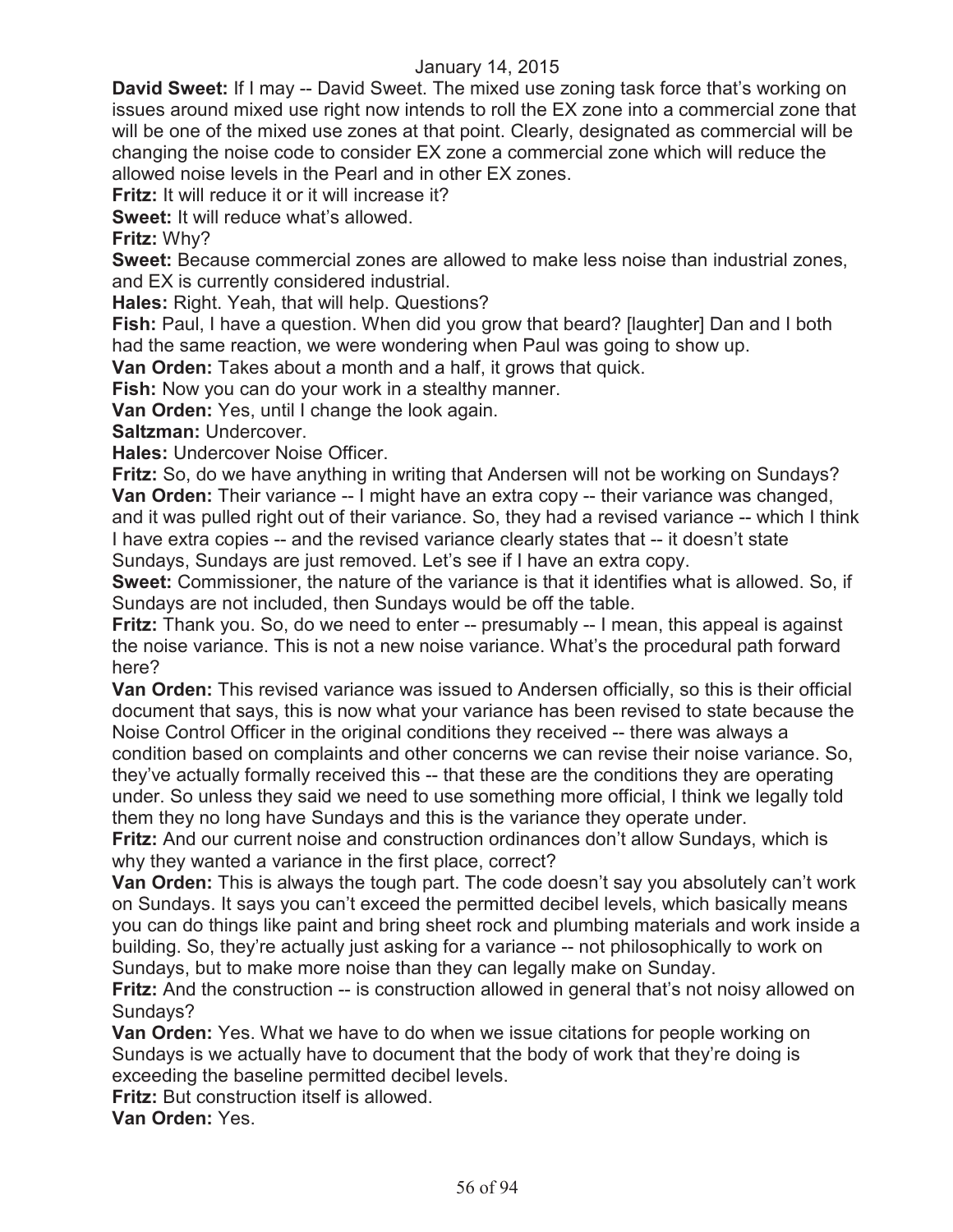**Fritz:** OK. And there was a discussion at the previous hearing about forbidding noisy activities such as cutting metal before 6:00 a.m.

**Van Orden:** And we did not look to write a specific regulation into the code to write the code in that fashion at this point. That is something that could go through the Noise Review Board. What we focused on more so was -- the other items I didn't mention improving notification and the venue of review. But we did not have a specific dialogue around adding a new component that limited construction work on Sundays, for instance. **Sweet:** I happen to be there when we were drafting the noise code in 1975-'76. And the idea with construction was that there are certain construction activities that are so loud that we couldn't set a reasonable decibel limit for them. So, we set restricted hours instead. The permitted hours are 7:00 a.m. to 6:00 p.m. Monday through Saturday. And within those hours, the sound levels permitted from construction are very permissive. Outside of those hours, they are the same as they would be for a rock band, an air conditioner, a stereo.

**Fritz:** So in fact, we do already have codes saying you cannot saw metal at 5:00 in the morning.

**Sweet:** 6:00 a.m. -- no, you cannot.

**Fritz:** So then what's the penalty for that?

**Van Orden:** If it's a first citation, it's \$300. If it's a second citation, it's \$1000. Third citation is \$3000. After that, it's \$5000 for every citation after that. There is a philosophical dispute which is part of the reason we're in appeal today that I think many of the citizens you may be hearing from feel that the Noise Office is not issuing citations quick enough or in a large enough number on construction projects. So, I think there's a question that I don't know will be easily be resolved here. That's why in the last hearing I tried to illustrate that just in the year, year and a half since there's been a transition from BDS to ONI, we've issued more citations in the Noise Office than in the five or six years previous at BDS. As staff, I'm obviously potentially biased, but I'd say that that kind of improvement in a 25-year career in environmental law enforcement is a pretty good statistic to show that we're serious about issuing penalties.

**Fritz:** It is indeed. Even with or without beard, there is only one of you. And when I was the Commissioner-in-Charge of the Bureau of Emergency Communications, noise complaints tended to get pretty far down both BOEC and police response, and so we do rely on the police to respond at 5 o'clock in the morning. I'm wondering -- looking to my left and right, Commissioners-in-Charge of Police and BOEC -- if there can be a directive for egregious noise violations, not just your noisy party but for things that are actually specifically called out in code such as not sawing through metal at 5 o'clock in the morning, that there could be some directive that in fact police would respond and cite.

**Hales:** Already under way, actually. I'm glad you brought that up, because Chief O'Dea has directed that Deanna in my office and Paul will be working with the bureau for additional training for officers on noise enforcement. So, there may be only one of him, but there are a lot of people out there every day on behalf of the City in the form of police officers who should be assisting in the enforcement. **Fritz:** Right.

**Hales:** So, that's in the works. Something that Chief O'Dea believes we ought to be doing as far as neighborhood-based policing, and I agree.

**Fritz:** Especially for our downtown folks -- anything adjacent to a construction site. If you as Commissioner-in-Charge of Police could make sure that the BOEC dispatchers are aware that in fact the police will be prioritizing these kinds of noise complaints -- I know in the past it's kind of been like, well, they may not be able to come within the next two hours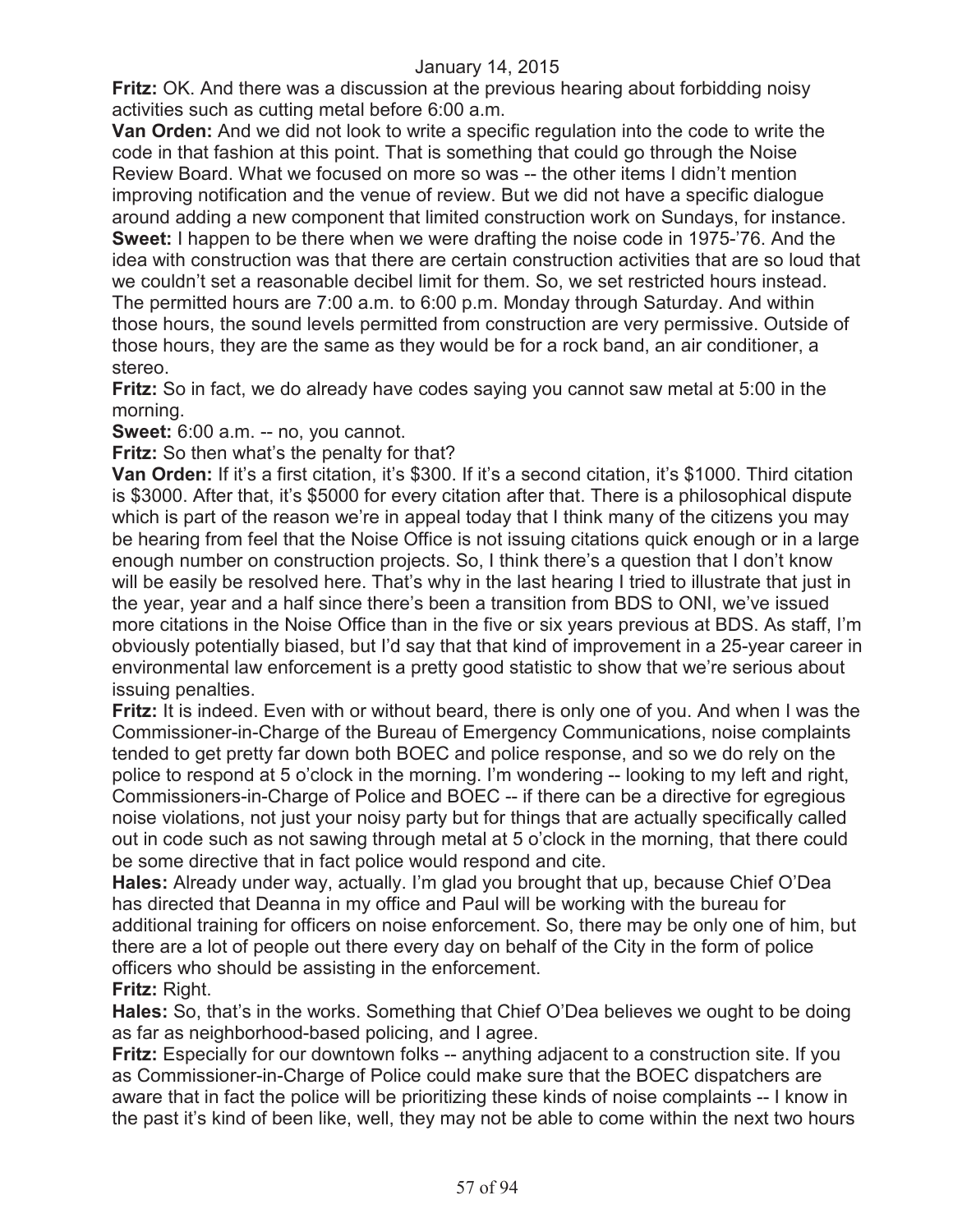by which time it's long past when construction hours are over. So, I'd like that. Just going back to notification, Paul, where did you get to on notification?

**Van Orden:** Improved notification as requested by Council -- in the short-term, we tried to work with Andersen because they have several projects going on at once as well as now Walsh Construction within close proximity of the same area. Their last request to do some early morning concrete pours we actually had them do notification to all the surrounding buildings within a two, two and a half block radius. They handed out approximately just under 1000 notices to those buildings, and then we followed up by requiring the folks at Andersen to give us a business card from each building so we knew the person they reached out to and dropped off the notices for the tenants. Because it's not always a possibility to get them into the hands of the tenants, and they can't put them in people's mailboxes legally.

So, we followed up and called those building managers and found that about a third of them had not yet passed them out to the neighbors. So, the notification element -- the part of the equation that Andersen had to take care of, which is delivering the notices with an appropriate number, was verified to have been done correctly. The buildings passing them out to their tenants -- we had some concerns that they weren't passed out until we actually called and said, we really need these in the hands of tenants.

That doesn't fix the problem completely in terms of notification directly to the tenants. Mailing could be a potential way to do business. The challenge there would be for a basic noise variance that may be one, two, three days of work. The mailing notification would be twice to three times the cost of what the noise variance is. So, if Council wanted to us go down that road, we could explore changing our notification component to require direct mailing to each person within a noise variance, but that was not where we arrived at this point.

The second component of notification improvements -- Council in our dialogue last meeting, we discussed the concept of trying to get a weekly notice out to neighbors. And so, two things in that area -- Kathy Couch, who is our main program specialist, she's taking a class in February to be able to use the City's webpage to post our weekly notifications of what variances have come in. And we're still trying to iron out how we're going to email out a list, because we're in the process of changing one of our other staff folks. Patrick Owen, who would normally be our person to email out to all the neighborhood coalitions, interested parties a list of variances that come in that week -- he's now segueing to crime prevention. So, we're in the midst of getting a new person and getting that new person trained up. That will be the other component of weekly emails, as well as posting on the ONI website.

**Fritz:** I appreciate you can post on the website, however, if I'm a resident downtown I'm not checking your website every week to find out whether or not there's a variance. Similarly, if I'm a neighborhood association volunteer, I'm not necessarily going to take it upon myself to get that email and find out who's the proper authority. I thought we had discussed something like posting a notice in the elevators or some other kind of public place.

**Van Orden:** As a matter of conditions that we're going to be putting in noise variances, they're going to actually have to have the formal variance posted on site.

Realistically, we've had some challenges with getting building folks to post them. It's not very hard for someone to take it down. It's the same component as giving it to a building manager and they're not getting passed out. So, when I explored this concept, I'm not sure how from a staffing perspective I can be completely sure, one, that the noise variances were passed out to the neighbors; or two, that they're posted in an area where someone can see it. So, it seems like the more appropriate way is to have it right on site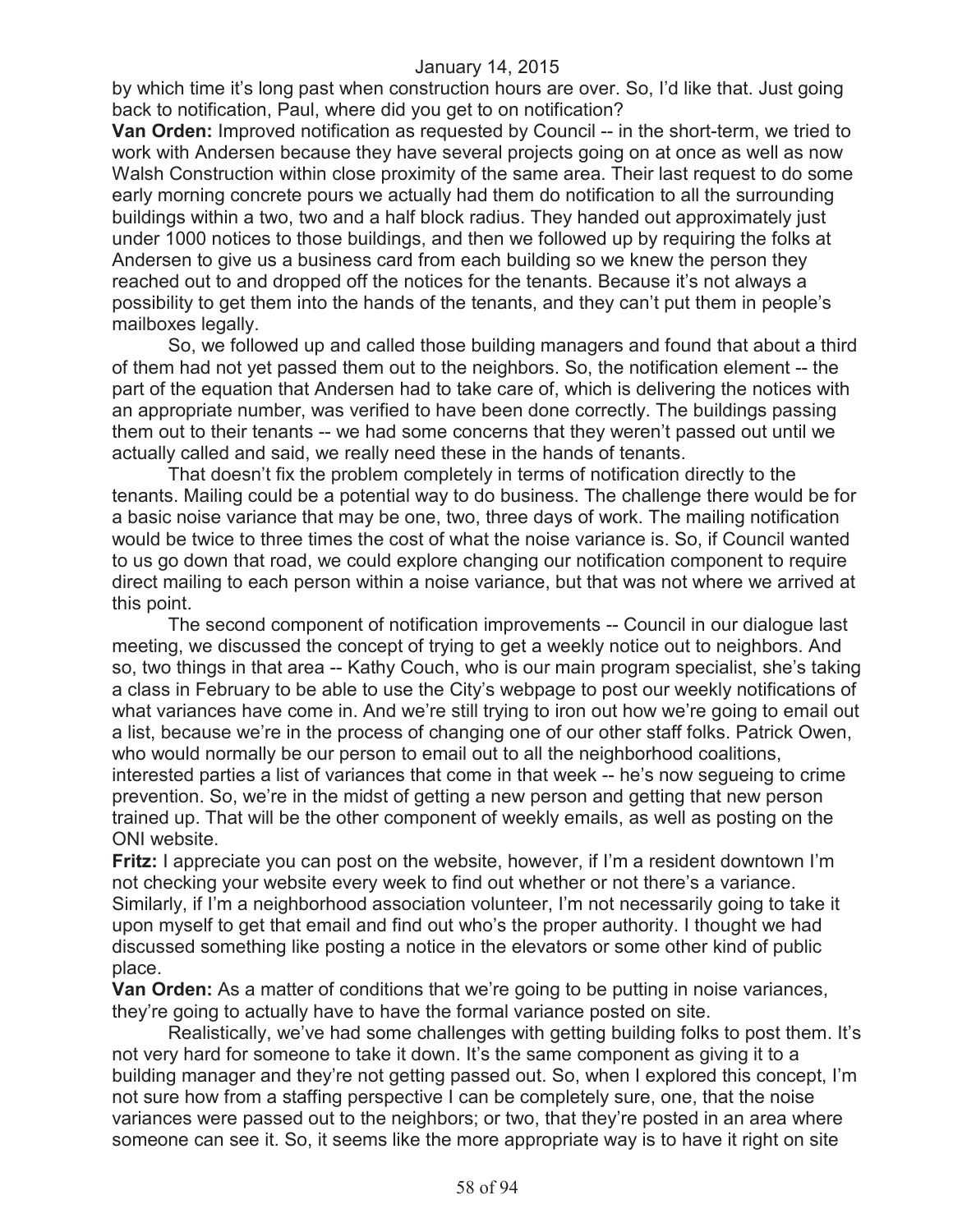when someone walks out they'll see -- just like a land use notification, they'll see a notice that says there's a noise variance on file. And since they're fairly succinct documents, someone can see the actual variance and the conditions.

And the benefit we chatted about last meeting is if an officer responds and a neighbor is frustrated, they can actually -- instead of something in their building, they can point and say, there's a notice right there and it says no work on Sunday. Or, there's a notice right there that says saw cutting will cease at 9 o'clock p.m.

**Sweet:** To be clear, all major construction projects long-term, such as the Sellwood Bridge, the painting of the Broadway Bridge, major ODOT projects do come before the Noise Review Board. We do require the applicant to mail notices within the area that we expect to be impacted by them and we do hold a hearing on those.

So, here we're talking about variances that are ordinarily issued over-the-counter by staff. And I have asked that -- where it's feasible -- all construction variances in the Pearl District at this time be referred to the Noise Review Board for adjudication. We are asking the applicant to distribute notices. We're not asking for mailed notices, which would be very expensive, but we are asking them for construction noise in the Pearl, that they distribute notices within a reasonable impact area, and we do hold a hearing. We have one coming up tonight where we'll consider a variance for seven concrete pours and then a crane disassembly between now and May.

**Fritz:** I'm pleased to hear you're going to have all the projects in the Pearl referred to the Noise Board, because my understanding is that 98% of the current applications are done by staff rather than going through the board, and that the board chair chooses which they listen to and which they don't.

So, Mayor, I'm really concerned about -- this a specific case. I'm glad it came to Council because it's highlighted a number of issues that we as policy makers need to have discussed. Where are the written-down administrative rules or understandings or understandings or resolution of all of these issues that we would then adopt into findings and give directions to staff at the very least to move forward?

**Hales:** I don't know if we have to adopt findings in this case, because it's not strictly speaking a land use case, it's a code compliance case. Nevertheless, the question of how do we enshrine the work that's been done here in some kind of --

**Fritz:** And this is not just this project.

**Hales:** Yeah, I understand that. I would like to hear your thoughts about that, both of you, as volunteer board member and you, Paul, as staff. How do we take what we learned in this case and apply it as policy?

**Van Orden:** I think the concept of improving notification -- it's a matter of writing language into the permits that we try to consistently place in every single construction permit one, to save time for staff who pulled that information together for me; and two, to make sure we're being equitable and fair. So, it wouldn't be logical to require new elements of notification and not have that appear in every single noise variance that goes out that's of a construction nature.

I think in terms of what we have before us today, which is a construction noise variance and not a concert or other element of noise-making activity, it's easy to standardize that as we have with a number of different conditions for variance types and just uniformly make sure that's in every permit. I don't know that there's a particular methodology to enshrine this in code or enshrine this in particular policies and practices of the Noise Review Board and the Noise Office at this time.

That's an interesting question. The board could so decide that they want to put this within their own policies and procedures. For instance, one of their internal policies and procedures they've decreed is the reason why on many projects -- or not the reason why,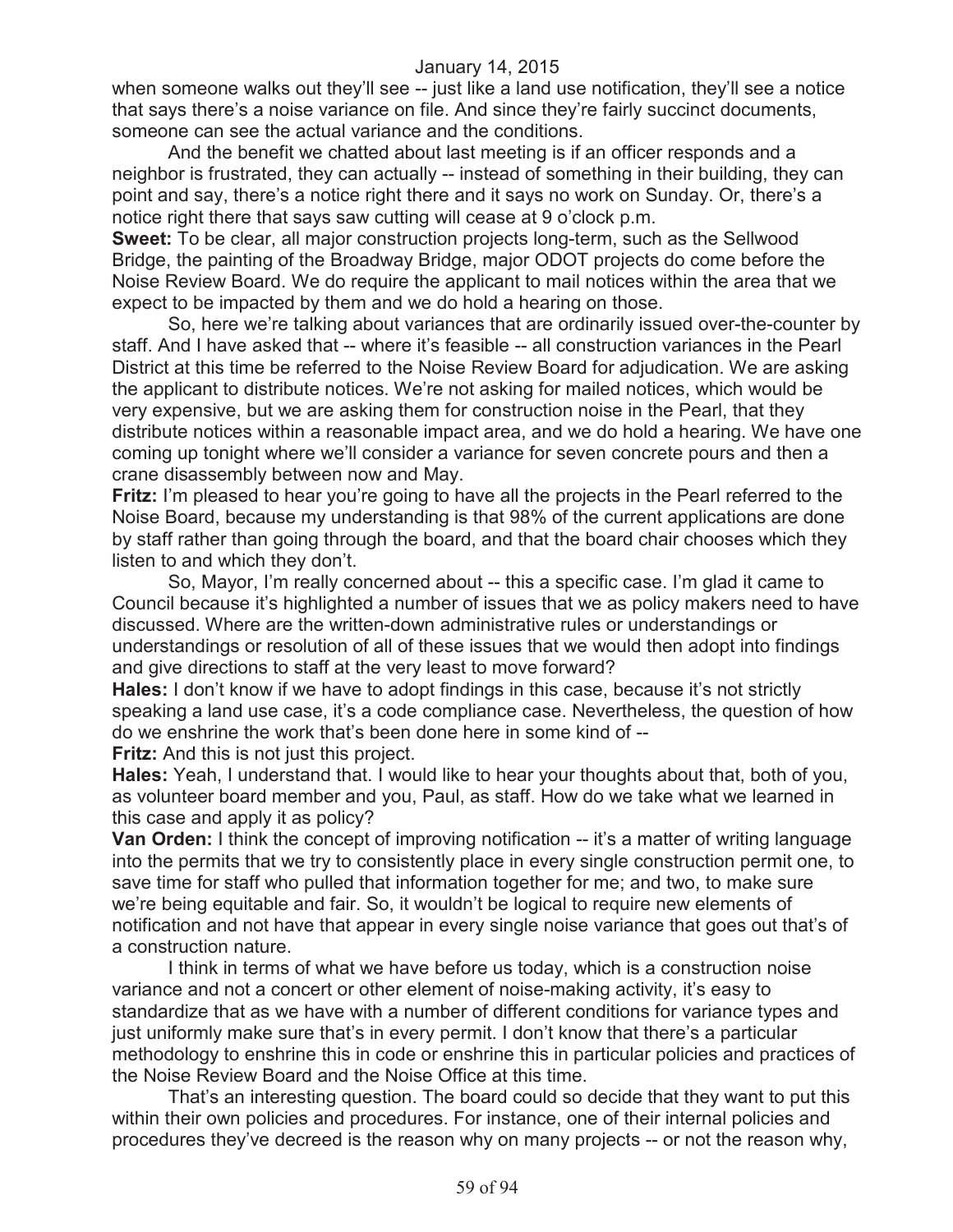one of the protections they have created as board is projects over a year long I can't review. They have to come to the Noise Review Board. This could potentially be something that the board could put to their policies and procedures and require that in that manner. I'm not sure if that's necessary if we're going to put it into all of our conditions, but they could --

**Fritz:** I'd like to see something like that, and I'd actually like to see it come back to Council for public comment, including your notion of posting at the site. I don't know that that's in code anywhere, right? So, that needs to be -- we've got a general understanding, thanks to the citizens that brought this forward and to your work and such on this particular case. A new Council, a different Noise Officer -- perhaps at some point it needs to be written down. And so, I'd like to see that brought back in a revised policy for the Noise Board operations. **Sweet:** We can certainly do that.

**Hales:** I think that makes sense. Good. Thank you. So, this has been very helpful. I'm not sure if there are others here to testify -- we'll take that in a moment -- so with the case before us, you've sort of evolved from there, you have a new variance that is better for the neighborhood than what was being appealed, so I assume that the correct disposition of the appeal is to deny it since we have moved past that. Have I got that right?

**Van Orden:** That might be a Ben question so far as you could even approve --

**Hales:** Are we approving it or are we denying it?

**Fritz:** We're approving it, because it's a --

**Ben Walters, Chief Deputy City Attorney:** Before we get to the disposition, could we find out if the appellant is here?

**Hales:** Yeah, we're going to conduct a hearing, but what are the options for Council? **Walters:** The options would be to deny the appeal as moot because there's a new variance; deny the appeal just on its grounds, depending on the council's consideration; or to approve the appeal with the variance conditions as identified in the newly rewritten variance.

**Hales:** I'm struggling with the third one. Wouldn't that be redundant?

**Walters:** Well, again, I don't know what the appellant's arguments are at this point, because the appellant has not made their presentation.

**Fish:** What's the difference between dismissing as moot because there's a new variance or approving the appeal with conditions of the variance? What's the legal difference? **Walters:** It would be that the basis -- if they were to seek review going forward with the Council's determination, there is a writ of review in the circuit court from here.

**Fish:** If the appellant is satisfied with the terms of the new variance, the cleanest thing to do would be to dismiss it as moot.

**Walters:** Yes, I would agree.

**Fish:** Because there's a new variance which is applicable.

**Hales:** So, we'll find out.

**Fish:** We'll find out.

**Fritz:** I just have one final question for staff. Under the new variance, it says that the hours are of the construction work shall be from 5:00 a.m. to 7:00 p.m., and then it goes on to say about the concrete pours. But then in part G, it says the use of jackhammers and/or pile drivers shall not be permitted outside the normal documented construction hours. That doesn't include not allowing metal saws cutting on metal outside of construction hours. **Van Orden:** Because you could write into conditions of permit 500 different items that might potentially happen on the job site --

**Fritz:** Then why did you call out jackhammers or pile drivers?

**Van Orden:** Because we do that on almost every project as a reminder and to make sure that neighbors are clear. And especially in this case, where there's been a high level of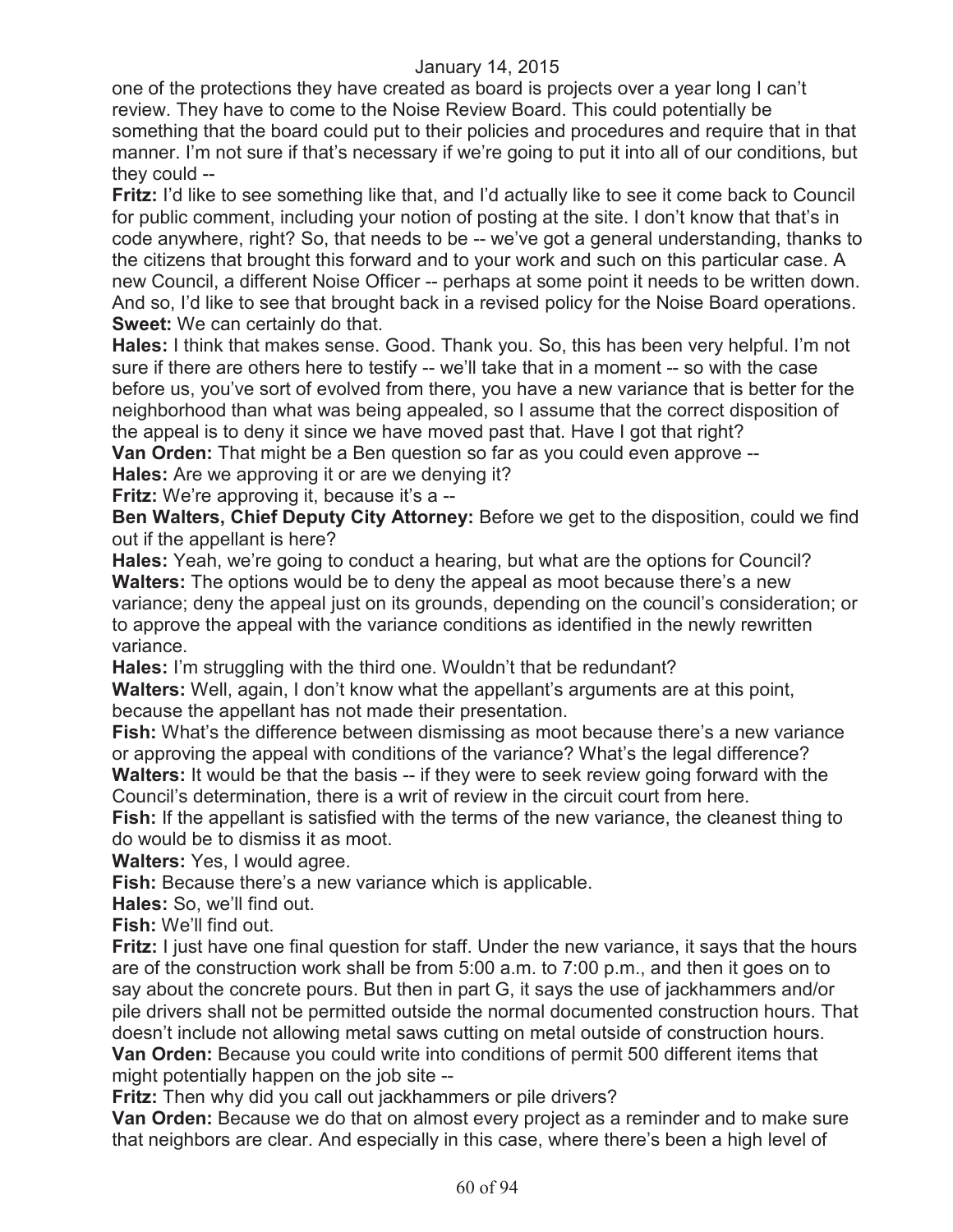sensitively in the Pearl District around pile driving -- that has been a component that 20, 30, 40 neighbors have been vocal about. We could write an additional condition, but at some point this becomes an exercise in trying to second guess which items may be used on a construction site and make noise --

**Fritz:** I thought the point of C to is say you can have these variances for these early morning concrete pours.

**Sweet:** And that's the only thing.

**Fritz:** It should say that then. It shouldn't say that and then in G say you can't do pile driving.

**Van Orden:** I'm not sure I see your point insofar as we're reminding them -- it's just a way to try and -- this item winds up in the hands of citizens, and it's to help them read it. Because we've been second-guessed on conditions again and again, it's to help educate people that we're in no way approving pile driving before 7:00 a.m.

**Fritz:** Can you cut metal before 7:00 a.m.?

**Van Orden:** Not if it exceeds City noise code.

**Hales:** It has to exceed a decibel amount.

**Van Orden:** Yeah.

**Hales:** But whatever they're doing --

**Van Orden:** So, saw cutting in a job site this large -- saw cutting metal may potentially be in compliance with City Code if you're a block or two away. I could not simply say, here's a citation. If an officer showed up and they're a block away, and they wrote a special report - - which is what we're working to do -- and said, I'm in my squad car, I hear these operations within my squad car, and forward a special report to us, I could use that to estimate a decibel level that's being operated on a cite and issue a citation. Whereas jack hammering and pile driving is so bloody loud that there's not an easy way to do that in the middle of the night, so we're in a safe position to say thou shalt not do this outside of the construction hours in the City of Portland. It's more an educational element to make sure neighbors know we have not issued any leeway with pile driving and jack hammering because it's one of the items we hear a lot of concern from citizens on.

**Fritz:** I think the wording of that condition might be improved to specify that.

**Sweet:** I agree with you, Commissioner, I --

**Fritz:** Including but not limited to jack hammers and pile driving.

**Sweet:** Yeah, it can be. The way it's worded is possibly confusing and I in future variances will look to change that.

**Fritz:** Thank you.

**Hales:** Other questions for volunteer or staff?

**Van Orden:** The only other component we didn't chat about which I assume someone might have a question on -- there was a bigger question for staff and for the City Attorney's Office on the venue of review. When we looked at that, within the concept of two variances from a staff perspective being reviewed at a Council level, it did not seem to make sense to -- organize the review back to the venue that's directing the variance be reviewed. So in essence, the chair authorizes the Noise Control Officer to review the more basic noise variances. It would be an interesting affair if we're appealing right back to the venue of review to begin with, so to speak, but it could be done. It seems like at this point with only two Council appeals in 18 years that it may not be the time at this moment to do that. I just wanted to make sure I reported on that component.

**Hales:** Helpful. Other questions? Thank you both. Now, we'll see if Mr. Vanadia is here and would like to testify. Anyone else? Welcome. Good afternoon.

**David Vanadia:** Good afternoon. Well, where to begin? The saw video that you saw last time turn out to not be in violation based on Paul viewing the video. That's what I was told.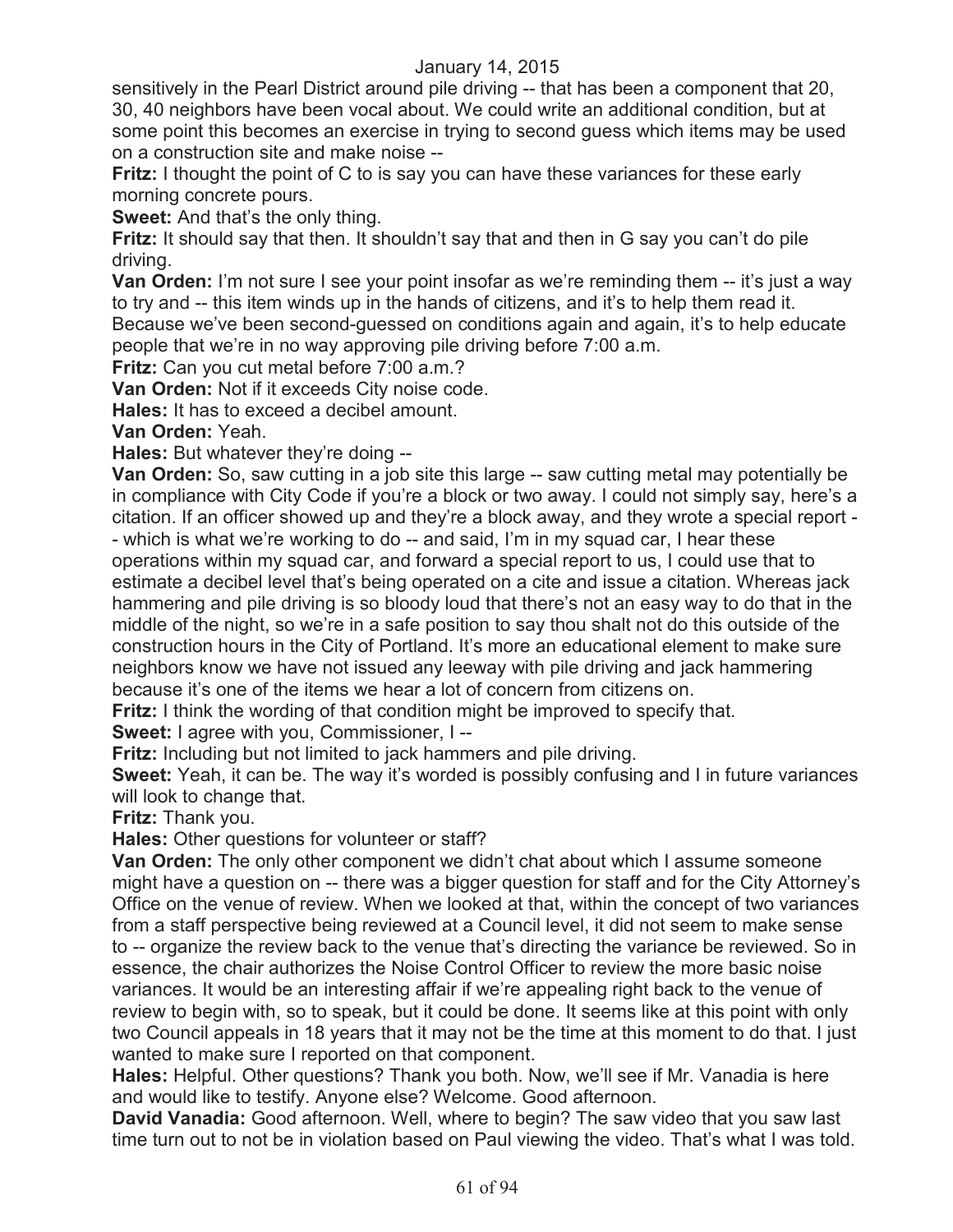I've got an email. And he said it's very difficult to figure it out just like -- just as in the case of officers citing people for speeding with a calibrated radar detector to measure speed, in the Noise Office, we rely on calibrated noise measurement equipment bridged with unbiased observations to issue a formal citation based on noise measurements, yadda yadda.

So, it's really difficult because when I got involved in the noise stuff here in our neighborhood, it was first take a log, then take photos, then get videos, then it's been this carrot that I can't quite catch. I've heard him talk about hanging signs -- the company's responsibility to hang signs. And I've heard that mentioned in the summer. It hasn't happened. I believe that the onus should be on the company. If the company is coming into a neighborhood --whether it's a small community, large community, a lot of construction or a little construction -- I think that the construction company ought to have the responsibility to take care of their place in the neighborhood. And I don't think that's quite set up that way right now.

Some of the things that Paul just mentioned -- the business cards -- there was a variance that got issued last month for this month that was supposed to be for last month. Andersen claims that they walked around and -- they didn't actually say they walked around, they implied they walked around. It was very weird. Anyway, our neighborhood didn't receive them. I guess before I continue, my wife has drawn a letter and it's just one page. I would like her to read it.

#### **Hales:** OK.

**Gwenn Seemel:** This is specifically for you, Mayor Hales. Last time we were here in October, I explained that the City of Portland --

**Hales:** I'm sorry -- put your name in the record.

**Seemel:** I'm Gwenn Seemel. I'm David's partner. Last time we were here in October, I explained to the City of Portland that the City of Portland has an enforcement problem when it comes to noise. Things look fine on paper and in the ordinances and in the variances, but in practice, enforcement is broken. Two and a half months, later the situation is the same.

ONI has told me it does not wish to be a punitive agency, and I'm here to report it succeeds brilliantly in that. Construction companies and developers alike are confident in just how not-punitive ONI is. Today, I just want to give you one example of the Noise Office's reputation for being toothless, a reputation that has damaged livability in many areas around the city and has now reached the north Pearl District, where I have lived for the last seven years.

In December 2012, a project across the street from me broke ground, and from the beginning, it violated the noise ordinance continually. Over 21 months of the project's major construction activity, I sometimes filed complaints with the City for the project's illegal activity and sometimes tried communicating directly with the construction company. Whatever I did had little effect on the project's illegal behavior, which included regular 5:30 a.m. starts, late evenings, and Sunday noise.

In the end, after months of consistent wrongdoing, ONI fined the project just twice. And when the developer contested the fines, ONI removed the larger of the two and reduced the bill to \$300. The fee was due in December. The developer has yet to pay. With that kind of slap on the wrist punishment, I suppose I should be grateful that construction companies aren't even more flagrant in disregard for livability in my community.

When just one construction project comes into a neighborhood, building in close proximity to people's homes, it damages livability for months on end. But when there are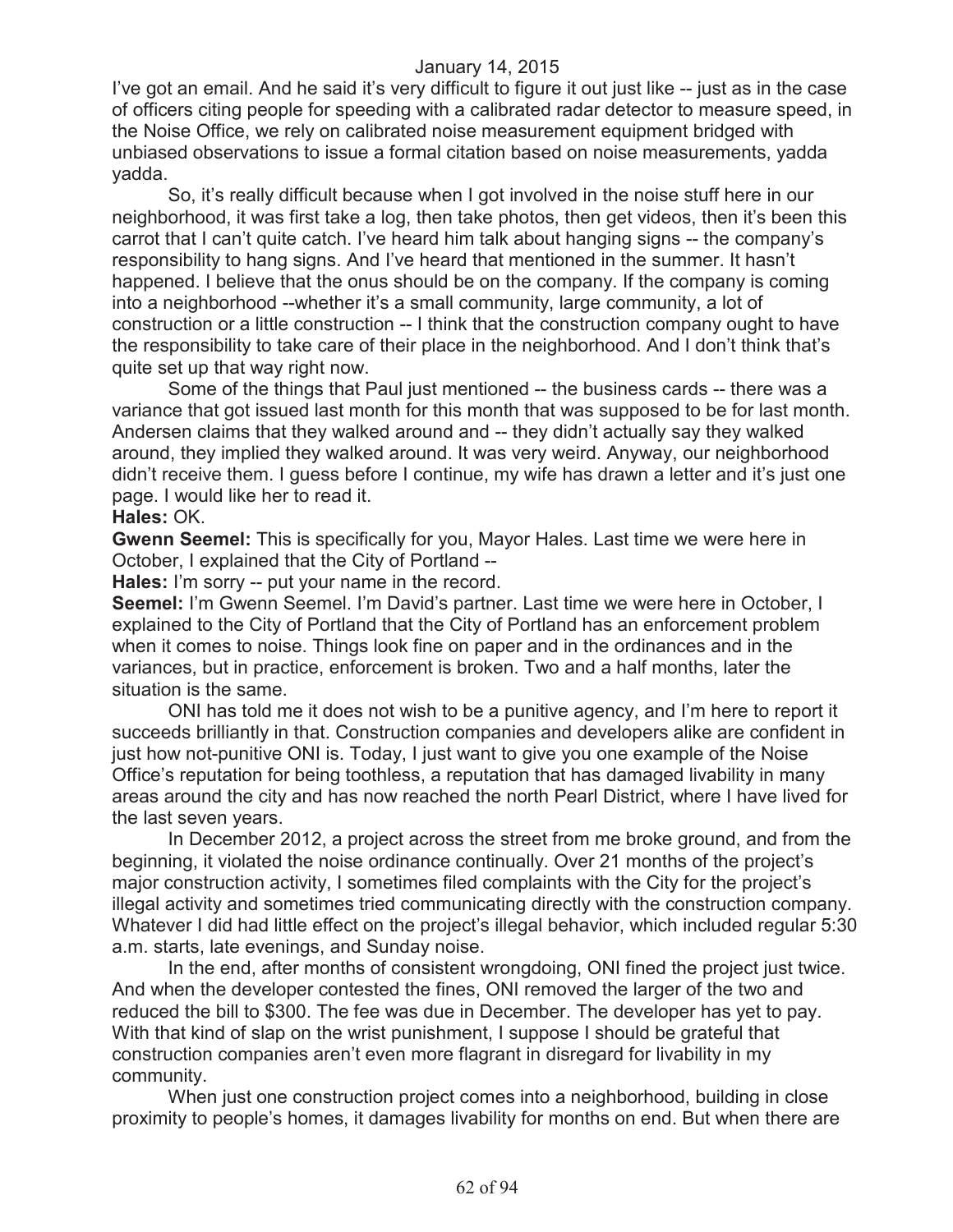six sites in a two-block radius and two more breaking ground in the next few months, livability is impacted in a whole new way.

If you add to that mix City agencies that fail to enforce noise ordinances and special variances, livability no longer exists. My neighborhood will be in that condition through 2017 unless you make changes. You are the Council person in charge of ONI and the police, the two law enforcement agencies that are refusing to place a leash on illegal construction activity. Please fix those agencies and remind developers that it doesn't make sense to destroy the community if they want their own buildings to flourish once they are complete. Thank you.

# **Hales:** Thank you.

**Vanadia:** I like the idea of a review, like a follow-up. I don't think that this problem is solved. I'm glad that I managed to prevent Andersen from taking more hours from the community. However, they are still taking hours from the community. They are taking from the community -- this Saturday they did a concrete pour, and they had a variance for that. But the language in the variance doesn't get followed.

For instance, in the variance, it said that they should have no more than two concrete trucks on site. They had five pumps, which means they had two trucks at each pump with two trucks in waiting, so at least 10 trucks surrounding the entire block and just going from 5:00 a.m.

On top of that, just next to our building, there are two large sites that they use for staging which has dirt and equipment on it, and they brought in a huge convoy of dump trucks before 7:00 a.m. which lined up, queued underneath apartment windows, and started taking dirt away. All this was happening at the same time, so there was some variance of activity and then other activity.

Now, the community is completely confused. I mean, I've been involved in this and put in way too many hours to figure out how all this stuff is working to finally get here before you today. And most neighbors don't know what to do. They wake up, they go out in their pajamas and their coats. I sent an email -- I think -- maybe some of you have seen it - - and they asked some questions. They just don't have the time to be able to pursue all of this stuff. When I go to the Noise Office particularly and I say, look, this was happened, they say, hey, we'll monitor it. We'll take your complaint into account. And nothing happens. Nothing has changed at all. Nothing has changed. So, I would love to do a review. I'm happy to answer any questions. But I think it would be good to revisit this issue. **Fish:** David, you've raised -- and Commissioner Fritz has raised -- code issues, review issues. And thank you for framing those for us, because there's a bigger fix here. The other piece of what's before us today is the specific appeal and the new variance which has been issued.

# **Vanadia:** Yes.

**Fish:** Are you satisfied with that new variance?

**Vanadia:** Um --

**Fish:** Understanding that you would like to have a broader set of issues addressed, and I don't want to lock you on that.

**Vanadia:** I'm -- as far as specifically to this appeal that I requested that it be revised to remove Sundays for workdays and that that has been done -- to that degree, I am satisfied.

**Fish:** OK. But you've also identified a cluster of issues that need obviously more attention and by the council. So, do you have any objection if we were to dismiss the appeal on the basis of the fact that there's a new variance and therefore that's in effect, with your right to come back if that's violated?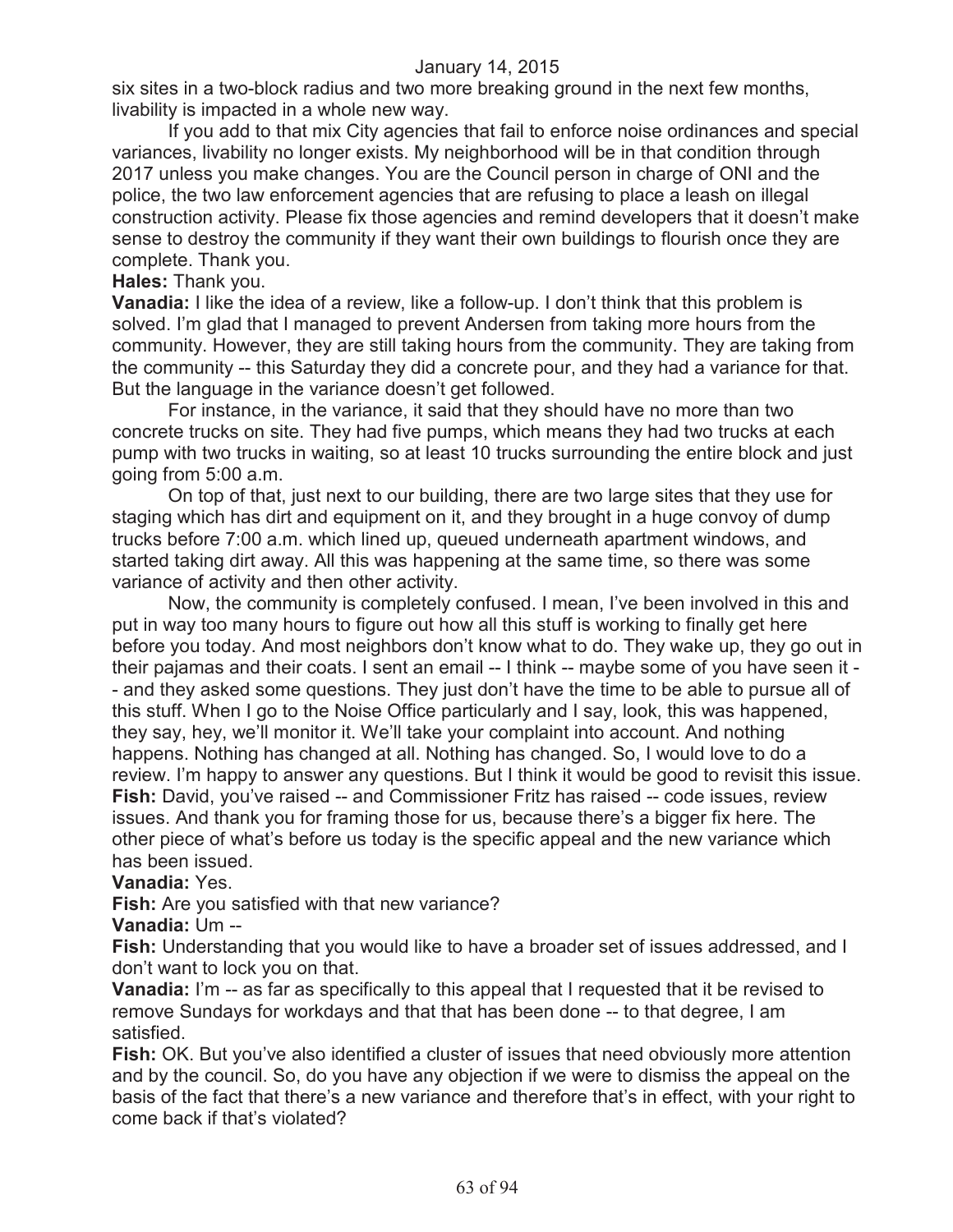**Vanadia:** I would like to do that with the stipulation that we are going to -- I am going to come back and we are going to revisit this -- have that built in if possible, rather than me have to start up any initiative to make it happen. Because to be frank, I feel like yeah, I got this piece of paper that says something on it but I'm just counting the days before some kind of large construction happens on that site and I can't call ONI, because they're not working on Sunday and they don't do anything, and I can't call the police because the police don't do anything either. That's how I feel. It's a frustrating feeling. I would really like to accept this variance as it's written here but with the condition that we meet again to follow up on whether it's effective.

**Hales:** Let's look at some options. The Chief is here. Chad and Rachel from my staff are here. We might want to get some combination of them to respond to what we might do next, not just with this appeal.

**Fish:** Well, Mayor, rather than keep the record open -- which I guess we could continue this -- since it appears that you and Commissioner Fritz have an appetite to look at the code issues, it seems to me that if there was a meeting scheduled in the next couple months to begin that conversation, that could also be a meeting to discuss any shortfalls on these projects.

**Hales:** Yeah, and I'm sensitive to this question of how bankable is this new variance, how much can you rely on that? I hear you about that. One option who be to continue the appeal rather than end it because it's not a land use case. We're not under some 120 day rule or something. We could continue the appeal and let the work that I described earlier continue, which is to have the police bureau training taking place that's going on and to have more ears on the street -- if you don't mind the bad pun -- then return to it, give you a chance to see how it's working and say how it's working.

**Vanadia:** Well, if we're all here right now, if I may, I would love to hear from them. I would like to be able to even talk with them. It would be awesome to -- it would be wonderful to get a commitment, a promise or --

**Hales:** OK, let's do that. That appreciate you two. Anyone else that wanted to speak on this?

**Fritz:** I actually have a question. You noted that the site has not yet been posted. If it were posted, do you think that's an appropriate mechanism to let neighbors know about the variance?

**Vanadia:** No. I think it's helpful, because it at least it allows people to go to that specific site to see. They might be able to see what the rules are for that specific site. But it's been very difficult -- when you looked at this piece of paper, what does this mean, what does that mean? It's very difficult for people to juggle figuring out this stuff on top of everyday matters and family matters.

**Fritz:** What would you like to see in terms of notification?

**Vanadia:** I would definitely like to see more enforcement. I feel enforcement would help. As far as notification goes, I think that having the company reaching out directly to citizens would be very helpful. In fact, there was a building next to us called the Parker which was recently completed after two years. The developer there for his -- he was having a grand opening party. And for that, he managed to make sure that everybody in our building got a notice that said, we're having a party, and it's going to be noisy.

**Fritz:** How did you get that notice? Was it mailed, was it posted?

**Vanadia:** It was directly mailed. They used a particular organization which I do know the name of it, I could find that out. But they used a particular type of business that does direct mailings. So, that was pretty effective.

**Fish:** You know, let me make a counterargument, because last time we had this conversation was looking at a more robust system. Now that I have a demolition going on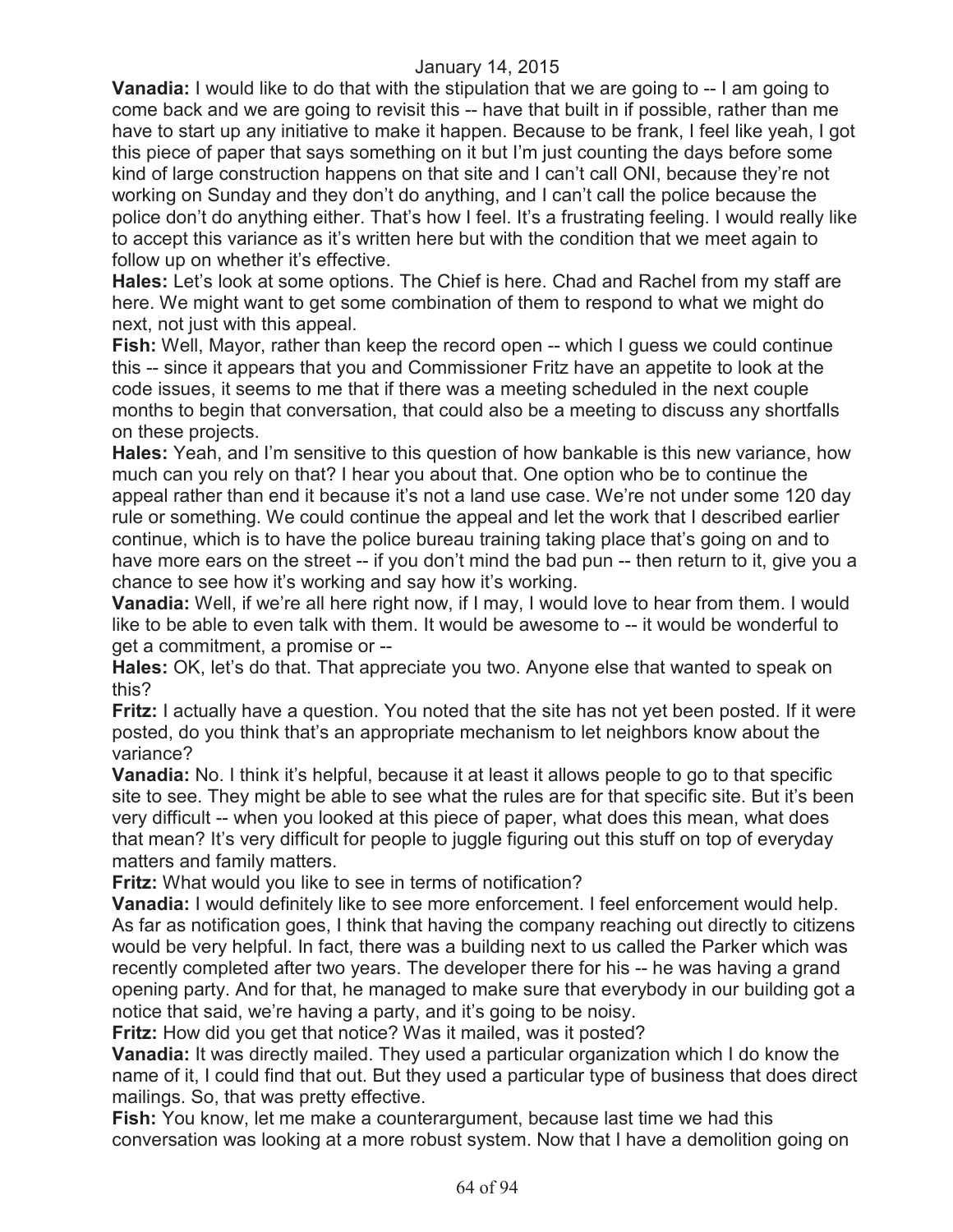next door to my house, I've actually come to appreciate the fact that I know there's one place I can go to check all the notices.

**Vanadia:** Yeah.

**Fish:** And it's right there. If that's not up to date, there's a real problem.

**Vanadia:** Right.

**Fish:** Putting aside the port-a-potty that was knocked over, the trees that were cut down without a permit -- put that aside, I know there's one place I can go to get the current documents.

# **Vanadia:** True.

**Fish:** I actually probably might be overly confused if I got five or six notices for all the things that are going on in my neighborhood and have trouble matching which and what. There is something I would say personally comforting to know I can go to the construction site and there it is. That's a big no-no if it isn't there.

**Vanadia:** Well, what if you had six sites around and you had to do that and go to six different websites and keep track of six.

**Fish:** I'm with you, I mean --

**Vanadia:** It's just devil's advocate --

Fish: Have as much notification that you want, because I'm all for notification. But I would still -- I might as someone living in that community start getting confused by getting six or seven letters and have trouble matching it to which site and what's going on. Having watch dogs in the neighborhood that check each site would give me some comfort, but I'm for more notification --

**Seemel:** Part of that could be that the companies could take feedback from citizens about how to notify better. I actually just sent some to Andersen and ONI, and ONI thanked me for my comment and Andersen didn't reply. I asked them in their email notifications to state the variance number and state when they'd be working outside of normal hours right in the subject line. Because that's the most important thing, right? What you want to know is when it's outside of normal hours.

**Fish:** I would also hope that the building manager is being a little more proactive on this. **Seemel:** In this case -- a lot of times the construction companies come before the manager is there and they just tape the stuff on to their door, and the cleaning people take it away because it looks like trash. If the construction companies would come during normal working hours and speak to the managers, that would be real community outreach, actual community outreach.

**Vanadia:** But that does happen sometimes, the construction managers speak to the building managers. For instance, today someone from Walsh Construction told our building manager that Walsh Construction will be going tonight to the Noise Board to apply for a variance for February.

Now, the building manager told me, oh, we'll put a notice up tomorrow to let the citizens know. Well, that doesn't work. And this is what I mentioned in my presentation last time I was here, is the companies seem to know enough ahead of time to be able to organize having 50 or 100 trucks come through the neighborhood filled with concrete and time all that stuff, they can put an \$80 million tower up, but when it comes time to like notifying the citizens ahead of time, giving citizens enough time to give their feedback, then logistics become really hard for them.

So for instance, I think with more stuff -- if I got -- say there were six sites and I got six notifications that were really clear, then I could say, this is that site because there's a little map on here and it shows me the days and it also tallies that that particular place has -- let's say they got 40 days on their variance and they've now used three and they are going to use four, five, six on this weekend. Because right now the way it works is it's up to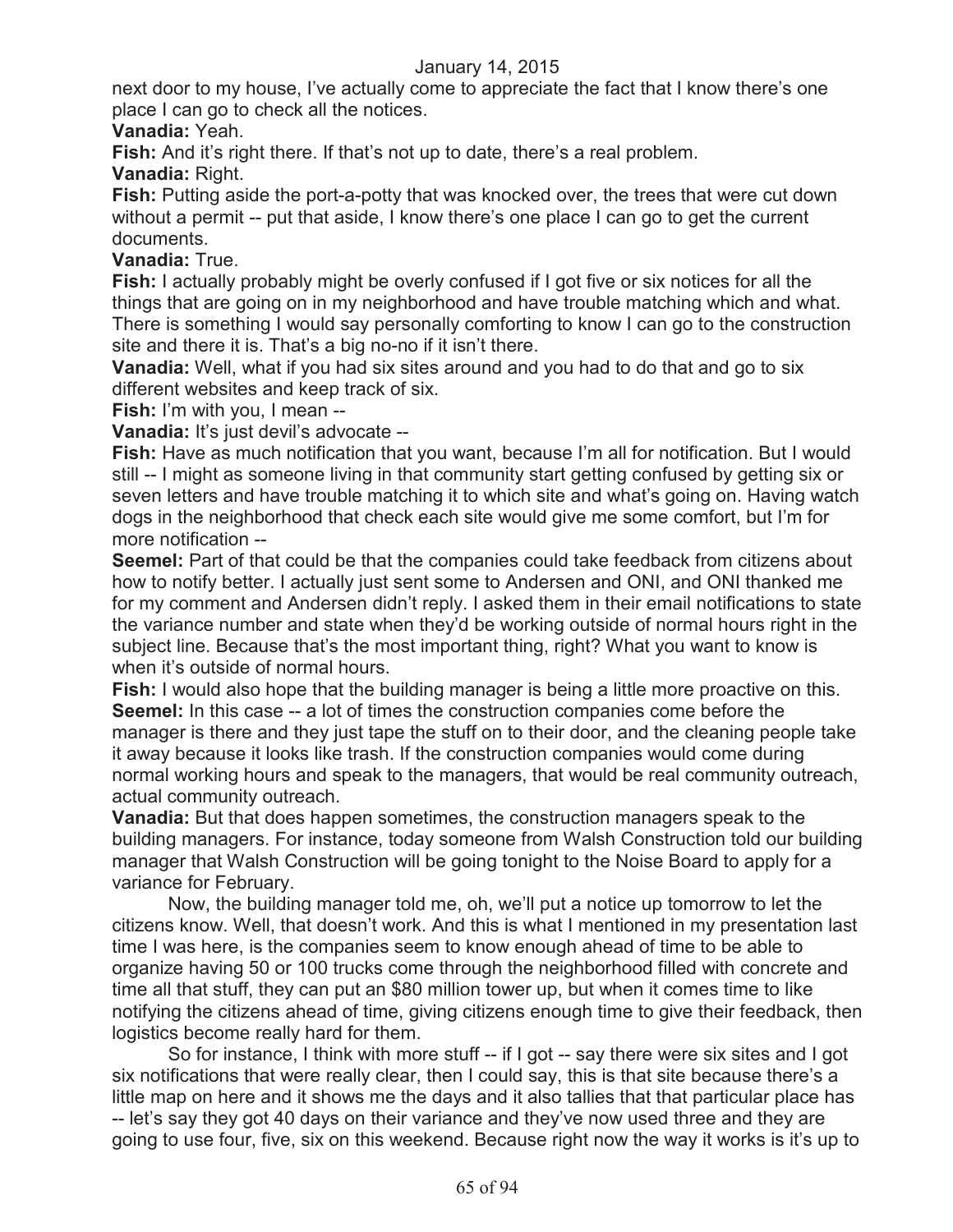the company to provide their own oversight and the City doesn't do that. So, that ends up forcing citizens to have to join in the oversight.

**Fish:** I want you to know that misery loves company. I got a letter recently from a state agency that said, and I quote, this letter was previously sent to you but returned to us - meaning wrong address. We are resending but the statute has run for you to challenge the determination in the document because you did not respond from such and such date when we issued the ruling.

**Vanadia:** Right. Well how about we just don't do variances?

**Fritz:** I think I can help you with that. I'm not a lawyer, but I think I can help you with that.

So, I really appreciate this input, especially on the notification. These are the kinds of things I would like to see in administrative rules or policies for the Noise Board. Because clearly, if they were going to the Noise Board tonight, they knew about that ahead of time. In other land use cases, there are stipulations about how far in advance you need to notify the neighbors. These are things I would like to work out with you because -- and previously, in my 20-some years with the council -- six years on it and being a neighbor before -- we haven't had this kind of robust discussion of the noise program and I very much appreciate you bringing this appeal. Clearly, there's a number of committed volunteer citizens and staff who -- the small number they have need reinforcements, for instance, from the police and Emergency Communications to do the enforcement after hours. So, thank you very much.

**Vanadia:** I'm sorry, I have one last thing about that. The -- I think partially because citizens have been active and going to the noise board meetings, David Sweet requested that the Pearl District noise variance goes through the Noise Board, which we very much appreciate because it gives more voice to the process. And so, this has also caused, though, a little bit of bottleneck now because the particular variance that Walsh wants to do in February -- they don't want to wait until the February meeting. They want to do it in this month. And so, having -- as you mentioned -- just one person managing and being the only person that can sign off on these variances for the entire City is really a terrible way to work, I think.

**Fritz:** Thank you.

**Hales:** OK, I appreciate it. Anything else you want to add and if anyone else wants to speak on this? I'm going to suggest because we're missing some people that ought to be in this discussion like Amy Archer and because we have another time certain that instead of having them respond now -- and I need the Chief to do something else in a minute - that we instead get you and the Police Bureau and noise staff and Mr. Sweet together, even starting outside in the hall after this.

**Fritz:** You can borrow my conference room.

**Hales:** Or in our conference room [laughs].

**Vanadia:** And is that officially recorded?

**Hales:** Well I'm saying we need to kind of move into a workshop mode rather than formal hearing. I want to continue the appeal. I'd rather it on the table here both to give you leverage and to give the council a chance to revisit how some of this stuff is working. The Chief is about to start training some officers and having more than one Paul van Orden out there -- that's going to take a little time but not too much time.

**Vanadia:** Let's get trained officers because one more Paul van Orden might not do anything.

**Hales:** I'm going to continue the hearing but give you a chance to have that conversation outside the formalities of this meeting. Maryhelen, did you want to speak on this? Come on up. Thank you both.

**Vanadia:** Thank you.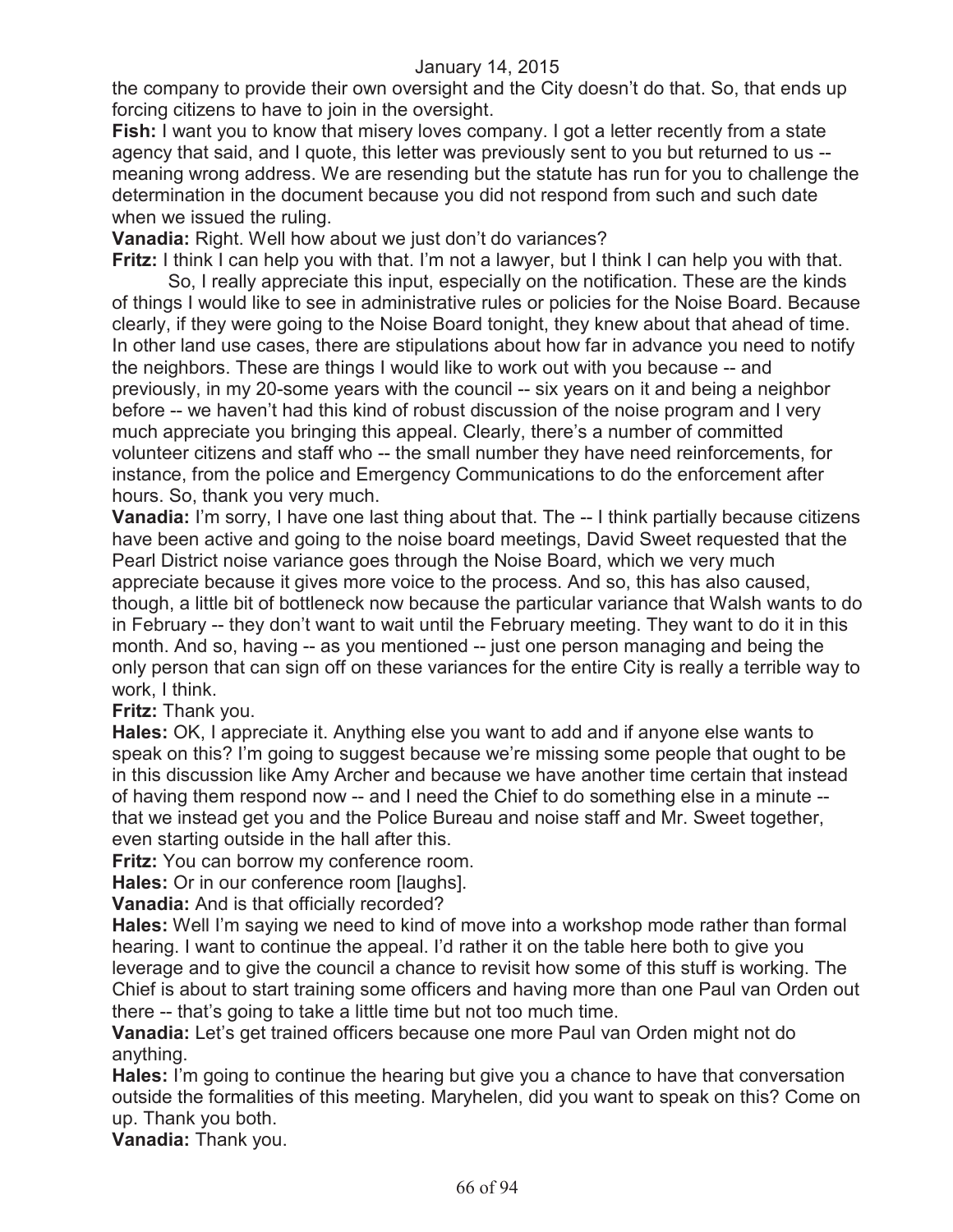**Maryhelen Kincaid:** Maryhelen Kincaid, in case you didn't know. I'm the one that kind of poked the hornet's nest on this, so I feel a little bit responsible because there's really responsible citizens, really talented noise office staff, and my experience with DRAC has been when you get all the convergent people in the room, you get good things to happen. I just said to Nick in passing, we need to get these people in a room. So, I very much appreciate that and I want to support that, because I think that things can happen. And we've got some things with DRAC in terms of notification and demolitions that I think we can use existing process to do. So, I think that's a very important piece of this that that directive happens. If they don't get the information they are unhappy. If they get the information, they can still be unhappy but at least they're informed.

**Hales:** That's where we want to get to. Thank you. Appreciate that. Unless there's anyone else who wants to testify I'm going to continue the hearing and ask that we have just that discussion as soon as possible including today or starting today and that we'll report back to the council as well as to folks in the community that are concerned about this. OK. **Moore-Love:** Do you want to set a date?

**Hales:** We're going to continue it to what, 30 days from now? Sound right? Since we have stuff in the next couple weeks that might occupy our attention.

**Moore-Love:** You think about another hour?

**Hales:** Let's set a time certain on Wednesday or Thursday afternoon.

**Moore-Love:** Thursday afternoon on the 19th is available.

**Hales:** OK, let's take that.

**Moore-Love:** February 19th at 2:00 p.m.

**Hales:** OK.

Fish: Does that work for the appellant?

**Hales:** Does that work for everybody? Does that work for you? OK.

**Fritz:** Thank you.

**Hales:** Thank you very much. Alright, let's move to Item 76.

**Item 76.**

**Hales:** Chief O'Dea and others are here to present this report. I think it's the Chief's first official appearance in front of City Council as Chief. Welcome.

**Larry O'Dea, Chief, Portland Police Bureau:** Thank you. And I think it'd be most appropriate for them to present the report first and I'll follow on. **Hales:** Welcome.

**Derek Reinke, Independent Police Review, City Auditor's Office:** Thank you. Good afternoon, Mayor and Commissioners. My name is Derek Reinke, and I'm the research analyst with the Auditor's Independence Police Review division. I'm responsible for the division's database, all of our tracking of trends, most of the reports you see coming from our office I have some kind of hand in those.

In addition to basic operating stats that we report quarterly and annually, we also do various policy reviews. You may have seen our recent hip-hop that review our director had a hand in.

The Citizen Review Committee also does a number of policy reviews. The 11 volunteers on the CRC listen to community input, they conduct reviews and research, they make policy recommendations in addition to their regular hearing of appeals and general advising of the IPR and the Police Bureau. They form work groups or subcommittees that review areas of public concern. And another part of my role with IPR is to strongly support these research efforts, facilitate and coordinate whatever kind of national research or other things they may need to do in those roles.

The report you have in front of you is the end product of the crowd control work group, which was formed in the wake of Occupy Portland, not the more recent event. This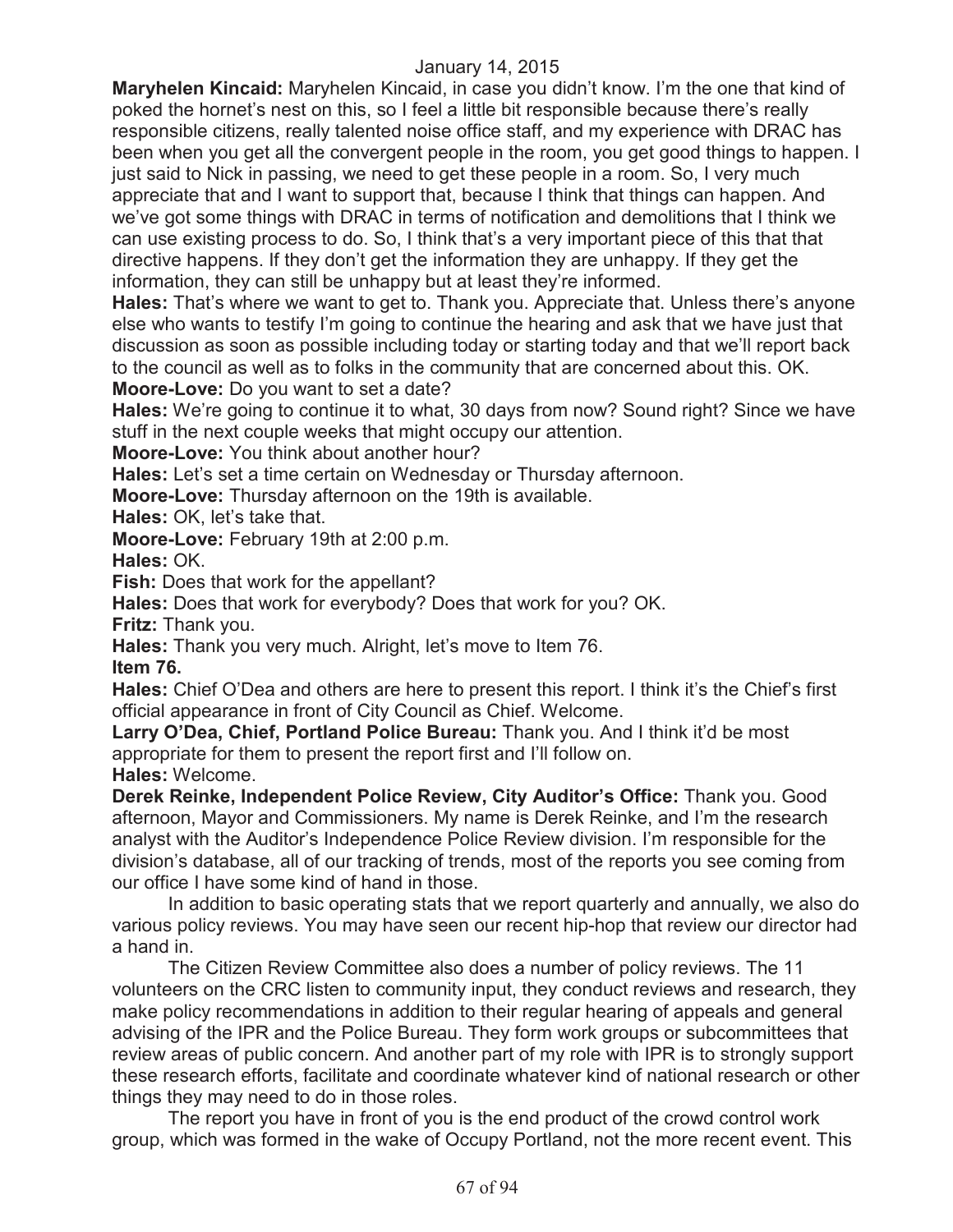is more of an effort that's been going on about two years. This group started off holding a large public forum with a lot of the Occupy Portland folks, and then started with interviews and meetings with representatives of folks from Portland Copwatch, from the AMA coalition, ACLU, National Lawyers Guild, a few local defense attorneys, one judge in Portland that heard many of the Occupy cases. They then started talking about other groups like the OIR group, which is consultants that come in and review the bureau's officer-involved shootings. They talked with some folks from the City Attorney's Office and asked some questions and had meetings with the Police Bureau's incident command and rapid response teams.

They also invested time walking along protest marches. They were involved in May Day and other events like that. They walked both within the crowd and in some other events they shadowed the bureau's responders, attending some of the bureau's preplanning meetings and some roll call events and things like that before marches.

I think this is a work product that's been informed by a number of different angles and certainly developed with a lot of volunteer time and effort on their behalf.

I also wanted to highlight quickly what this report is not. I don't do this often, but I think in this case it's kind of important. This report is not a comment on the bureau's proposed revisions of the crowd control directive. There was a little bit of confusion there based on the timing -- the bureau is doing a process now where every month or so they're posting two, three, four directives at a time up for public comment, and it just happened that the crowd control direct -- they've made some changes to that and they posted this the month of September for public comment.

The work group that had been going on about two years was very close to an end product, about 90% done. I think they used that kind of as a motivation or window as, let's get our stuff off to the bureau while they are studying this particular area.

The report itself isn't necessarily a thorough review of any changes made to the directive, it's not necessarily a commentary on that. But based on the timing, it was something that they wanted to get in during that month. To the bureau's credit, they've held off on making final revisions to that directive until this CRC process wrapped up. In fact, we've still been meeting -- we had a meeting with the Chief just this week on Monday where he probed us a little bit more about what was the thinking behind the recommendations and how could we take action on those. So, that was great.

Also, this report is not a comment or investigation of any specific incident. Just in the last few months, for example, seen since the Ferguson and New York City grand jury decisions, we've seen a number of protests and kind of a new series or a new wave of activity in Portland especially on Tuesday and Thursday surrounding Thanksgiving. IPR heard from 30 people on that Monday following Thanksgiving, and we are doing an independent investigation into what took place in those protest events. **\*\*\*\*\*:** [inaudible]

**Reinke:** This report is more the end product of a two-year look into policies in this area. At this time, let me introduce Rodney Paris, who is the chair of this work group. He's also the outgoing chair of the CRC. He'll discuss some of the group's major findings and recommendations. Rodney is wrapping up a three-year term on the CRC, so I hope you'll also join me in thanking him for his long-term service to the City.

**Rodney Paris:** Thank you, Derek. Derek summed up our work pretty well -- the process we went through in working on this. You have the report in front of you, I'm not necessarily going to read all of our recommendations. We did make a number of recommendations. I think you could put them into some logical groupings.

The first grouping has to do with equipment, both around sound trucks and name badges. We made recommendations to beef up the existing capability of the sound trucks.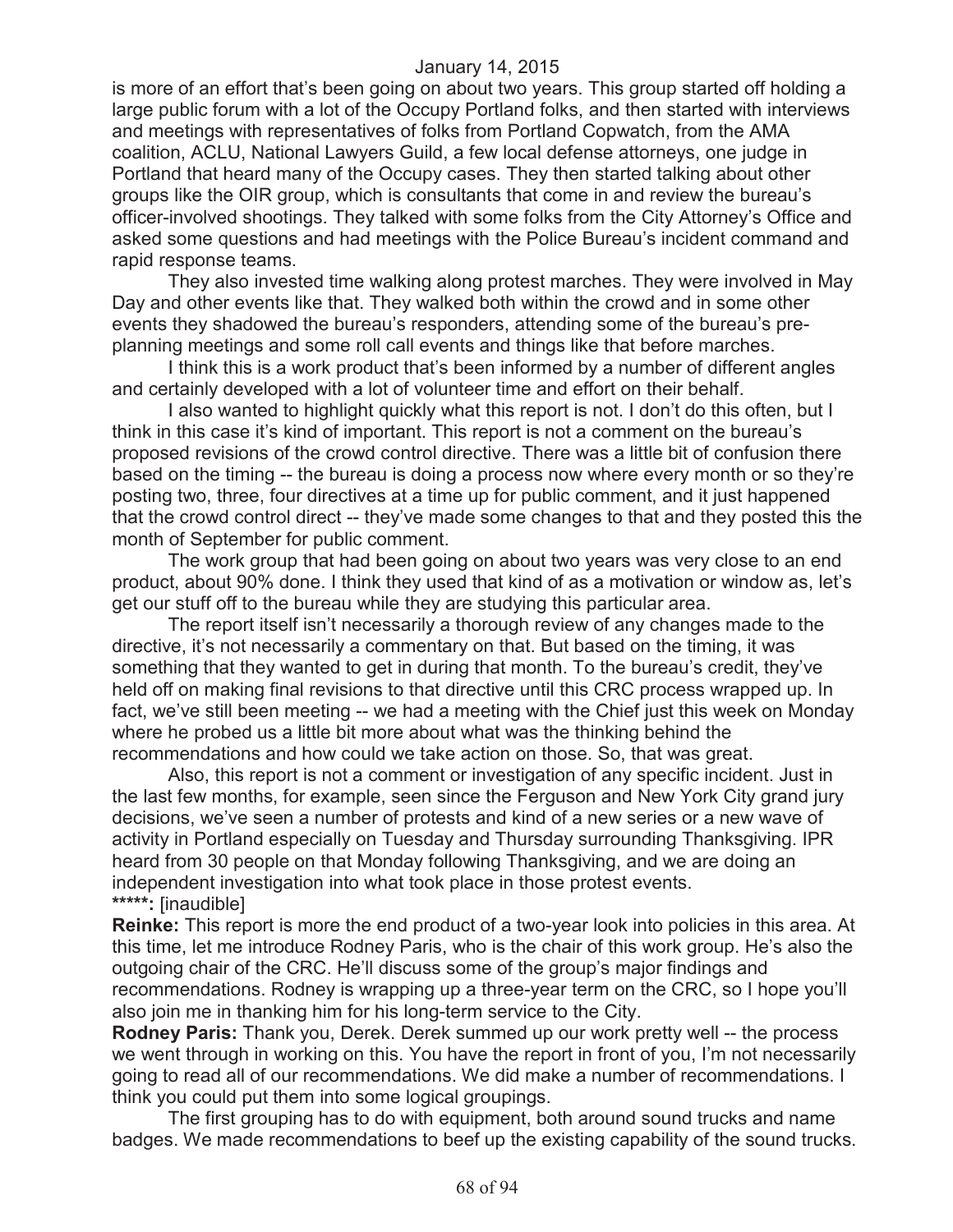Officer O'Dea said at a more recent protest they had access to more high-tech device from a manufacturer that they feel did improve their ability to communicate with the crowd, but I have been at other protests and heard public feedback that at times the equipment we had at some of those protests was not adequate to reach all members of the crowd, especially in a confusing, chaotic situation like that with a lot of other noise going on. It sometimes led to miscommunications and misunderstandings about directions from the bureau.

The second one is around name badges. We heard a lot of feedback. One of the top things we heard from the community was their desire that all officers in Portland monitoring crowd situations have name badges. There have been in the past some jurisdictions that did not want to go along with that. So, Chief O'Dea has done some work on that. I think there's been some agreements from some of those jurisdictions now that that will be more standardized going forward, but we believe that's important.

The next recommendation was on crowd control training. The Portland Police Bureau has been conducting training for both themselves and other agencies around crowd control. We believe that's important, especially as we bring in other agencies to the City to help us. We want to make sure that those agencies have the same sort of training that our officers and that we beef up the training for our own officers around how to handle crowds and deal with difficult situations.

Number four is around use of gear and military-style clothing and tools. Again, this was a common concern that we heard from the public -- that the presence of that hard gear equipment can be something that they feel is inappropriate in some situations, that the bureau feels it's a good tool but if you read some of the information from oversight agencies from other jurisdictions, there is some best practice out there that keeping that out of a crowd situation until you absolutely need it is a best practice. The bureau does do that and has been continuing that practice, we think that is the right approach to continue or increase that just to keep a de-escalation frame of mind until you really need that sort of tool. Again, you see a lot of that in the Ferguson protests, and some of the images you see from those protests where the police look more like soldiers -- that was really the concern we heard from the public.

Community relations. Again, this would probably be beyond just the scope of crowd control. I think the Chief's recent appointment of a new command position to deal with community relations is important. Even within the crowd control area, we think it's important. Having police presence at some of these events, making sure they get out into the neighborhood and know the people involved in some of these protests. Officers should really have that as part of their job description to help develop trust and confidence in them by the individuals and people that they serve.

Again, going through some of these others ones that I would say are more of the ones we heard the most about -- seven, eight, nine, and 10 have to do with documentation and being transparent, making sure that the permitting process is clear and straightforward, that crowd expectations and information for crowds about how to get permits, what sort of things the police will and won't allow during a protest would be helpful for crowds. Publishing standard operating procedure -- I think the bureau has some concerns that they wouldn't want to release confidential information about tactics. But even having those available so they could be part of an audit by CRC or IPR even to make sure they are following their own standard operating procedures -- we feel that would be important. And things that can be released publicly about general standards -- we think that would help build that transparency and trust.

Number 10 is around the crowd control directive itself. We feel more should be written into that preamble around de-escalation as an effective tactic to avoid confrontation, and just overall work on that directive, which is currently up for review and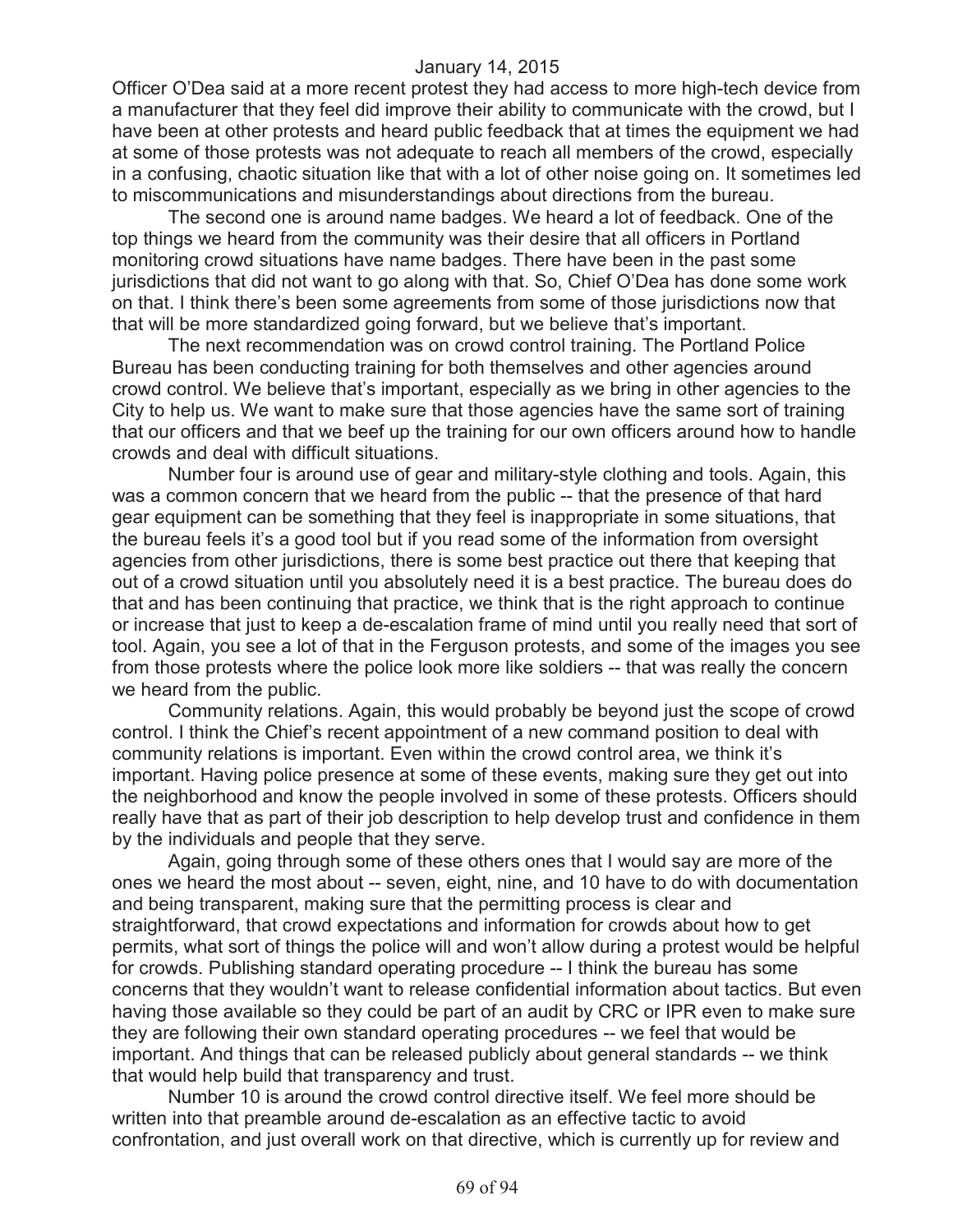has been. And we are thankful that the bureau held off on finalizing that until we could finalize our process. That was very helpful.

Eleven is training officers regarding speech, not to target individuals based on political affiliations. We did hear from some members of the public that believe the bureau unfairly targets people that are supposed anarchists or members of the Black Block or other groups. We would encourage individualized assessments not assessments of people based on their membership in a particular political group or organization.

Twelve is again a little bit broader than just the crowd control situation, but we did hear from people had a difficult time getting their property back after a crowd control incident where they may have been cited or arrested. We've heard about that from citizens in other areas as well, that sometimes those are held out throughout Northwest Portland and people may not have access –

**\*\*\*\*\*:** [indistinguishable]

**Hales:** Ma'am, you need to let him speak.

**\*\*\*\*\*:** OK, then don't lie --

**Hales:** You need to let him speak. You'll be asked to leave if we can't let people speak. **\*\*\*\*\*:** [indistinguishable]

**Hales:** One more time. Everybody gets to have their say. You also -- but one at a time. Go ahead, sir.

**Paris:** OK, thank you. So, making sure that process is a robust process and fair to people that are involved in that situation. Those are our recommendations. As Mr. Reinke said, we met with Chief O'Dea earlier. I think he's amenable to looking at most of these. I think there's some concern about a couple of them, but I'll let him speak about that.

Again, we thank you for inviting us here to bring this important issue up. It's been an ongoing issue for years. I think we've kind of wrapped up our work, but this will be an ongoing issue. We know the CRC will have an important part to play, as one of our main functions is gathering public feedback. So, we will continue to do that. We hear complaints and appeals on those complaints. I know it will continue to be a focus of the CRC. **Hales:** Thanks for your volunteer service. I know we've got some questions.

**Fritz:** Thank you for your work on this report, and thank you for all your work on the Citizens Review Committee. I'm curious to why there's no discussion of the mounted patrol and the use of horses in crowd control.

**Paris:** The use of horses came up couple times from people in the public feeling it was overly intimidating. The bureau's position on that is they feel that's a useful tool to them. We didn't get too much into use of force, you know, use of batons, use of bikes during protests, pepper spray. We believe that the current use of force policy should apply to crowd situations as it would in any other situation -- if there are complaints, that they should be filed. We've seen numerous number of complaints from recent protests and those will go through the normal process. We didn't feel like that should be part of our report at this time -- trying to figure out use of force for each and every type of tool that a bureau may use in a crowd control situation.

**Fritz:** So, let me just summarize what I think I just heard -- you would view a horse as a potential forceful weapon --

**Paris:** If it's used that way.

**Fritz:** In your minds, it was no different than carrying a gun versus using a gun -- riding a horse.

**Paris:** It could be used that way. We didn't hear about any particular instances of it being used that way. Mostly what we heard about is that people just didn't like it being there. **Reinke:** So, in IPR, we have horse as part of our force database. You know, if there's a complaint about force, a horse drops down in as part of a use of force in terms of how we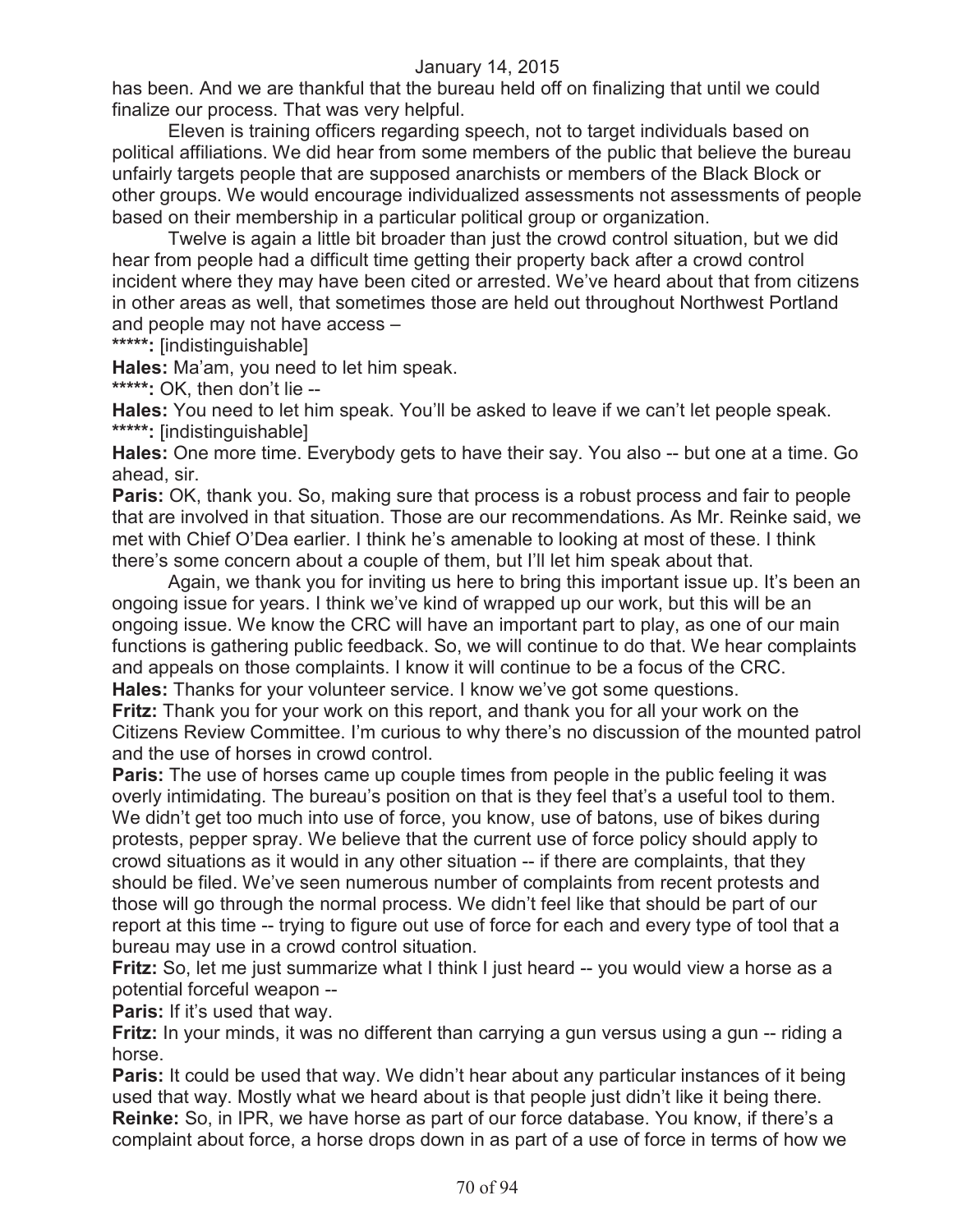count and structure things. So absolutely there's that acknowledgment that that can be something that causes injury that may not be appropriate into a large crowd. And absolutely the work group heard that from the community over and over.

They also went and explored and asked those questions of the incident commanders -- Commander Bob Day in Central Precinct, I remember -- and we said, what are the concerns around this from your perspective? Are they useful, we hear things that are negative -- why are you using them? What are the benefits from your perspective? I think we heard some things as a work group where they felt -- you know, we see both sides of this and can't really solve it.

**Fritz:** But from a community member's perspective, it wasn't a big enough issue for your to issue any recommendations or that you felt it wasn't a problem at this point?

**Paris:** We were trying to balance everything between the feedback from members that are active in protests, other citizens, the bureau -- just balancing those inputs, we didn't feel that rose to the level that we wanted to talk about in our report. There's other things as well that we didn't.

**Fritz:** Could you list some of those other things?

**Paris:** I mentioned some of them -- the specific use of force. Bicycles came up where some protests -- the officers would say they used them for mobility, for getting around crowds. There have been instances they have used them as a wall to direct people. I think there have been complaints. There have been some feedback we got that officers may have used them to push people, and there are jagged edges on the bikes. But again, we felt that would be a use of force. If it's a use of force complaint, we felt it should fall under a use of force.

**Fritz:** Thank you. That's helpful.

**Hales:** Other questions? Chief?

**Larry O'Dea, Chief, Portland Police Bureau:** Thank you. So late last summer, I had put out for public comment or revised directive. The directive was put out because we had made substantial changes really over the last two years in the way we manage both our crowd events, our protest events. I then became aware the CRC was finishing up their work on it, so I directed we hold taking any action other than continuing to get the public input that we had on that until they finished their product. Then I could look at their product, meet with them, and have a chance of incorporating that feedback into our process.

I want to thank the work group for their process. Most importantly, for having a very informed perspective. Frequently, have thoughts and ideas how we should do certain things but without asking, why we're doing them the way we're doing now? So, I really appreciate the process that the group went to talking to protesters, talking to community, talking to the police. That gives me a very valuable document to work from.

Briefly, there's two major historical periods in the Police Bureau where we've made changes around how we manage crowds. The first was in 2003, 2004, when Commander Sizer was there, and ultimately she really refined our process and reflecting that one of our major roles is to support free speech rather than try to control an event.

Our next most major revision in our process has really been the last two years, been really active in formalizing specially trained crowd control incident commanders who are very up to speed on the capabilities of bicycle squads, of the rapid response team, of mobile field forces. So, with those changes, the way we were doing business was not reflective of our '09 directive. So, we put that out revised directive to better reflect what we were doing. I can briefly go through the recommendations if you'll find that helpful or take any questions on anything in particular. Whichever you find best. **Hales:** Wouldn't hurt to briefly go through that.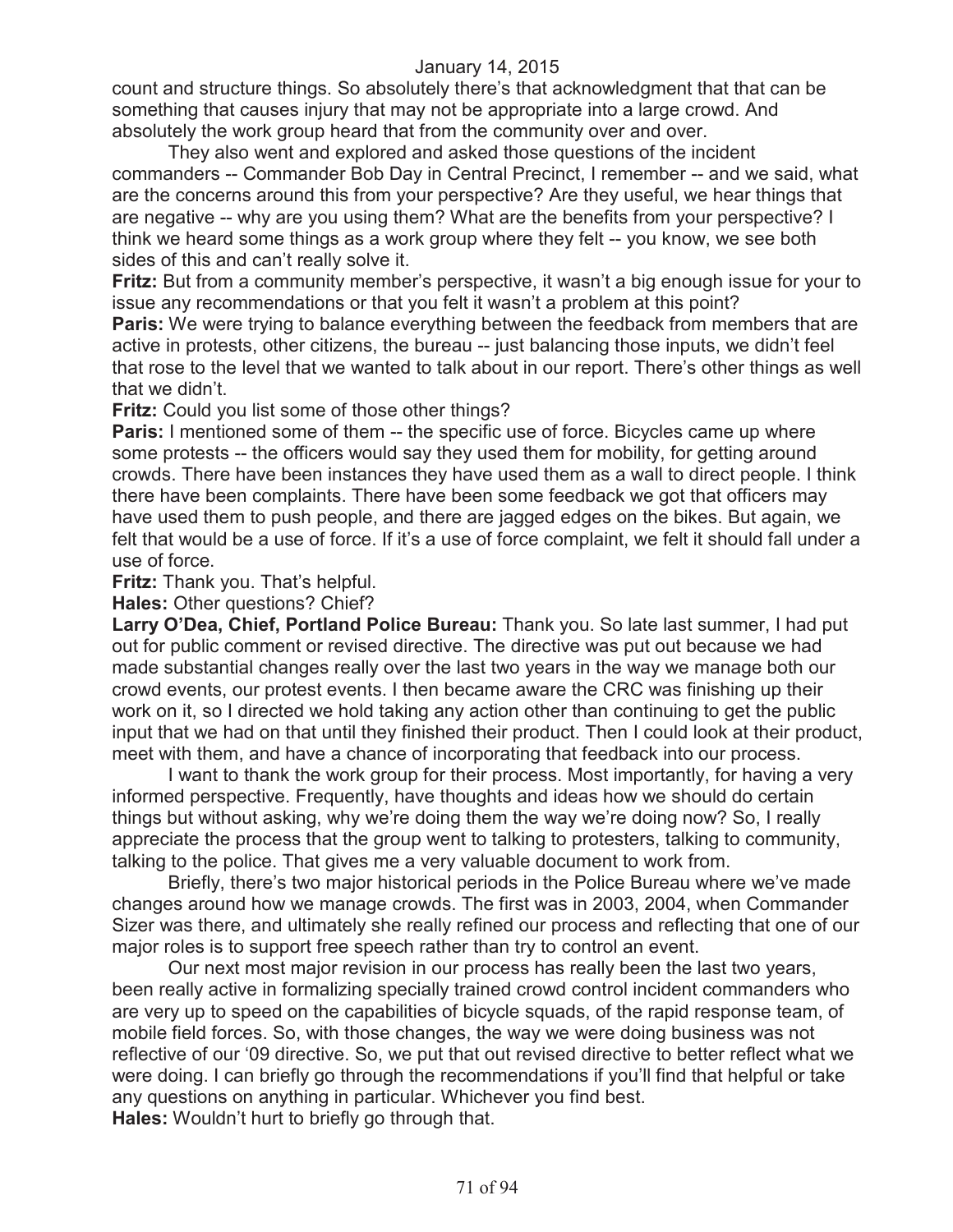**O'Dea:** OK. The first recommendation they have on sound trucks we agree with. That's one that's been a challenge for us. The equipment that we have for making those notifications is not the highest quality. During the recent protest around Ferguson events, we had for several weeks the loan of a new modern high piece of acoustical equipment head and shoulders above this technology and completely addresses the concerns they talk about here as far as the quality of language. Also, one of our revisions has been to always have a PPB member giving notifications, and it's actually a PPB supervisor, sergeant, because of the authority that they have.

Number two, name badges. That is something that Captain Elmore who's in charge of our rapid response team has accomplished. He's gotten agreement from all our partner teams that support us in events that they will wear name tags, and they have done so since that agreement has been in place.

Number three, the uniform crowd control training -- the same. We have formalized spring and fall training. The other departments are invited and attend that training with us. If a department's team can't attend, they'll always send a supervisor so they stay current on practices that we're doing and the expectations that we need.

Number four, around use of the rapid response team and their protective safety gear -- and this applies a little bit to mounted patrol unit, to your inquiry. Our crowd control incident commanders are very well-trained in knowing even showing the rapid response team in their protective safety gear -- which we need for many different events, not all of them, but many different events -- they are part of the planning -- we know that even showing them -- so we keep them out of sight unless we need them. Same with the horses. They're generally out of sight unless we need them for a particular event as it has developed.

Recently, we had an occasion where we were caught short of resources in anticipating what we need for these different events. It's a little bit guesswork, a little bit science, a little bit history based on what information you have. So recently, we had an event that was a two-part march that ended up at the Moda Center. When it looked like folks wanted to get in the doors, the only resources we still had were the rapid response team. So, that's the one time that's happened where we have deployed them where we wouldn't have intentionally deployed them had we had the adequate number of resources we want. But know that's a part of the crowd control incident commander's intent. They know just showing them -- let alone deploying them -- what effect that can have. But they're a component that we need. At an event just recently, we've taken rocks and bottles and had to reclaim highways. So, they're a part of our needed resources. **Fritz:** What kinds of incidents would require police in protective gear?

**O'Dea:** The most recent example would be where a group of folks took control over the highway and started throwing rocks and bottles at the officers. And so, that's not something you want to have a regular officer in a uniform go in. You need your protective helmet, your facemask, your safety gear for when that's happening.

**Fritz:** Do you generally wait until it appears that people are going to be throwing stuff? **O'Dea:** It completely depends on the nature of the event. It may be there's an opportunity - - if that is what you're believing is going to happen, merely having the rapid response team roll by or deploy -- that can prevent that action from happening when they see those, that group of folks ready to prevent that from happening.

**Fritz:** Isn't that counter to what you just said though, that just by them showing up, that can escalate things?

**O'Dea:** What you would not want to do is have your rapid response team be -- here's your people just managing any kind of crowd event. It may be that just showing them can have that effect but it may be that an event has already gotten so bad you need them to come in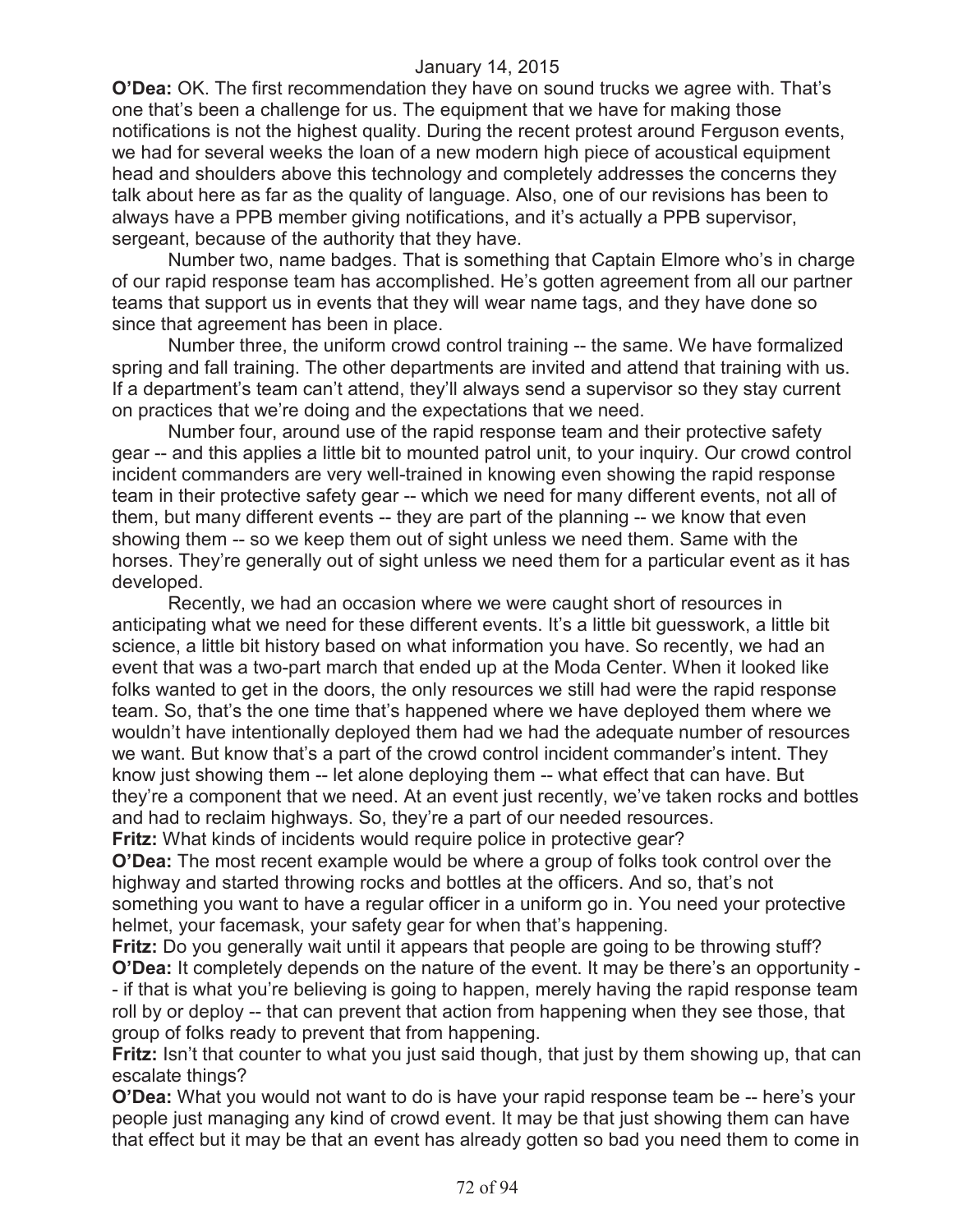because of the things that you're taking. But there's very much -- it's mentioned here that just showing them can have effects. It can also have an effect of, oh, wait a second, there's the proper people here that are not going to let us do that as well.

The front line officer training about kind of keeping their cool -- there's language in that draft from last summer that reflects that as well, and that's also part of all the incident commanders' briefing.

The permitting process -- the bureau doesn't really have a role in the permitting process. We have heard that maybe there's a way it could be more friendly. But also on the Police Bureau side, the fact that if somebody has a permit or not doesn't automatically indicate to us there's going to be problems here. It just means it's going to be maybe harder for us to manage because we don't know the route if folks aren't telling us, we don't know the duration, that type of stuff.

**Fritz:** So, Mayor, is there any thought of having the police be more involved more in the permitting process?

**Hales:** Not as yet. Again, once the permit is acquired by a group, the Police Bureau is given a copy and informed this event is going to take place so they can plan for it, right? **O'Dea:** Yeah, if an event holder is getting a permit, we then become a part of that process. **Hales:** It's really up to the organizer.

**Paris:** Could I just make a comment on that? The feedback we got was that the permitting process can be extremely cumbersome and lengthy for people involved in organizations - that they wouldn't want to get a permit. We don't want to discourage that. The permit can help the bureau plan ahead of time and reduce the chance for conflict. I think anything we can do to make that easier for citizens to get a permit should be explored. There are always going to be groups that don't want to get a permit. That's not part of their mission, they feel that's overly intrusive. But where it does work I think that can be streamlined of. **Fritz:** Particularly where we might crowd control and one route might be better than another, it would be both streamlining and encouraging more collaboration and not just in protests -- well, including protests like the Naked Bike Ride, where it would be helpful to know ahead of time where folks are going to be going.

**O'Dea:** Thank you for the help. Eight and nine were actually two points I was look forward to more conversation with the group and got some good ideas out of. We even tried to be at times as best we can careful about the words our PIO puts out. You know -- traffic will disrupted. Maybe, your traffic may be rerouted. Not necessarily saying this free speech event is going to disrupt -- you know, using language that is maybe more inclusive around supporting free speech.

The publishing our procedures -- there's very little. There will be a small amount of specific tactics that we wouldn't want to discuss, but our directive is pretty robust that goes out for the public comment piece. Then that will be online. Training advisory council has access to all our lesson plans as well. But a piece of information through our discussion earlier this week that I found helpful is maybe just putting together almost like a frequently asked questions website that generally we could spell out in general what our expectations would be. So, it would be things like, generally, bridges are off limits. Generally, access to highways is not going to be tolerated. Disrupting major transportation infrastructures. And just kind of breaking down those pieces. So, that was helpful conversation that really appreciated earlier this week.

**Fritz:** And I just want to elaborate on that, because I had questions after one of the recent protests. Events -- not protests, events -- which again I think you're right, reframing it as not disruption, it's a rerouting. It's a part of what we do here in Portland. It's very important. So, I got some feedback. You mentioned bridges are off limits and I said, why? And the answer is some bridges people tend to climb when there's an event and that's not safe. So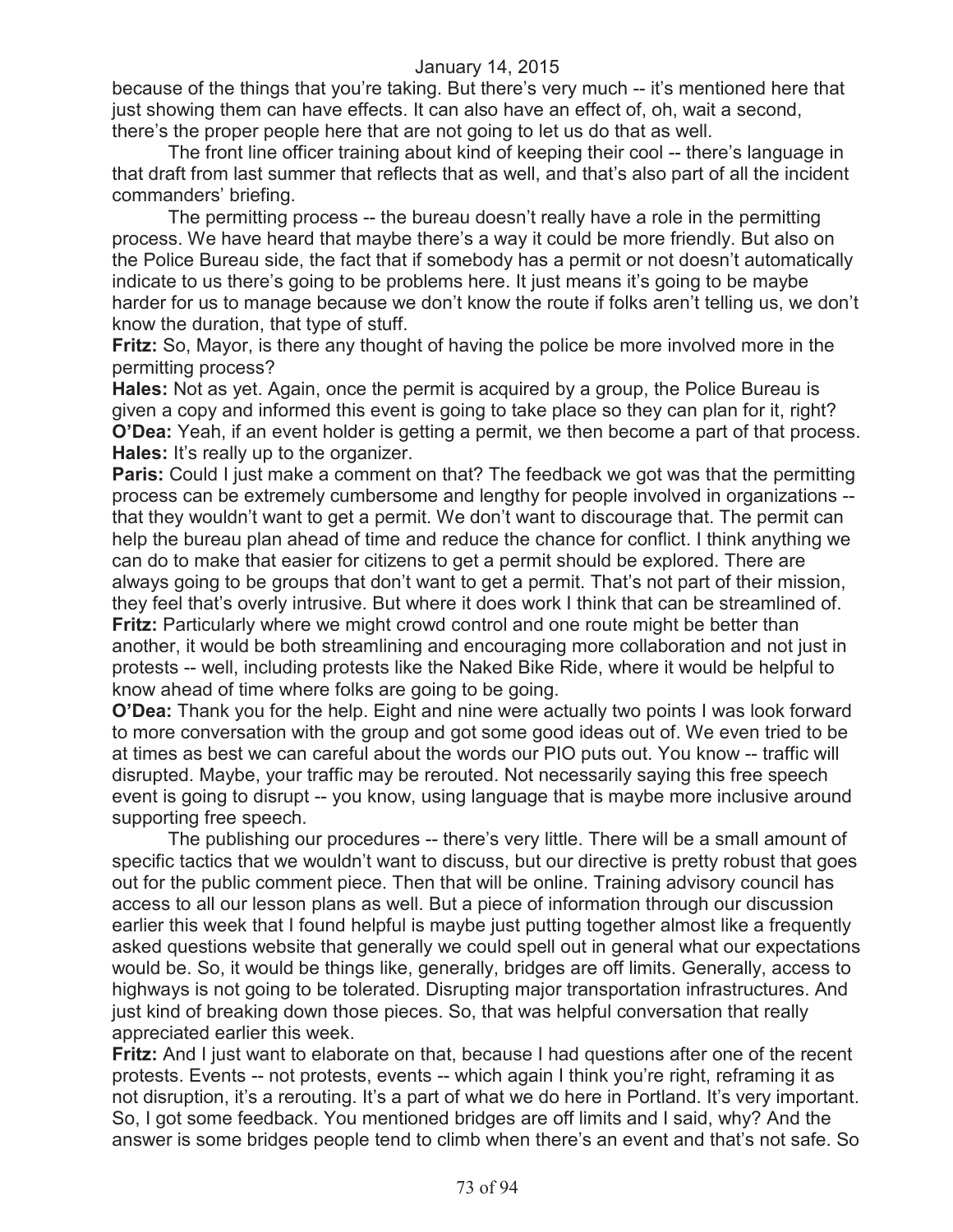then it's better to block of access to the climbable bridges. The bridges that have access to the freeway -- obviously, pedestrians on freeways is obviously highly dangerous. That's another reason. So, I hadn't connected those dots and I think that explaining to citizens that we're not just arbitrarily making up rules, but this is why -- I think that would be really helpful.

**O'Dea:** Exactly. Number 10 on kind of revising the crowd control preamble, talking about discretion. That is talked about -- these are not -- we're specifically directing officers, no individual action. So, that part is spelled out in our revised directive as well as reiterated when the incident commander does their intent during their original briefing.

Part of our revised preamble piece in the directive from last summer also reiterates right up front in our policy piece that one of the most important roles police have is to support free speech events as well.

Number 11, talking about training officers to not target individuals -- continuing training and discussing officers to that. That's ongoing, that's in discussion and briefings. We don't target specific people. We target behaviors or known histories of folks. So, I've been a part of free speech and protest events since 2003, and have seen some of the same people at every single event regardless of the cause. We know that there are some people that they have a history of their role is to disrupt, cause damage, or hijack events. And so, there's people like that we know. What we will tend to do is focus officers around that. People with known specific histories like that. We have a finite amount of resources and a presence around people with a known history trying to hijack event or cause damage, that can help prevent that. But we don't target individuals based on the message in their speech. We don't target based on their affiliation.

**Fritz:** Chief, could you just discuss the practice of so-called kettling, of having police surround particular folks and arrest everybody in an area? Why would you do that? **O'Dea:** I've only recently heard that term. One of the crowd control techniques that the bureau does have -- if we have not been able to disperse people after repeated opportunities, the crowd control incident commander may make a decision we're going to arrest this group. We have given -- by the time we would do that, they would have been given multiple numerous warnings to cease what they were doing. **Fritz:** How is that decision made?

**O'Dea:** It's based on the incident commander. They've got a lot of different options to them. To include, you know, selective arrests, larger group arrests, based on the totality of what they had, how much violence has gone on, what kinds of property damage has happened, how many people have been hurt. They will look at the totality of that and of their many options and make a decision if that's the best decision that they want to do. Many of these events will continue on and when they get to the point of either causing damage or too much disruption we'll continue until it stops being fun.

**Fritz:** Yes. At what point does the Commissioner-in-Charge, the mayor, get pulled into that policy decision of this has gone on too long?

**O'Dea:** The mayor is generally not going to be a part of an individual particular event. He will be in conversations with me around policy, around what is our practice, what is his expectation around these events. But it would not be fair to him to call him in the middle of an event and say, what do you want us to do? His direction and his influence and conversation and expectation needs to be well prior to game day.

**Fritz:** Except that during Occupy, the whole Council was involved in how long this is going to go on with this particular demonstration, how is this going to be managed? When Mayor Adams was in Asia on a business trip, I was the president of the council and I was involved on a day-to-day basis of we're expecting this, what is your expectation? So, I think particularly when some of these political free speech.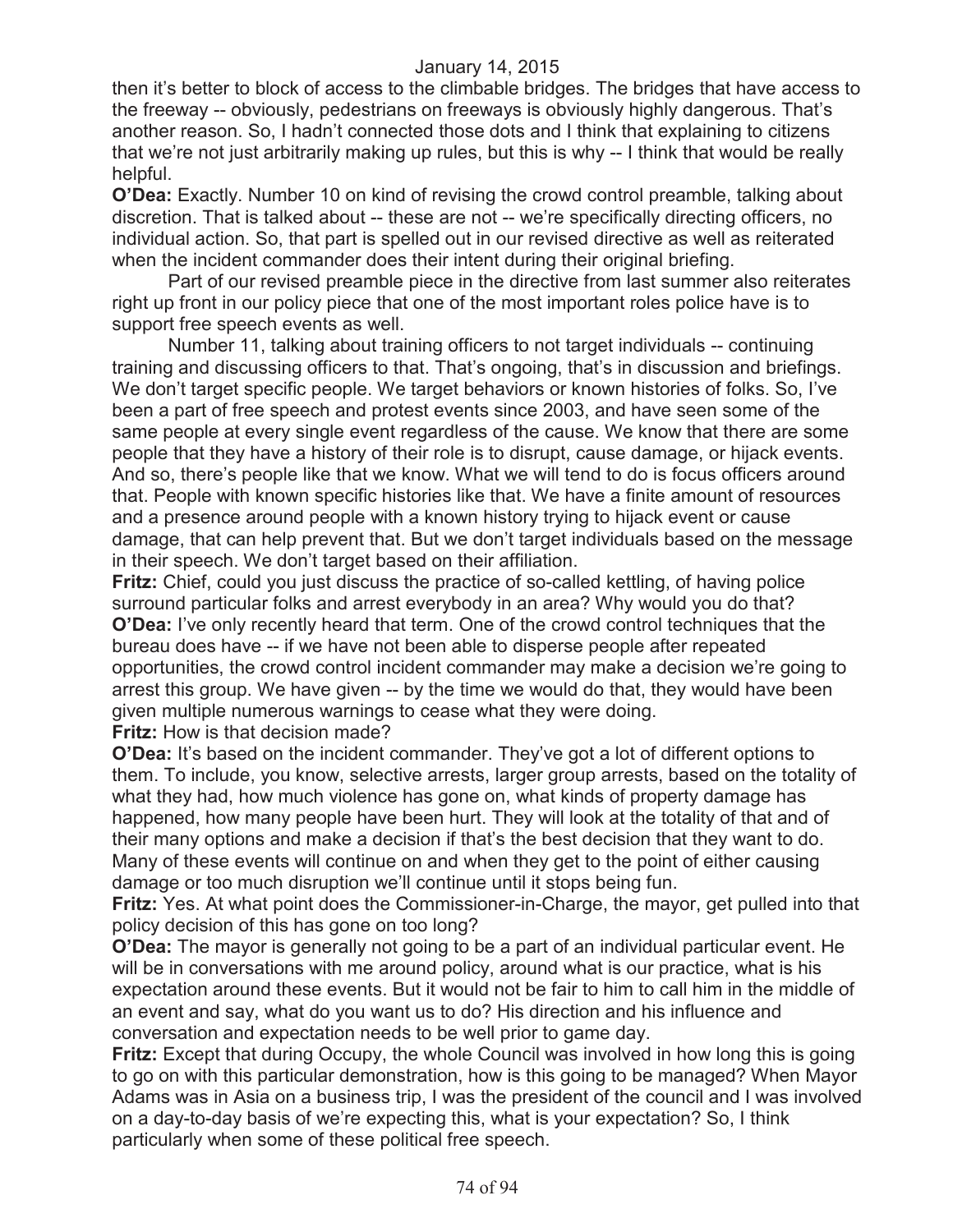**Hales:** I have been present for some of these events, and I do believe that it's my job to give general direction but not moment-to-moment management. I think having incident commanders who have directives that are written down and in the light of day and public - which is what we're doing -- then have the discretion to make good decisions and consequences for making bad ones on the scene works.

For example, in one of the recent protests, I watched the incident commander, say, you know, this particular group based on the way they're operating I think we should just let them go into the mall and have their protest inside the mall. And no police officer followed several hundred people into Pioneer Place. They chanted, held a moment of silence, and left the building. I appreciate that incident commander having the discretion to make that judgment call, and he made the right call in my opinion in that instance.

So therefore, for me to substitute my judgment moment-for-moment in a situation like that would be pretty absurd. But for me to lay down some expectations about the relationship between the Police Bureau and that particular free speech event is completely appropriate.

**Fritz:** So if the incident commander decides that he or she wants to stop or disperse a crowd because of whatever reason -- they're not causing a problem, they may just be sitting in an intersection, for example -- the incident commander makes that decision. You would then stand by that decision regardless if that then precipitated adverse outcomes? **Hales:** I think that's pretty hypothetical.

**O'Dea:** And know that for our incident commanders, they truly are very specifically chosen and trained people knowing that one of their utmost responsibilities is supporting free speech and balancing that most difficult event. Every one of those events is critiqued afterward, and it's critiqued again quarterly with all the other incident commanders so that we learn from each of these events.

**Reinke:** I think the other piece that's important is the accountability loop. So, we haven't for a long, long time -- I've been with IPR just over eight years now -- I haven't heard of an actual case of kettling that was so documented as this last two months ago, or this flash bang grenade that was used in Pioneer Place. We're doing investigations of those. Those were an obvious decision by an incident commander that needs to be reviewed for appropriateness.

**Hales:** Yeah, that's how we should review -- after the fact.

**Paris:** And I would just say that when we spoke with people with the bureau about kettling, they told us they did not use that tactic.

**Reinke:** Although the term often is -- the way it was presented to us was to kettle up and spray with pepper spray or something like that. And we were told definitively we don't do that, it's not trained, we absolutely wouldn't. But again, I was like, well, do you have some SOPs or something that tell me that, and that's where having more of an info flow would be helpful.

**Fritz:** Well, I expect we will get some testimony on this. When things happen in parks and there's an incident, my rangers are telling their supervisors, their supervisors, then the bureau director is in contact with me, and if there's a policy question I help make that. **Hales:** A policy question, yes.

**Fritz:** No, a policy as in operations. So, I want to make sure that part of this discussion, we look at the appropriate connection of the mayor and the council in managing incendiary situations.

**Hales:** Well, I know it might be appealing for some people, for the Police Commissioner - namely me -- to have more sway moment-by-moment over the operation of the police bureau in a situation like that, but I think in a democracy we might want to be careful about that in that that would cut both ways. Some Mayor might say, don't arrest those people,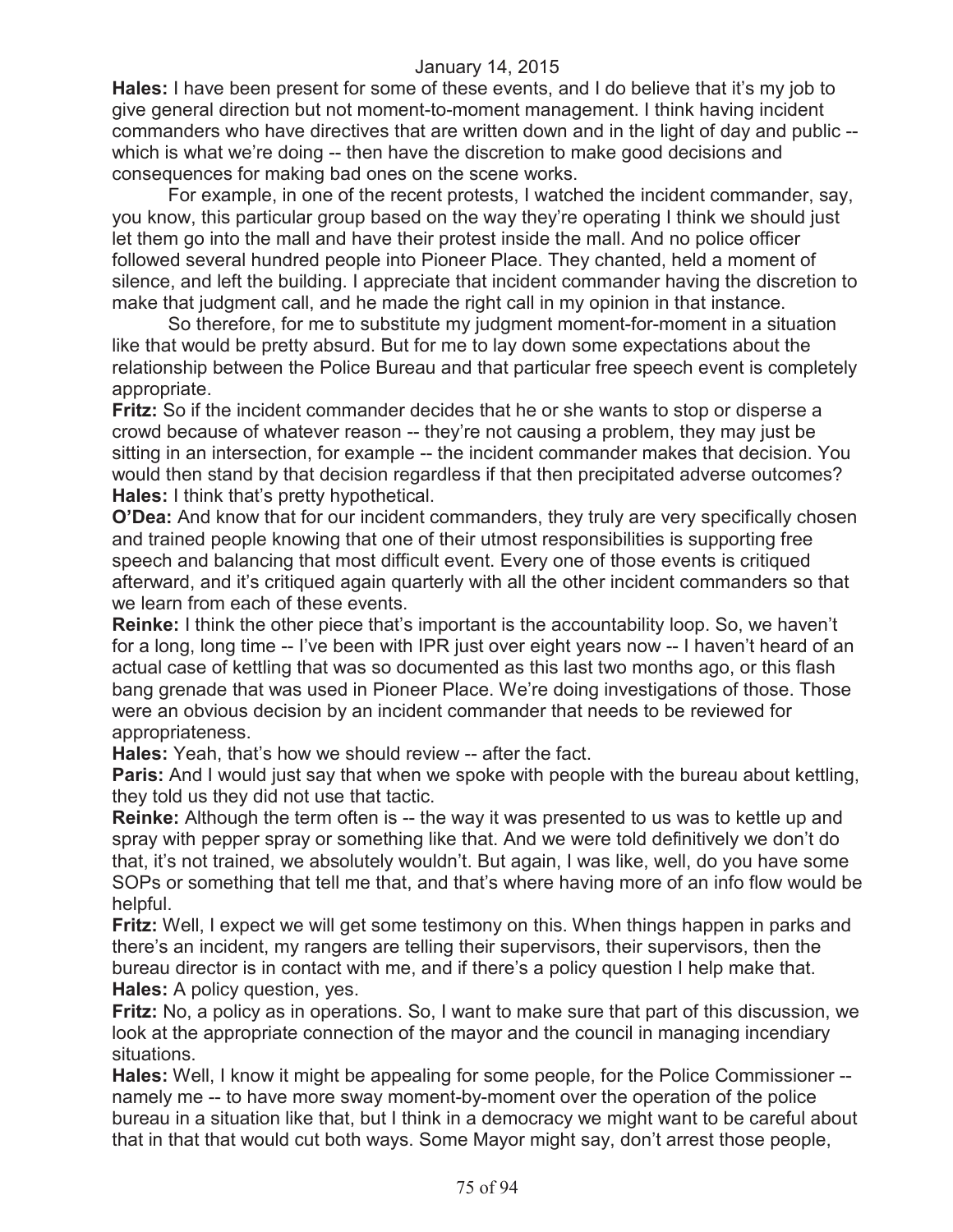maybe I would be more inclined to say that; and some Mayor might be more inclined to say, go arrest those people. I don't think you want political officials, Mayors included, making moment-to-moment decisions involving who gets arrested.

**Fritz:** Not necessarily which particular people get arrested. However, I do see a role for the commissioner to be involved in, for instance, a decision about this has gone on too long, let's break it up. If it's just a matter of it's gone on too long rather than it's causing problems.

**Hales:** Right. I hear you.

**O'Dea:** The last one, number 12, ensuring property is released back. That one was a surprise to me. How we handle property is very strictly regulated. The state is very clear on the requirements for when you take something from somebody, you give them a property receipt. I think part of it may be based around convenience and part around changes at the jail on what property they will allow an inmate to take in. I think maybe stuff that historically had been able to be with somebody who is put into custody now ends up in the property room, and it's not convenient in its location. After our meeting earlier in the week and going through this feedback, I'll incorporate that feedback into the revised directive along with some other input that we got and put that back for the work group to take a look at. **Hales:** OK. Other questions for the Chief? Or work group member or IPR staff?

**Fritz:** I just want to go back to the beginning, which is sound trucks. We've got the better equipment?

**Hales:** No, we don't.

**O'Dea:** We borrowed one on loan for a period of several weeks, and it was just a night and day difference on the clarity of communication. It addresses all the things the work group accurately brought up.

**Fritz:** So you'll either be prioritizing that or using your existing materials --

**O'Dea:** Now that there's good technology out there to work, that's something we have to look at.

**Fritz:** Thank you for the clarification. My question was also, have we done the training for the staff who are making the announcements in the proper way to make those announcements?

**O'Dea:** Yes, they have now specific sheets if you will, a script to follow so we meet all of the requirements for different dispersals or move outs.

**Fritz:** Have those been discussed with the CRC or other citizens to see if they think there clear?

**O'Dea:** I don't know if part of CRC's group if they had it at the time --

**Reinke:** We didn't see -- [inaudible]

**O'Dea:** I don't think so.

**Fritz:** That might be something to consider.

**O'Dea:** Thank you.

**Hales:** Good idea. Other questions or suggestions? Thank you all. Now, I know we have a number of people signed up to testify, and we're going to hear everyone. We have logistical bauble here, and that is in about 15 minutes we need to recess for 15 minutes because Commissioner Novick and I have a conference call that we have to participate in. So, we will take the first few folks then we'll recess at approximately 20 'til and then come back. Our apologies for that but stuff happens. We'll take the first three, please. Good afternoon, welcome.

**Dan Handelman:** Good afternoon, Mayor Hales and Commissioners. I was hoping to ask for six minutes -- I know you have a time constraint now, but since we attended all these meetings --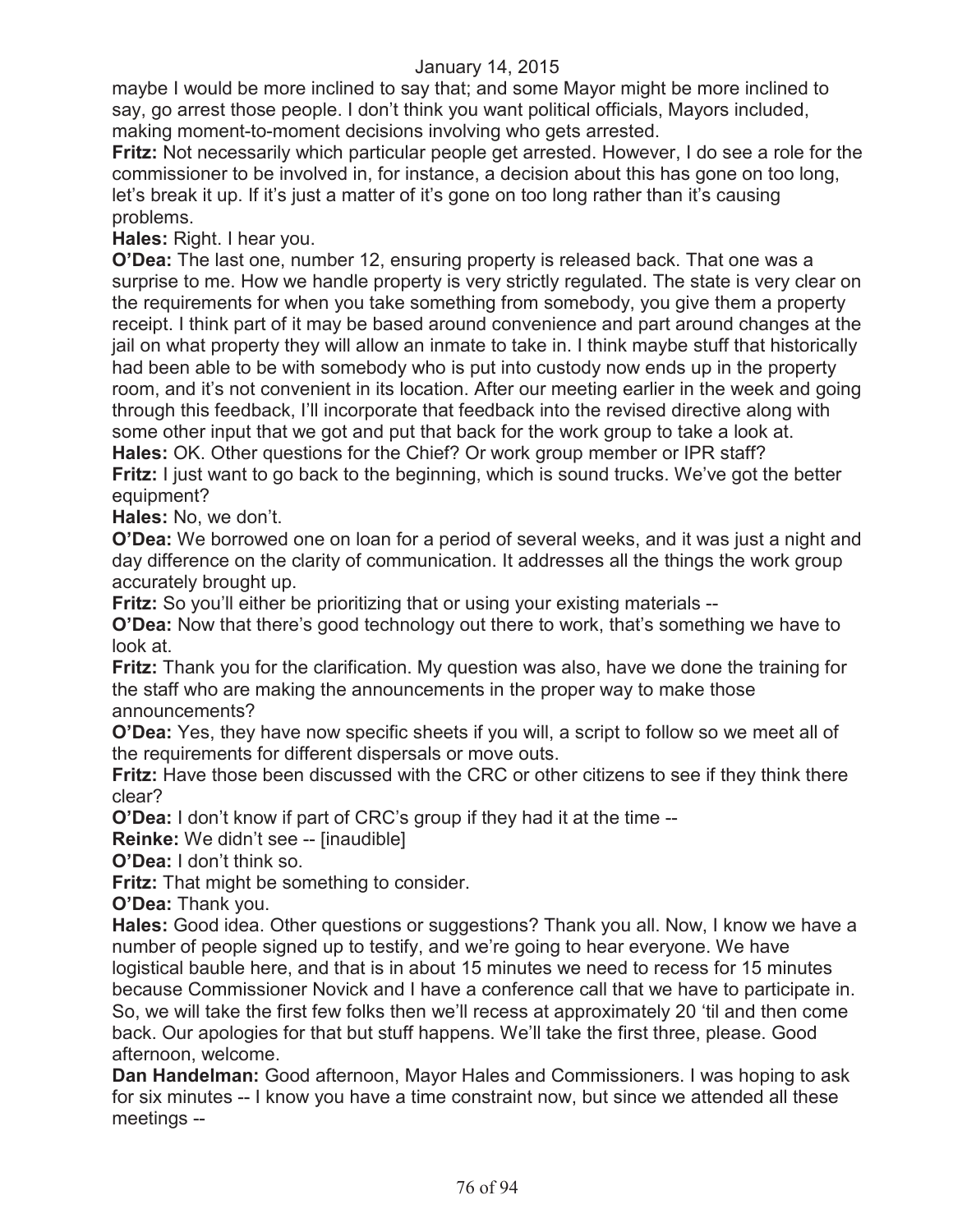**Hales:** Go ahead. Again, we'll be able to take the first three of you, I think, and then we'll probably have to take that break.

**Handelman:** Thank you very much. I'm Dan Handelman with Portland Copwatch -- oh, I meant to hand in our testimony.

We are extremely concerned that after hearing from demonstrators, lawyers, members of the public, and from us about the use of weapons and protests -- including batons, pepper spray, horses, and bicycles -- the crowd control report does not even mention these items.

The CRC had promised to at least mention the items in the other concerns raised during our process section. While many of the recommendations they make are on point and productive, it is the use of violence that most concerns out group and many people who have witnessed or been subjected to that violence over the many years that we have been active. We'd also hope that Tasers would be addressed because they're allowed by the current and proposed revised policies, and they should not be.

We raised the issue of weapons before the committee as a whole adopted the report. They did not remedy this problem, even though the vote came just days after the PPB deployed flash bang devices at a crowd, later kettling people for arrest -- which is not theoretical, it was real.

Also, it has come to our attention that when analyzing force data, the bureau and IPR may be considering all force used at one protest action as one use of force incident, which would be highly misleading. If one person is hit with a baton, and is another pepper sprayed in the mouth, and another hit by the bicycle, these are three distinct uses of force.

Our purpose in these suggestions is to alleviate a practice which has harmed members of our group and others in the community. Members of our group have been kettled and pepper sprayed, pushed up against the wall by a police horse, hit with police bicycles, and suffered and witnessed other abuses at protest. We have no interest in perpetuating police use of violence against unarmed peaceful protesters. We oppose the use of the current array of weapons, but we're not going to advice on ways to harm people. That's not our task as a group promoting police accountability.

So, about specific recommendations. The one about name badges -- we asked CRC to recommend that the bureau and the City work on a state statute requiring all law enforcement to display name tags on their outermost garments. It did not make it to the finalize report. We understand you finalized your legislative agenda last week, but we hope this can be added to the slate. We have other ideas, too, which are not related to crowd control.

The recommendation about training people from outside agencies -- we hope that it will be mandatory for any officer who comes into the city to do crowd control to take Portland police training. Otherwise, the response of the crowds will not be consistent and it will put the community at risk of harm and both the City and other agencies at risk of legal action.

About militaristic uniforms and equipment -- we support the recommendation to minimize the presence of militaristic uniforms and weapons. But the phrase "unless absolutely necessary" is too vague and it should be better defined. There is such a thing as too much discretion, and I think that phrase exemplifies it.

On the community relations recommendation, we appreciate the CRC add the sentence, the PPB should be aware that not all community members and or groups are open to police contact. We noted that there will always be member of the community who do not wish to interact with the police because of their militarism, violence, raciallyimbalanced enforcement, and other injustices. While there is nothing wrong with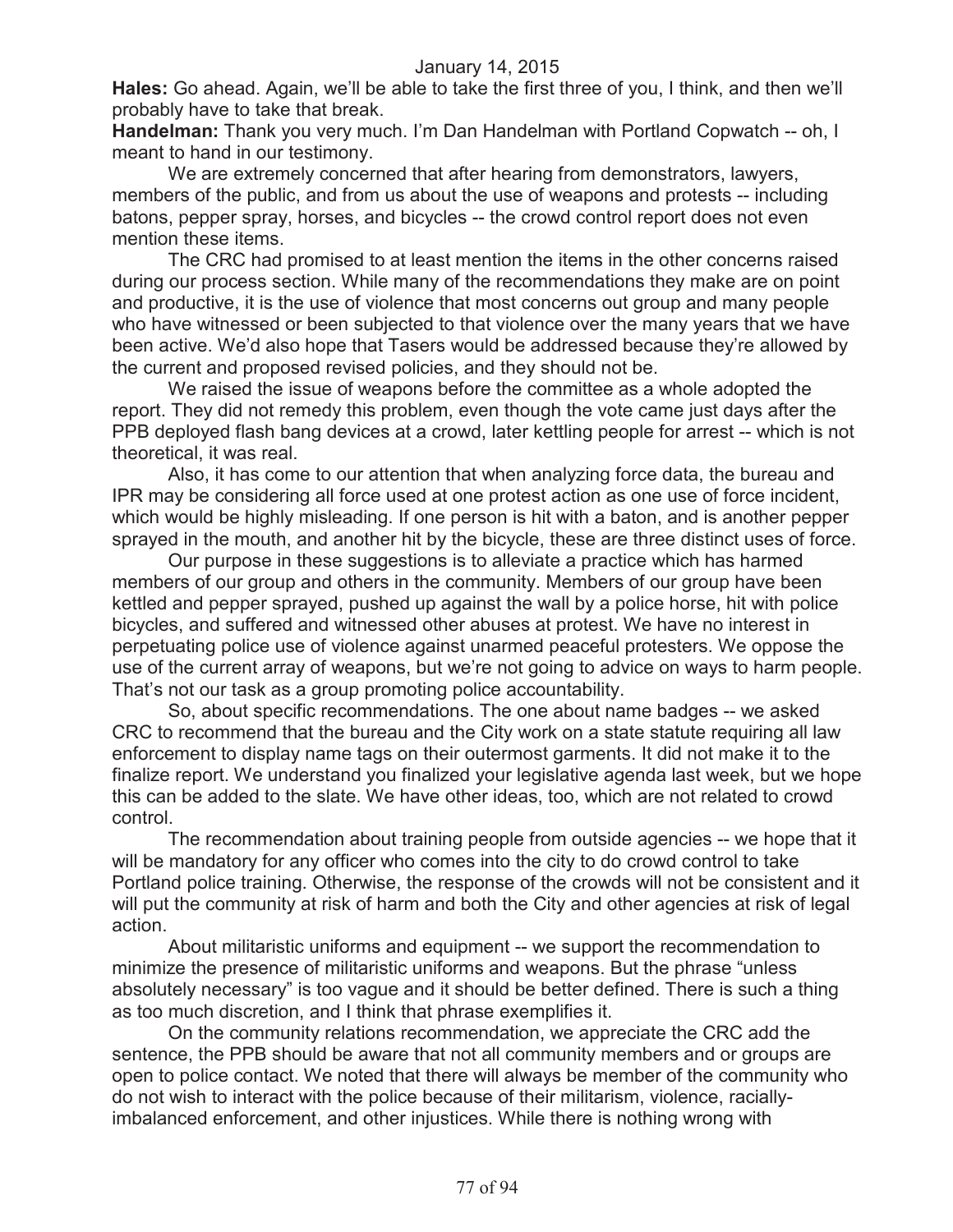recommending more contact, it should not be seen as a means to resolve problems in crowd situations per se.

Furthermore, we've received and heard of other people receiving unsolicited contact from the bureau ahead of protest actions, which doesn't feel community-oriented but comes off as kind of an invasive way to collect information on political organizations. Organizers who have had the PPB post to their Facebook page event were very troubled by that approach, for instance.

On the permitting process, we agree the permitting process is cumbersome and should be centralized, but we support organizing protests without permits as permits are not always required, and some would argue they are undue burdens on free speech. We believe strongly a first amendment event should not have to be cleared through the police. So, you know, I respectfully disagree with the suggestion to increase the amount of police involvement in that process. They have plenty of say right now.

On process issues -- the Chief mentioned -- and this is the first time that I heard the story about how they came to be hearing the crowd control directive in September when the CRC has been working on this for two years. So it may just be a case of left hand and right hand not knowing what each other is doing, but Captain Famous, who is the head of professional standards, attends every CRC meeting, and certainly he knew they were reviewing this directive. I think it was very strange that the bureau put this out while CRC was still working on the recommendations.

I'm glad that the Chief is waiting to hear the CRC's recommendations. I hope he listens to the rest of the community today, too, before making any changes to that policy.

In the section about work group activities, the CRC noted that the force complaints are sustained less often than other allegations, but there's no analysis why that should be so. I think they're trying not to draw conclusions, but I think when we reviewed the IPR's annual report, we noted there's less than one percent of all force allegations have been sustained over the entire course of IPR's existence.

I also wanted you to know, I brought an article that was written by the Police Chief from Nashville, Tennessee. I don't know if you read about what happened there after the Ferguson grand jury decision, but the Chief there let the citizens who were protesting get out on the freeway, told the people who were upset by it, well, you know, it could be a traffic accident up ahead. You have to wait in traffic from time to time. He gave them hot chocolate. And then somebody wrote in and complained about this and he wrote back a very compelling letter which I'll also enter into the record for you.

Finally, I want to point out there's always discussion about violence at protests, and most of the time, that violence is coming from the police. And nothing to me illustrates that better than the case of the Oakland undercover officers who were banging on windows and dressed in masks, and then they were unmasked by the protesters and drew their guns on them. I hope you all saw that in the media. So, bear in mind, often when you hear about a violence protest, the violence is being perpetrated by the police.

**Hales:** Thanks, Dan. One clarification and a question -- either I didn't say it well or people misunderstood me. I didn't kettling was theoretical. I know that was done at one of those Thanksgiving week protests. My thought about what was theoretical would be for me to be personally managing the question of when that happens. That to me seems awkward at best. Secondly, you talk about the "unless absolutely necessary" standard, what would you recommend?

**Handelman:** Again, we said we're not going to try to impose -- we'd rather not see these hard shells and weapons come out at all. **Hales:** Ever?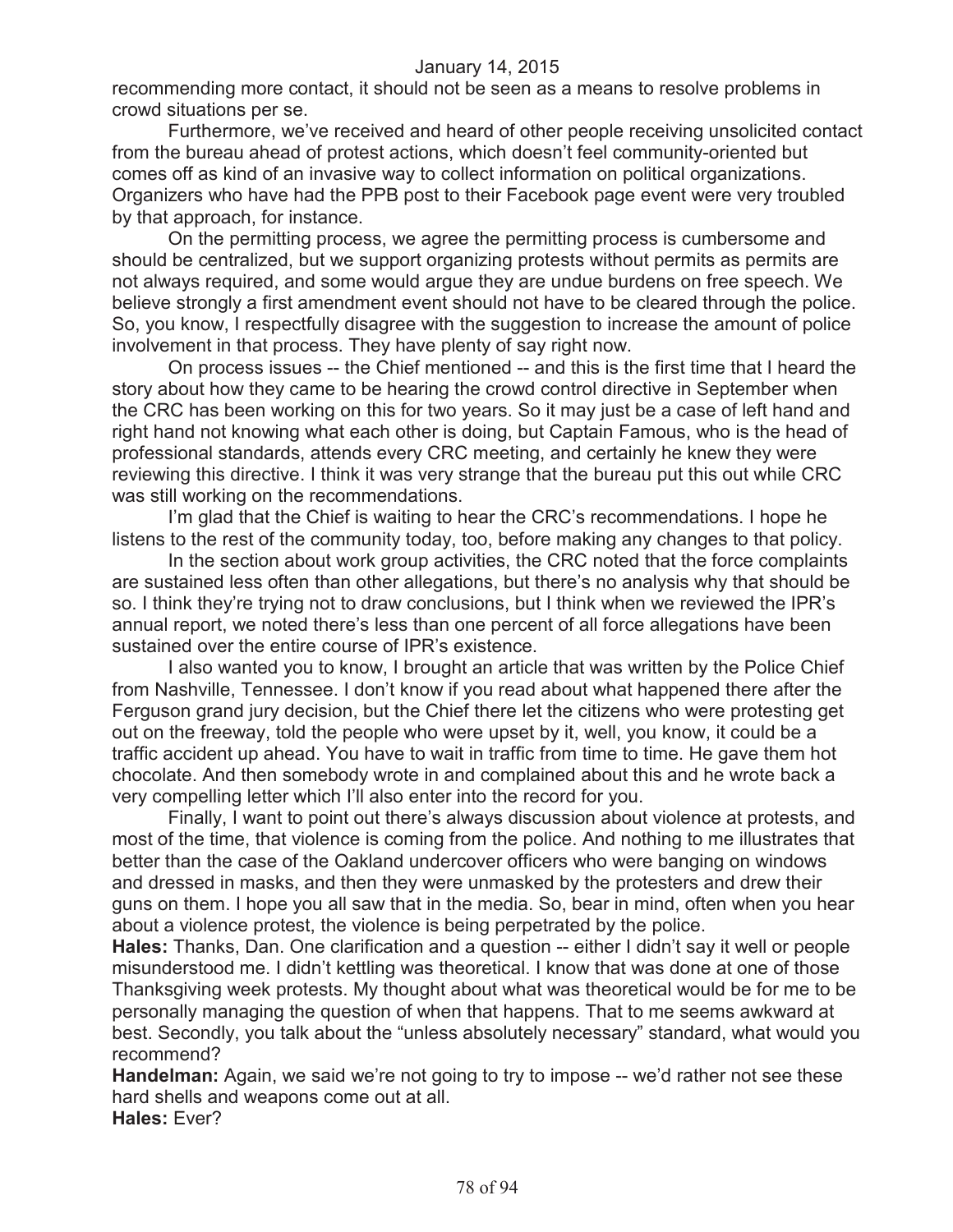**Handelman:** Well, I think Chief O'Dea made the point that he thinks some people get intimidated by it and they don't do something bad. But there are other people who get intimidated by it and say, I'm never going to a protest ever again, there's military police there with these giant weapons, I don't feel like my kids are safe, I'm not going to come anymore. So, you have to understand that the presence of those officers is very -- it sends a very bad message.

**Hales:** I do understand that. My point is what's the standard when this gets used? **Handelman:** I think that's something that the community and the Police Bureau should talk together about and making more specific than absolutely necessary, because what they think is necessary is different from what other people think is necessary.

**Hales:** Alright. Well, I'm interested in hearing suggestions for what that standard should be, because I share the sensitivity that as soon as that gear goes on, it changes the perception of the police if not the willingness of people to participate in protests. I get that. But there has to be a line at which reasonable people would say, OK, I guess they have to use that gear now. I want to hear what people think that line is. This is an attempt at drawing that line. Granted, it involves a lot of judgment, interpretation, possibilities, and what those words say, but I'm interested in what words you'd like better. And I'm going to take one question and maybe your testimony and then we have to break, I'm sorry. **Novick:** Mayor, I was actually just going to suggest that -- I mean, sometimes you can save a lot of argument interpreting either law or policy by giving some examples. **Hales:** Yeah.

**Novick:** So, maybe that we can't do much better in terms of an overall arching statement that is absolutely necessary, but if we add a couple of examples that people would agree to be appropriate would help.

**Hales:** Yeah, OK. Good suggestion. Welcome.

**Regina Hannon:** Mayor Hales, Commissioners, my name is Regina Hannon, and I am a member of Portland Copwatch. I sat in on the crowd control work group meetings starting in June 2012, and as part of the public provided input. When the work group report finally came out in September of 2014, I was absolutely dismayed to read there was nothing whatsoever in the report dealing with the weapons -- and I want to stress they are weapons and not tools, as is so frequently said -- that the police use against people exercising their rights to speech and assembly. And to me that was the whole main crux of the issue of crowd control.

I felt that my input was helpful in that I have personally experienced the use of some of these weapons. I have been pushed by a baton. I was pushed and intimidated by a very large horse. And some while back, I was kettled and was pushed into a wall with a group of other people and the police then brought out the pepper spray and indiscriminately sprayed the group. I've brought this up many times and I was always told, well, they don't do that now, but I guess that happened recently. I have also been subjected to conflicting instructions that the officers give to the crowd about where to go and where to move and where to stand.

I think that the use of horses in crowd control is unconscionable and inhumane, both for the humans and the horses. The horses need to be put out to pasture.

And it was very disheartening to recently learn that the police are now resorting to the use of flash bangs in crowd control.

And the report also referenced that hard gear -- and we've talked about this, can raise tensions and confrontations -- and I realize this so much because I happen to be present when Chapman and Lownsdale were supposedly cleared from people from Occupy. And I stood and watched as up the street marched many officers and they were all arrayed in their hard gear and their weapons and then following them was the mounted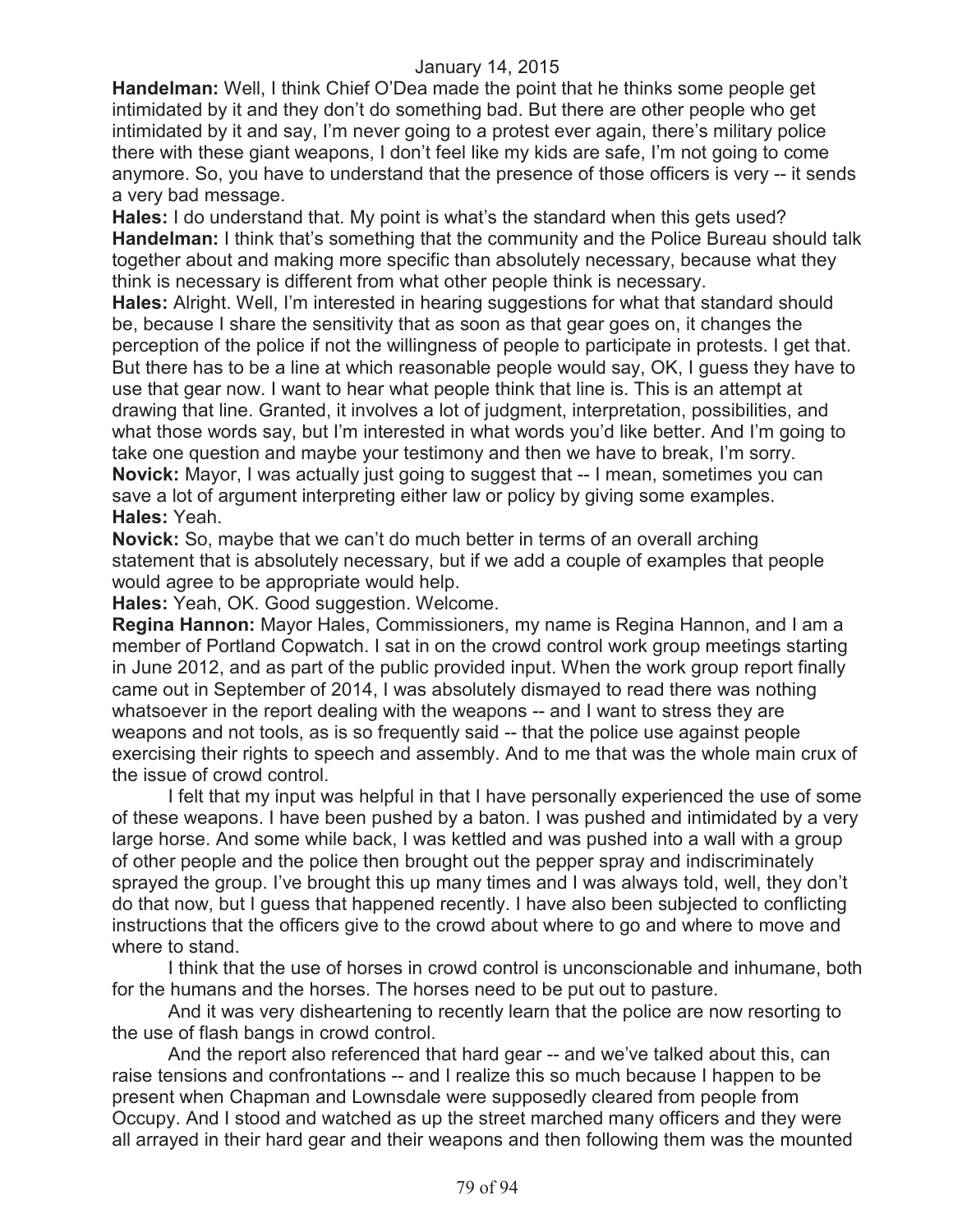patrol -- a number of huge horses. And all of this in order to face a group of unarmed folks. Had it not been so outrageously inappropriate, it might have been amusing in that such a display might bring to mind the battles of Hastings and Waterloo.

We request -- as per our email recently to you and the report we're submitting -- that you not sign off on the report without addressing the police use of weapons and the other issues we have identified. Thank you.

**Hales:** Thank you very much. Questions?

**Fish:** Can I just clarify something? This is the Auditor's report. We'll be asked to accept it. It isn't that we're necessarily agreeing with it or disagreeing with it, it's just being transmitted. Are you suggesting that we should not even accept it?

**Hannon:** I am at this point, unless some of the issues that we are raising are addressed. And I think the use of weapons -- which is not in the report at all -- that should be addressed, because that's the important aspect of crowd control.

**Hales:** Thank you. Again, I'm sorry that we have to do this, but I want to recess the Council until 4 o'clock. I know, Mr. Walsh, sorry, but we have an appointment here that we can't miss. We will be back at 4:00. Thank you very much.

At 3:42 p.m., Council recessed.

At 4:15 p.m., Council reconvened.

**Hales:** I think we should probably resume as soon as we collect Commissioner Fish, who no doubt got frustrated with us being not back when we said we would be back. Let's see if we can get him here and get back to work.

**Fritz:** Is Commissioner Saltzman gone?

**Hales:** It kind of looks like it. Thank you. Our apologies, again, Commissioners Fritz and Fish. But we are back and we'll resume. Mr. Walsh, you were on deck so come on up. Good afternoon.

**Joe Walsh:** Good afternoon. My name is Joe Walsh, I represent individuals for justice. We would like to fully support everything that Copwatch said. We would also like to appreciate publicly the questions of Commissioner Fritz.

We believe that there should be no police officers at all at a demonstration. None. So, we take a very puristic line on this issue. It seems to me that if we started with that concept and then moved into well, OK, we have to have security, we have to do this. If we started with the concept that these people are exercising their fundamental right to protest and we should not interfere with it at all. No permits, no nothing. When you start with that concept and then you move into these guys over here are getting a little bit out of hand so maybe we need some police over there.

There's another concept that you should consider, and that's between getting a permit and not getting a permit, there should be something else. And in my 40 years -- I think I've said this before -- I never asked for a permit. I will protest and if you don't like it, arrest me. That's my attitude. If I do something wrong, arrest me. Or if I choose to get arrested, knowing that if I do something to be the catalyst of that, then arrest me. That's part of the protest. Being a pain in the neck is part of the protest. It's not a parade. So, you got that problem. You have to think about that part of it.

You should never have rifles at a protest. Never. You should never have bicycle cops beating people with their bicycles. Never. You -- and you asked for some suggestions, and I'm giving them to you. You should never have military-type weapons, whether it's bombs or it's grenades or it's tanks. If you do that, you are the catalyst for the violence. I've gone to thousands of protests over the last 40 years. I have never violently attacked a police officer. Never. Under any circumstances. And sometimes I wanted to, but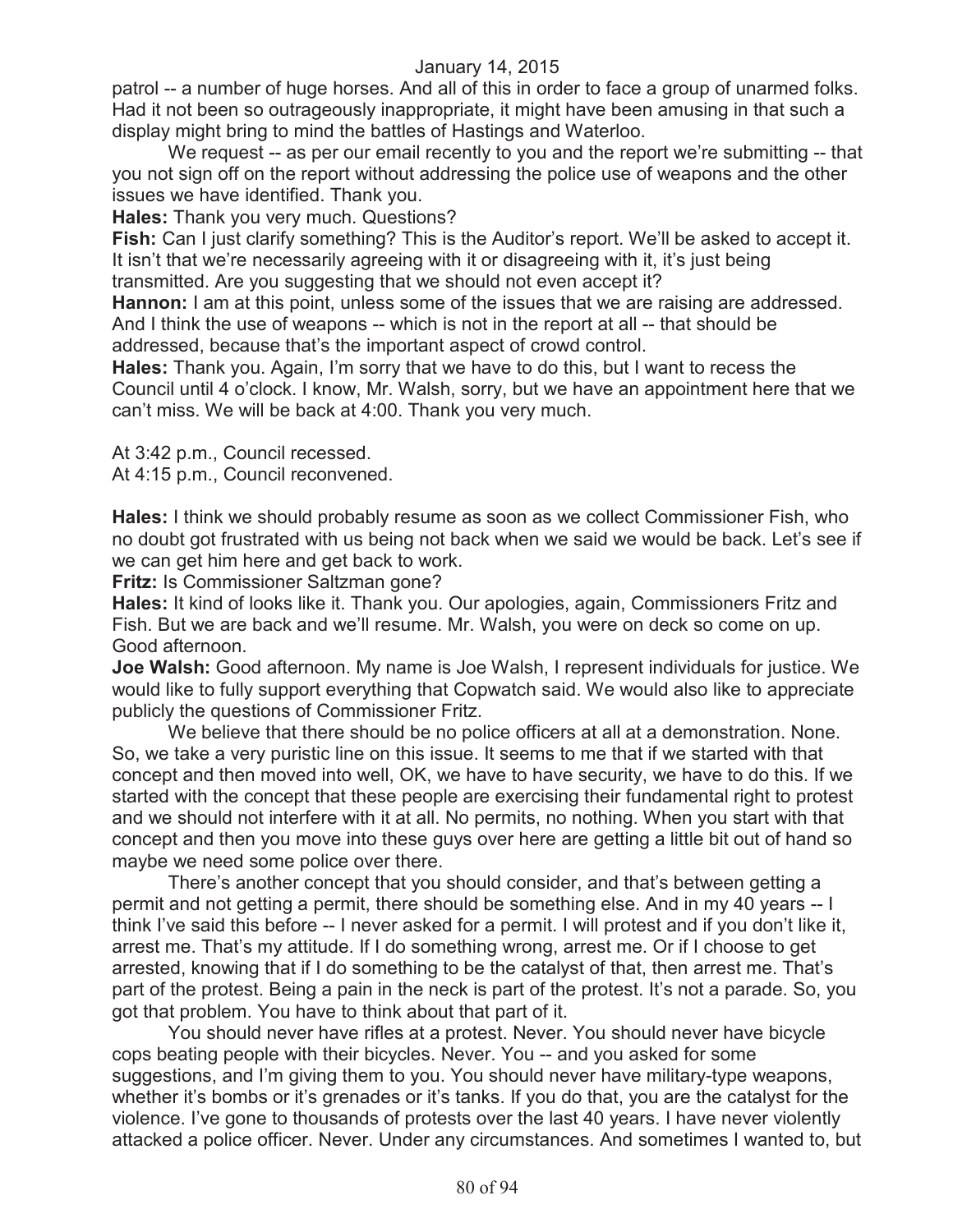I didn't. Ninety-nine percent of the people that you have at the protests are non-violent, and you have to believe that and you have to trust. You ask us to trust the police, you ask us to trust you, you have to learn to trust us. Thank you.

**Hales:** Thank you.

**Michelle Mundt:** My name is Michelle Mundt. Hi, Councilors and Mayor. What I witnessed about these events you discussed about -- sergeant O'Dea especially -- is very far what he's describing. And just one other thing. You kind of were saying they shouldn't do this or they should wait for that and thanks Amanda for saying when they want to go home that's when they break up our protests. It's not about what is happening. They just don't want to have a shift change during the middle of it. I might have forgot my second thing. Oh, they use us to train their militarization on, and that's not -- [indistinguishable] --

And one example besides the protest training of them practicing their weapons, seeing how it works, letting the corporations make money from selling the weapons and stocking them up everywhere wherever they hide their weapons -- besides that, they train people on the spot with no formal training, the Portland police train people out in the park by injuring my friends and bringing on the young new cadets and showing how to injure them, and that's what you are not acknowledging. They train to injure between each other outside of the training system. It relates with crowd control, because they use it again, making permanent injuries on people's arms, especially hands, especially hands, and special moves to injure people forever.

**Hales:** Michelle, we have some new guidelines about training --

**Mundt:** Guidelines don't work --

**Hales:** I hope you take a look at them.

**Mundt:** No. Guidelines won't work, because of the culture. There's a notion there should be a dialogue -- I'm just saying a one sided thing. They are not honest in any way to tell you what's going on. And it's OK, we're still talking and let's just keep talking about everything.

**Fritz:** Ms. Mundt, you were going to give us comments about belongings. Could you tell me your experience --

**Mundt:** I already said, we've been ripped off of our cell phones, computers. Many items, anything they want. Jewelry -- I've lost necklaces in the jail after the protest. They steal. They steal.

**Fritz:** Is that the jail staff?

**Mundt:** It's a repeated thing amongst numerous of my informants. I go to all the bum feeds, you could call it, the soup line, whatever you want to call it -- I hear it every week. That's what I say every day. And I've compared my notes with other people about the hospital injuries, and other people give me more incidents and it is every day. Because there's enough injuries by the police every day. I'm kind of counting the jail staff as police sometimes.

**Fritz:** For the belongings, is it --

**Mundt:** They're ripping us off, they're thieves.

**Fritz:** There's no record of them or they're too difficult to get back or what's --

**Mundt:** Just read the literature. Listen to the radio. Police are thieves.

**Fritz:** Thank you.

**Mundt:** I had a person tell me on the bus one day, a young Black man, very capable -- he wasn't joking with me, he said, I want to grow up to be a policeman so that I can steal other people's stuff. That's what he told me. He wasn't even joking. That is what they are training each other to do. I have more incidents. This isn't even the beginning. **Hales:** Charles, welcome.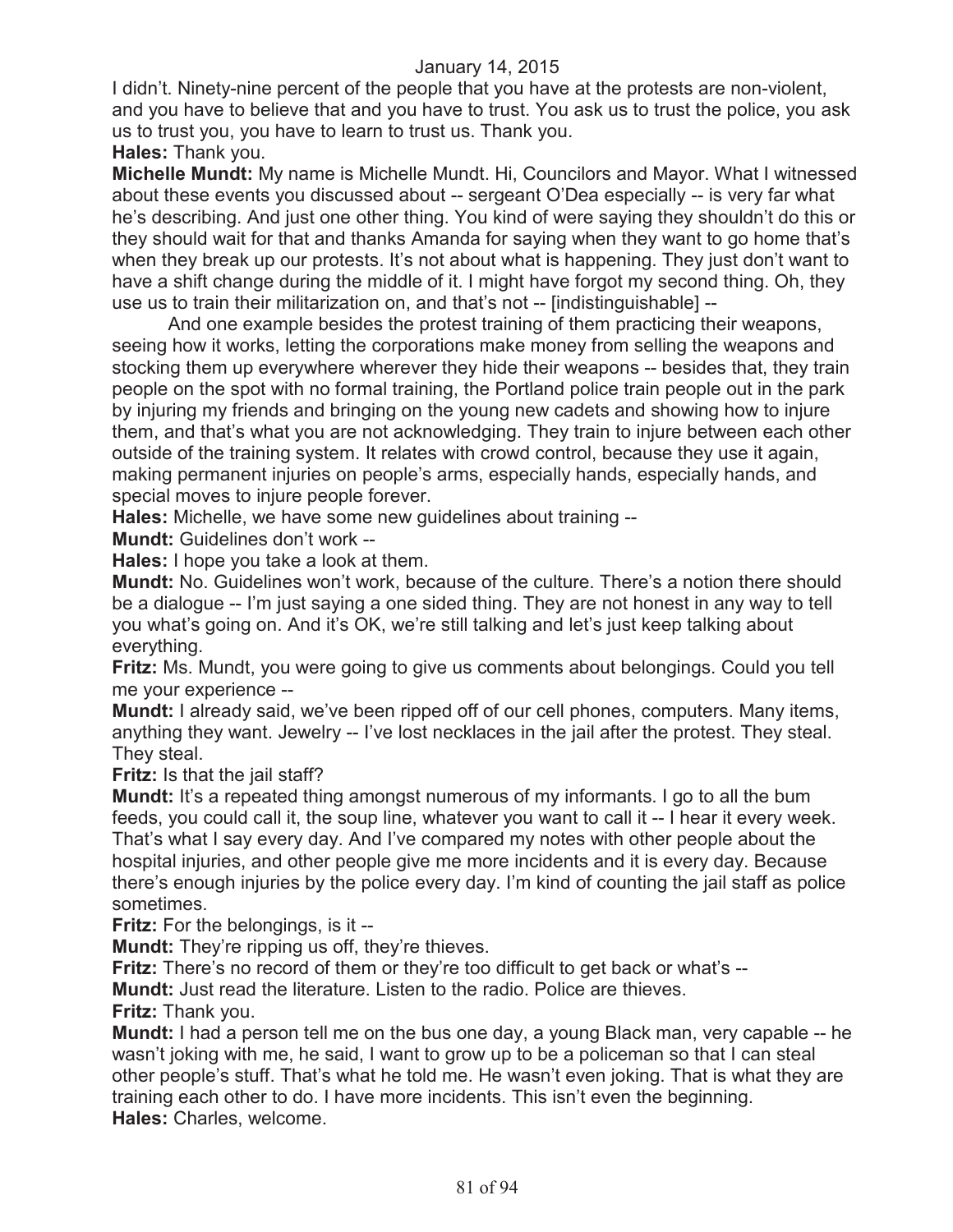**Charles Johnson:** For the record, my name is Charles Johnson. And it came up earlier about what is the actual procedure that we're dealing with here, accepting the report. I would encourage you to consider not accepting it in order to establish a good baseline for further specificity, because it doesn't talk about injuries that people have experienced from bicycles and it doesn't address the equestrian policing to which the best solution is simply to disband the equestrian police. It doesn't I think give broad enough look into the fact that individuals suffered from excessive crowd control. There's probably still pending litigation going back then, and I know that policies have been revised and rather than detailing, you know, we all know that the City Attorney successfully showed the world that it's OK to shove pepper spray, spray pepper spray down the throats of college-age women and found some jurors that would uphold that. So, Portland is probably not as great as we think it is. But under the new guidelines, after Thanksgiving with the Mike Brown -- the failure of the grand jury to return a true bill in Ferguson, we've had a flash bang deployed in downtown Portland. And I think you are all on the ball enough that we're going to try to have higher standards for so that it doesn't happen again unless there is a more eminent threat of danger.

Senator Ron Wyden left his leftist house in Southeast to go to the Southeast campus of PCC, and protesters following the tradition of Dr. Martin Luther King felt they needed to be in the street, and a member of Veterans for Peace and a mom from Salem were targeted by the police. I was in the basement of the jail to greet them when they were released. And just recently -- this will connect with the fact that on the 5th or the 6th, the District Attorney's office or the judge decided, oh, those people -- we have been giving them the bureaucratic run-around for so long we can't provide them with fair trials, never mind the legal shenanigans we've been pulling for three years.

So, I think that way too much of the City and the County and DA's office resources is being wasted because the police are escalating. So, I hope that this conversation we had earlier about the mayoral discretion or the Police Commissioner discretion about getting involved -- that you will look and say it's not a good use of policeman hours to be arresting people at protests that have not caused injury. Period. And also to have some conversations about good use of public resources in cooperation with Mr. Underhill about wasted time at the DA's office. That victims of sex trafficking, victims of violence aren't getting their cases due attention because you're doing these public policy things against people doing constitutional expression.

So, I hope that your office will look at both not having these arrests and hard gear staff deployments -- but also, you don't need to send police officers to testify to prosecute people who are part of traffic control for civil rights march down 82nd Avenue. And those people do have counsel, but I really think that the best use of public policy is to tell the police department that it is not a priority for those people to participate in these prosecutions. Thank you.

**Hales:** Thank you. Next? Good afternoon. I think you are first, Mr. West.

**Robert West:** Alright. I wanted to bring up the fact --

**Hales:** Just put your name in the record.

**West:** My name is Robert West, and I want to bring up first of all that I was there when they flash banged. In fact, three of them went off really close to me. And later on, I was involved in that kettle where they arrested 10 people. I was one. There were two people that were with Film the Police and one other media person that was arrested. And they had us in the East Precinct holding cells for over two hours in which I had to be taken out by ambulance. And the hospital said that I was dehydrated. They have water and stuff there that just when you are handcuffed behind your back, you can't drink it. The officers decided that we were such a threat that they couldn't take the handcuffs off of us. How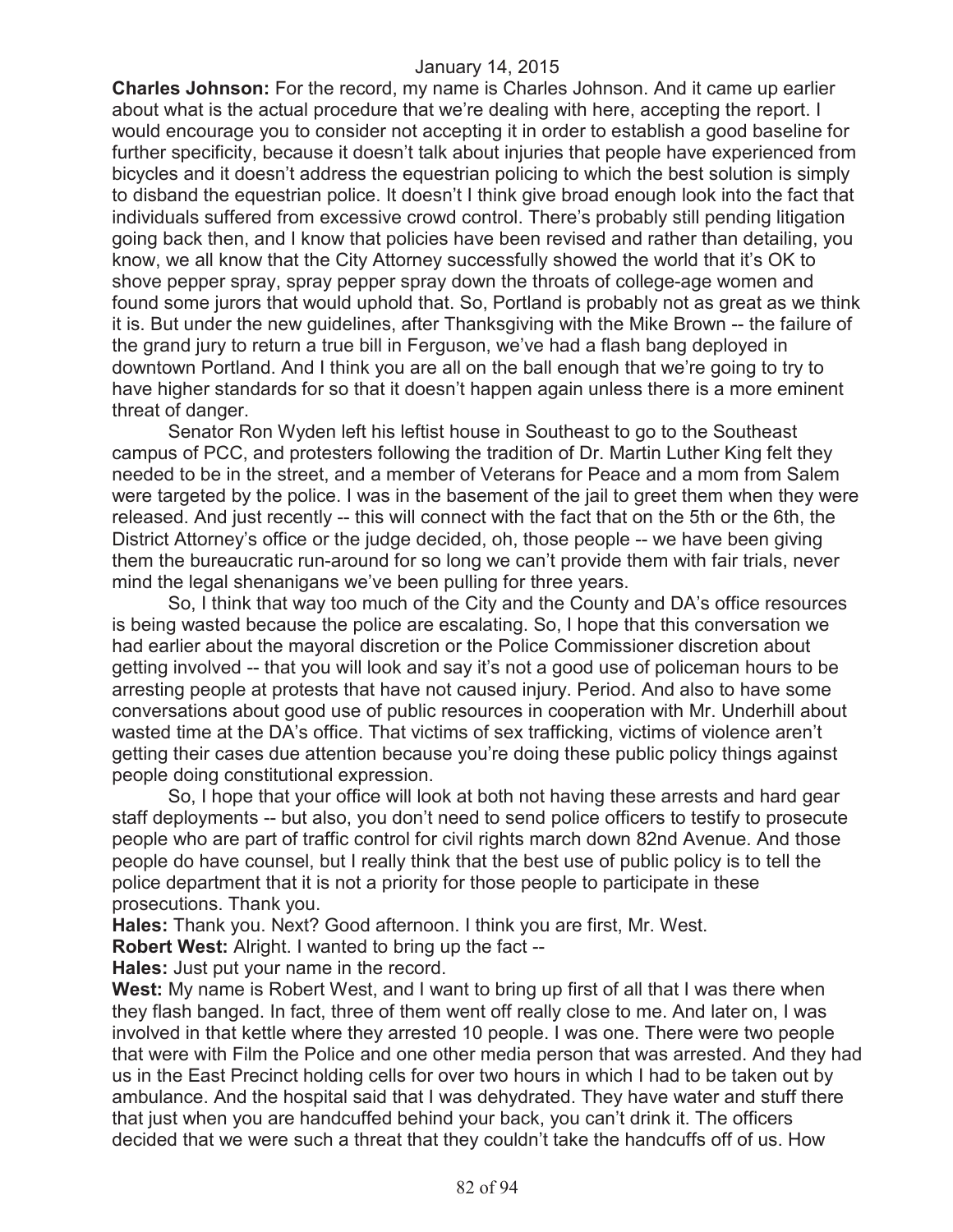they came up with that, I have no idea. I'm 48 years old and I got arthritis in my back and for some reason the police felt unsafe about me being out filming stuff so they hit me with flash bang grenades. And they felt unsafe about me being into the East Precinct so they wouldn't take off the handcuffs.

And to me, for the Chief to come in and say what he said, we're still missing a Film the Police riot shield that we know the police recovered. There was people that said the police recovered it. But the property room doesn't have it. Central Precinct doesn't have it. East Precinct doesn't have it. And officers that I know that was there that I talked to said they would try to find it, and they can't find it. And the riot shield only stands from the floor about this tall and about that wide. So, it's not something that you just put in the corner.

And like I said, I was injured when they took me over to East Precinct. They made sure that when I sat there and said that I want to take my Fifth Amendment rights and not say anything, they made sure that I wasn't going to be dealt nicely. In fact, when I first sat there and said I need medical assistance, they sat there and said I took my Fifth Amendment rights, they can't talk to me. And about five minutes later, I go, hey, I need medical attention, and finally an officer came up and goes, what's wrong? And when they took my blood pressure, it was at 150 over 120. And the fire medic or fire paramedic or EMT or whatever that took the blood pressure said he need to go to the hospital now. And the officer tried to argue saying, we're releasing him right now. We can walk him right out the lobby and they can take him from the lobby, and I said no, I want to be taken from right here. I was feeling dizzy, and I wanted to make sure there was reports that -- I'm sure that wasn't reported to you guys. I'm sure there was no injury reports put down on that. And I've asked the police department for a copy of the police report, and they're dragging their feet.

**Hales:** Well, thanks for coming today. Appreciate you being here. Thank you.

**Fritz:** Do you have the records from the hospital from when you -- were you taken to the emergency room?

**West:** Yes, I was.

**Fritz:** Do you have those records by any chance?

**West:** Yes, they're at the house.

**Fritz:** If you'd be willing to -- I'm trying to think of how I can get them so that they're still confidential. Let me think about that. Because Mayor, I would be very interested to know if there was documentation at the police, you know, what -- thank goodness you are fine and that you're here to talk to us. If there had been an incident, how would we have looked at that? So, thank you for coming to talk to us about that.

**Hales:** Thank you. Ms. Cooper, I think you're next. Welcome.

**Trudy Cooper:** Hi, I'm Trudy. Hello, Mayor and Commissioners. I'm from the Elliott neighborhood in Northeast, and I feel very supportive of the report and the work group as far as it goes.

I'd like to talk a little bit about how -- you know, basically I agree with the people who have said that if you don't approve it today because it needs more refinement, that's what I would like to support.

But there's two things in particular that I wanted to focus on, and the assumptions behind them. And that's the issue, the recommendation of the hard gear, and the recommendation about publicizing more about approach and in particular, constitutional rights. And I would like to talk about the assumptions behind that and the relation between the two.

First, I've been a protester for a very long time. I've been attending protests, if not organizing them. And it wasn't until 2011 that I saw the kinds of things that we're talking about today with the hard gear, with rifles being visible, with the kind of response. For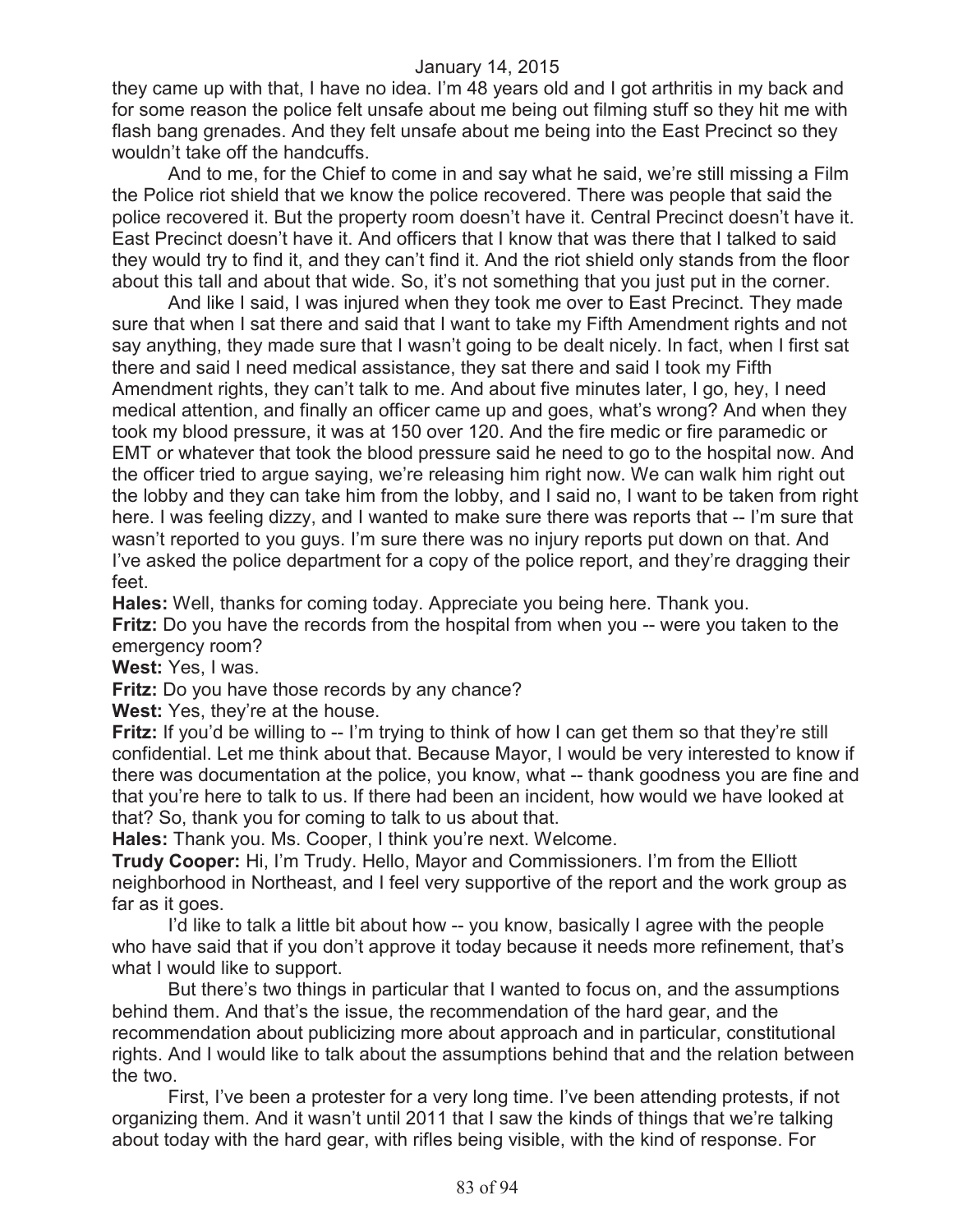example, I went to almost every Jobs with Justice rally and march that existed. And at that time. Rosie Sizer was on horseback and she knew all of us by name -- or many of us by name. It was a whole different feeling.

And I don't know if all of that stuff was there at that time and I just didn't know it, or if it was in the background out of sight, like the work group has said, which would be good. Maybe it was there the whole time. But what I really wonder is, when did that happen? And what are the assumptions behind it? Because as much as I support the issue of keeping it out of sight – definitely, keep it out of sight -- because it bothers protesters, as they said in the analysis. But what bothers me most is the assumptions about having it in the first place. Because it seems that in a democracy, there can be no higher value than protecting the citizens' right to protest, to get a redress of grievances, to assembly, to freedom of speech -- as many have said. And other than life and limb, that's the main thing that they should be protecting.

I think a very different message is sent just even having that gear, whether it is out of sight or not, and the standard you mentioned, Mayor Hales, of when is it necessary? And I think that we really need to look at that. When I think it's necessary is that the standard should not be related as it seems to be to is there a threat of somebody throwing something through a window? It should be the standard of when it's necessary should be is there any life and limb kind of danger involved here with protesters or anybody else?

It should be people-oriented, not property-oriented and not just-control oriented. And maybe they are making all of the changes in that direction that we need to go in, but just in case they aren't, I think the assumptions behind it very much sends a message that we don't have the right to be there. I mean, when you see that, when you see that response -- whether they've got the gear on or not -- it very much sends the message that you don't have your constitutional rights. Protesting is criminalized, we're expecting a riot. And that's not I think the message that the City of Portland wants to send. If that's the Police Bureau culture, which we've talked about a lot, changing Police Bureau culture, I think that is something to look at. I would like to see that reflected in the report. I would hope that they would bring up more of those kinds of cultural issues. Thank you. **Hales:** Thank you. Ms. Raiford, welcome.

**Teressa Raiford:** Thank you. My name is Teressa Raiford, for the record. Just wanted to say hello again this afternoon to the commissioners and to the mayor. And I wanted to make a statement also just to say ditto everything that Dan said. I trust him impeccably - his research and advocacy. And I also want to say that I'm very disappointed that Chief O'Dea left this conversation, considering he had an earlier appointment with the people of Copwatch that really do keep us on the streets informed on what's happening here. At least if he missed that appointment to come here, I would think he would want to stay here to listen to the voices of the people. And I'm not saying that he won't watch the stream or this video later, but I think it would have shown considerable leadership on his end as our new Chief.

Two more statements I wanted to make, and one was regards to the provision -- Amanda and I -- had spoken to her about it before you guys came back in. But in consideration to the time when the police or anyone in a commanding position decides or deems that it is necessary for a protest to end -- a protest is freedom of assembly by the people who have a constitutional right to do so, I don't think it is at any point an obligation for a police force to end that opportunity for those people to freely assemble. And so to be directed into a kettle because there's a shift change or for any other reason that they deem that our time should be up is a very unconstitutional violation of our civil liberties.

Also, when we are dealing with protesters, there is a difference between protesters and rioters. Freedom of speech, freedom to assemble, freedom to take and occupy the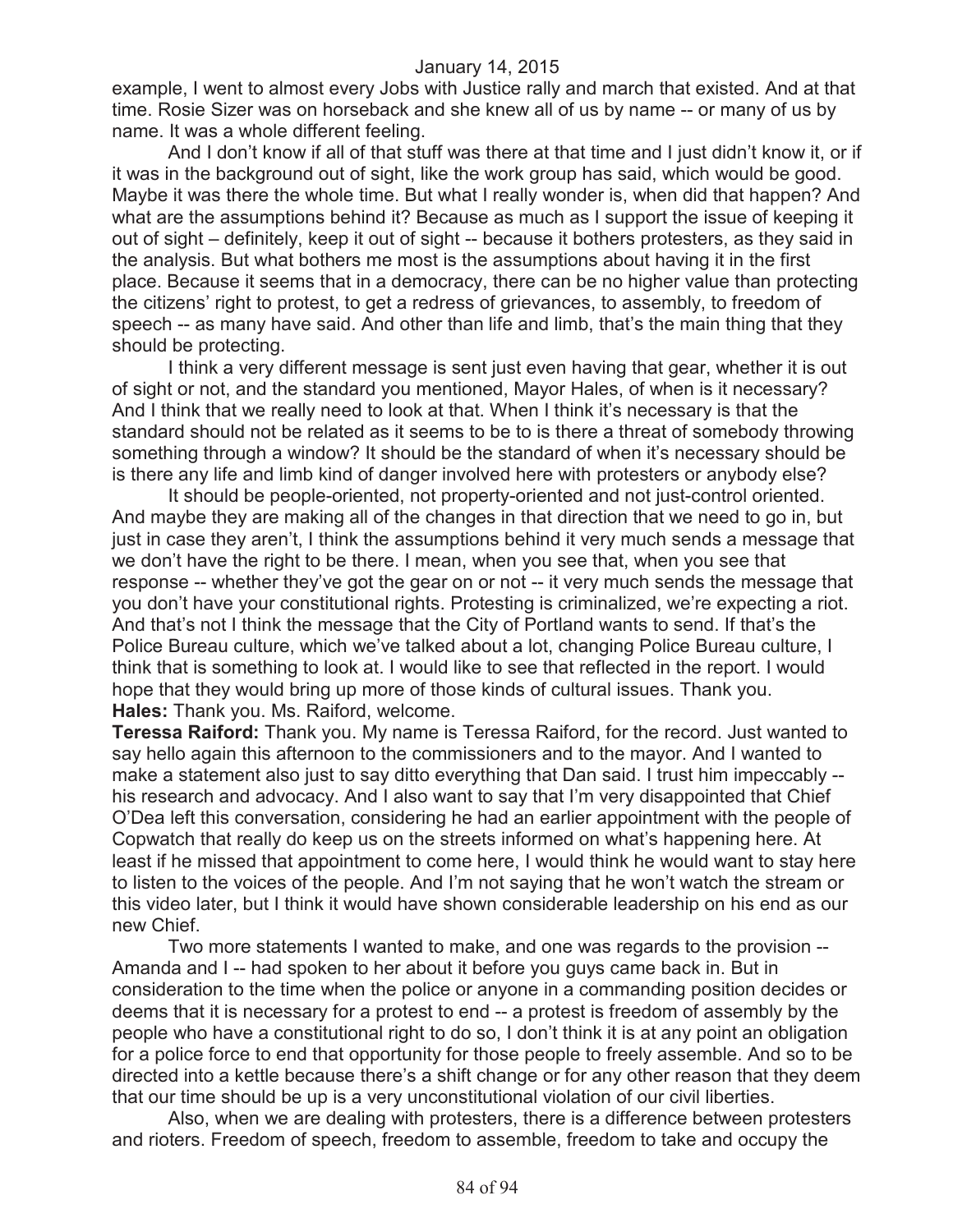streets because you're impassioned about something that is a world event and which we know now is a global event -- that is our freedom also that a lot of people have fought for and we've all worked to protect -- our parents before us, and even our children after us we would hope would have that type of integrity to protect that.

We have to think -- a protest of people, moving about because they're feeling a certain way is different than a riot. We had a riot the other night after the Ducks game. People were burning couches. We didn't burn couches. You had a riot during Halloween out on the east coast because of a pumpkin patch thing. That was a riot, that wasn't a protest.

And so, I think when you talk about deadly force or some type of riot gear and things of that force, you have to look at exactly what's happening. Is it a riot or is it a protest? Is it deadly assembly? Is it going to injure people not property? And then you make your assumptions based on that.

Specifics to this issue that we're dealing with -- one of the things we have been dealing with since August when we had our first protest -- people from the Black community and communities of color were so scared to take to the streets that they didn't. They did one time. And then after that they wouldn't anymore. We had problems internally with our white allies and our Black community members fearing for their safety for being in the streets. Fearing for their safety to be in front of the cops. That is a continuous fear.

If you haven't, check out the movie Selma. Research stuff that's not on the Hollywood version that happened to Dr. King and other people before us who fought for our rights. Look at how they were treated and think about what we're seeing when we are freely assembling and why we don't come together to use our voices, and then think about the outcomes that happen within our city and our nation when we don't speak out. And give yourself the opportunity to change that culture because you are in power. **Hales:** Thank you. Thanks very much. Than you all. Anyone else after that? It looks like someone is not still here. Come on up. Hang on. Welcome, good afternoon. **LaQuida Landford:** Mayor, good afternoon. Good afternoon, Commissioners. My name is LaQuida Landford, and I'm really thankful to be able to sit before you. I've never been able to take this opportunity to do this. I've always sat in the background and paid attention to what was going on. But what has really got me coming to visit with you guys -- and I've met you several times, Mayor, over the last month and a half -- and I feel like I'm comfortable enough to speak to you about some of the things that I've been experiencing.

One, moving back to Portland last year, 2014. And I'm not a native of Portland, but I have lived here for 10 years and so I really believe that this city is my city because it taught me a lot of good values when I was about 19 to 28 years old when I left.

One of the things in that first segment in my life was about the culture and these words of diversity and these different things. I left to expand on -- you know, just to grow as a woman, to grow as a person, and have all of these different experiences in life.

After going through that, I had been thinking about moving back to Portland. I have family that later on moved here when I was here or my mom is here now, and so those were things that I think I really needed to do. So, I made that decision.

I think within the first week that I was here, I felt like I was in another world. I felt like -- I moved from Houston, Texas. I was in California prior to that and I had spent six months in Central America in Belize. My family is from Central America. But I just felt like the culture had really changed of the people. You know, like, no one is speaking to anyone, everyone is like going to work and no one is paying attention, and I'm like where - the city has grown. It is a beautiful city to live in, but I felt culturally we had been separated again as people.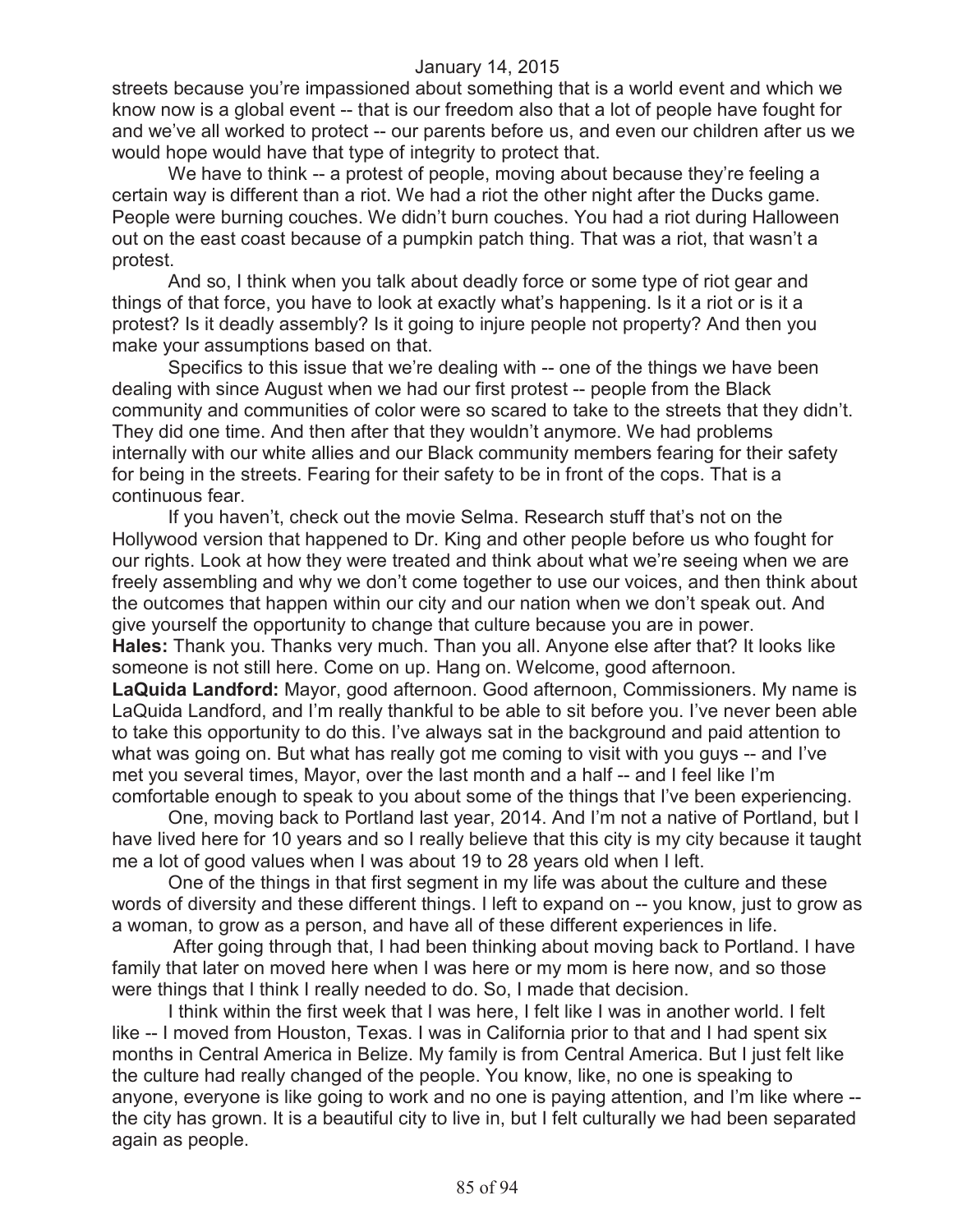And so, as things develop -- I kept asking questions and I want to say that I did come down as a concern and speak to the Police Chief after something -- he is not the chief, and I don't have his card. I have a couple of people's information that I gathered. But I was concerned because I live in the downtown Portland area, and there are a lot of homeless people that live in the area that I live in, and I think I proposed for you to come out there on the streets and hang out with me for a day or two. It's just really rough.

And so what I had been seeing in Portland -- which is public information -- Portland mugshots and I started to see a pattern of people. One time I had worked for Central City Concern, and some of the people not getting assistance are still living on the street and I've been gone for 10 years. And I'm like, what's going on around here? I utilize services from Transition Projects as well. I've never been in jail or on drugs or anything like that. But I'm a community-minded person and advocacy for things of human rights and when it affects me, I put myself in that arena to have an understanding about what is going on. And that's what had led me to this conversation.

Really thankful for Teressa Raiford and all the other members that have came as members of Don't Shoot Portland, and I stand really strong with that mission and the community action plan. Because that's what we're doing, we're taking action in the community that we live in and want it to be better.

It's not always about protesting. The night that -- the first time that I actually had -- I really didn't protest. I just kind of showed up afterward by the Justice Center and I was standing on the block and I saw the protesters coming from around the back side. So, I walked over and I wasn't in no means -- I was there for supportive reasons, but I was standing around just like everybody else. And after 20, maybe 15 minutes of that, I started to see the riot police box us in.

You know, you're not thinking about it when it is happening. Well, like, OK, maybe this does happen, I don't know. I started to look at it and like 15 minutes after that it was announcement of everyone in the street is arrested. Everyone that's in the street is arrested. Like several times. And the riot police or the police officers start to push us in. Everyone that's in the street.

So, I was standing next to a car and I got on the sidewalk because I wasn't really like -- there were kids there, there were older people there, there were news folks there. I was terrified. I really thought I was going to go to jail that night. I'm like, I just got a new job, you know. I don't want to like be, you know -- not a part of that because I am here. And there was some information that came about -- I'm speaking a little bit, I'm just trying to get off of my chest.

I came down that Monday morning. After being arrested and everything they did allow us to leave. I was just -- I was scared but then I was also empowered by the younger people that I saw, the young Black women and men that were there. We were all there for a reason, in solidarity with Ferguson as the indictment that happened. And it was just so fresh to us, it was everything that was going on. And Lauretta, she was there -- I didn't know this young lady from like anything. I had never seen her before. But I was so inspired by her message. And inspired by what it was that she was doing for young Black people of color and for myself that didn't get that opportunity when I was 20 years old like her.

And we got let go and I had to use the restroom -- I was so nervous. I went to Pioneer Square and when I was coming out of the door, she was kneeling down like she was frantic herself with the bullhorn in her hand, and I comfort her and we just talked. And I don't think -- I think everything happened for a reason in this life. If I had not been there for her and her being there for me, I wouldn't still be here because she was the person that encouraged me to continue to keep going with this movement.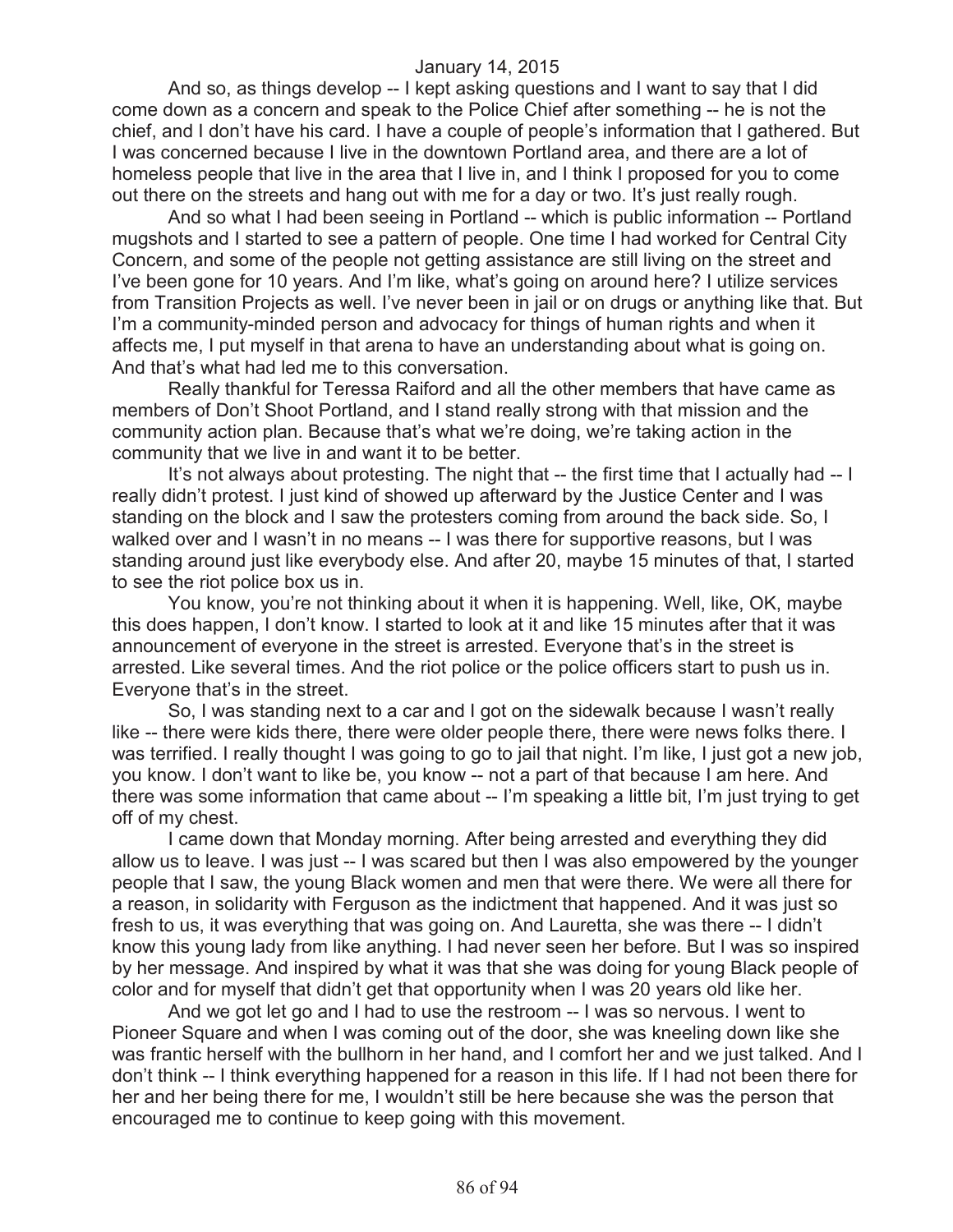And as I've been a part of it, it has just been so many touching factors to what's going on with the population of people of homelessness, of mental illness, and all of these different things and Portland and it's just so hurtful, collecting data, I'm advocating for homeless people at this point. I'm setting up a space for them to come, because they're not going to come down here with all of their luggage and everything that they have to talk to someone that they don't know that really haven't done nothing for them.

On my way here this morning, Leah -- she gave me her citation -- this lady sleeps outside, she used to work for Multnomah County. She's 40 years old, and there were some things, some traumatizing things that happened on her life. And now she's on the street. She wasn't an addict when she was on the street but she has been in a position to put herself -- to make herself comfortable.

And the police officer this morning gave her a citation for her sleeping outside underneath the bridge. A woman that's 120 pounds that's a white female and that has already served the state of Portland many, many years and she put in a lot of time and efforts and her energy, and she is willing to talk to anyone. She gave me the card. And I brought that in. As it happened. I have also been in connection with Sisters of the Road to get that safe space with them.

Also talking to Eric Berry who works down in the Independent Police Review from that first initial conversation that I had to have with them to make a statement myself because, like I said, I had never been in the process. Thankfully for Teressa and that follow-up, I was able to get that done and on the record and now I know what to do. There's several pictures. I'm compiling a documentary about the homeless people -- the hiddenness behind homelessness. It is not always about a person being an addict. People want help in this city. If they happen to be out on the street and women have to get with a man they don't know just so they have a pallet to lay down, and I get to go to a warm bed every night, Mayor, that's just not right for me.

**Hales:** Thank you for being here and for coming forward and being an advocate. **Landford:** Thank you.

**Laura Vanderlyn:** My name is Laura Vanderlyn, and I just want to thank you for letting us come here and speak. Thank you, Commissioners, and Mr. Mayor. I have been an activist for a while. I have been streaming live and following Don't Shoot Portland.

I'm disturbed by the disparity that I see every day between Black people in the Black community. I have witnessed the police here in Portland treat -- for instance -- I'll give you an example. We were out one night, and there was an incident where a young woman took out a knife and she threatened us with a knife. We were walking. It was a small group of us. We weren't protesting, we were just walking from one place to another. We were going to go eat. And young woman took a knife out and threatened us with it and then she was the one that initiated the call to the police. The police showed up. The police showed up, and they don't seem to -- they just seem to be very -- I'm sorry, I'm just at a loss of words.

**Fritz:** Describe to us what happened, just keep telling us what happened.

**Vanderlyn:** What happened, this young woman -- she was just wanting to -- I'm not really sure what her agenda was, but she ended up calling the police and it was really not a big deal. However, when the police got there, the police treated us with such hostility that it just kind of shocked me a little bit. When the police officer -- and I have it on the stream - when the police officer spoke to me, he called me ma'am. When he spoke to Ms. Raiford -and he seemed to know her by name. He didn't call her Ms. Raiford, he called her Teressa and he rolled his eyes and he wouldn't let her finish an entire sentence and seemed completely agitated when he hadn't spoken to her. He was agitated by the time he came up to speak to her.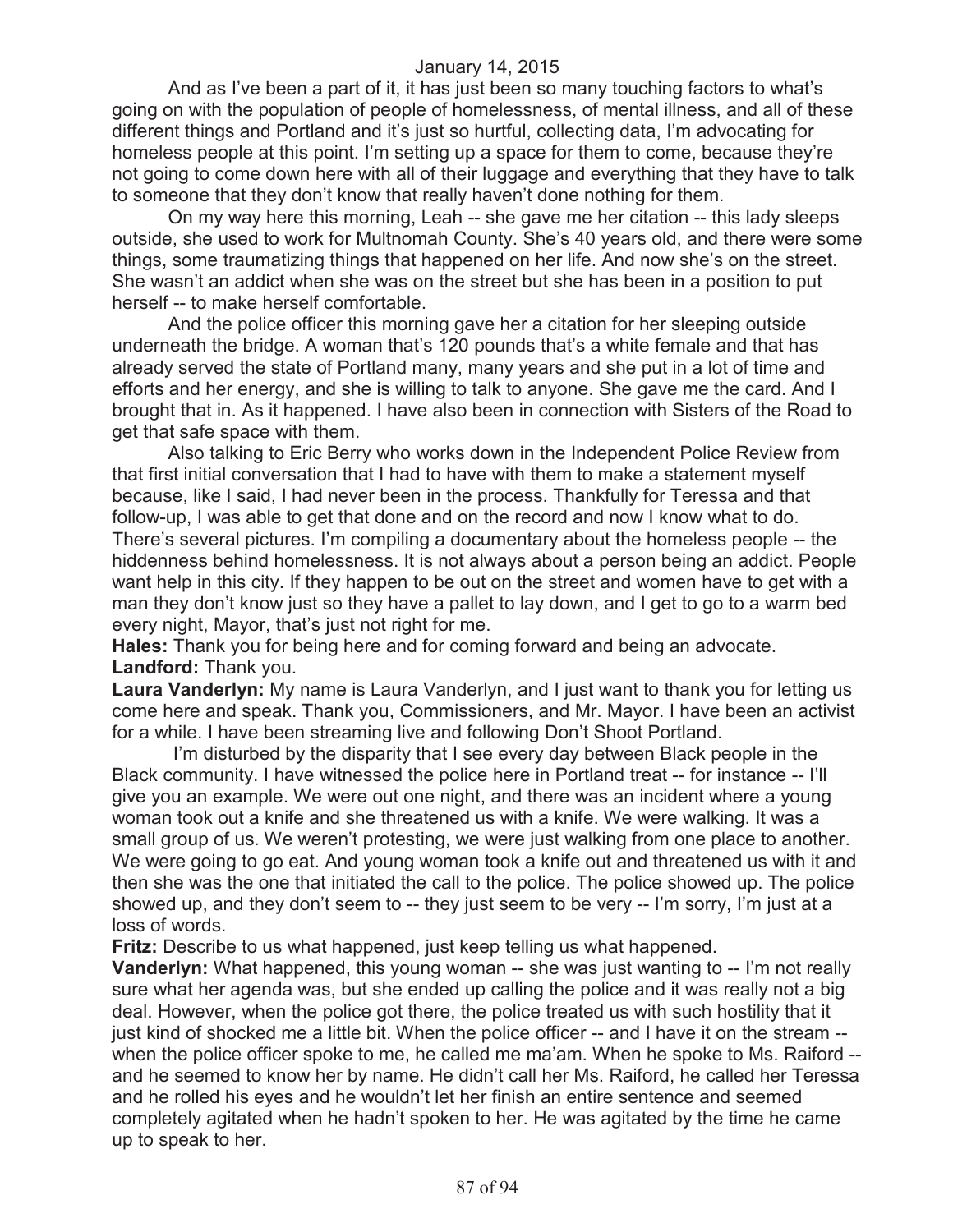They were under the assumption that we were protesting, and I don't know why they were under that assumption, because none of the officers really spoke to any of us. They only spoke to the young woman and then they took all of her information, and it -- I was just a little shocked because -- because my skin color -- I've never had that type of experience. Most of the time when the police officer approaches me, it's with some sort of respect. But to see how police officers approach my Black sisters, it's -- it disturbs me -- as my children are black, you know, and it disturbs me because I know -- my daughter -- I have two daughters that are Black and I know that they have gone through a lot with police officers. One in particular -- this is in San Diego, not here in Portland, but it's not that different, you know. And what is happening here with the police department in Portland is parallel to what's happening in our nation. It's parallel. I think if you really consider what is happening and really have consideration for your citizens, you have the power to make the change along with us. And that's all that I have to say.

**Hales:** Thank you very much.

**Vanderlyn:** Thank you very much.

**Hales:** Thank you. Good afternoon, welcome.

**Lauretta Austin:** Hi, good afternoon, Commissioners and Mayor Hales. Would like to put my name on record. My name is Lauretta Austin. I would also like to put on record that I deserve more than three minutes because personally I am targeted by the color of my skin. So, I'm not going to be running on any time frame or anything. I'm going to say what I have to say, and hopefully you guys will listen with an open heart and open ear.

I would first like to say that it is not the fact that Black people are complying unbothered, it is the fact that they are fearful to come out and protest. Fearful of violent arrest and unnecessary brutal behavior. We know this because there is a history of oppression when it comes to African American people.

Also, I would like to specifically talk about the kettling in incident that happened whenever -- I can't remember -- we have had a lot of protests happen, but it did happen. Specifically speaking the night of the kettle in and the mass arrest, police commanded people to get on the side -- get into the street, and that we were all under arrest. Without rights being read or a reason why we were all arrested, we were all mass detained, and illegally arrested.

As I encouraged people to get on the sidewalk, the police officers arrested only people that were in the streets. So, whoever gave them the command, that we were all arrested and to get on to the street, it was very -- it was -- I don't know what the word would be, but specifically when we got on the sidewalk, we were not arrested. Or were not thought to be touched or to be put in the back of the truck and taken away. But they only arrested the people -- the people that were arrested were the people that were in the streets. So, definitely that.

And also, I would like to speak on the flash bombs and basically Portland protests in comparison to Ferguson protest have a reputation of a non-violent and peaceful marches and protesting. However, the practices of the Portland Police Bureau are very much hostile and brutal. In no circumstance should police officers reflect a militaristic appearance and approach to peaceful protest.

When I say that -- we just led a protest on 82nd in Southeast Portland, and as the protest and the march started, and we started off with one police consider on duty or following us down the street. And literally two minutes after, we had 10, 12 police, and it got hostile very quickly. However, nobody was throwing anything, nobody was -- it was a peaceful march and it should have never gotten that hostile. Never should have got that hostile. Also, they were grabbing people and -- I just -- it kind of just blows me how hostile these police officers can get, especially because we are practicing our rights, you know.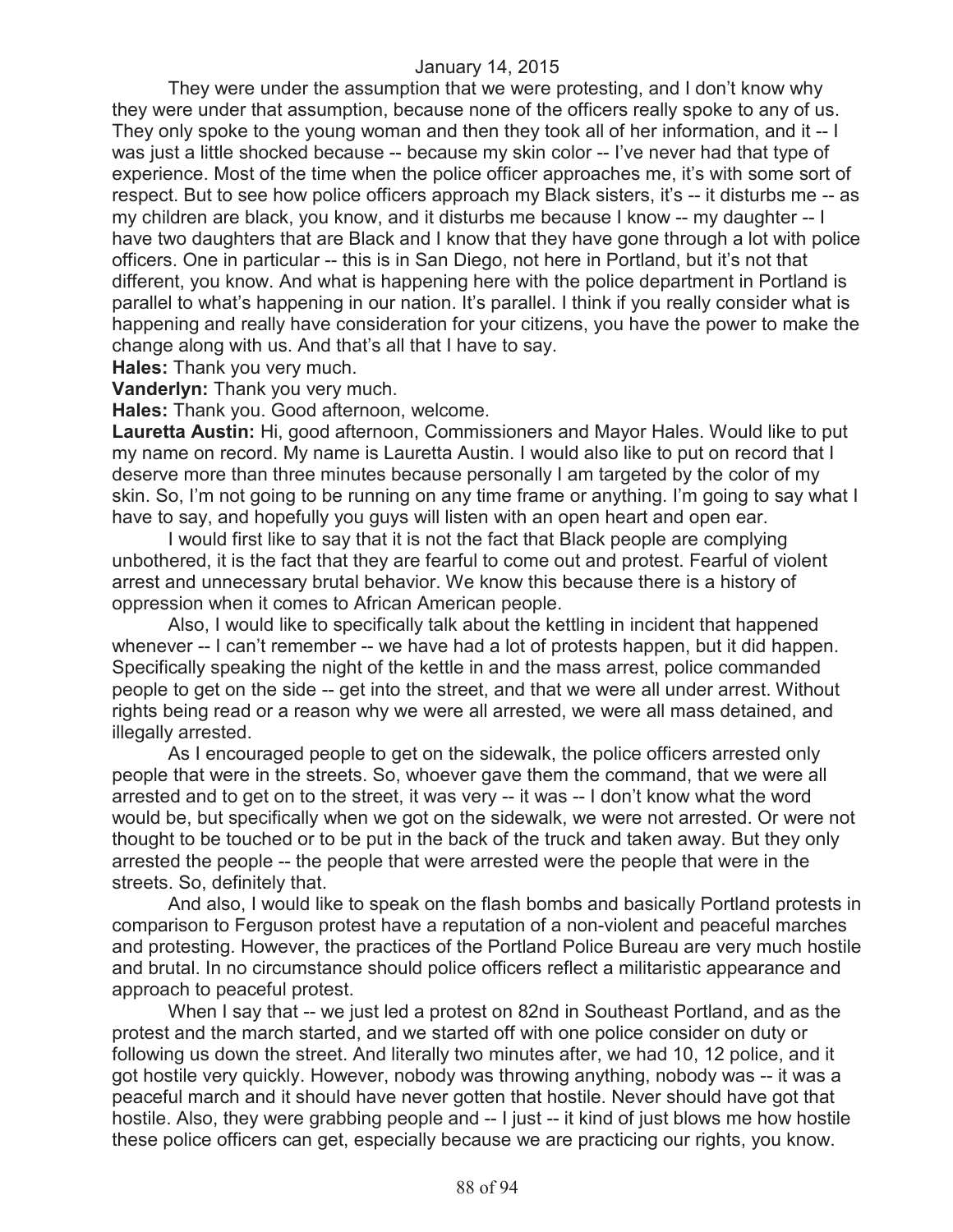We're not doing anything wrong. We're just -- we were practicing our rights. I just feel as though with the absence of the Chief O'Dea, I feel as though what is the purpose of us coming together and putting our concerns on file if he is not here listening to these concerns?

**Hales:** We're here, we're

**Austin:** OK. I just wanted to make that known that he should probably be here next time that we do this just because they do have a direct --

Landford: And also he said in the recent -- he got sworn in last week and he also said that he is here to make a change, make a difference, and we all have to do that together. And you're asking for community involvement, and we the people of the community sit here - we're not like all have been a part of protests -- I'm only 38 years old. I mean, I've had a lot of issues going on in my life but this is the first time I'm exercising and have an understanding of what it is that is going on and that type of hopefully energy we can get him to participate in our community as he said he will.

**Hales:** He will. Thank you very much. Thank you all.

**Fritz:** I'm very proud of the women in our community. Thank you for doing this. [applause] **Hales:** Please come on up. Thanks for waiting. Go ahead, Mr. Stylze.

**King Bishop Stylze:** I'm King Bishop Stylze, I represent the three kings of Portland. Happy to be in front of you guys again. Thank you very much for your time. Forgive my ignorance, but I just need to ask a question. As far as this report is concerned, your acceptance of it is basically an acknowledgment of communication --

**Hales:** It's the work group -- the independent work group from the Auditor's Office and citizens put this report together. When we accept a report like this, it says we have heard you. It doesn't necessarily say we endorse every last piece of what you have provided and in fact, in this case, in my opinion, and we'll talk more about this later, there are things that we need to talk about beyond this report.

**Stylze:** Right.

**Hales:** So, this is a communication. Maybe I'm restating what your point was, but this is a communication from this citizen work group to us.

**Stylze:** Right.

**Hales:** And we're taking it in with your comments.

**Stylze:** I just wanted to make sure that I was completely clear about that. It seemed like there was not a complete understanding.

**Hales:** This is kind of an unusual situation. So, it's reasonable question. We don't do this that often.

**Stylze:** Thank you. Another question that I have is that in the acceptance of this report, will you ask for more specificity within the report?

**Hales:** Yes, we have the opportunity to do that and I think you'll hear several of us do just that.

**Stylze:** OK, great. So, moving forward, I just really appreciate your questioning, Commissioner Fritz. Awesome. I think that it's very important for us to know exactly where we stand, and what we will and won't accept, especially in this sensitive area of law enforcement and exercising rights.

I would like to comment on the fact of a little something that Chief O'Dea was speaking about. I was at the protest where the flash bang happened, and there were three people that were agitators of that flash bang happening. I was pretty much like right there on the front line. And myself and the two other kings were actually working throughout the protest to make sure that those people were known and that they were dispersed of without getting into any kind of physical confrontation. But it seemed that the police officers that we connected with didn't necessarily have an interest in making sure that they left.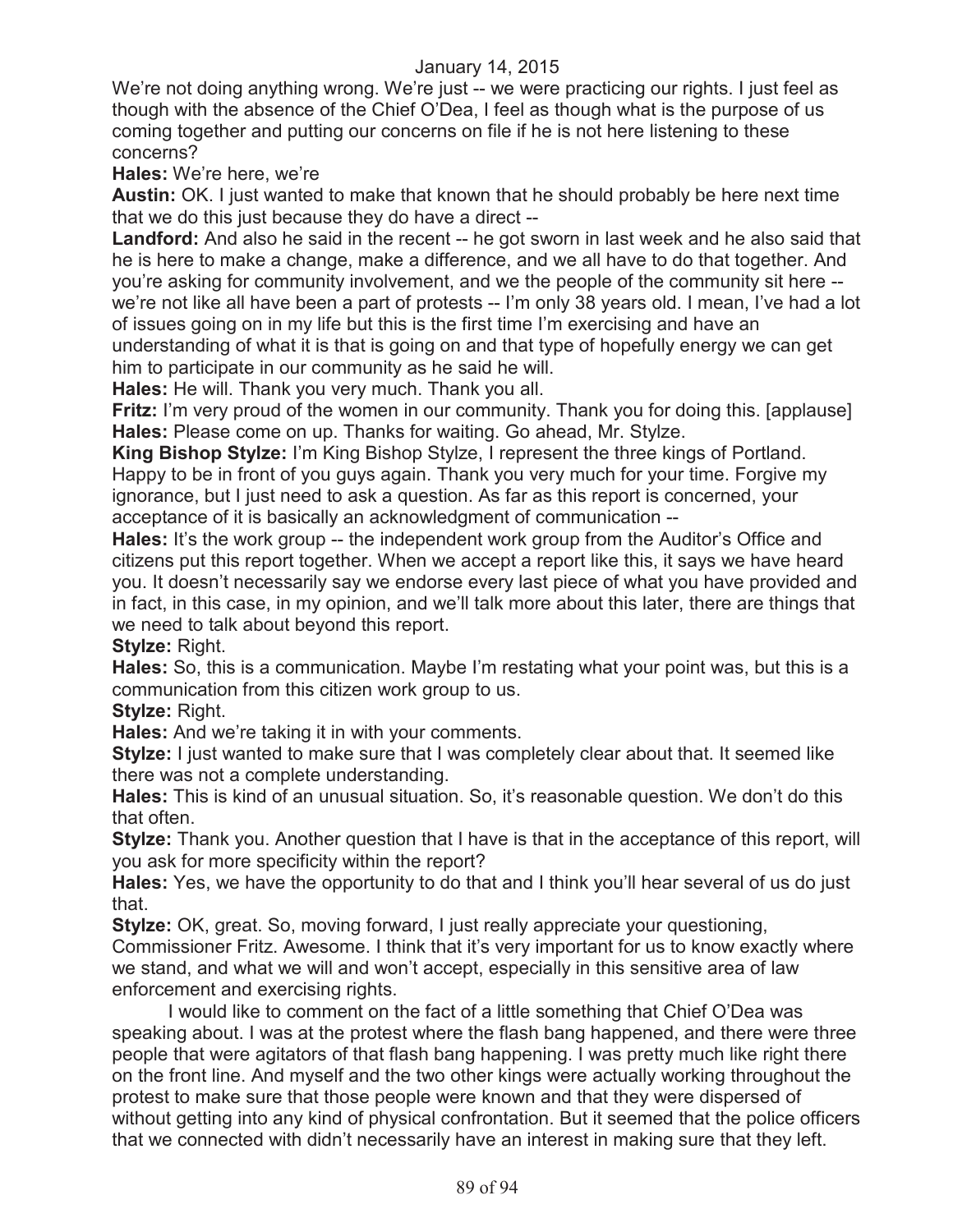One of the things that spurred that flash bang on was an individual who I caught on camera dancing on top of a police cruiser. And the kings, the other kings and I actually had a discussion with this gentleman about, you know, how we were to proceed within the protest and that exactly what he was doing wasn't appropriate for exactly why we all gathered. So, I think that that's important information for you guys to know.

On top of that, with a lot of bad information that you guys have coming to you, just to give you some good information and to the fact that that night, when the flash bangs went off, I located myself in a position where I could be seen and perceived as nonthreatening and contacted officers that assisted two separate people in being able to retrieve their cell phones that were in a space that the officers cordoned off. So, you know, it should be known that there are those officers that are there that are respectful and they are there and they are serving and protecting.

With that said, in the vain of kind of this culture topic that has come up, it's something that we really get to look deep into. There is a statement that comes across that no matter where we come from, but especially in the issue of dealing with law enforcement that there shouldn't be blanket statements put across as all officers being bad officers. But I think that it is imperative that we take a look at the fact that while there may be quote, unquote "good officers," if there aren't procedures and definitive actions to be taken, put in place, that we all on both sides can hold each other accountable and see things as being transparent -- if we don't have those things in place, no one is going to be able to see the good that's coming out of the policing that's happening and that we're wanting to have. So, that's all.

**Hales:** Thank you. Good afternoon, welcome.

**Michelle Arata:** My name is Michelle Arata. Thank you for being here to listen to us. I am actually here to read a testimony from a community member who is not here. But first, I would like to speak on my own experience.

I have a 14-year-old daughter, she's freshman at Lincoln High School. And her and her friends have -- we've been to many protests together. And they want to participate. They are vibrant, they want to see how the -- to use their rights to free speech. And I have to call mothers and I have to call fathers and I have to beg and I have to explain, they're not afraid of the protesters, they are afraid of the police. They're afraid of us getting arrested. Afraid of how it might ruin their child's future.

When I tell my parents I go to a protest, my parents are not afraid of the people I'm protesting with. My parents are afraid of what the police are going to do. We created this climate that protesters are evil. And they are not. Any violence I have ever seen has never come from my comrades, from my people who sticking up for people who are oppressed, don't have a voice, who have been marginalized, where social injustice has occurred.

What we are there to do is bring about knowledge and awareness, and we have been labeled as something to be feared when in reality, the only fear I've ever seen the actions of the police. If I'm not able to go to a protest and my 14-year-old goes, I'm still afraid for her for her safety, not because of my friends standing together but because of how the police treat us. That being said, I'd also like to read this testimony from a community member.

I was at the Saturday demonstration where there was a confrontation with the police. I positioned myself between two planters where I watched so I could have a safe vantage point to watch the police from. From my spot, I saw a gap between the police and the crowd as they withdrew. One member of our community was encouraging people to maintain the police line as they moved back. A small fringe group on the left-hand side of the crowd began to advance. Within moments, the police threw concussion grenades at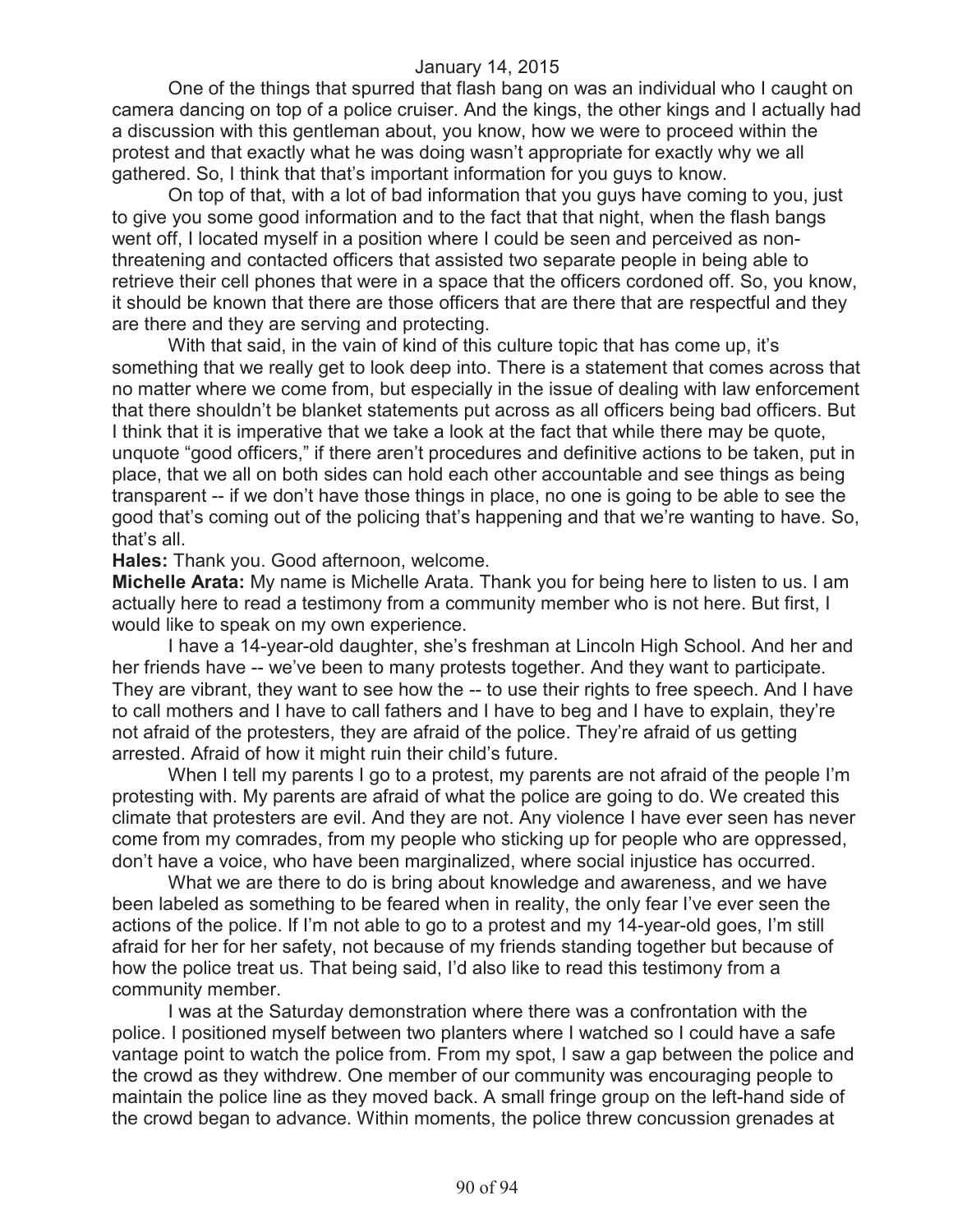the ground, two clearly targeting the leader attempting to get the crowd to follow police instruction, and one of two which were thrown at provoking the group.

I continued to watch the police as the crowd went into a panic and I was knocked off my feet by two panicking civilians. I today back up to look back at the police to make sure no one was injured or in need of help. I watched as the police waited for the crowd to settle before charging the trampled and confused crowd. As I stood on the sidewalk being mindful of the policy's request to vacate the street, keeping my arms non-threateningly placed at my sides, I watched a group of police throw two members of the protest who were also were standing on the sidewalk who had not been provoking anyone get thrown into the wall and two of them forcibly restrained against the wall by a group of about five officers.

As I continued to stand and observe the situation, I was approached by six officers in formation. When they reached me, mind you, standing on the sidewalk with my hands exposed, I was immediately struck with a baton. The second time I was struck, I began to turn around. When I had rotated almost all of the way around, one officer discharged pepper spray in my face. I was continuously struck in the back as walked away from the police, made my way away from the police, and then handled the pepper spray situation.

Additional comments here. In all of this experience, there was very little logic. The police did not effectively disperse the crowd. The use of force was unwarranted, and the application of crowd control weapons was ineffective and seemingly misplaced. The police use of unjustified application of force caused more injury than the protest created. One person as a result of being trampled had their shoulder dislocated. Many others were injured and many more were placed in danger. The police in this instance represented the only danger to civilians downtown that night. The police on that day were responsible for virtually all injuries that night. To call any methods they used form of crowd control is laughable. Crowd control exists to prevent disorder and rioting, and in this instance were nothing but provocateurs.

I agree with that statement. And I would like my child's opportunity to protest to be protected and not a fear.

**Hales:** Thank you. Thanks very much. Anyone else? Thank you all. I think it's an order that -- [applause] -- we'll take a motion. If there is a motion to accept the report? **Fritz:** Move to accept the report.

# **Novick:** Second.

**Hales:** Further discussion on that? Then roll call and we can make a statement as we do. **Item 76 Roll.**

**Fritz:** Thank you, everyone, for testifying and for the amount of time that you put in to clearly documenting your concerns. Thank you especially to the Citizens Review Committee who put in hours and hours of oversight and good work. And so I appreciate that good work in accepting this report.

I think I have learned a lot this afternoon. And I've learned that it certainly doesn't go far enough. I want to start out by stating very clearly that of the Community Oversight Advisory Board, the application deadline has been extended until Friday. And we're particularly looking for people of color and young people to come and apply for that position. We've gotten over 80 applications so far, and we are still very much encouraging more. So, if you or somebody that you know is willing to put in your application, the choices are made by a citizen selection committee, they are not made by the City Council, except for one each. So, there is that opportunity to participate very actively and intensively -- it takes approximately 10 hours a month. So, it's a lot of work. And yet, this is the most important thing that we're doing right now. And I appreciate all of the testimony. I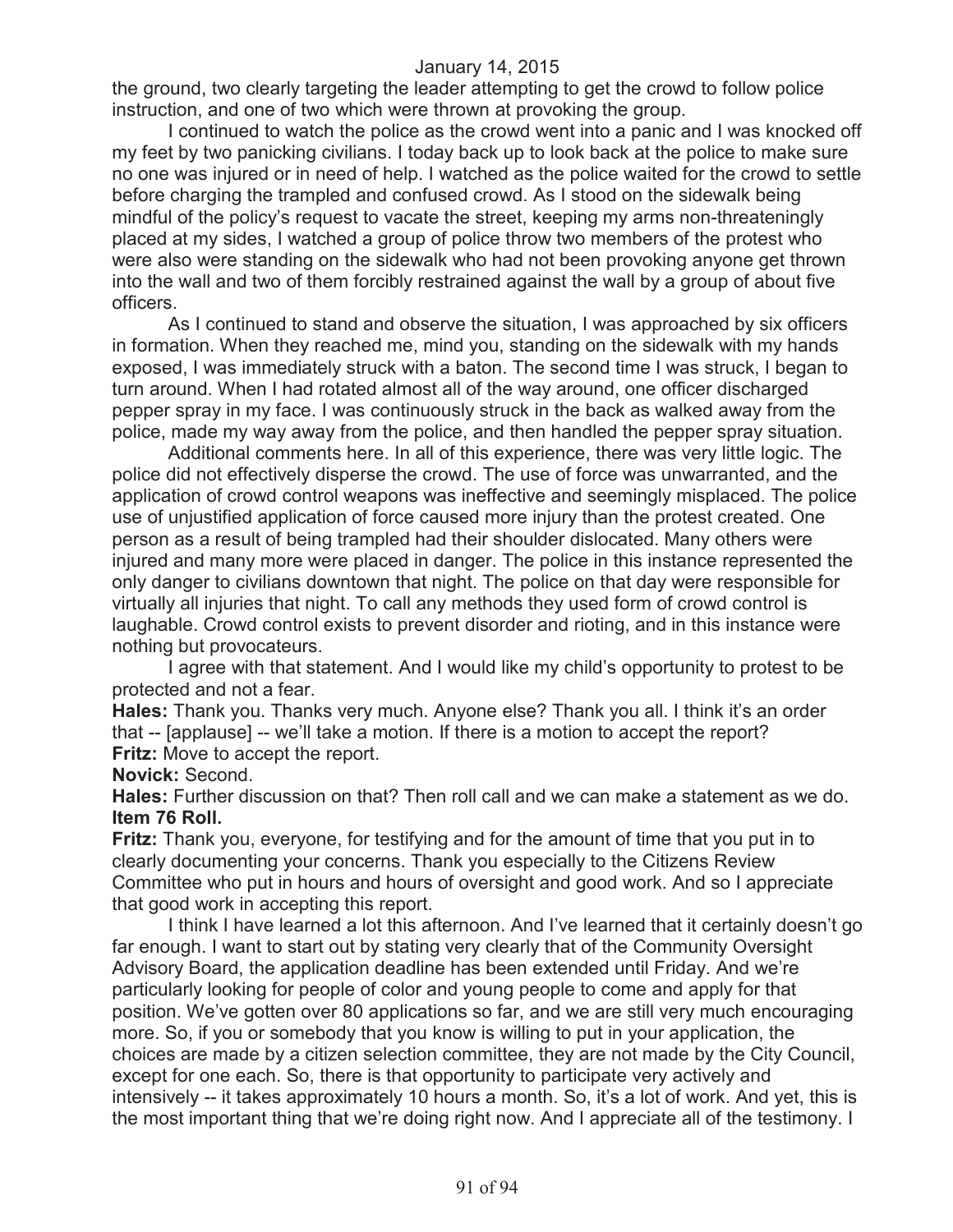am looking forward to getting the report from Mayor Hales about the policies that we discussed.

The use of the concussion grenades, or whatever else they're called, is new information to me. I was not aware that that is becoming a standard practice and I'd like to get a briefing on what the policy is, why we do that. And we need to be clear that people do get express themselves. They do get to assemble. We get to assemble. I have been to many protests in my life, and I want to be able to continue to do that. I want everybody to do that because it's part of who we are as Portlanders, it's part of who we are as a nation. And we need to recognize that we are doing some things right here. Or at least we're not as awful as some of the other things that we've been reading about in the news. So, there's that.

We have recognized that we have problems and we have committed to addressing them and we're having this extended conversation. I appreciate you being here and the mayor allowing people to have their say and that the involvement of the Independent Police Review in the independently-elected Auditor's Office is crucial, and we need to make sure that the appropriate checks and balances between the now independently-hired compliance officer and the community oversight board, IPR, CRC, and citizens at large to figure out what the questions are, figure out what the answers are, and make sure that we get it right. This report is part of that, and I am appreciative of all of the good work. Aye. **Fish:** Well, I want to thank everybody for spending the afternoon with us. Our day started at around 9 o'clock and Council started at 9:30. We're approaching about eight hours, but we're paid to do this. Each of you has taken time out of your schedule, your life to be with us, so thank you. And I share what Commissioner Fritz said about the powerful testimonial and the information you shared with us and I thank you for that.

A couple of times, the question has come up about what is our role in accepting this report. And I want to offer a qualification. There are some reports that we commission as a Council, and if we don't think the report addresses the question that we've presented, then we have the opportunity to reject the report. And that's really telling our team to go back and do it differently.

When it's a report from an independent body that is giving us advice, I think it is better form to accept the report, which is a ministerial act. It essentially means we are taking it and putting it in the record. But I'm not satisfied with this report. And the mayor is the Police Commissioner, and I'm looking forward to his comments about his areas where he would like to see further work. But I think the record is pretty clear about the areas that need additional attention. And so, this report to me is just the beginning. It is not the end. And I think it's incomplete. But I think it would be bad form to reject the report. I think the more respectful thing to do is accept the report and state our reservations and make it clear that this is a ministerial act.

Commissioner Fritz mentioned the COAB and my head is spinning these days with acronyms, but the Community Oversight Advisory Board. This is a big deal, and we spent a lot of time and we have had a lot of hearings over the DOJ settlement and what we're trying to accomplish. And so, it's very important that we get people deeply committed to this reform work. It was my honor about 10 days ago former Senator Avel Gordly had agreed to be my appointee, and she brings a lifetime of work around civil rights and justice and mental health issues. And I think she will be a superb participant in that process and I hope we get additional nominations and suggestions of people willing to make the deep commitment to that work. It has been quite an extraordinary hearing and I appreciate again everyone's time and commitment. Aye.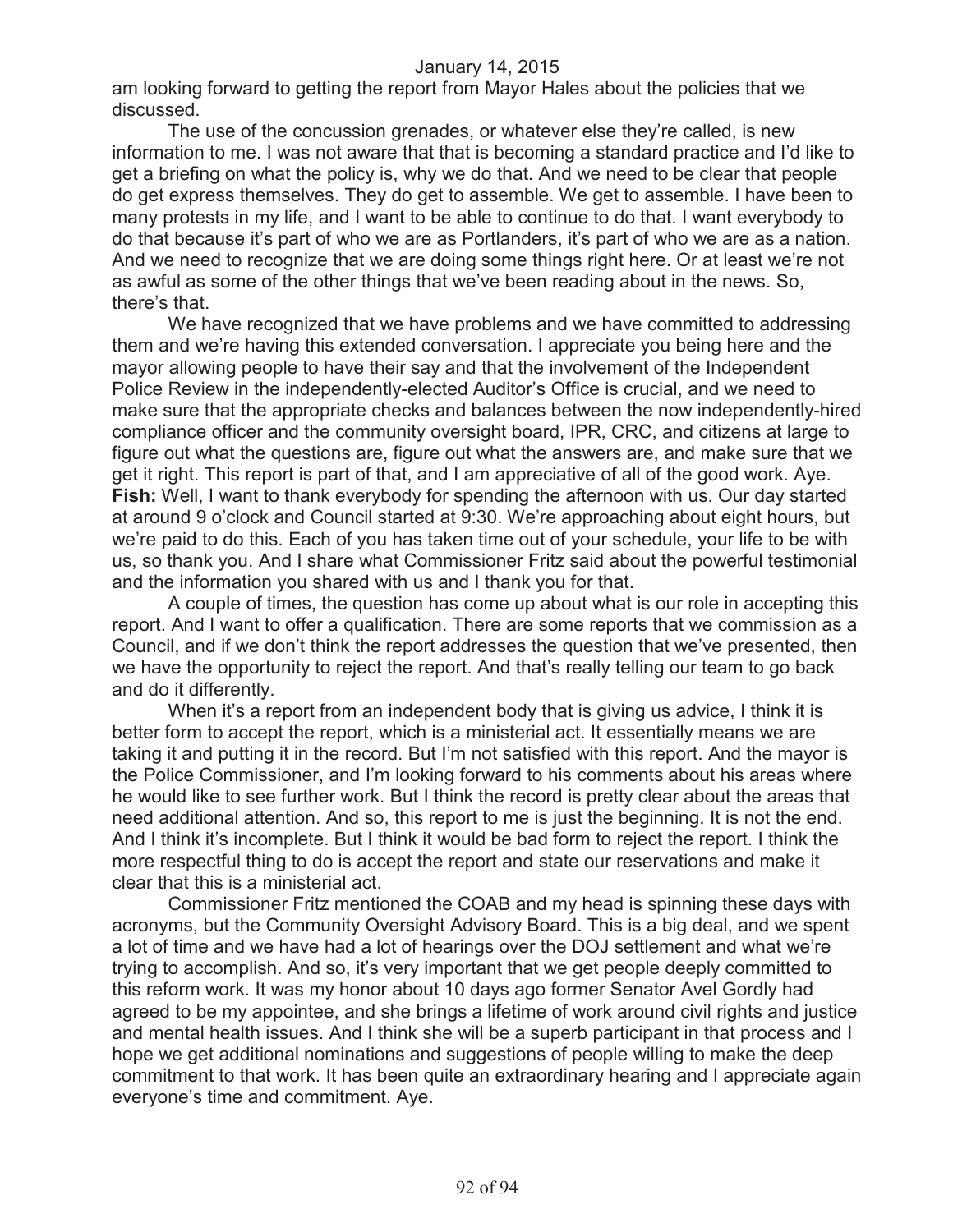**Novick:** I appreciate everybody's testimony. I appreciate the report. I think that although -- I mean, there could be more detail in [indistinguishable] the report, I think it raises a number of interesting issues.

I just want to touch on a couple of them. One referring back to the previous conversation I think between Mr. Handelman and the Mayor. I think the mayor has actually made it very publicly clear that he's concerned about using hard gear and military-style clothing and equipment, unless it is absolutely necessary -- and I realize that the phrase absolutely necessary might seem vague to some people, but I think that to lay out some specific types of instances and say here is where it might be necessary would be a useful clarification.

One thing -- a recommendation I thought was interesting was number eight, publicize crowd expectations. PPB should publicize information about how it respond to crowd conduct by utilizing social media, internet sites, and other outlets to reach the community. The work group believes this information might help avoid possible future conflicts if it's clear and available ahead of time. That strikes me as a very reasonable proposal, and I would imagine it might be -- if they haven't already done this, maybe even if they have, it might be useful to revisit it. It might be a good exercise for the Police Bureau to go through, saying, what do we want to tell people about what we do in terms of managing crowds? And I don't know whether anybody who -- it might wind up part of the crowed would read the information distributed, but it would be nice to know that it is there. Again, I do think that these are high level recommendations, but I really appreciate the work that went into them. Aye.

**Hales:** Well, I appreciate folks' testimony very much. I've now been Commissioner-in-Charge of the Police Bureau for a little more than two years. During that time, I've seen some wonderful things that I go out of my way to praise officers who've talked to somebody in off of a ledge or pulled them off a bridge when they were suicidal or officers that have bought somebody groceries after they were arrested for \$6.60 worth of shoplifting by a security guard in a grocery store. I've seen some great work by Portland police officers and I go out of my way to praise that.

I've seen some things that I have questions about and I've seen things that I know I should change. And that list -- what's on each of those lists changes over time, because things happen. People do great work. Things don't go well. People make mistakes or violate policy. So, I'm learning as I go along.

Part of how I learn as I go along is I listen to the community and I just want to thank you all for being here. I also want to thank you, Ms. Raiford, for organizing a good forum on Saturday. So, I want you to know that you are being heard, and I hope you feel that and know that that the council is hearing you, and the Police Bureau is hearing you because I'm the Commissioner-in-Charge and I will make sure of that.

Secondly, some of my values as Mr. Novick just mentioned that are already pretty clear. I share some of the concerns that have been raised here. Some of the things in this report that I think we all say, yes, we should do that. And exactly how we do it, what is absolutely necessary. I will try -- and I like your suggestion about situations. Here's a situation where it appears to me that using hard gear would be absolutely necessary. So, we'll try to clarify that. Because I think -- I do believe that reasonable people would agree that there are moments when police officers need to protect themselves, and there are moments when by wearing that gear they would intimidate people from exercising their first amendment rights, and that there's a line between those two somewhere and we should try to find that line.

This report doesn't go far enough, but I appreciate the good work. And there are other areas where we need to do more. And I've written down notes about a number of